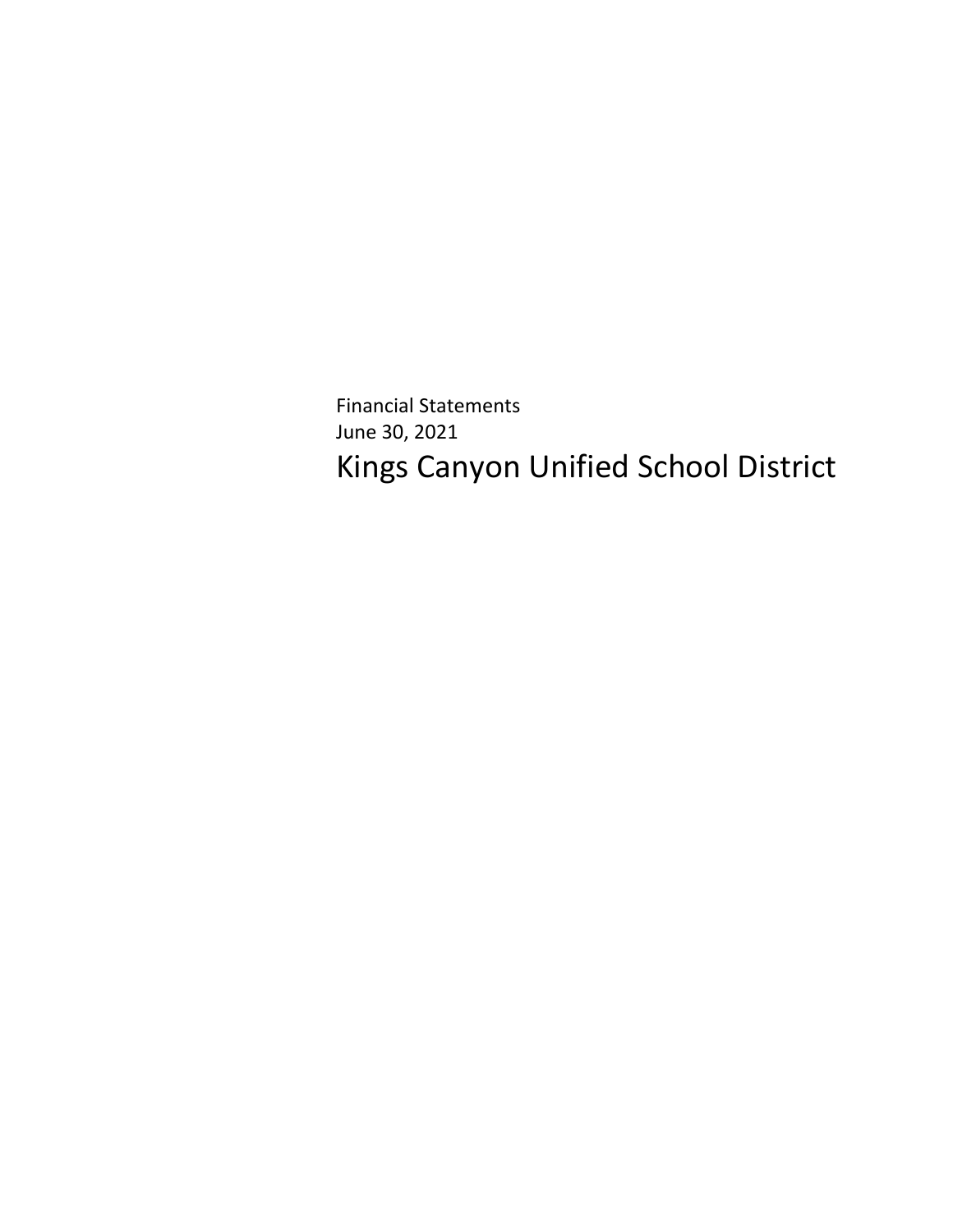| Government-Wide Financial Statements                                                                                                                                                                                                                                                                 |  |
|------------------------------------------------------------------------------------------------------------------------------------------------------------------------------------------------------------------------------------------------------------------------------------------------------|--|
|                                                                                                                                                                                                                                                                                                      |  |
| <b>Government Fund Financial Statements</b>                                                                                                                                                                                                                                                          |  |
| Reconciliation of the Governmental Funds Balance Sheet to the Statement of Net Position  17<br>Statement of Revenues, Expenditures, and Changes in Fund Balances - Governmental Funds  18<br>Reconciliation of the Statement of Revenues, Expenditures, and Changes in Fund Balances of Governmental |  |
|                                                                                                                                                                                                                                                                                                      |  |
| Required Supplementary Information                                                                                                                                                                                                                                                                   |  |
| Schedule of the District's Proportionate Share of the Net OPEB Liability - MPP Program 60                                                                                                                                                                                                            |  |
| Supplementary Information                                                                                                                                                                                                                                                                            |  |
| Combining Statement of Revenues, Expenditures, and Changes in Fund Balances - Non-Major Governmental                                                                                                                                                                                                 |  |
| <b>Independent Auditor's Reports</b>                                                                                                                                                                                                                                                                 |  |
| Independent Auditor's Report on Internal Control over Financial Reporting and on Compliance and Other<br>Matters Based on an Audit of Financial Statements Performed in Accordance with Government Auditing                                                                                          |  |
| Independent Auditor's Report on Compliance for Each Major Federal Program; Report on Internal Control Over                                                                                                                                                                                           |  |
|                                                                                                                                                                                                                                                                                                      |  |
| Schedule of Findings and Questioned Costs                                                                                                                                                                                                                                                            |  |
|                                                                                                                                                                                                                                                                                                      |  |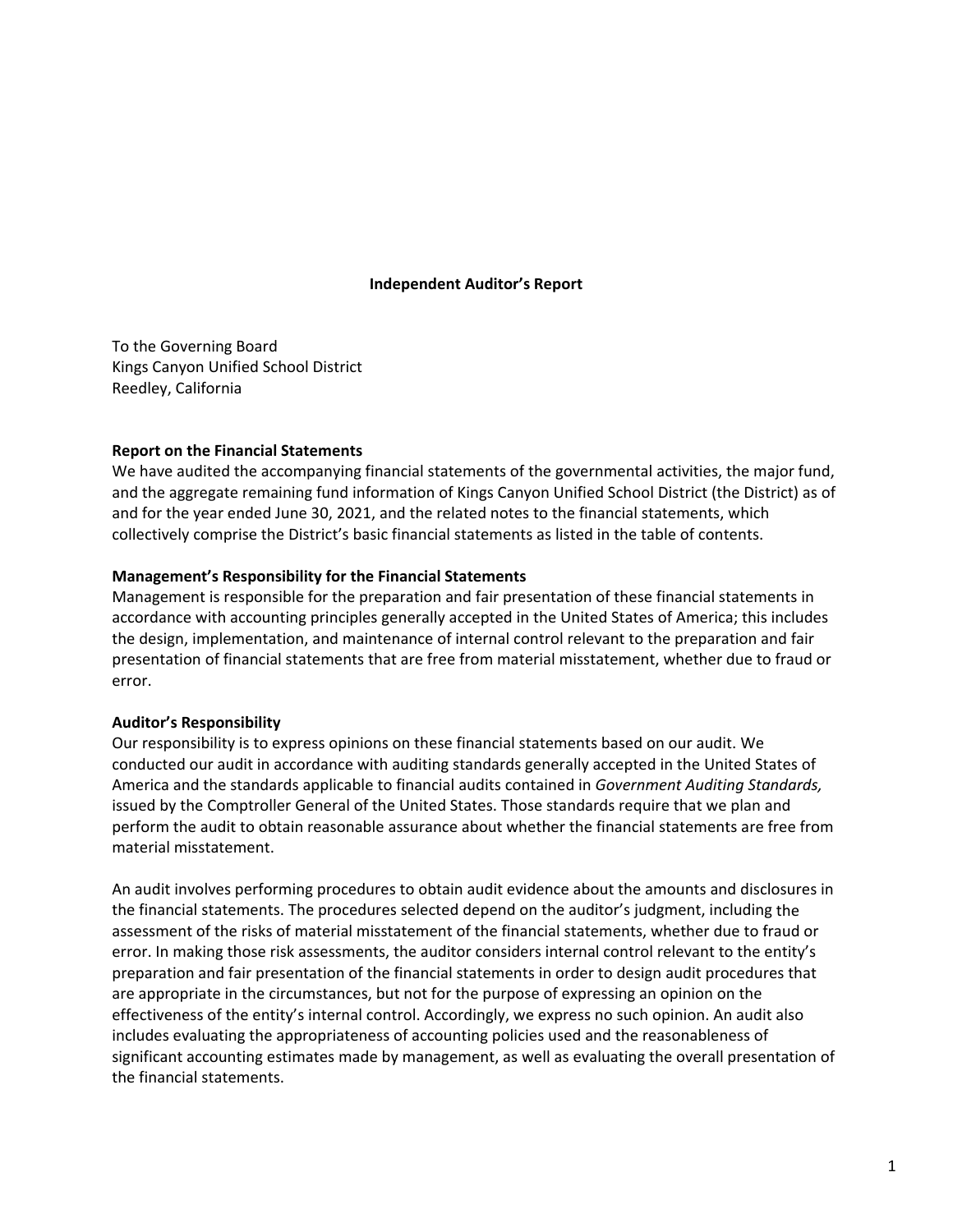We believe that the audit evidence we have obtained is sufficient and appropriate to provide a basis for our audit opinions.

## **Opinions**

In our opinion, the financial statements referred to above present fairly, in all material respects, the respective financial position of the governmental activities, the major fund, and the aggregate remaining fund information of Kings Canyon Unified School District, as of June 30, 2021, and the respective changes in financial position for the year then ended in accordance with accounting principles generally accepted in the United States of America.

## **Emphasis of Matter – Change in Accounting Principle**

As discussed in Notes 1 and 15 to the financial statements, Kings Canyon Unified School District has adopted the provisions of GASB Statement No. 84, *Fiduciary Activities*, which has resulted in a restatement of the net position and fund balance as of July 1, 2020. Our opinions are not modified with respect to this matter.

## **Other Matters**

## *Required Supplementary Information*

Accounting principles generally accepted in the United States of America require that the management's discussion and analysis, budgetary comparison information, schedule of changes in the District's net OPEB liability and related ratios, schedule of the District's proportionate share of the net OPEB liability – MPP program, schedule of the District's proportionate share of the net pension liability, and the schedule of District contributions, be presented to supplement the basic financial statements. Such information, although not a part of the basic financial statements, is required by the Governmental Accounting Standards Board, who considers it to be an essential part of financial reporting for placing the basic financial statements in an appropriate operational, economic, or historical context. We have applied certain limited procedures to the required supplementary information in accordance with auditing standards generally accepted in the United States of America, which consisted of inquiries of management about the methods of preparing the information and comparing the information for consistency with management's responses to our inquiries, the basic financial statements, and other knowledge we obtained during our audit of the basic financial statements. We do not express an opinion or provide any assurance on the information because the limited procedures do not provide us with sufficient evidence to express an opinion or provide any assurance.

## *Other Information*

Our audit was conducted for the purpose of forming opinions on the financial statements that collectively comprise Kings Canyon Unified School District's financial statements. The combining non‐ major governmental fund financial statements, Schedule of Expenditures of Federal Awards as required by the audit requirements of Title 2 U.S. Code of Federal Regulations (CFR) Part 200, *Uniform Administrative Requirements, Cost Principles, and Audit Requirements for Federal Awards* (Uniform Guidance), and other supplementary information listed in the table of contents are presented for purposes of additional analysis and are not a required part of the financial statements.

The combining non‐major governmental fund financial statements, the schedule of expenditures of federal awards, and the other supplementary information listed in the table of contents are the responsibility of management and were derived from and relate directly to the underlying accounting and other records used to prepare the basic financial statements. Such information has been subjected to the auditing procedures applied in the audit of the basic financial statements and certain additional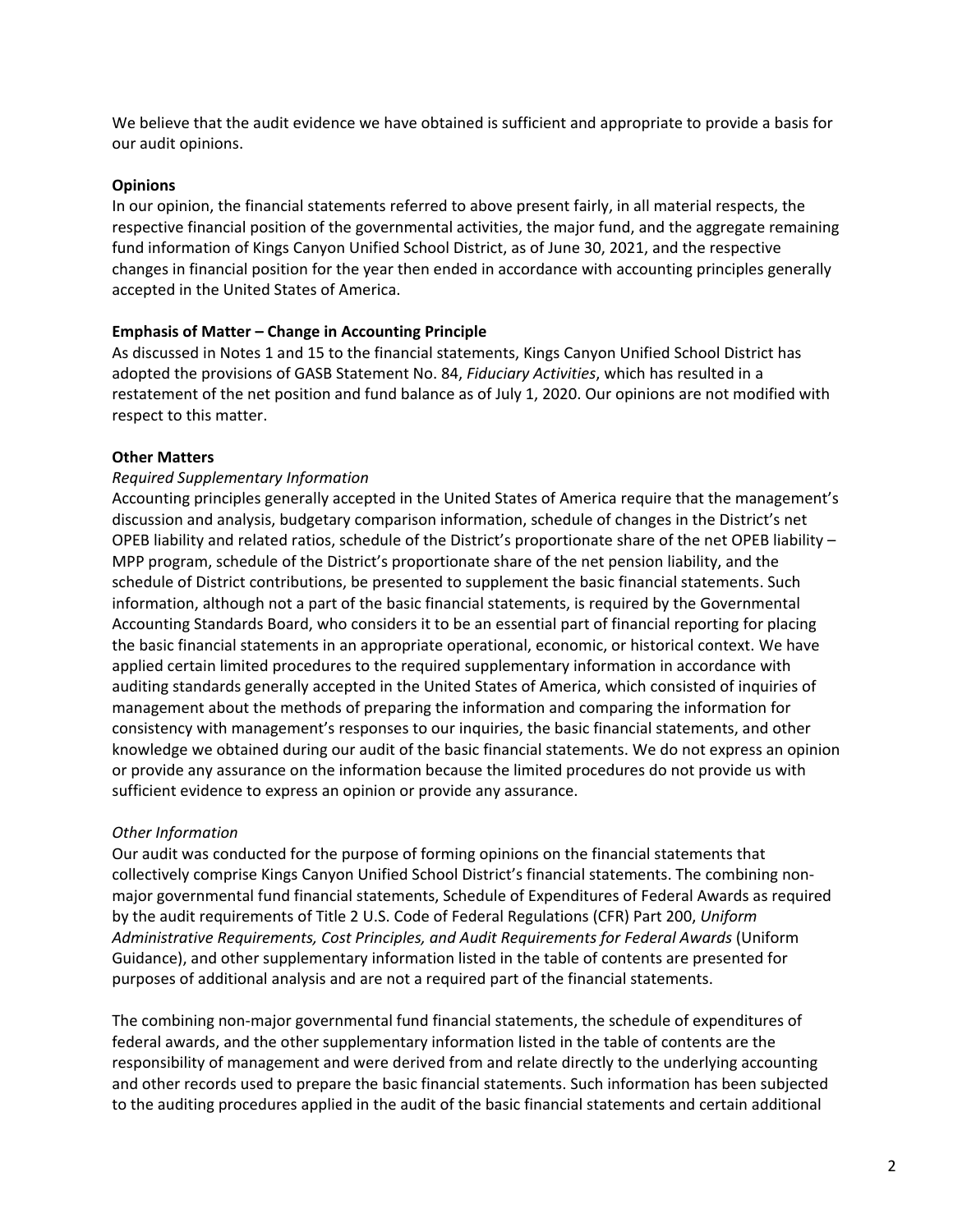procedures, including comparing and reconciling such information directly to the underlying accounting and other records used to prepare the basic financial statements or to the basic financial statements themselves, and other additional procedures in accordance with auditing standards generally accepted in the United States of America. In our opinion, the combining non‐major governmental fund financial statements, the schedule of expenditures of federal awards, and the other supplementary information listed in the table of contents are fairly stated, in all material respects, in relation to the basic financial statements as a whole.

## **Other Reporting Required by** *Government Auditing Standards*

In accordance with *Government Auditing Standards*, we have also issued a report dated March 11, 2022 on our consideration of Kings Canyon Unified School District's internal control over financial reporting and on our tests of its compliance with certain provisions of laws, regulations, contracts, grant agreements, and other matters. The purpose of that report is solely to describe the scope of our testing of internal control over financial reporting and compliance and the results of that testing, and not to provide an opinion on the effectiveness of Kings Canyon Unified School District's internal control over financial reporting or on compliance. That report is an integral part of an audit performed in accordance with *Government Auditing Standards* in considering Kings Canyon Unified School District's internal control over financial reporting and compliance.

Gide Sailly LLP

Fresno, California March 11, 2022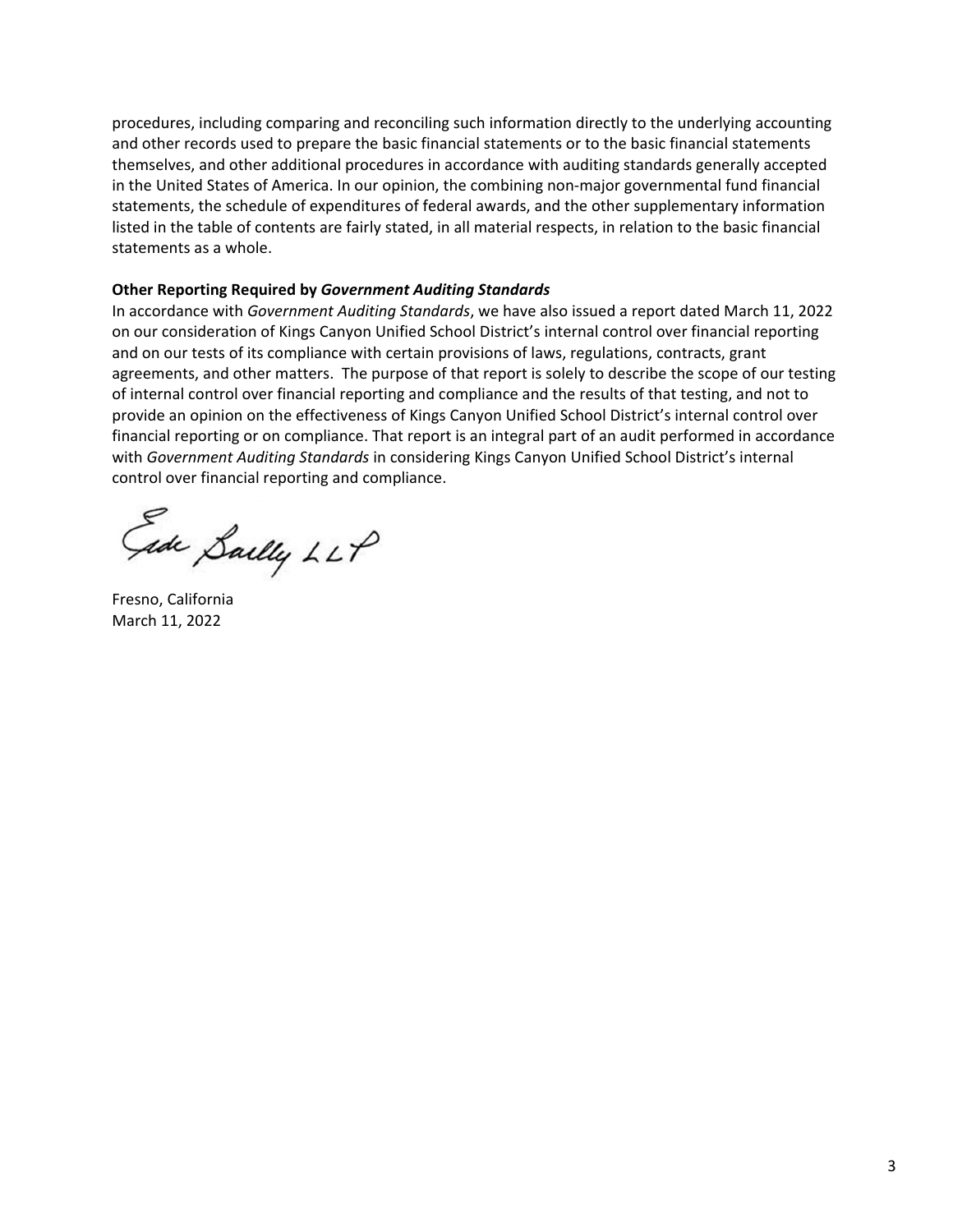

**Kings Canyon Unified School District 1801 10th Street ~ Reedley CA 93654 1502 "I" Street ~ Reedley CA 9365 (mailing)** 

 **(559) 305-7024 Fax (559) 637-1186** 

## **MANAGEMENT'S DISCUSSION AND ANALYSIS**

This section of Kings Canyon Unified School District's annual financial report presents our discussion and analysis of the District's financial performance during the fiscal year that ended on June 30, 2021, with comparative information for the fiscal year ended June 30, 2020. Please read it in conjunction with the District's financial statements, which immediately follow this section.

#### **OVERVIEW OF THE FINANCIAL STATEMENTS**

#### **The Financial Statements**

The financial statements presented herein include all of the activities of the District using the integrated approach as prescribed by Governmental Accounting Standards Board (GASB) Statement No. 34.

The *Government‐Wide Financial Statements* present the financial picture of the District from the economic resources measurement focus using the accrual basis of accounting. These statements include all assets of the District (including capital assets), deferred outflows, as well as all liabilities (including long‐term liabilities), and deferred inflows. Additionally, certain eliminations have occurred as prescribed by the statement in regards to interfund activity, payables, and receivables.

The *Fund Financial Statements* include statements for the governmental funds.

The *Governmental Funds* are prepared using the current financial resources measurement focus and modified accrual basis of accounting.

Reconciliation of the Fund Financial Statements to the Government‐Wide Financial Statements is provided to explain the differences created by the integrated approach.

The Primary unit of the government is the Kings Canyon Unified School District.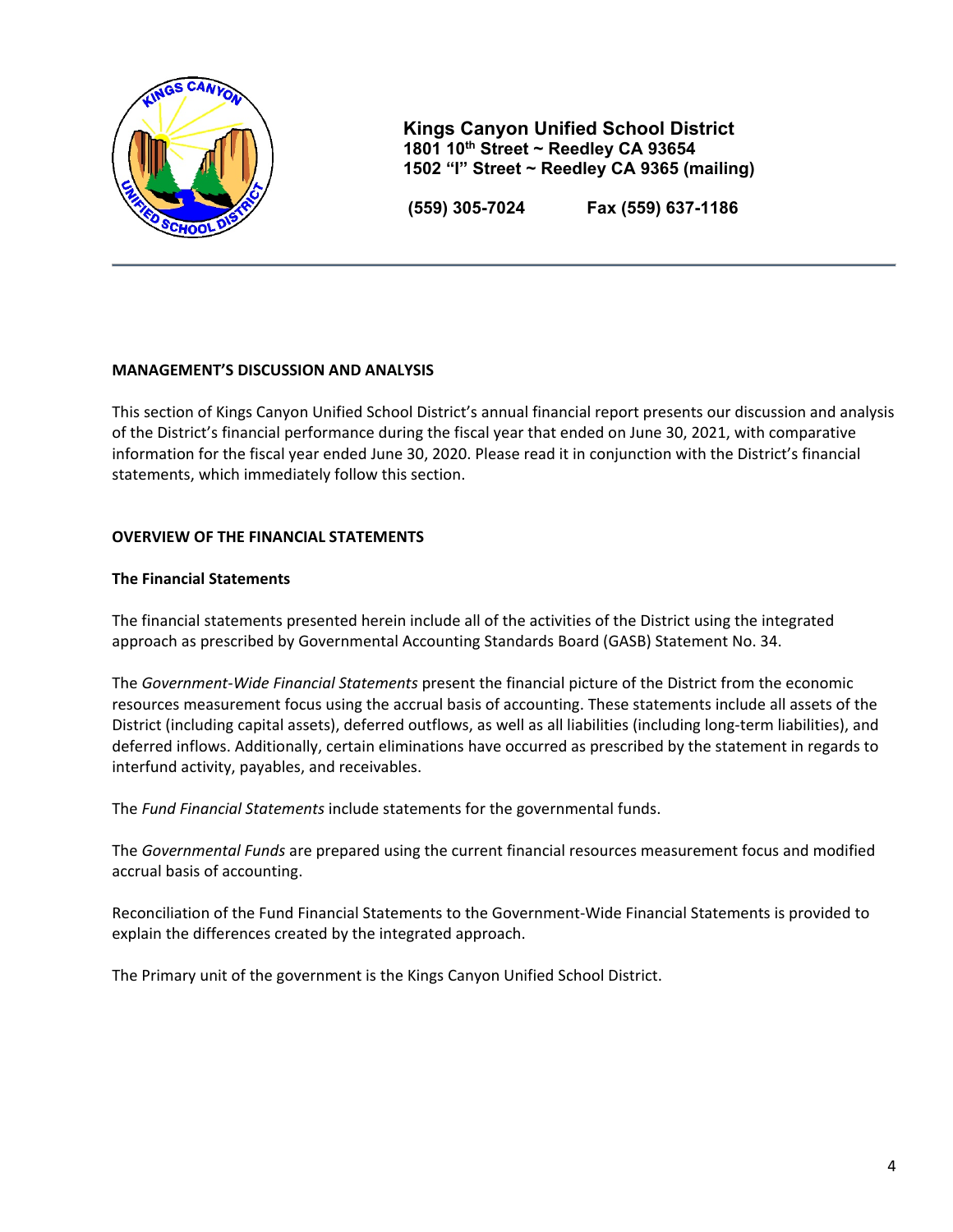#### **REPORTING THE DISTRICT AS A WHOLE**

#### **The Statement of Net Position and the Statement of Activities**

The *Statement of Net Position* and the *Statement of Activities* report information about the District as a whole and about its activities. These statements include all assets, deferred outflows, liabilities, and deferred inflows of the District using the accrual basis of accounting*,* which is similar to the accounting used by most private‐sector companies. All of the current year's revenues and expenses are taken into account regardless of when cash is received or paid.

These two statements report the District's net position and changes in them. Net position is the difference between assets and deferred outflows of resources, and liabilities and deferred inflows of resources, which is one way to measure the District's financial health, or financial position. Over time, increases or decreases in the District's net position will serve as a useful indicator of whether the financial position of the District is improving or deteriorating. Other factors to consider are changes in the District's property tax base and the condition of the District's facilities.

The relationship between revenues and expenses is the District's *operating results.* Since the governing board's responsibility is to provide services to our students and not to generate profit as commercial entities do, one must consider other factors when evaluating the overall health of the District. The quality of the education and the safety of our schools will likely be an important component in this evaluation.

In the *Statement of Net Position* and the *Statement of Activities*, we separate the District activities as follows:

**Governmental Activities** – The District reports all of its services in this category. This includes the education of kindergarten through grade twelve students, adult education students, the operation of child development activities, and the on‐going effort to improve and maintain buildings and sites. Property taxes, State income taxes, user fees, interest income, Federal, State, and local grants, as well as general obligation bonds, finance these activities.

## **REPORTING THE DISTRICT'S MOST SIGNIFICANT FUNDS**

## **Fund Financial Statements**

The fund financial statements provide detailed information about the most significant funds ‐ not the District as a whole. Some funds are required to be established by State law and by bond covenants. However, management establishes many other funds to help it control and manage money for particular purposes or to show that it is meeting legal responsibilities for using certain taxes, grants, and other money that it receives from the U.S. Department of Education.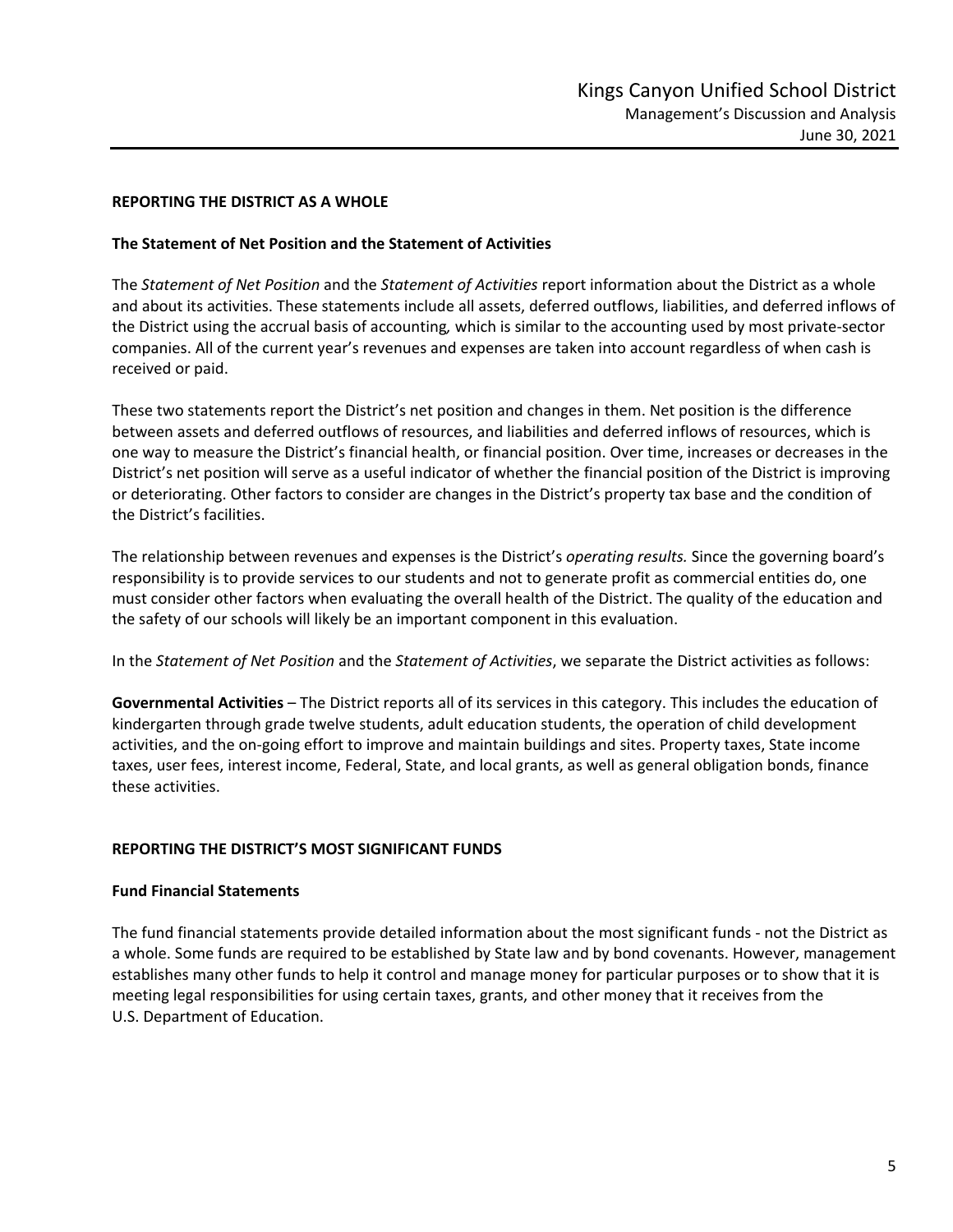*Governmental Funds ‐* All of the District's basic services are reported in governmental funds, which focus on how money flows into and out of those funds and the balances left at year-end that are available for spending. These funds are reported using an accounting method called modified accrual accounting, which measures cash and all other financial assets that can readily be converted to cash. The governmental fund statements provide a detailed short-term view of the District's general government operations and the basic services it provides. Governmental fund information helps determine whether there are more or fewer financial resources that can be spent in the near future to finance the District's programs. The differences of results in the governmental fund financial statements to those in the government-wide financial statements are explained in a reconciliation following each governmental fund financial statement.

## **THE DISTRICT AS A WHOLE**

## **Net Position**

The District's net position was \$54.2 million for the fiscal year ended June 30, 2021. Of this amount, \$17.8 million was restricted. Restricted net position is reported separately to show legal constraints from debt covenants and enabling legislation that limit the governing board's ability to use net position for day‐to‐day operations. The \$54.2 million in net position of governmental activities represents the accumulated results of all past years' operations. Our analysis below, in summary form, focuses on the net position (Table 1) and change in net position (Table 2) of the District's governmental activities.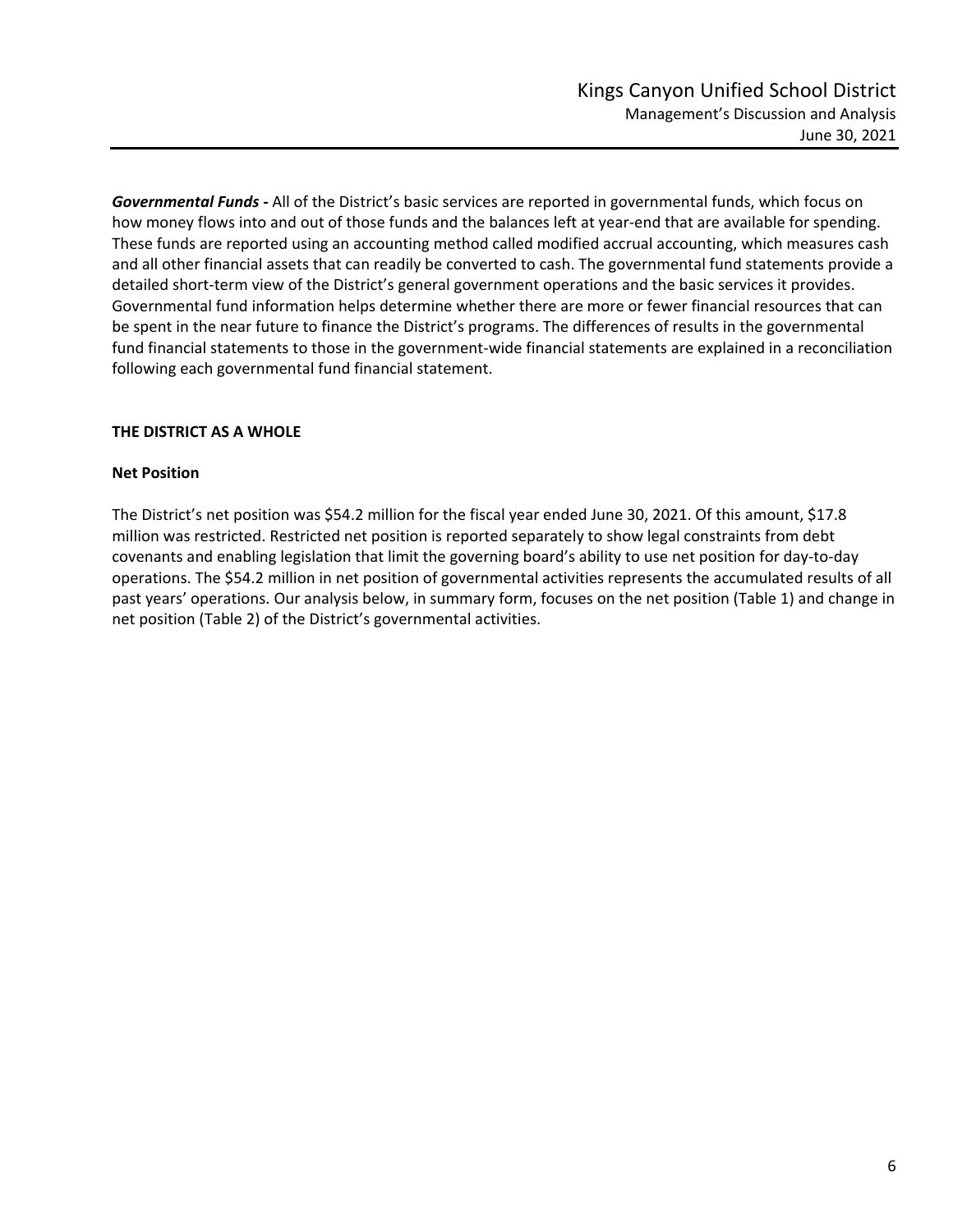Table 1

|                                                     | Governmental<br>Activities      |                                  |  |
|-----------------------------------------------------|---------------------------------|----------------------------------|--|
|                                                     | 2021                            | 2020<br>as Restated              |  |
| Assets                                              |                                 |                                  |  |
| Current and other assets<br>Capital assets          | 90,944,634<br>Ś.<br>202,746,320 | \$.<br>67,815,618<br>195,215,979 |  |
| <b>Total assets</b>                                 | 293,690,954                     | 263,031,597                      |  |
| Deferred outflows of resources                      | 37,220,205                      | 39,224,091                       |  |
| Liabilities                                         |                                 |                                  |  |
| <b>Current liabilities</b><br>Long-term liabilities | 21,562,247<br>251,591,603       | 12,395,107<br>242,673,920        |  |
| <b>Total liabilities</b>                            | 273,153,850                     | 255,069,027                      |  |
| Deferred inflows of resources                       | 3,556,238                       | 6,136,140                        |  |
| <b>Net Position</b>                                 |                                 |                                  |  |
| Net investment in capital assets                    | 124,774,766                     | 113,283,917                      |  |
| Restricted                                          | 17,816,201                      | 15,611,448                       |  |
| Unrestricted (deficit)                              | (88, 389, 896)                  | (87, 844, 844)                   |  |
| Total net position                                  | 54,201,071                      | 41,050,521<br>S.                 |  |

## **Changes in Net Position**

The results of this year's operations for the District as a whole are reported in the *Statement of Activities*. Table 2 takes the information from the Statement, rounds off the numbers, and rearranges them slightly so you can see our total revenues for the year.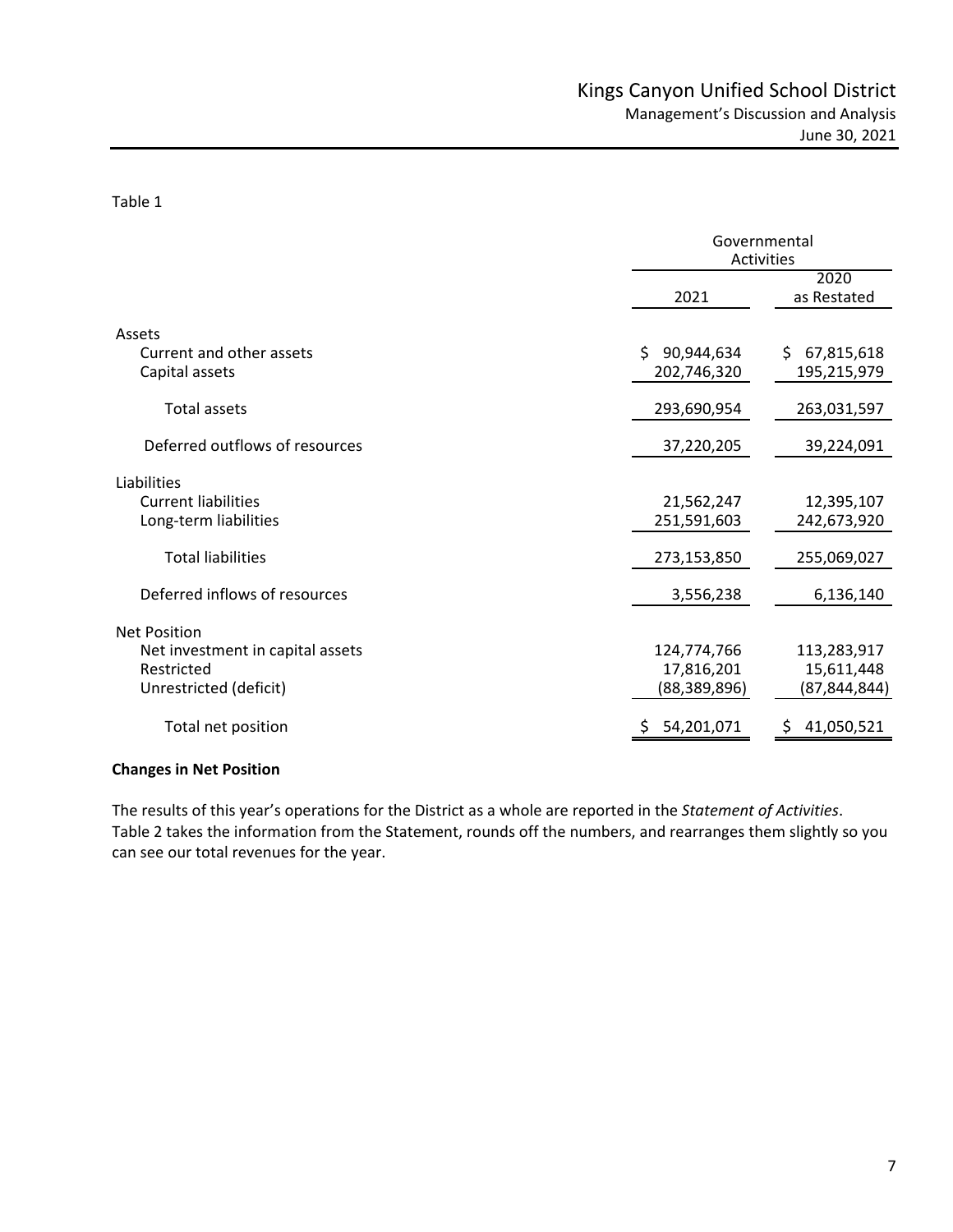Table 2

|                                                                                                                                          | Governmental<br>Activities                                        |                                                                   |  |
|------------------------------------------------------------------------------------------------------------------------------------------|-------------------------------------------------------------------|-------------------------------------------------------------------|--|
|                                                                                                                                          | 2021                                                              | 2020*                                                             |  |
| Revenues<br>Program revenues<br>Charges for services<br>Operating grants and contributions                                               | \$<br>872,706<br>53,373,384                                       | \$<br>830,882<br>28,326,737                                       |  |
| Capital grants and contributions<br>General revenues<br>Federal and State aid not restricted<br>Property taxes<br>Other general revenues | 16,200<br>101,544,694<br>17,874,574<br>8,174,503                  | 3,543,456<br>102,726,970<br>16,879,819<br>4,485,394               |  |
| <b>Total revenues</b>                                                                                                                    | 181,856,061                                                       | 156,793,258                                                       |  |
| Expenses                                                                                                                                 |                                                                   |                                                                   |  |
| Instruction-related<br>Pupil services<br>Administration<br>Plant services<br>Other                                                       | 114,841,690<br>23,912,375<br>7,136,633<br>16,197,507<br>6,617,306 | 99,630,157<br>24,353,405<br>6,602,730<br>14,544,683<br>10,844,639 |  |
| Total expenses                                                                                                                           | 168,705,511                                                       | 155,975,614                                                       |  |
| Change in net position                                                                                                                   | 13,150,550                                                        | 817,644<br>Ş                                                      |  |

\* The revenues and expenses for fiscal year 2020 were not restated to show the effects of GASB 84 for comparative purposes.

## **Governmental Activities**

As reported in the *Statement of Activities*, the cost of all of our governmental activities this year was \$168.7 million. However, the amount that our taxpayers ultimately financed for these activities through local taxes was only \$17.9 million because the cost was paid by those who benefited from the programs of \$0.9 million or by other governments and organizations who subsidized certain programs with grants and contributions totaling \$53.4 million. We paid for the remaining "public benefit" portion of our governmental activities with \$109.7 million in Federal and State unrestricted funds, and with other revenues, like interest and general entitlements. Kings Canyon remains steady in building our reserves, maintaining efficiencies and maximizing categorical flexibilities. Our core values are safety for students and employees, student achievement, jobs for employees and fiscal responsibility.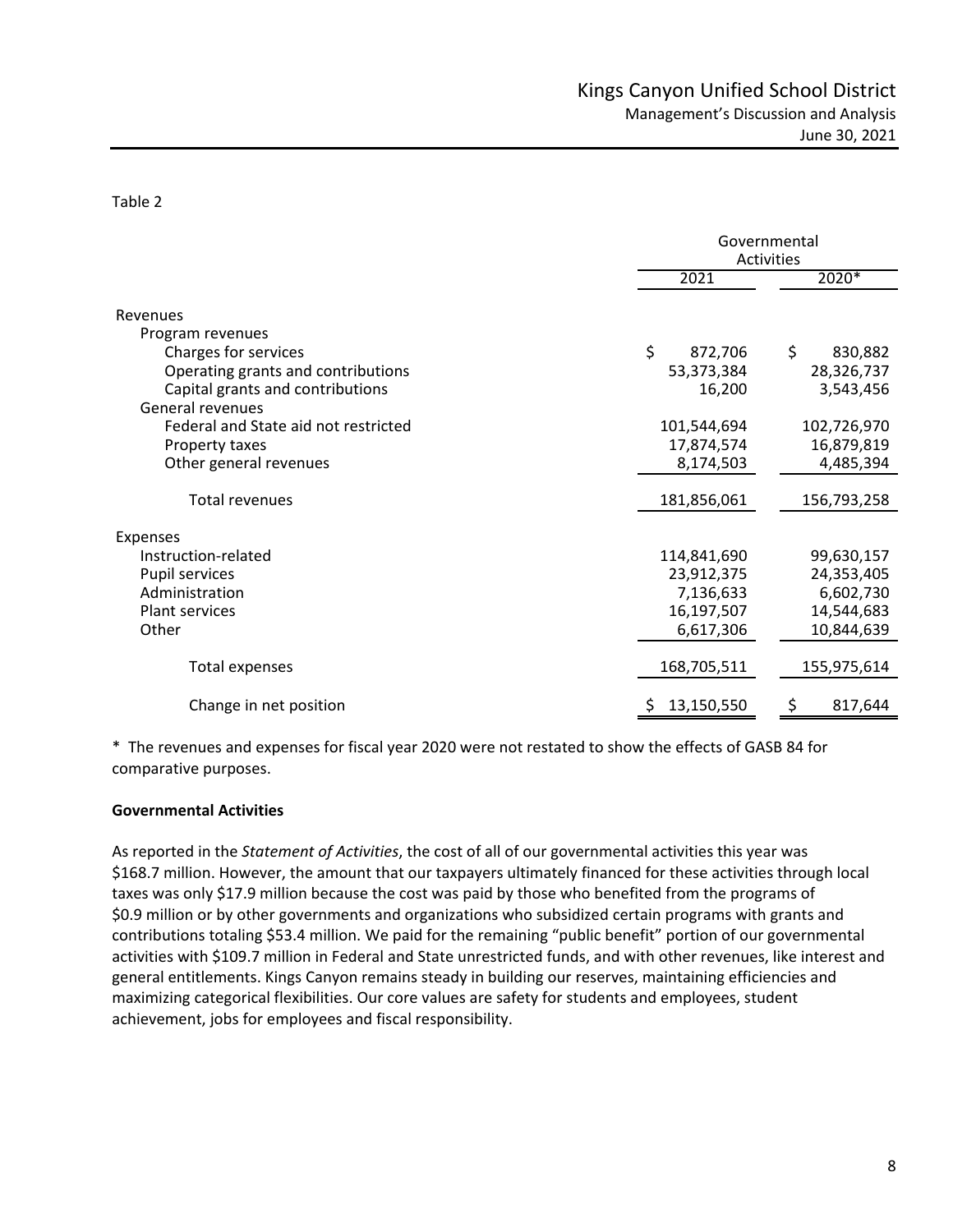In Table 3, we have presented the net cost of each of the District's largest functions: instruction, pupil services, administration, plant services, and all other services. As discussed above, net cost shows the financial burden that was placed on the District's taxpayers by each of these functions. Providing this information allows our citizens to consider the cost of each function in comparison to the benefits they believe are provided by that function.

Table 3

|                    | <b>Total Cost of Services</b> |               |                    | Net Cost of Services |
|--------------------|-------------------------------|---------------|--------------------|----------------------|
|                    | 2021                          | $2020*$       | 2021               | $2020*$              |
| Instruction        | \$114,841,690                 | 99,630,157    | (75, 345, 603)     | (77, 753, 184)       |
| Pupil services     | 23,912,375                    | 24,353,405    | (15,300,686)       | (15, 133, 566)       |
| Administration     | 7,136,633                     | 6,602,730     | (5,621,853)        | (5,839,496)          |
| Plant services     | 16,197,507                    | 14,544,683    | (14, 354, 788)     | (13,963,801)         |
| All other services | 6,617,306                     | 10,844,639    | (3,820,291)        | (10, 584, 492)       |
| Total              | \$168,705,511                 | \$155,975,614 | \$ (114, 443, 221) | \$ (123, 274, 539)   |

\* The total cost of services and net cost of services for fiscal year 2020 were not restated to show the effects of GASB 84 for comparative purposes.

## **THE DISTRICT'S FUNDS**

As the District completed this year, our governmental funds reported a combined fund balance of \$69.4 million, which is an increase of \$14.0 million from last year. The primary reasons for this overall increase are:

- The General Fund is our principal operating fund. The fund balance in the General Fund increased from \$31.8 million to \$51.1 million due primarily to the receipt of CARES Act funding.
- The non-major governmental funds decreased by \$5.3 million, primarily due to ongoing capital projects.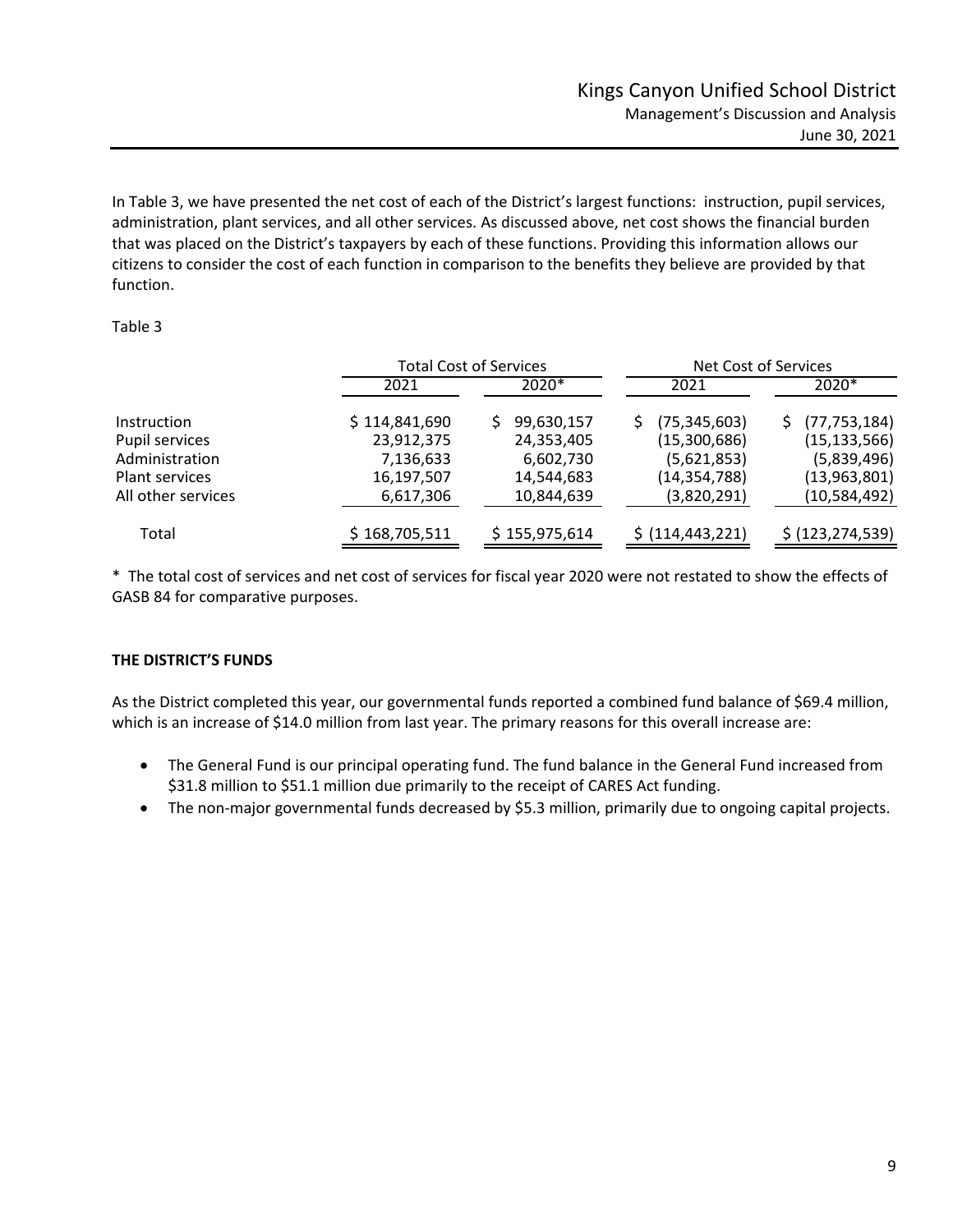Table 4

|                                  | <b>Balances and Activity</b> |                        |                       |                   |
|----------------------------------|------------------------------|------------------------|-----------------------|-------------------|
|                                  |                              | Revenues and           | Expenditures          |                   |
|                                  | July 1, 2020                 | <b>Other Financing</b> | and Other             |                   |
| Governmental Funds               | as Restated                  | Sources                | <b>Financing Uses</b> | June 30, 2021     |
|                                  |                              |                        |                       |                   |
| General                          | 31,837,104                   | \$160,547,045          | \$141,240,961         | \$.<br>51,143,188 |
| <b>Student Activities</b>        | 562,318                      | 252,928                | 293,950               | 521,296           |
| <b>Charter Schools</b>           | 1,545,546                    | 4,003,460              | 2,130,316             | 3,418,690         |
| <b>Adult Education</b>           | 411,633                      | 1,306,552              | 1,215,635             | 502,550           |
| Child Development                | 121,922                      | 1,669,773              | 1,581,859             | 209,836           |
| Cafeteria                        | 1,966,340                    | 5,492,176              | 6,221,609             | 1,236,907         |
| <b>Capital Facilities</b>        | 1,293,386                    | 2,027,289              | 1,655,996             | 1,664,679         |
| <b>County School Facilities</b>  | 2,176,711                    | 23,670                 | 1,919,261             | 281,120           |
| Special Reserve Fund for Capital |                              |                        |                       |                   |
| <b>Outlay Projects</b>           | 11,057,502                   | 3,667,926              | 9,281,286             | 5,444,142         |
| Bond Interest and Redemption     | 4,448,049                    | 5,392,366              | 4,880,436             | 4,959,979         |
|                                  |                              |                        |                       |                   |
| Total                            | 55,420,511                   | \$184,383,185          | \$170,421,309         | 69,382,387        |

## **General Fund Budgetary Highlights**

Over the course of the year, the District revises its budget as it attempts to deal with unexpected changes in revenues and expenditures. The final amendment to the budget was adopted June 8, 2021. A schedule showing the District's original and final budget amounts compared with amounts actually paid and received is provided in our annual report.

The District budgeted an increase in General Fund balance of approximately \$24.4 million. While revenues and transfers in were approximately \$21.6 million less than budgeted, expenditures and transfers out were approximately \$16.5 million less than budgeted, leaving the fund with an actual increase of approximately \$19.3 million.

## **CAPITAL ASSET AND DEBT ADMINISTRATION**

## **Capital Assets**

At June 30, 2021, the District had \$202.7 million in a broad range of capital assets (net of depreciation), including land, buildings, furniture, and equipment. This amount represents a net increase (including additions, deductions, and depreciation) of approximately \$7.5 million (Table 5). This year's major addition included the completion of the Reedley High School modernization.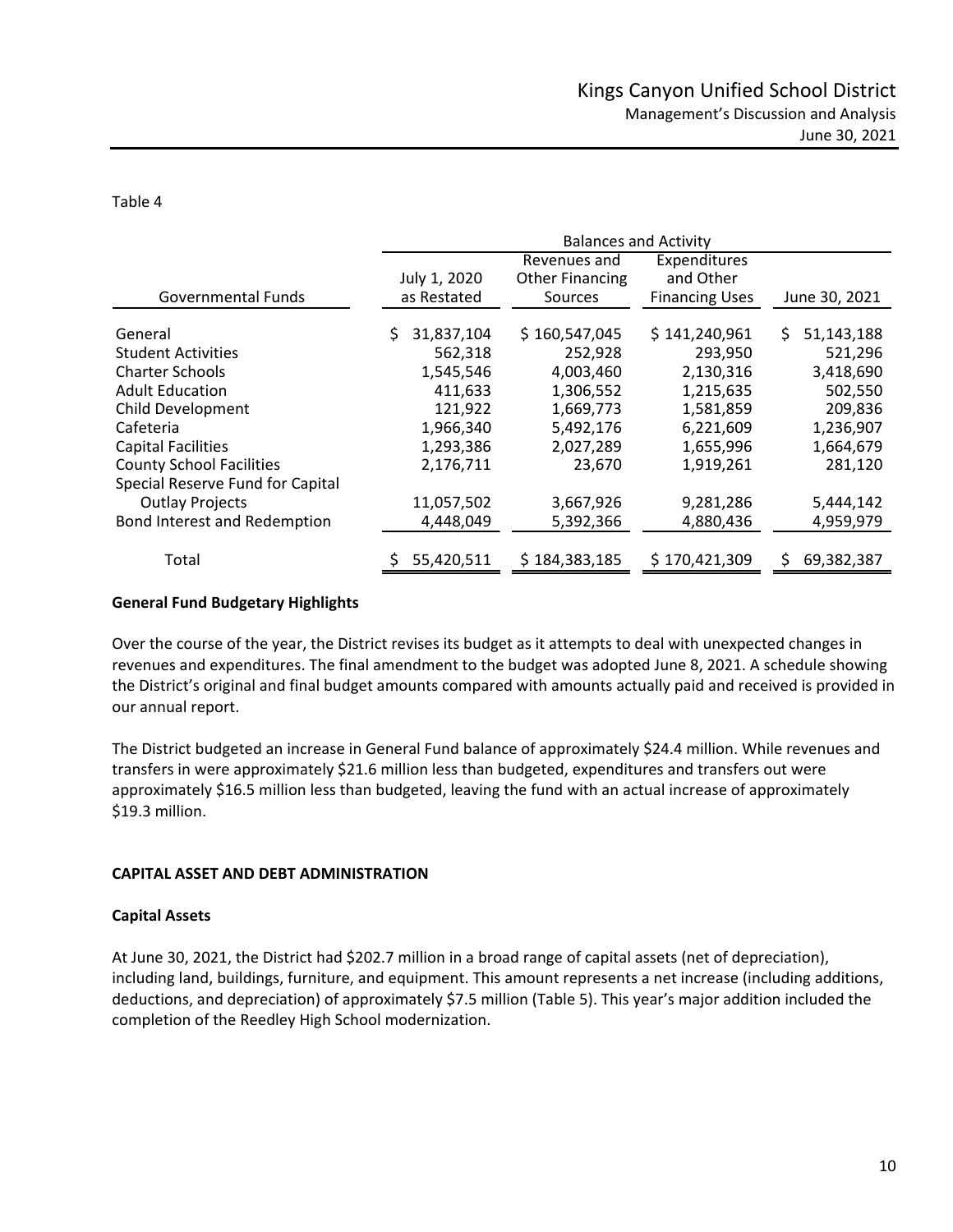Table 5

|                                                                                     | Governmental<br>Activities                                                      |               |  |
|-------------------------------------------------------------------------------------|---------------------------------------------------------------------------------|---------------|--|
| 2021                                                                                |                                                                                 | 2020          |  |
| Land and construction in progress<br><b>Buildings and improvements</b><br>Equipment | 19,011,142<br>8,935,217<br>169,663,722<br>187,081,070<br>6,541,115<br>6,730,033 |               |  |
| Total                                                                               | \$202,746,320                                                                   | \$195,215,979 |  |

We present more detailed information regarding our capital assets in Notes to Financial Statements.

#### **Long‐Term Liabilities**

At the end of this year, the District had \$251.6 million in debt versus \$242.7 million last year, an increase of \$8.9 million. Those liabilities consisted of:

Table 6

|                                 | Governmental<br>Activities |                  |
|---------------------------------|----------------------------|------------------|
|                                 | 2021<br>2020               |                  |
| Long-Term Liabilities           |                            |                  |
| General obligation bonds        | 88,079,763<br>S.           | 89,517,777<br>S. |
| Unamortized premiums            | 3,098,420                  | 3,365,005        |
| Compensated absences            | 690,115                    | 545,788          |
| <b>Total OPEB liability</b>     | 30,556,122                 | 29,216,801       |
| Aggregate net pension liability | 129,167,183                | 120,028,549      |
| Total                           | \$251,591,603              | \$242,673,920    |

The District's S&P bond rating as of the most recent bond issuance was "AA". The State limits the amount of general obligation debt that districts can issue to five percent of the assessed value of all taxable property within the District's boundaries. The District's outstanding general obligation debt of \$88.1 million is below this statutorily‐imposed limit.

At year‐end, the District has a net pension liability of \$129.2 million versus \$120.0 million last year, an increase of \$9.2 million, or 7.6 percent. The District also reported deferred outflows of resources from pension activities of \$30.4 million, and deferred inflows of resources from pension activities of \$3.6 million. We present more detailed information regarding our long‐term liabilities in Notes to Financial Statements.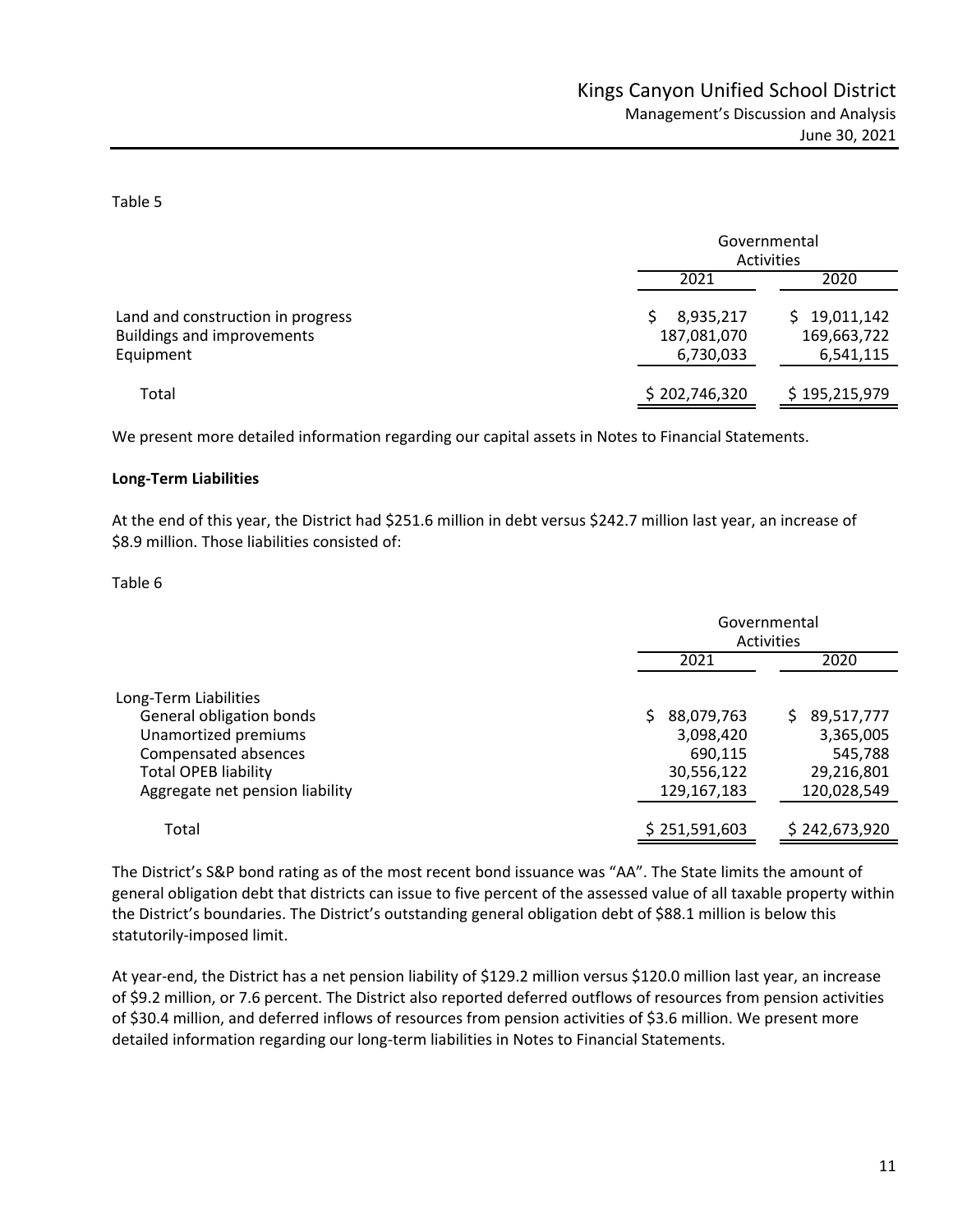#### **SIGNIFICANT ACCOMPLISHMENTS AND CHALLENGES OF FISCAL YEAR 2020‐2021 ARE NOTED BELOW:**

- **Student Achievement and Support**: The District supported success for all students by maintaining education through COVID‐19. We are very proud of all of our district staff as they worked many hours providing instruction, emotional support and meals for students in a continuing new environment.
- **School‐Wide Average Daily Attendance:** 2020‐2021 was stable considering distance learning and COVID‐19.
- **Our Employees**: The District employees are caring professionals who are skilled, empowered and prepared to provide effective services.
- **Safety**: The District strives to provide a safe, clean and orderly learning environment. We have installed air filters in our HVAC system and plan changes to our sites to better support social distancing.
- **Fiscal Responsibility**: The District works to protect and preserve the fiscal health of the District and has a Board policy of a ten percent reserve. We strive to achieve long‐term stability so that our energy can be focused on providing quality education to our students. We are very thankful for the State and Federal funding such as ESSER, In Person Learning Grant, COVID Relief Fund and Expended Learning Opportunities. With this one-time funding, we have purchased technology, expanded our support for After School Programs, Social Emotional Learning, touchless faucets, in person learning and facilities.
- **Facilities:** The District continues to improve current facilities.

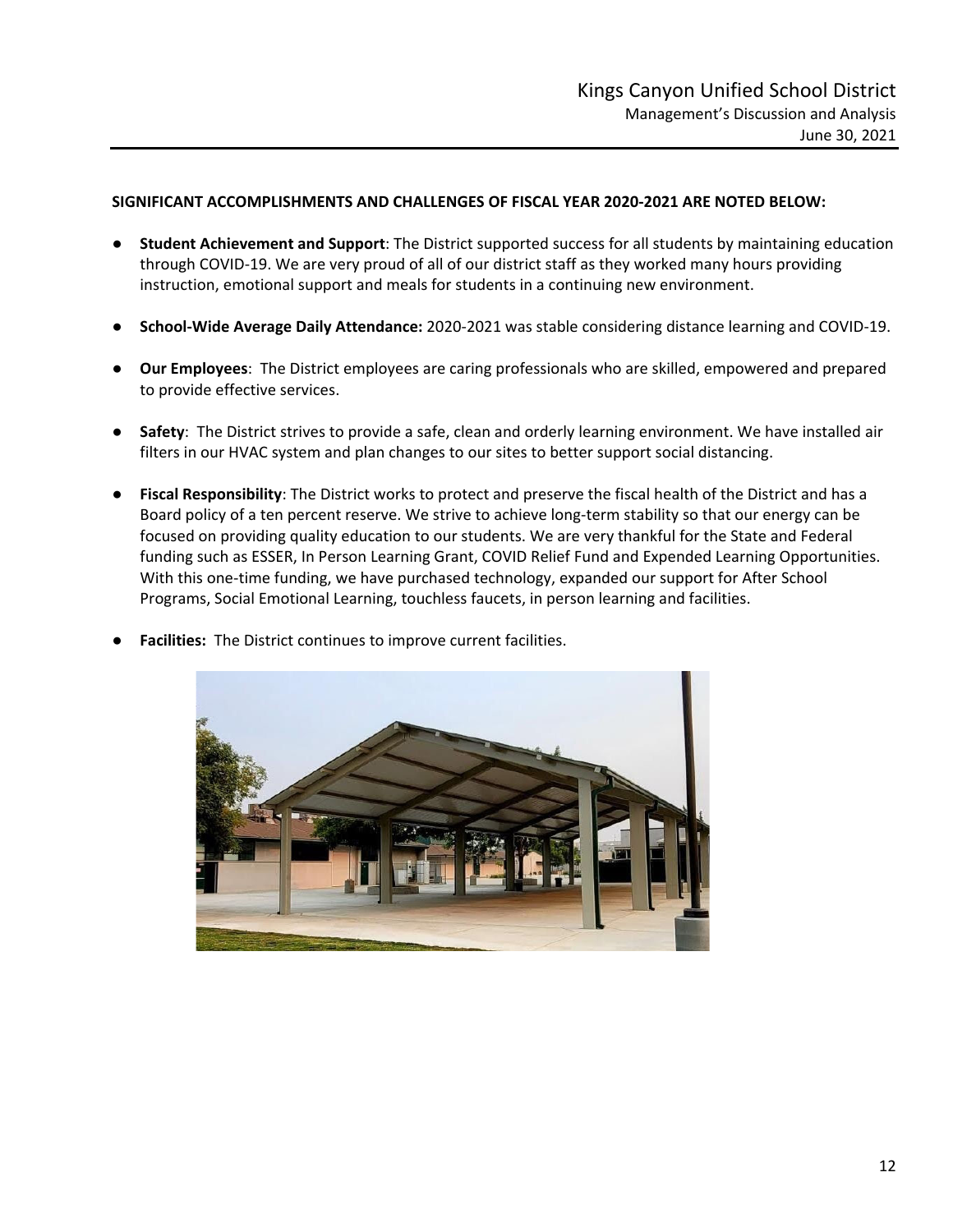#### **ECONOMIC FACTORS AND NEXT YEAR'S BUDGET**

In considering the District Budget for the 2021‐2022 school year, the Governing Board and District Administration used the following criteria:

- LCAP (Local Control Accountability Plan) due to additional funding from the State will require a LCAP Supplement due in February of 2022. Meaningful engagement of parents, pupils, and other stakeholders, including those representing the subgroups identified in *Education Code* Section 52052, continues to be critical during the LCP plan.
- Conservative budgeting
- Maintain a minimum of ten percent reserve
- Enrollment and ADA Stable and not declining

## **HOW TO CONTACT THE DISTRICT'S FINANCIAL MANAGEMENT STAFF**

This financial report is designed to provide our citizens, taxpayers, students, investors and creditors with a general overview of the District's finances and to show the District's accountability for the money it receives. If you have questions about this report or need any additional financial information, contact Adele Nikkel, Chief Financial Officer, at (559) 305‐7024 or John Campbell, Superintendent, at (559) 305‐7004.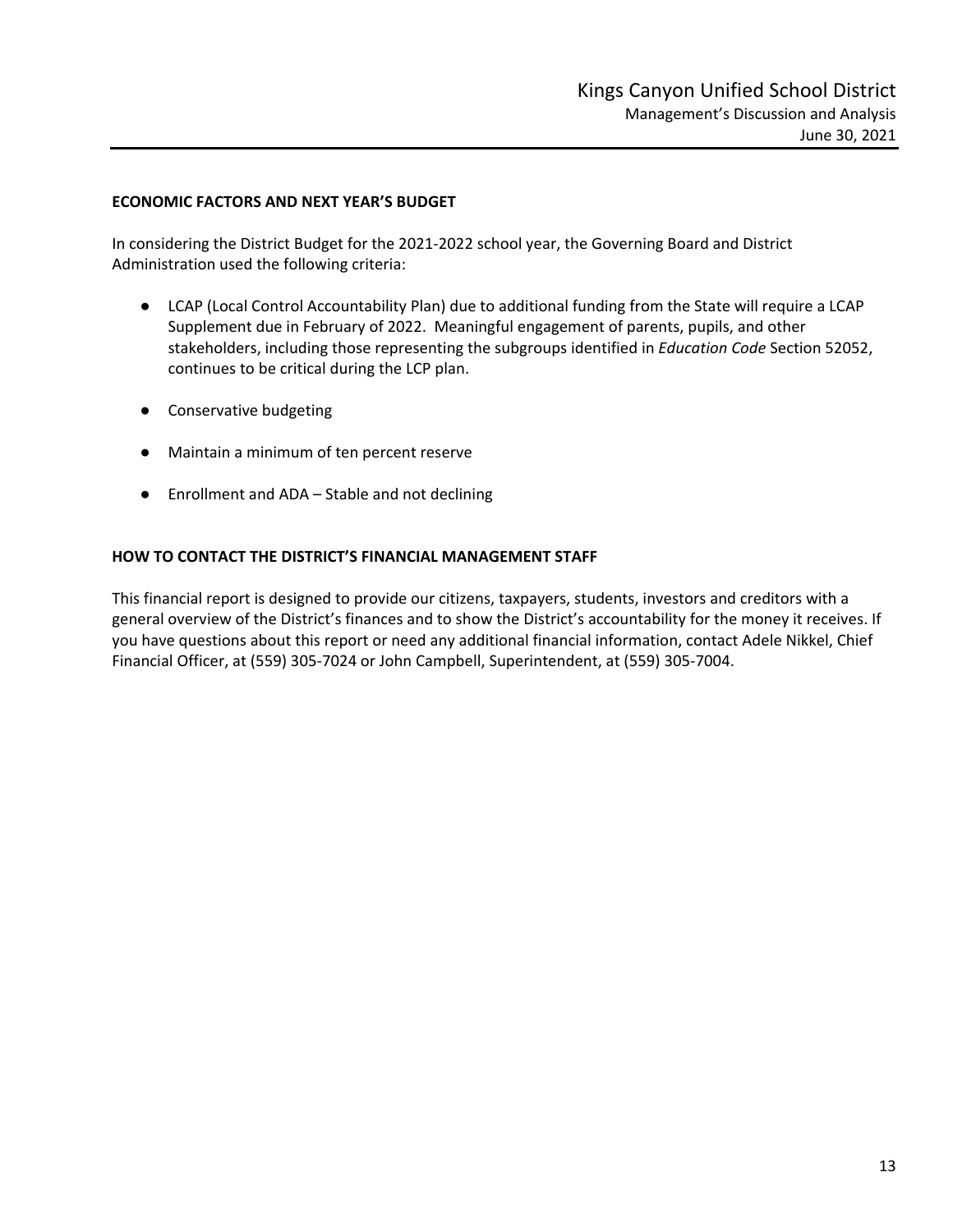|                                                                              | Governmental<br>Activities |
|------------------------------------------------------------------------------|----------------------------|
| Assets                                                                       |                            |
| Deposits and investments                                                     | \$<br>60,411,917           |
| Receivables                                                                  | 30,336,518                 |
| Stores inventories                                                           | 196,199                    |
| Capital assets not depreciated                                               | 8,935,217                  |
| Capital assets, net of accumulated depreciation                              | 193,811,103                |
| <b>Total assets</b>                                                          | 293,690,954                |
| <b>Deferred Outflows of Resources</b>                                        |                            |
| Deferred charge on refunding                                                 | 2,028,177                  |
| Deferred outflows of resources related to OPEB                               | 4,823,155                  |
| Deferred outflows of resources related to pensions                           | 30,368,873                 |
| Total deferred outflows of resources                                         | 37,220,205                 |
| Liabilities                                                                  |                            |
| Accounts payable                                                             | 19,908,632                 |
| Unearned revenue                                                             | 1,653,615                  |
| Long-term liabilities                                                        |                            |
| Long-term liabilities other than OPEB and pensions due within one year       | 3,050,000                  |
| Long-term liabilities other than OPEB and pensions due in more than one year | 88,818,298                 |
| Total other postemployment benefits liability (OPEB)                         | 30,556,122                 |
| Aggregate net pension liabilities                                            | 129,167,183                |
| <b>Total liabilities</b>                                                     | 273,153,850                |
| Deferred Inflows of Resources                                                |                            |
| Deferred inflows of resources related to pensions                            | 3,556,238                  |
| <b>Net Position</b>                                                          |                            |
| Net investment in capital assets                                             | 124,774,766                |
| <b>Restricted for</b>                                                        |                            |
| Debt service                                                                 | 4,959,979                  |
| Capital projects                                                             | 1,945,799                  |
| <b>Educational programs</b>                                                  | 9,294,386                  |
| Child nutrition                                                              | 1,094,741                  |
| <b>Student activities</b>                                                    | 521,296                    |
| Unrestricted (deficit)                                                       | (88, 389, 896)             |
| Total net position                                                           | 54,201,071                 |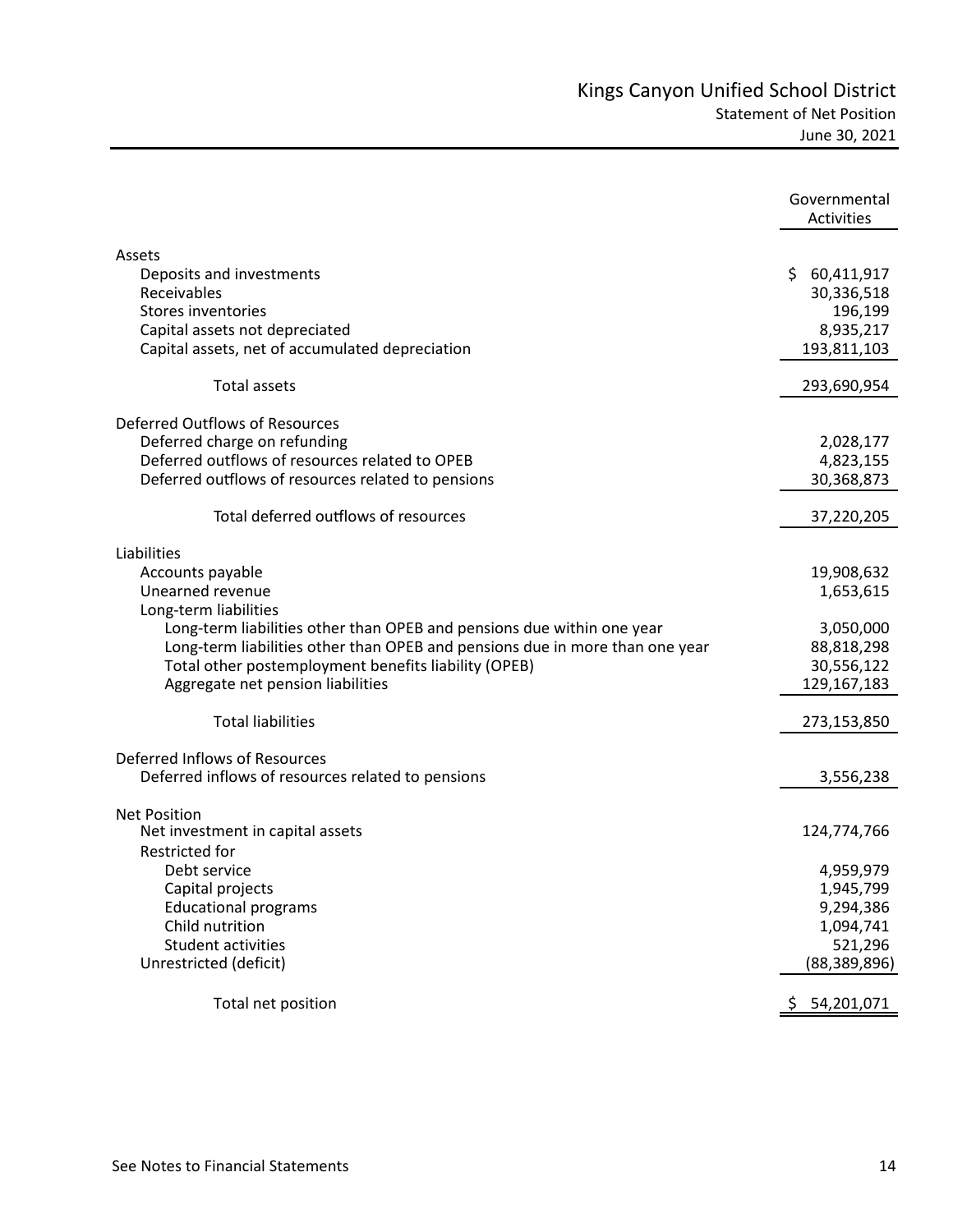|                                                           |               |              |                      | Net (Expenses)<br>Revenues and |                     |
|-----------------------------------------------------------|---------------|--------------|----------------------|--------------------------------|---------------------|
|                                                           |               |              | Program Revenues     |                                | Changes in          |
|                                                           |               | Charges for  | Operating            | Capital                        | <b>Net Position</b> |
|                                                           |               | Services and | Grants and           | Grants and                     | Governmental        |
| <b>Functions/Programs</b>                                 | Expenses      | Sales        | <b>Contributions</b> | Contributions                  | Activities          |
|                                                           |               |              |                      |                                |                     |
| <b>Governmental Activities</b>                            |               |              |                      |                                |                     |
| Instruction                                               | \$93,943,127  | \$651,499    | \$35,178,152         | \$<br>16,200                   | \$ (58,097,276)     |
| Instruction-related activities                            |               |              |                      |                                |                     |
| Supervision of instruction                                | 5,109,773     | 65,765       | 1,030,919            |                                | (4,013,089)         |
| Instructional library, media,                             |               |              |                      |                                |                     |
| and technology                                            | 1,775,271     | 16,310       | 269,699              |                                | (1,489,262)         |
| School site administration                                | 14,013,519    | 5,266        | 2,262,277            |                                | (11, 745, 976)      |
| Pupil services                                            |               |              |                      |                                |                     |
| Home-to-school transportation                             | 5,804,138     | 520          | 865,721              |                                | (4,937,897)         |
| Food services                                             | 5,994,132     | 54,805       | 3,880,255            |                                | (2,059,072)         |
| All other pupil services                                  | 12,114,105    | 421          | 3,809,967            |                                | (8,303,717)         |
| Administration                                            |               |              |                      |                                |                     |
| Data processing                                           | 1,748,921     |              | 112,498              |                                | (1,636,423)         |
| All other administration                                  | 5,387,712     | 3,775        | 1,398,507            |                                | (3,985,430)         |
| <b>Plant services</b>                                     | 16,197,507    | 31,445       | 1,811,274            |                                | (14, 354, 788)      |
| Ancillary services                                        | 1,759,246     | 42,900       | 107,251              |                                | (1,609,095)         |
| <b>Community services</b>                                 | 280,562       |              | 11,055               |                                | (269, 507)          |
| Interest on long-term liabilities                         | 3,537,645     |              |                      |                                | (3,537,645)         |
| Other outgo                                               | 1,039,853     |              | 2,635,809            |                                | 1,595,956           |
|                                                           |               |              |                      |                                |                     |
| Total governmental                                        |               |              |                      |                                |                     |
| activities                                                | \$168,705,511 | \$872,706    | \$53,373,384         | 16,200<br>-Ş                   | (114, 443, 221)     |
|                                                           |               |              |                      |                                |                     |
| <b>General Revenues and Subventions</b>                   |               |              |                      |                                |                     |
| Property taxes, levied for general purposes               |               |              |                      |                                | 12,361,242          |
| Property taxes, levied for debt service                   |               |              |                      |                                | 5,295,423           |
| Taxes levied for other specific purposes                  |               |              |                      |                                | 217,909             |
| Federal and State aid not restricted to specific purposes |               |              |                      |                                | 101,544,694         |
| Interest and investment earnings                          |               |              |                      |                                | 1,644,133           |
| Miscellaneous                                             |               |              |                      |                                | 6,530,370           |
|                                                           |               |              |                      |                                |                     |
| Subtotal, general revenues                                |               |              |                      |                                | 127,593,771         |
| Change in Net Position                                    |               |              |                      |                                | 13,150,550          |
| Net Position - Beginning, as Restated                     |               |              |                      |                                | 41,050,521          |
|                                                           |               |              |                      |                                |                     |
| Net Position - Ending                                     |               |              |                      |                                | \$54,201,071        |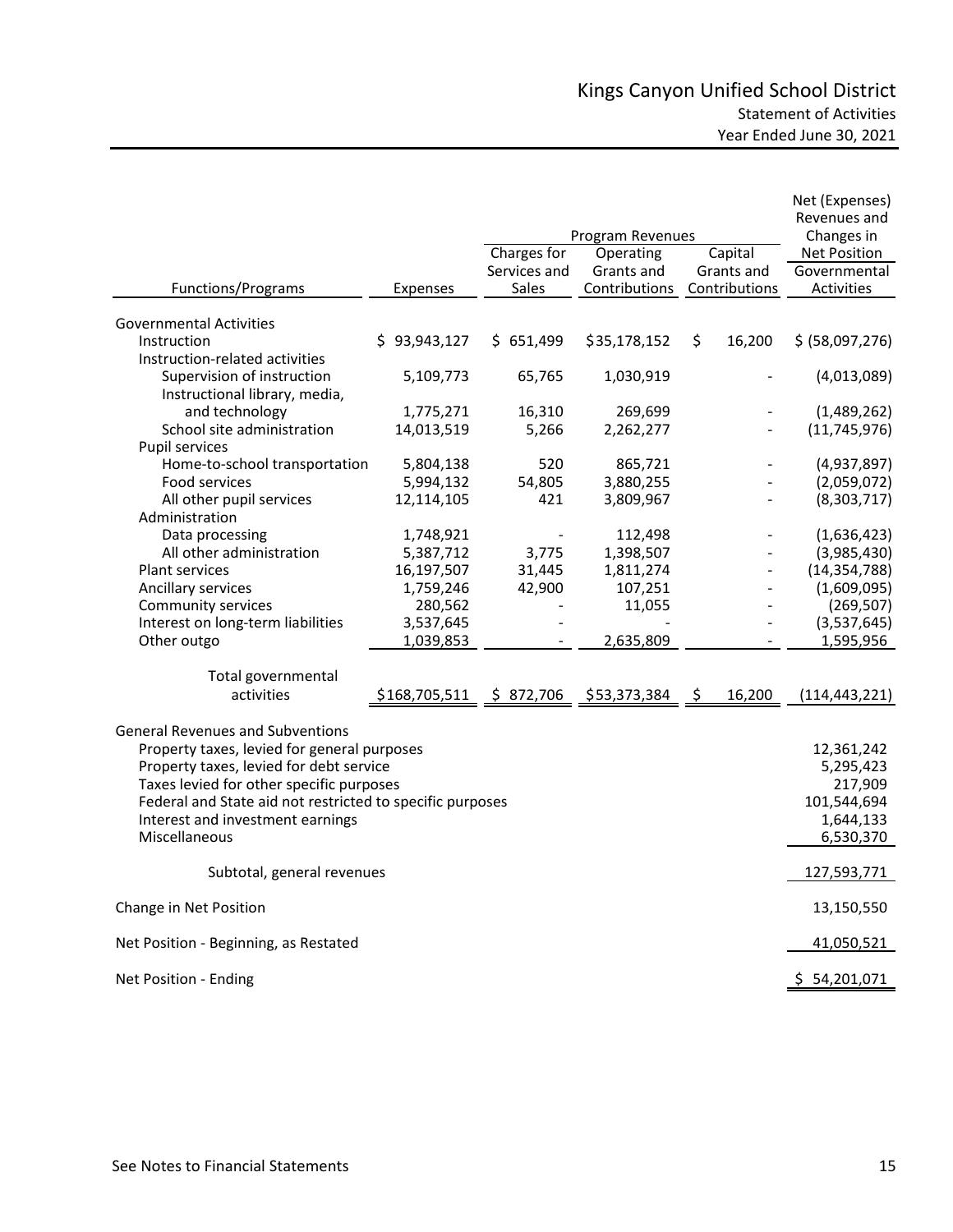## Kings Canyon Unified School District Balance Sheet – Governmental Funds June 30, 2021

|                                                                                                        | General<br>Fund                                     | Non-Major<br>Governmental<br>Funds                  | Total<br>Governmental<br>Funds                               |
|--------------------------------------------------------------------------------------------------------|-----------------------------------------------------|-----------------------------------------------------|--------------------------------------------------------------|
| Assets<br>Deposits and investments<br>Receivables<br>Due from other funds<br><b>Stores inventories</b> | \$<br>42,923,032<br>28,202,142<br>340,748<br>54,683 | \$.<br>17,488,885<br>2,134,376<br>63,131<br>141,516 | \$<br>60,411,917<br>30,336,518<br>403,879<br>196,199         |
| <b>Total assets</b>                                                                                    | 71,520,605<br>S                                     | 19,827,908<br>\$.                                   | 91,348,513<br>S.                                             |
| <b>Liabilities and Fund Balances</b>                                                                   |                                                     |                                                     |                                                              |
| Liabilities<br>Accounts payable<br>Due to other funds<br>Unearned revenue                              | Ś.<br>18,681,192<br>53,393<br>1,642,832             | \$<br>1,227,440<br>350,486<br>10,783                | \$<br>19,908,632<br>403,879<br>1,653,615                     |
| <b>Total liabilities</b>                                                                               | 20,377,417                                          | 1,588,709                                           | 21,966,126                                                   |
| <b>Fund Balances</b><br>Nonspendable<br>Restricted<br>Committed<br>Assigned<br>Unassigned              | 204,683<br>8,873,047<br>15,153,983<br>26,911,475    | 142,166<br>8,943,154<br>502,550<br>8,651,329        | 346,849<br>17,816,201<br>502,550<br>23,805,312<br>26,911,475 |
| <b>Total fund balances</b>                                                                             | 51,143,188                                          | 18,239,199                                          | 69,382,387                                                   |
| <b>Total liabilities and fund balances</b>                                                             | 71,520,605<br>\$                                    | 19,827,908<br>\$                                    | 91,348,513<br>Ş                                              |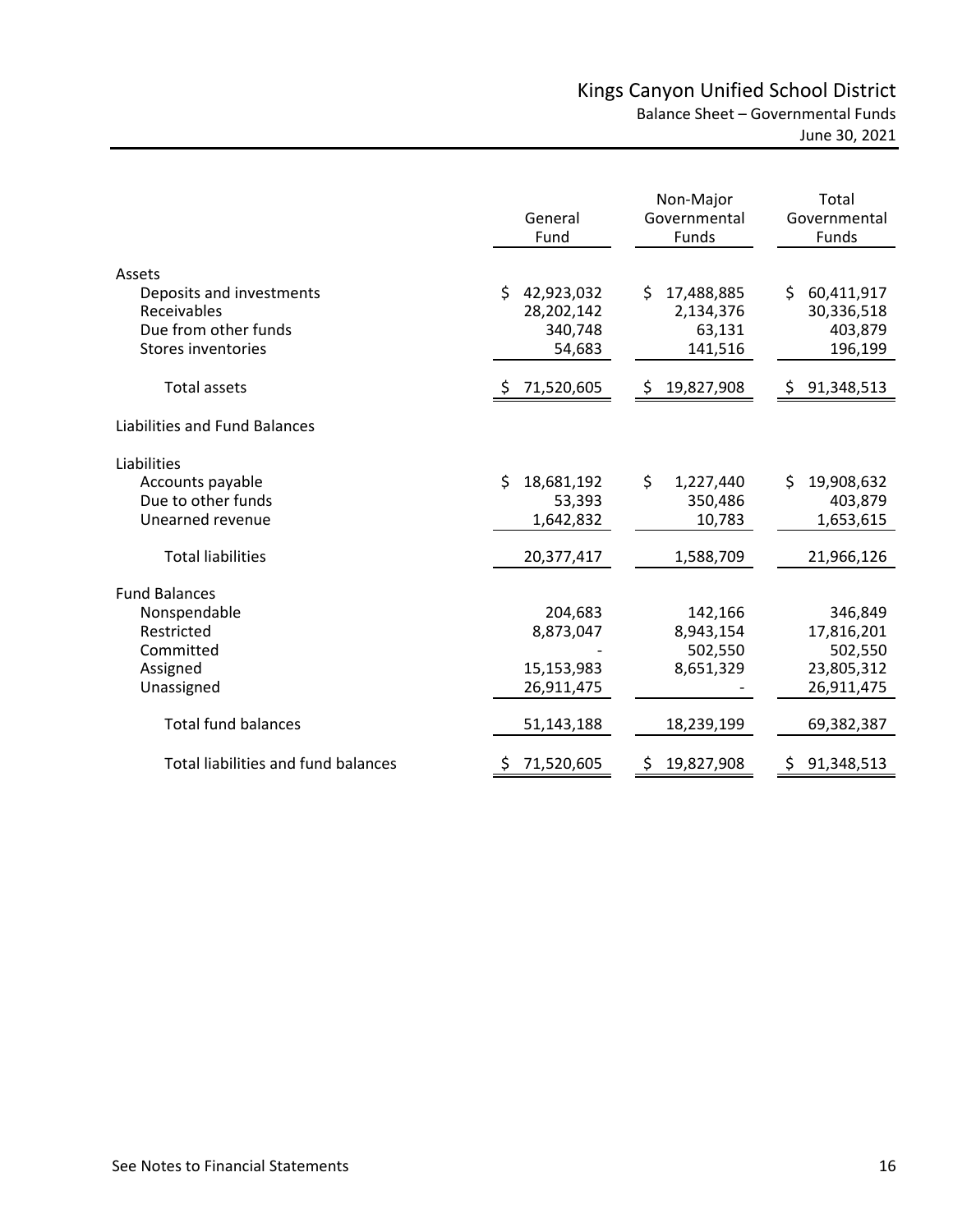Reconciliation of the Governmental Funds Balance Sheet to the Statement of Net Position

June 30, 2021

| <b>Total Fund Balance - Governmental Funds</b>                                                                                                                                                                                                                                                                              |                                      | \$69,382,387    |
|-----------------------------------------------------------------------------------------------------------------------------------------------------------------------------------------------------------------------------------------------------------------------------------------------------------------------------|--------------------------------------|-----------------|
| Amounts Reported for Governmental Activities in the<br><b>Statement of Net Position are Different Because</b>                                                                                                                                                                                                               |                                      |                 |
| Capital assets used in governmental activities are not financial<br>resources and, therefore, are not reported as assets in<br>governmental funds.                                                                                                                                                                          |                                      |                 |
| The cost of capital assets is<br>Accumulated depreciation is                                                                                                                                                                                                                                                                | \$299,294,277<br>(96, 547, 957)      |                 |
| Net capital assets                                                                                                                                                                                                                                                                                                          |                                      | 202,746,320     |
| Deferred outflows of resources represent a consumption of net<br>position in a future period and is not reported in the governmental<br>funds. Deferred outflows of resources amounted to and related to<br>Debt refundings (deferred charge on refunding)<br>Other postemployment benefits (OPEB)<br>Net pension liability | 2,028,177<br>4,823,155<br>30,368,873 |                 |
| Total deferred outflows of resources                                                                                                                                                                                                                                                                                        |                                      | 37,220,205      |
| Deferred inflows of resources represent an acquisition of net position<br>that applies to a future period and is not reported in the governmental<br>funds. Deferred inflows of resources amount to and related to<br>Net pension liability                                                                                 |                                      | (3,556,238)     |
| Net pension liability is not due and payable in the current period,<br>and is not reported as a liability in the funds.                                                                                                                                                                                                     |                                      | (129, 167, 183) |
| The District's OPEB liability is not due and payable in the current period,<br>and is not reported as a liability in the funds.                                                                                                                                                                                             |                                      | (30, 556, 122)  |
| Long-term liabilities are not due and payable in the current period<br>and, therefore, are not reported as liabilities in the funds.<br>Long-term liabilities at year-end consist of                                                                                                                                        |                                      |                 |
| General obligation bonds including unamortized premiums<br>Compensated absences (vacations)<br>In addition, capital appreciation general obligation bonds were                                                                                                                                                              | (79, 999, 731)<br>(690, 115)         |                 |
| issued. The accretion of interest to date on the general<br>obligation bonds is                                                                                                                                                                                                                                             | (11, 178, 452)                       |                 |
| Total long-term liabilities                                                                                                                                                                                                                                                                                                 |                                      | (91,868,298)    |
| Total net position - governmental activities                                                                                                                                                                                                                                                                                |                                      | 54,201,071      |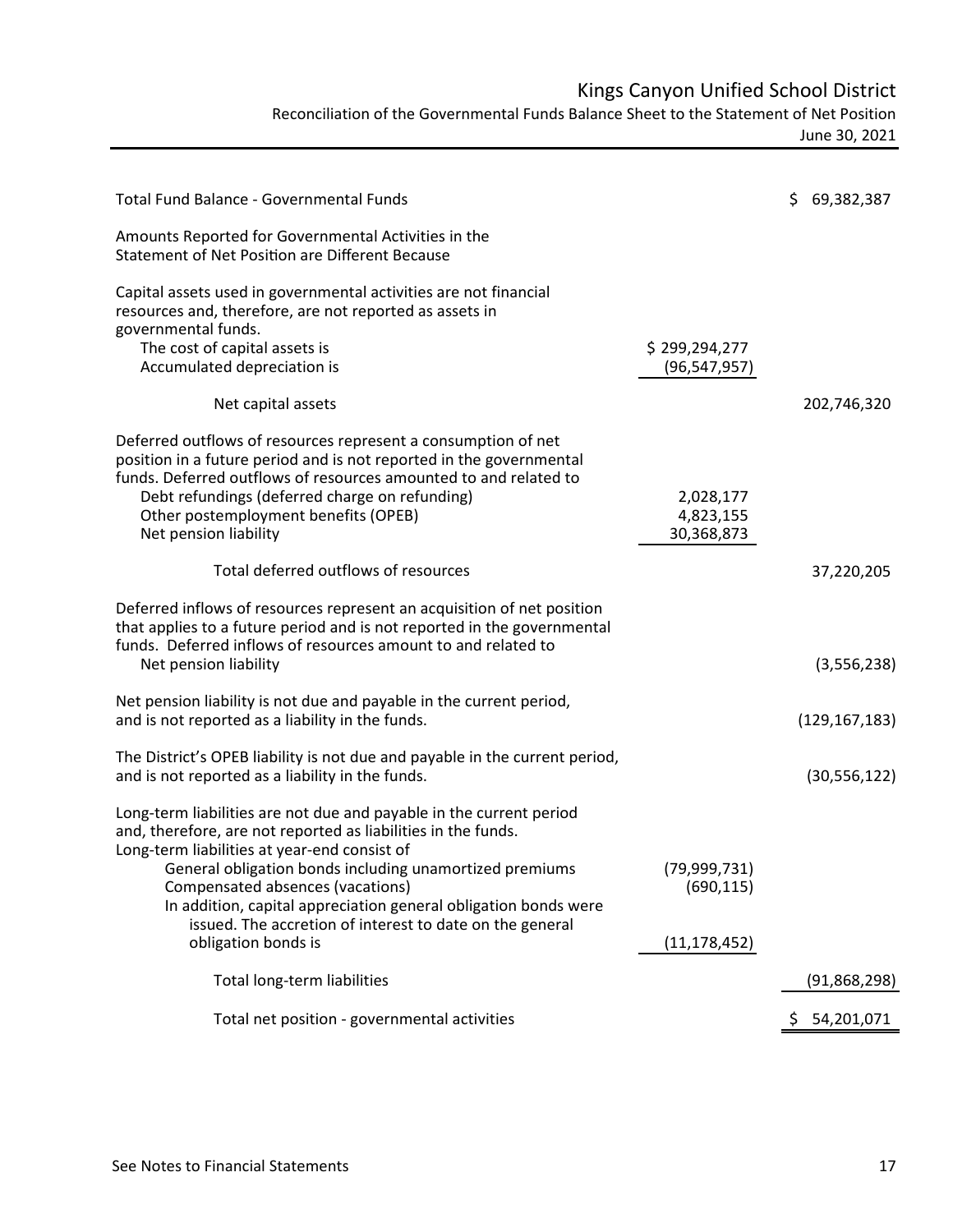Statement of Revenues, Expenditures, and Changes in Fund Balances – Governmental Funds Year Ended June 30, 2021

|                                                                                                                   | General<br>Fund                                        | Non-Major<br>Governmental<br>Funds                     | Total<br>Governmental<br>Funds                          |
|-------------------------------------------------------------------------------------------------------------------|--------------------------------------------------------|--------------------------------------------------------|---------------------------------------------------------|
| Revenues<br>Local control funding formula<br>Federal sources<br><b>Other State sources</b><br>Other local sources | \$108,707,003<br>25,600,330<br>18,918,467<br>7,321,245 | \$<br>3,290,362<br>4,517,594<br>3,436,643<br>8,591,541 | \$111,997,365<br>30,117,924<br>22,355,110<br>15,912,786 |
| <b>Total revenues</b>                                                                                             | 160,547,045                                            | 19,836,140                                             | 180,383,185                                             |
| Expenditures<br>Current                                                                                           |                                                        |                                                        |                                                         |
| Instruction<br>Instruction-related activities<br>Supervision of instruction                                       | 78,349,786<br>4,619,016                                | 3,508,865<br>39,847                                    | 81,858,651<br>4,658,863                                 |
| Instructional library, media,<br>and technology<br>School site administration                                     | 1,658,858<br>12,077,806                                | 12,723<br>689,680                                      | 1,671,581<br>12,767,486                                 |
| Pupil services<br>Home-to-school transportation<br>Food services<br>All other pupil services                      | 4,305,858<br>16,344<br>10,915,268                      | 5,447,947<br>154,982                                   | 4,305,858<br>5,464,291<br>11,070,250                    |
| Administration<br>Data processing<br>All other administration                                                     | 1,562,810<br>4,401,610                                 | 381,086                                                | 1,562,810<br>4,782,696                                  |
| Plant services<br>Ancillary services<br><b>Community services</b>                                                 | 12,868,644<br>1,385,091<br>261,144                     | 1,008,139<br>330,001                                   | 13,876,783<br>1,715,092<br>261,144                      |
| Other outgo<br>Facility acquisition and construction<br>Debt service                                              | 1,039,853<br>3,778,873                                 | 12,726,642                                             | 1,039,853<br>16,505,515                                 |
| Principal<br>Interest and other                                                                                   |                                                        | 2,885,000<br>1,995,436                                 | 2,885,000<br>1,995,436                                  |
| Total expenditures                                                                                                | 137,240,961                                            | 29,180,348                                             | 166,421,309                                             |
| Excess (Deficiency) of Revenues Over Expenditures                                                                 | 23,306,084                                             | (9,344,208)                                            | 13,961,876                                              |
| <b>Other Financing Sources (Uses)</b><br>Transfers in<br>Transfers out                                            | (4,000,000)                                            | 4,000,000                                              | 4,000,000<br>(4,000,000)                                |
| <b>Net Financing Sources (Uses)</b>                                                                               | (4,000,000)                                            | 4,000,000                                              |                                                         |
| Net Change in Fund Balances                                                                                       | 19,306,084                                             | (5,344,208)                                            | 13,961,876                                              |
| Fund Balance - Beginning, as Restated                                                                             | 31,837,104                                             | 23,583,407                                             | 55,420,511                                              |
| Fund Balance - Ending                                                                                             | 51,143,188                                             | \$<br>18,239,199                                       | 69,382,387<br>S.                                        |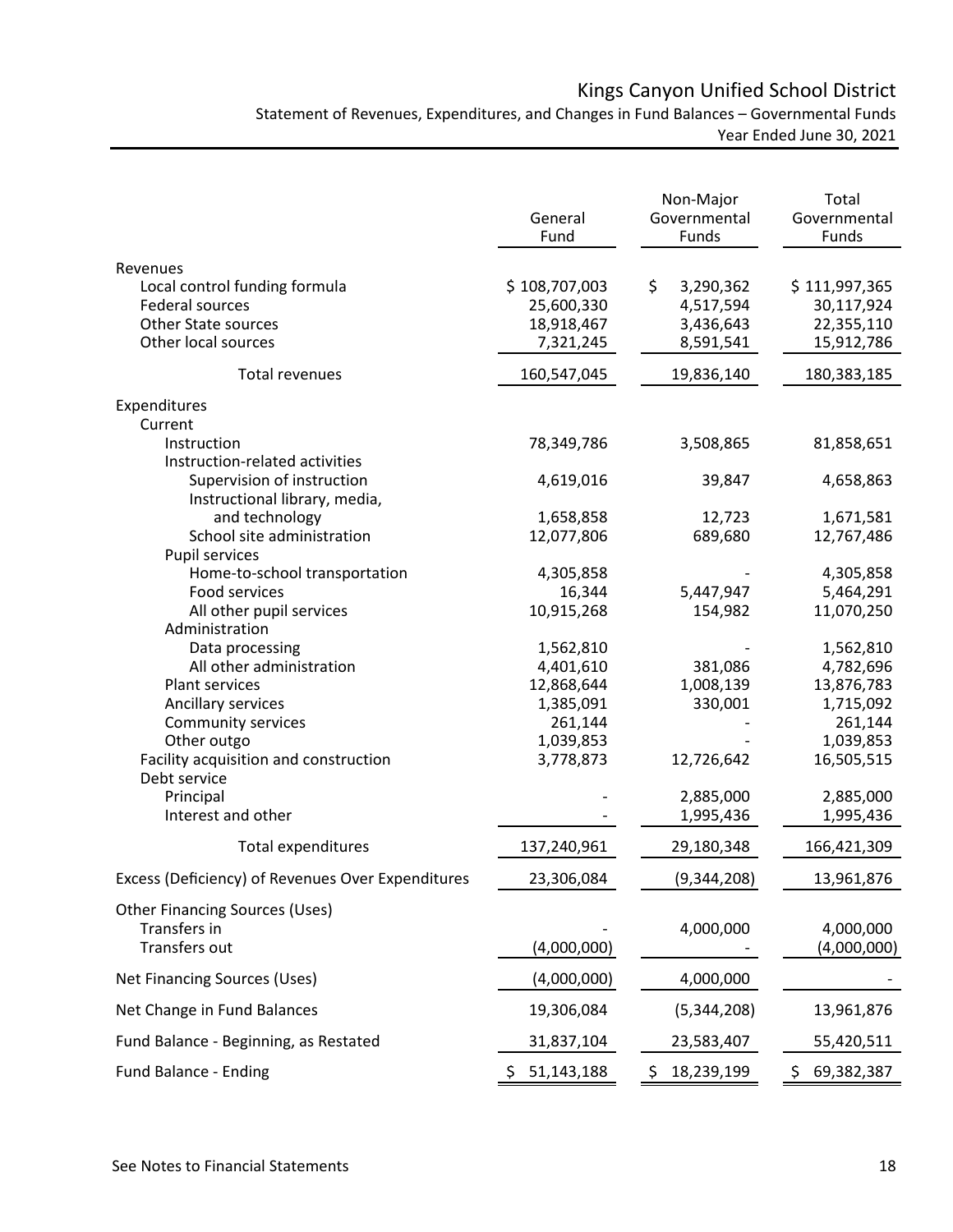Reconciliation of the Statement of Revenues, Expenditures, and Changes in Fund Balances of Governmental Funds to the Statement of Activities Year Ended June 30, 2021

| Total Net Change in Fund Balances - Governmental Funds                                                                                                                                                                                                                                                                                                                                                    |                                 | S. | 13,961,876           |
|-----------------------------------------------------------------------------------------------------------------------------------------------------------------------------------------------------------------------------------------------------------------------------------------------------------------------------------------------------------------------------------------------------------|---------------------------------|----|----------------------|
| Amounts Reported for Governmental Activities in the Statement of<br>Activities are different because                                                                                                                                                                                                                                                                                                      |                                 |    |                      |
| Capital outlays to purchase or build capital assets are reported in<br>governmental funds as expenditures; however, for governmental<br>activities, those costs are shown in the Statement of Net Position and<br>allocated over their estimated useful lives as annual depreciation<br>expenses in the Statement of Activities.                                                                          |                                 |    |                      |
| This is the amount by which capital outlays exceed depreciation in<br>the period.<br>Depreciation expense<br>Capital outlays                                                                                                                                                                                                                                                                              | \$<br>(8,803,092)<br>16,333,433 |    |                      |
| Net expense adjustment                                                                                                                                                                                                                                                                                                                                                                                    |                                 |    | 7,530,341            |
| The District issued capital appreciation general obligations bonds.<br>The accretion of interest on the general obligation bonds during the<br>current fiscal year was                                                                                                                                                                                                                                    |                                 |    | (1,446,986)          |
| In the Statement of Activities, certain operating expenses, such as<br>compensated absences (vacations) are measured by the amounts<br>earned during the year. In the governmental funds, however,<br>expenditures for these items are measured by the amount of<br>financial resources used (essentially, the amounts actually paid).<br>This amount is the difference between vacation earned and used. |                                 |    | (144, 327)           |
| In the governmental funds, pension costs are based on employer<br>contributions made to pension plans during the year. However,<br>in the Statement of Activities, pension expense is the net effect of<br>all changes in the deferred outflows, deferred inflows and net<br>pension liability during the year.                                                                                           |                                 |    | (8, 117, 786)        |
| In the governmental funds, OPEB costs are based on employer<br>contributions made to OPEB plans during the year. However, in the<br>Statement of Activities, OPEB expense is the net effect of all changes<br>in the deferred outflows and OPEB liability during the year.                                                                                                                                |                                 |    | (1,688,930)          |
| Governmental funds report the effect of premiums, discounts, and<br>the deferred charge on refunding when the debt is first issued,<br>whereas the amounts are deferred and amortized in the<br><b>Statement of Activities.</b>                                                                                                                                                                           |                                 |    |                      |
| Premium amortization<br>Deferred charge on refunding amortization                                                                                                                                                                                                                                                                                                                                         |                                 |    | 266,585<br>(95, 223) |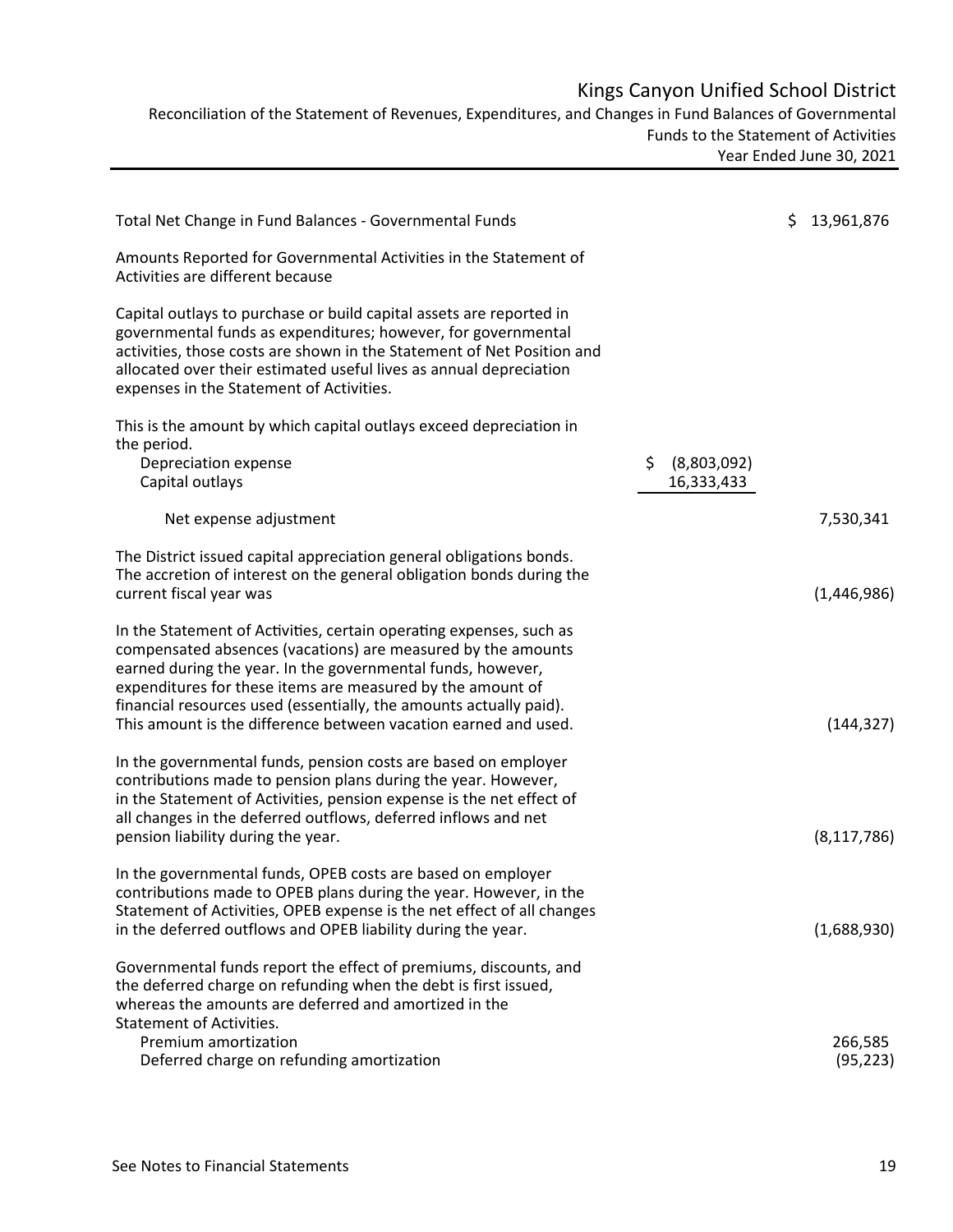Reconciliation of the Statement of Revenues, Expenditures, and Changes in Fund Balances of Governmental Funds to the Statement of Activities Year Ended June 30, 2021

| Payment of principal on long-term liabilities is an expenditure in  |            |
|---------------------------------------------------------------------|------------|
| the governmental funds, but it reduces long-term liabilities in the |            |
| Statement of Net Position and does not affect the Statement         |            |
| of Activities.                                                      |            |
| General obligation bonds                                            | 2,885,000  |
| Change in net position of governmental activities                   | 13,150,550 |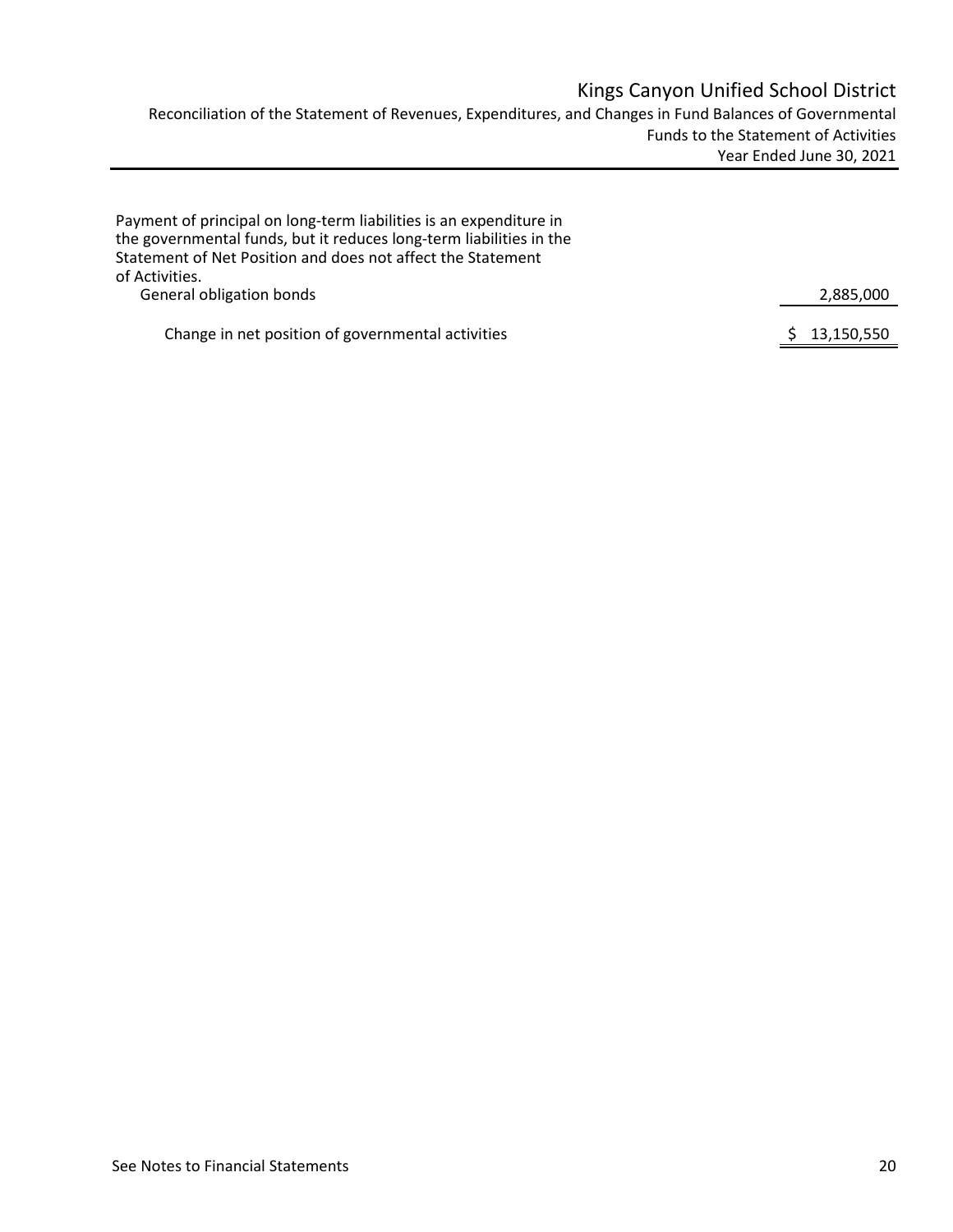## **Note 1 ‐ Summary of Significant Accounting Policies**

#### **Financial Reporting Entity**

The Kings Canyon Unified School District was organized on July 1, 1972, under the laws of the State of California. The District operates under a locally elected seven‐member Board form of government and provides educational services to grades K - 12 as mandated by the State and/or Federal agencies. The District operates twelve elementary schools, three middle schools, two high schools, one continuation school, two charter schools, one independent study school, and an adult education school.

A reporting entity is comprised of the primary government and other organizations that are included to ensure the financial statements are not misleading. The primary government of the District consists of all funds, departments, boards, and agencies that are not legally separate from the District. For Kings Canyon Unified School District, this includes general operations, food service, charter schools, and student related activities of the District.

## **Other Organizations**

The District has approved charters for Dunlap Leadership Academy Charter School and Reedley Middle College High Charter School pursuant to *Education Code* Section 47605. The Dunlap Leadership Academy Charter School and Reedley Middle College High Charter School are operated by the District, and their financial activities are presented in the Charter Schools Fund.

#### **Basis of Presentation ‐ Fund Accounting**

The accounting system is organized and operated on a fund basis. A fund is defined as a fiscal and accounting entity with a self‐balancing set of accounts, which are segregated for the purpose of carrying on specific activities or attaining certain objectives in accordance with special regulations, restrictions, or limitations. The District's funds are comprised of governmental funds.

**Governmental Funds** Governmental funds are those through which most governmental functions typically are financed. Governmental fund reporting focuses on the sources, uses, and balances of current financial resources. Expendable assets are assigned to the various governmental funds according to the purposes for which they may or must be used. Current liabilities are assigned to the fund from which they will be paid. The difference between governmental fund assets and liabilities is reported as fund balance. The following are the District's major and non‐major governmental funds:

#### **Major Governmental Fund**

**General Fund** The General Fund is the chief operating fund for all districts. It is used to account for the ordinary operations of the District. All transactions except those accounted for in another fund are accounted for in this fund.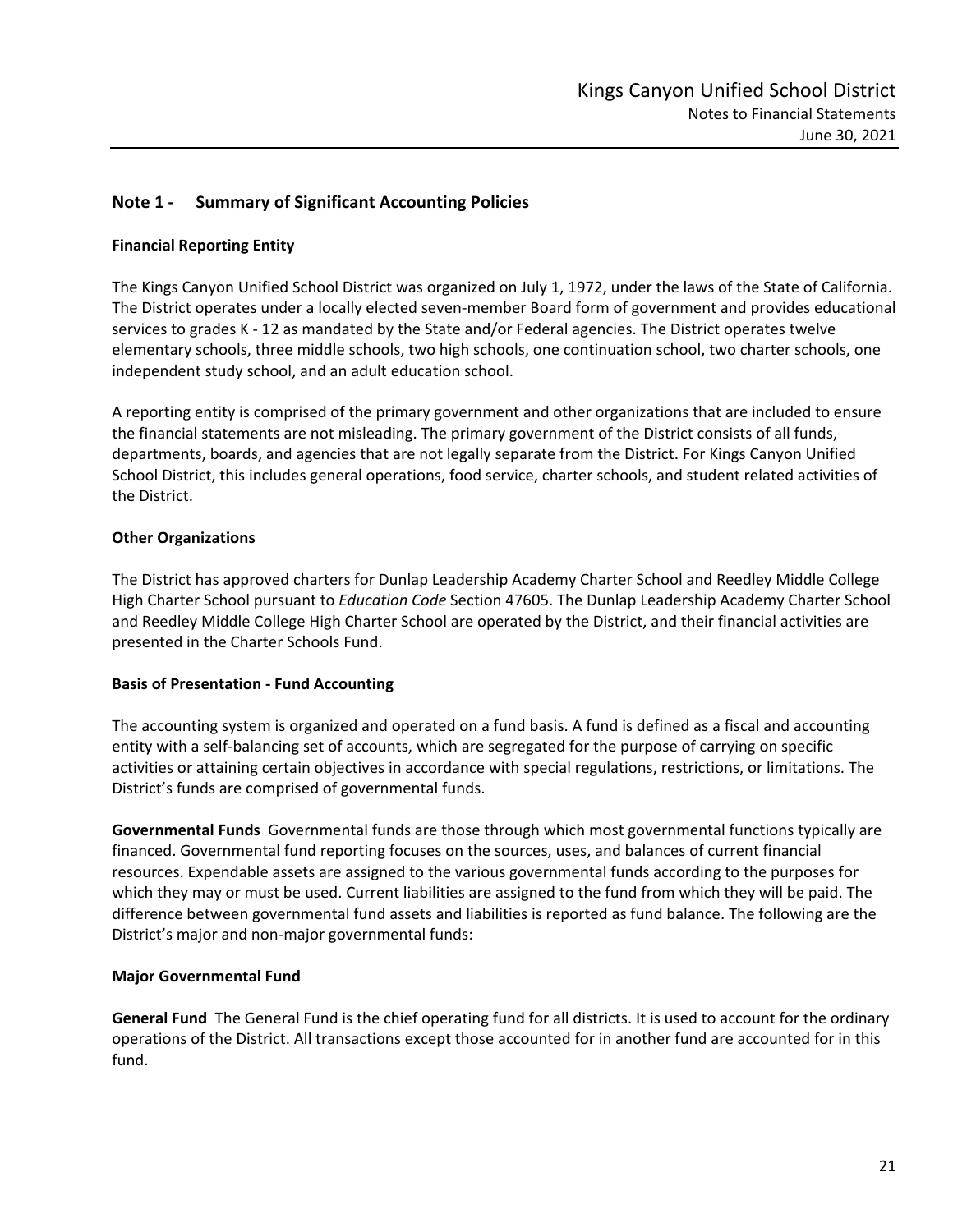One fund currently defined as special revenue funds in the California State Accounting Manual (CSAM) do not meet the GASB Statement No. 54 special revenue fund definition. Specifically, Fund 20, Special Reserve Fund for Postemployment Benefits, was not substantially composed of restricted or committed revenue sources. While these funds are authorized by statute and will remain open for internal reporting purposes, these funds function effectively as extensions of the General Fund, and accordingly have been consolidated with the General Fund for presentation in these audited financial statements. As a result, the General Fund reflects an increase in fund balance of \$436,311.

## **Non‐Major Governmental Funds**

**Special Revenue Funds** The Special Revenue funds are used to account for the proceeds from specific revenue sources (other than trusts, major capital projects, or debt service) that are restricted or committed to the financing of particular activities, that compose a substantial portion of the inflows of the fund, and that are reasonably expected to continue. Additional resources that are restricted, committed, or assigned to the purpose of the fund may also be reported in the fund.

- **Student Activities Fund** The Student Activities Fund is used to account separately for the operating activities of the associated student body accounts that are not fiduciary in nature, including student clubs, general operations, athletics, and other student body activities.
- **Charter Schools Fund** The Charter Schools Fund may be used by authorizing districts to account separately for the operating activities of district-operated charter schools that would otherwise be reported in the authorizing District's General Fund.
- **Adult Education Fund** The Adult Education Fund is used to account separately for Federal, State, and local revenues that are restricted or committed for adult education programs and is to be expended for adult education purposes only.
- **Child Development Fund** The Child Development Fund is used to account separately for Federal, State, and local revenues to operate child development programs and is to be used only for expenditures for the operation of child development programs.
- **Cafeteria Fund** The Cafeteria Fund is used to account separately for Federal, State, and local resources to operate the food service program (Education Code Sections 38090‐38093) and is used only for those expenditures authorized by the governing board as necessary for the operation of the District's food service program (Education Code Sections 38091 and 38100).

**Capital Project Funds** The Capital Project funds are used to account for financial resources to be used for the acquisition or construction of major capital facilities and other capital assets (other than those financed by proprietary funds and trust funds).

 **Capital Facilities Fund** The Capital Facilities Fund is used primarily to account separately for monies received from fees levied on developers or other agencies as a condition of approval (Education Code Sections 17620‐17626 and Government Code Section 65995 et seq.). Expenditures are restricted to the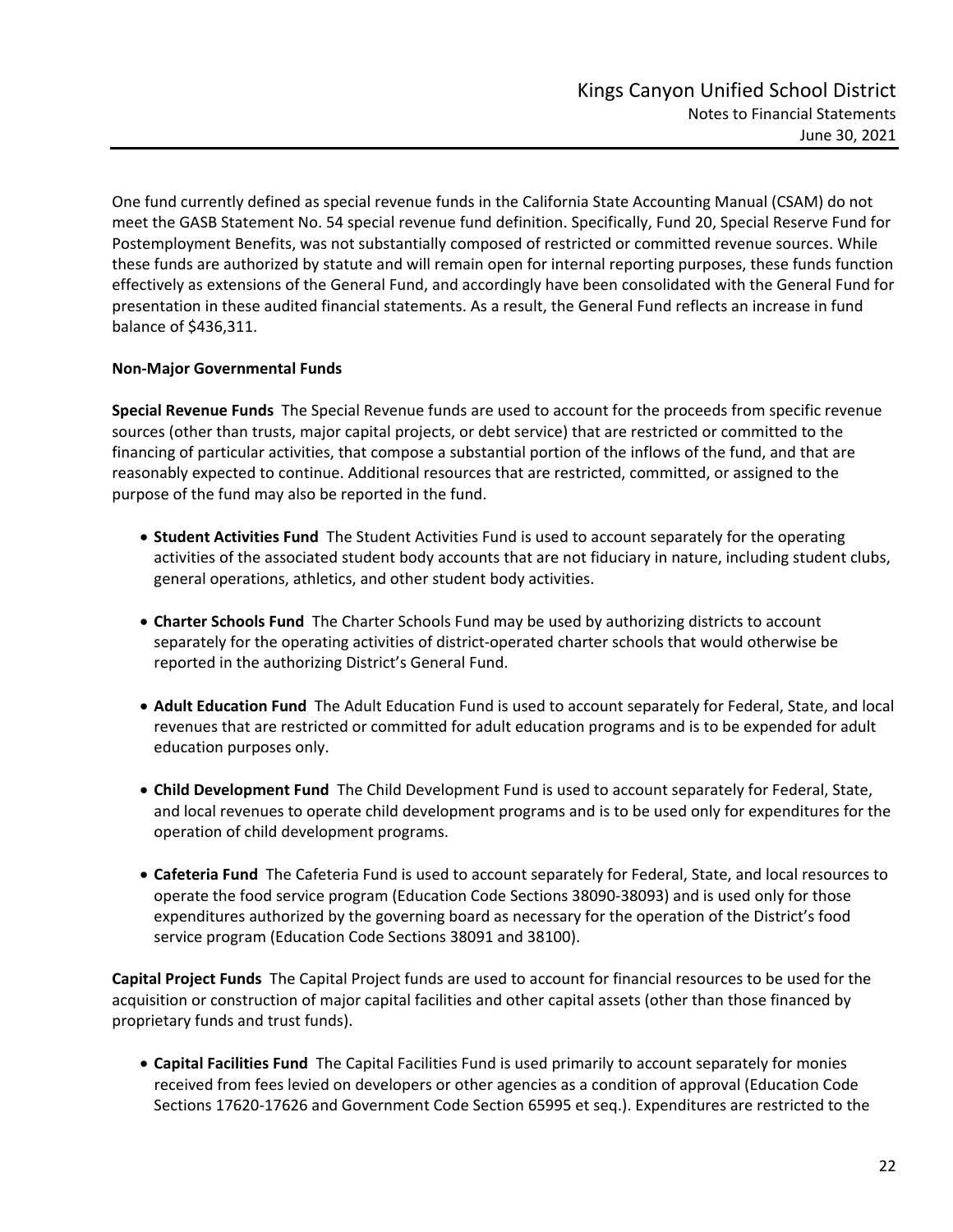purposes specified in Government Code Sections 65970‐65981 or to the items specified in agreements with the developer (Government Code Section 66006).

- **County School Facilities Fund** The County School Facilities Fund is established pursuant to Education Code Section 17070.43 to receive apportionments from the 1998 State School Facilities Fund (Proposition 1A), the 2002 State School Facilities Fund (Proposition 47), the 2004 State School Facilities Fund (Proposition 55), the 2006 State School Facilities Fund (Proposition 1D), or the 2016 State School Facilities Fund (Proposition 51) authorized by the State Allocation Board for new school facility construction, modernization projects, and facility hardship grants, as provided in the Leroy F. Greene School Facilities Act of 1998 (Education Code Section 17070 et seq.).
- **Special Reserve Fund for Capital Outlay Projects** The Special Reserve Fund for Capital Outlay Projects exists primarily to provide for the accumulation of General Fund monies for capital outlay purposes (*Education Code* Section 42840).

**Debt Service Funds** The Debt Service funds are used to account for the accumulation of resources for, and the payment of, principal and interest on general long-term liabilities.

 **Bond Interest and Redemption Fund** The Bond Interest and Redemption Fund is used for the repayment of bonds issued for a district (Education Code Sections 15125‐15262).

## **Basis of Accounting ‐ Measurement Focus**

**Government‐Wide Financial Statements** The government‐wide financial statements are prepared using the economic resources measurement focus and the accrual basis of accounting; which differs from the manner in which governmental fund financial statements are prepared.

The government‐wide *Statement of Activities* presents a comparison between expenses, both direct and indirect, of the District and for each governmental function. Direct expenses are those that are specifically associated with a service, program, or department and are therefore, clearly identifiable to a particular function. The District does not allocate indirect expenses to functions in the *Statement of Activities,* except for depreciation. Program revenues include charges paid by the recipients of the goods or services offered by the programs and grants and contributions that are restricted to meeting the operational or capital requirements of a particular program. Revenues that are not classified as program revenues are presented as general revenues. The comparison of program revenues and expenses identifies the extent to which each program or business segment is self-financing or draws from the general revenues of the District. Eliminations have been made to minimize the double counting of internal activities.

Net position should be reported as restricted when constraints placed on net position are either externally imposed by creditors (such as through debt covenants), grantors, contributors, or laws or regulations of other governments or imposed by law through constitutional provisions or enabling legislation. The net position restricted for other activities result from special revenue funds and the restrictions on their use.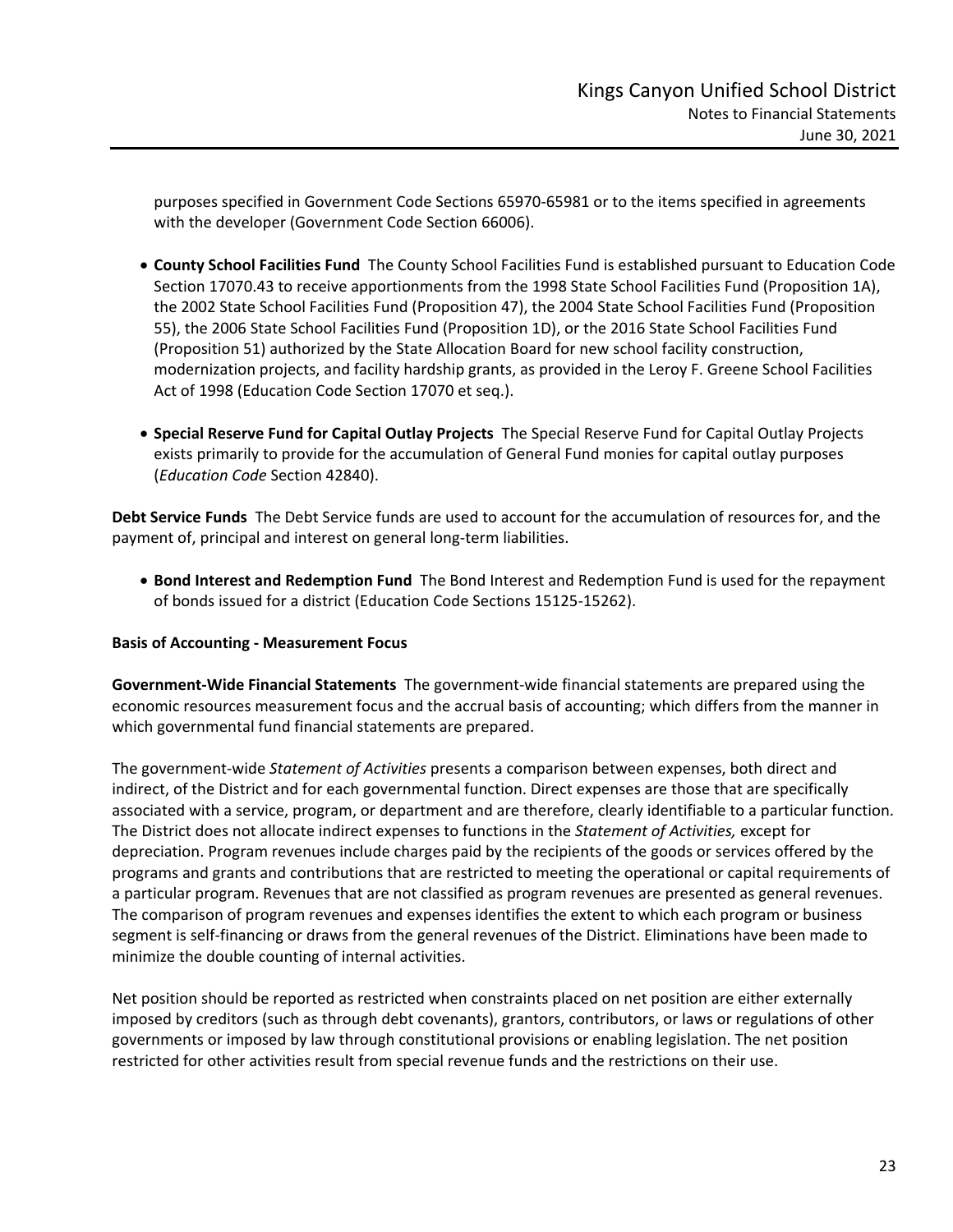**Fund Financial Statements** Fund financial statements report detailed information about the District. The focus of governmental fund financial statements is on major funds rather than reporting funds by type. The major fund is presented in a separate column. Non-major funds are aggregated and presented in a single column.

 **Governmental Funds** All governmental funds are accounted for using the flow of current financial resources measurement focus and the modified accrual basis of accounting. With this measurement focus, only current assets and current liabilities generally are included on the balance sheet. The statement of revenues, expenditures, and changes in fund balances reports on the sources (revenues and other financing sources) and uses (expenditures and other financing uses) of current financial resources. This approach differs from the manner in which the governmental activities of the government‐wide financial statements are prepared. Governmental fund financial statements, therefore, include reconciliations with brief explanations to better identify the relationship between the government-wide financial statements, prepared using the economic resources measurement focus and the accrual basis of accounting, and the governmental fund financial statements, prepared using the flow of current financial resources measurement focus and the modified accrual basis of accounting.

**Revenues – Exchange and Non‐Exchange Transactions** Revenue resulting from exchange transactions, in which each party gives and receives essentially equal value, is recorded on the accrual basis when the exchange takes place. On a modified accrual basis, revenue is recorded in the fiscal year in which the resources are measurable and become available. Available means that the resources will be collected within the current fiscal year or are expected to be collected soon enough thereafter, to be used to pay liabilities of the current fiscal year. The District considers revenues to be available if they are collected within one year after year-end, except for property taxes, which are considered available if collected within 60 days. The following revenue sources are considered to be both measurable and available at fiscal year‐end: State apportionments, interest, certain grants, and other local sources.

Non‐exchange transactions, in which the District receives value without directly giving equal value in return, include property taxes, certain grants, entitlements, and donations. Revenue from property taxes is recognized in the fiscal year in which the taxes are received. Revenue from certain grants, entitlements, and donations is recognized in the fiscal year in which all eligibility requirements have been satisfied. Eligibility requirements include time and purpose restrictions. On a modified accrual basis, revenue from non‐exchange transactions must also be available before it can be recognized.

**Unearned Revenue** Unearned revenues arise when resources are received by the District before it has a legal claim to them, such as when certain grants are received prior to the occurrence of qualifying expenditures. In the subsequent periods, when the District has a legal claim to the resources, the liability for unearned revenue is removed from the balance sheet and the revenue is recognized.

**Expenses/Expenditures** On the accrual basis of accounting, expenses are recognized at the time they are incurred. The measurement focus of governmental fund accounting is on decreases in net financial resources (expenditures) rather than expenses. Expenditures are generally recognized in the accounting period in which the related fund liability is incurred. Principal and interest on long-term liabilities, which has not matured, are recognized when paid in the governmental funds as expenditures. Allocations of costs, such as depreciation and amortization, are not recognized in the governmental funds but are recognized in the entity-wide statements.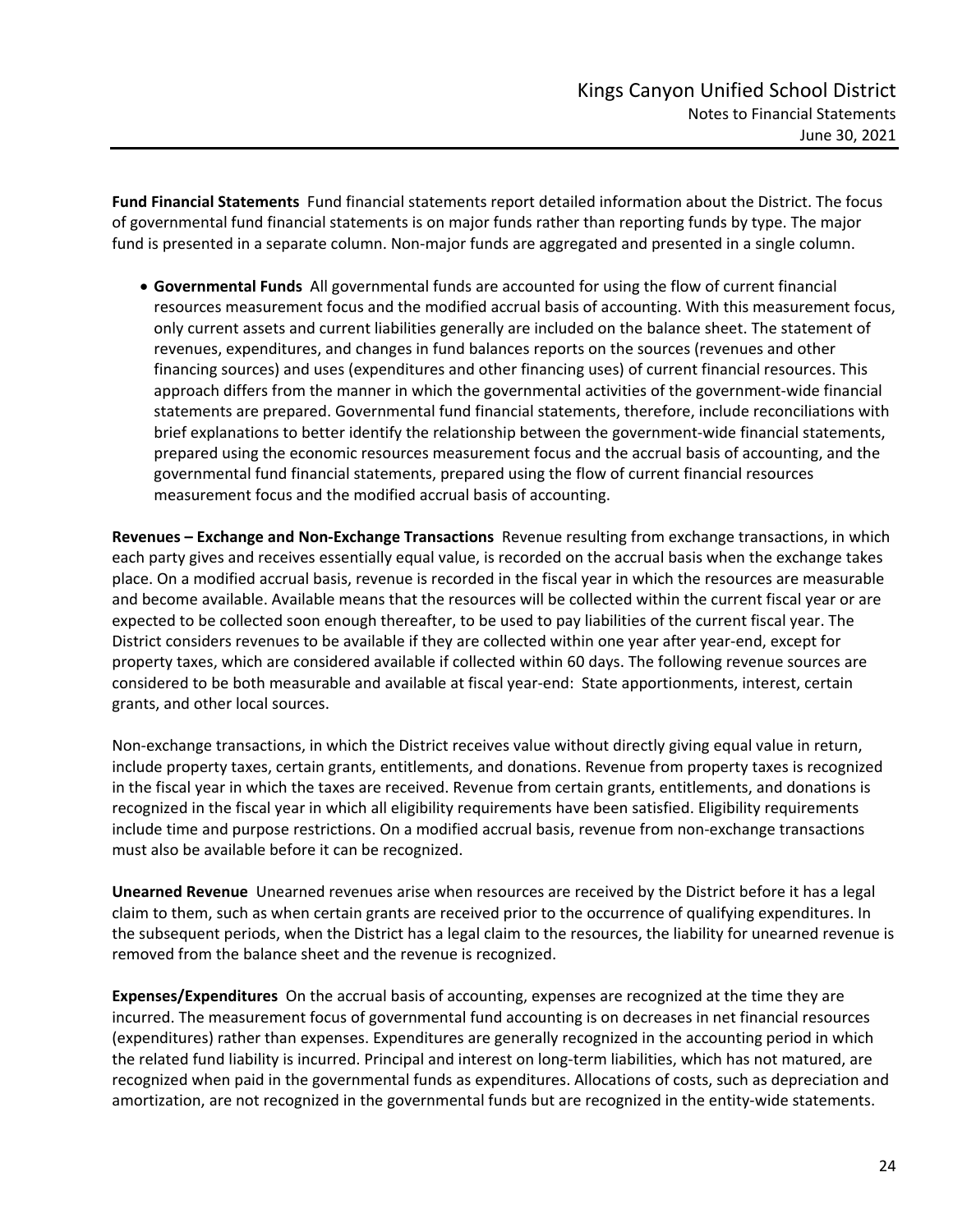#### **Investments**

Investments held at June 30, 2021, with original maturities greater than one year are stated at fair value. Fair value is estimated based on quoted market prices at year‐end. All investments not required to be reported at fair value are stated at cost or amortized cost. Fair values of investments in county pools are determined by the program sponsor.

#### **Stores Inventories**

Inventories consist of expendable food and supplies held for consumption. Inventories are stated at cost, on the first-in, first-out basis. The costs of inventory items are recorded as expenditures in the governmental funds when consumed rather than when purchased.

#### **Capital Assets and Depreciation**

The accounting and reporting treatment applied to the capital assets associated with a fund are determined by its measurement focus. Capital assets are long‐lived assets of the District. The District maintains a capitalization threshold of \$5,000. The District does not possess any infrastructure. Improvements are capitalized; the costs of normal maintenance and repairs that do not add to the value of the asset or materially extend an asset's life are not capitalized, but are expensed as incurred.

When purchased, such assets are recorded as expenditures in the governmental funds and capitalized in the government‐wide statement of net position. The valuation basis for capital assets is historical cost, or where historical cost is not available, estimated historical cost based on replacement cost. Donated capital assets are capitalized at acquisition value on the date donated.

Depreciation is computed using the straight‐line method. Estimated useful lives of the various classes of depreciable capital assets are as follows: buildings, 20 to 50 years; improvements/infrastructure, 5 to 50 years; equipment, 2 to 15 years.

#### **Interfund Balances**

On fund financial statements, receivables and payables resulting from short‐term interfund loans are classified as "interfund receivables/payables". These amounts are eliminated in the governmental activities column of the Statement of Net Position.

#### **Compensated Absences**

Compensated absences are accrued as a liability as the benefits are earned. The entire compensated absence liability is reported on the government‐wide statement of net position.

Sick leave is accumulated without limit for each employee at the rate of one day for each month worked. Leave with pay is provided when employees are absent for health reasons; however, the employees do not gain a vested right to accumulated sick leave. Employees are never paid for any sick leave balance at termination of employment or any other time. Therefore, the value of accumulated sick leave is not recognized as a liability in the District's financial statements. However, credit for unused sick leave is applicable to all classified school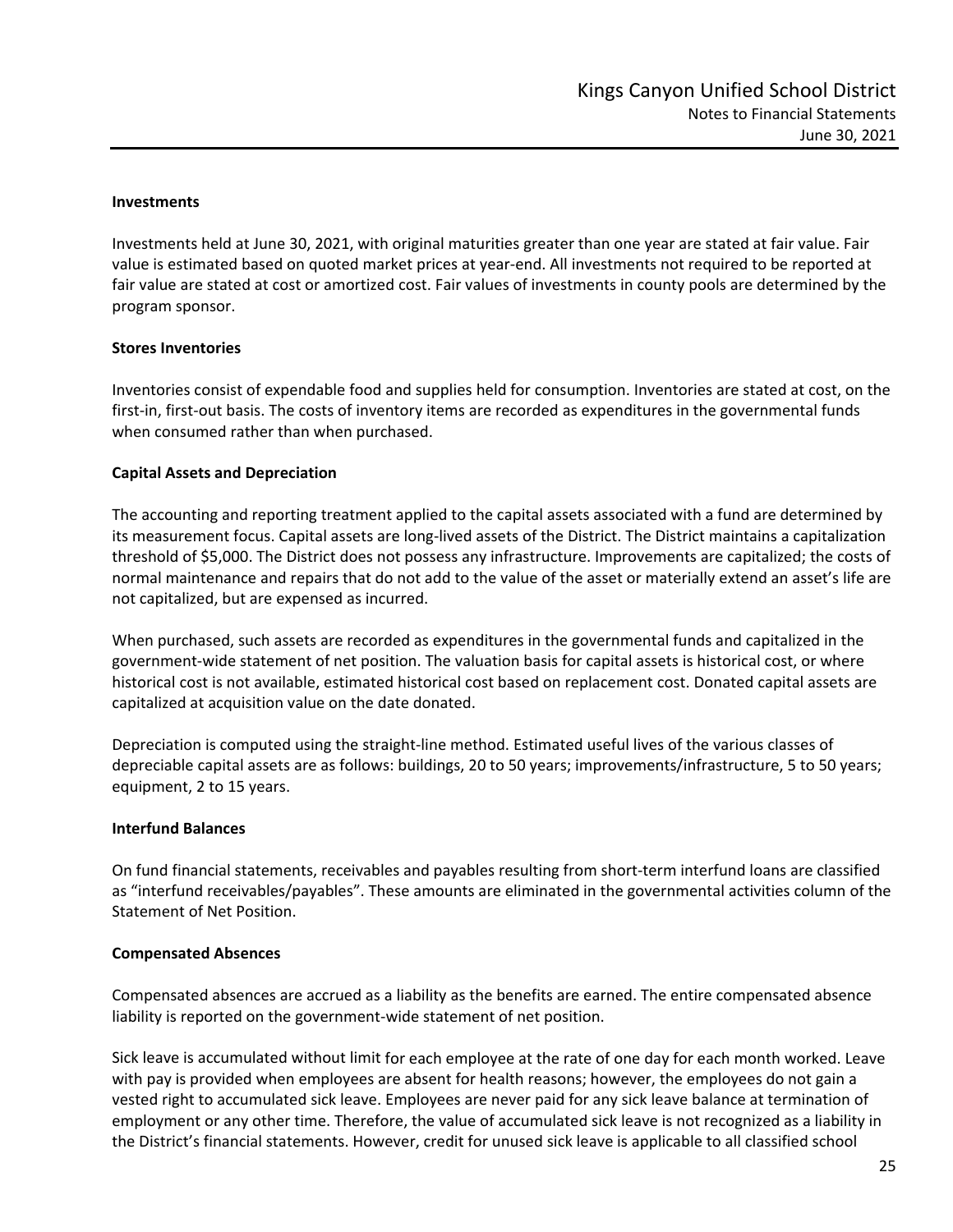members who retire after January 1, 1999. At retirement, each member will receive .004 year of service credit for each day of unused sick leave. Credit for unused sick leave is applicable to all certificated employees and is determined by dividing the number of unused sick days by the number of base service days required to complete the last school year, if employed full‐time.

## **Accounts Payable and Long‐Term Liabilities**

Accounts payable and long‐term liabilities are reported in the government‐wide financial statements. In general, governmental fund accounts payable that are paid in a timely manner and in full from current financial resources are reported as liabilities of the funds.

## **Premiums**

In the government-wide financial statements, long-term liabilities are reported as liabilities in the Statement of Net Position. Debt premiums related to those obligations are deferred and amortized over the life of the bonds using the straight‐line method.

## **Deferred Outflows/Inflows of Resources**

In addition to assets, the Statement of Net Position also reports deferred outflows of resources. This separate financial statement element represents a consumption of net position that applies to a future period and so will not be recognized as an expense or expenditure until then. The District reports deferred outflows of resources for deferred charges on refunding of debt, for pension related items, and for OPEB related items.

In addition to liabilities, the Statement of Net Position reports a separate section for deferred inflows of resources. This separate financial statement element represents an acquisition of net position that applies to a future period and so will not be recognized as revenue until then. The District reports deferred inflows of resources for pension related items.

## **Pensions**

For purposes of measuring the net pension liability and deferred outflows/inflows of resources related to pensions, and pension expense, information about the fiduciary net position of the California State Teachers' Retirement System (CalSTRS) and the California Public Employees' Retirement System (CalPERS) plan for schools (Plans) and additions to/deductions from the Plans' fiduciary net position have been determined on the same basis as they are reported by CalSTRS and CalPERS. For this purpose, benefit payments (including refunds of employee contributions) are recognized when due and payable in accordance with the benefit terms. Member contributions are recognized in the period in which they are earned. Investments are reported at fair value. The net pension liability attributable to the governmental activities will be paid by the fund in which the employee worked.

## **Postemployment Benefits Other Than Pensions (OPEB)**

For purposes of measuring the net OPEB liability, deferred outflows of resources and deferred inflows of resources related to OPEB, and OPEB expense, information about the fiduciary net position of the CalSTRS Medicare Premium Payment (MPP) Program and additions to/deductions from the MPP's fiduciary net position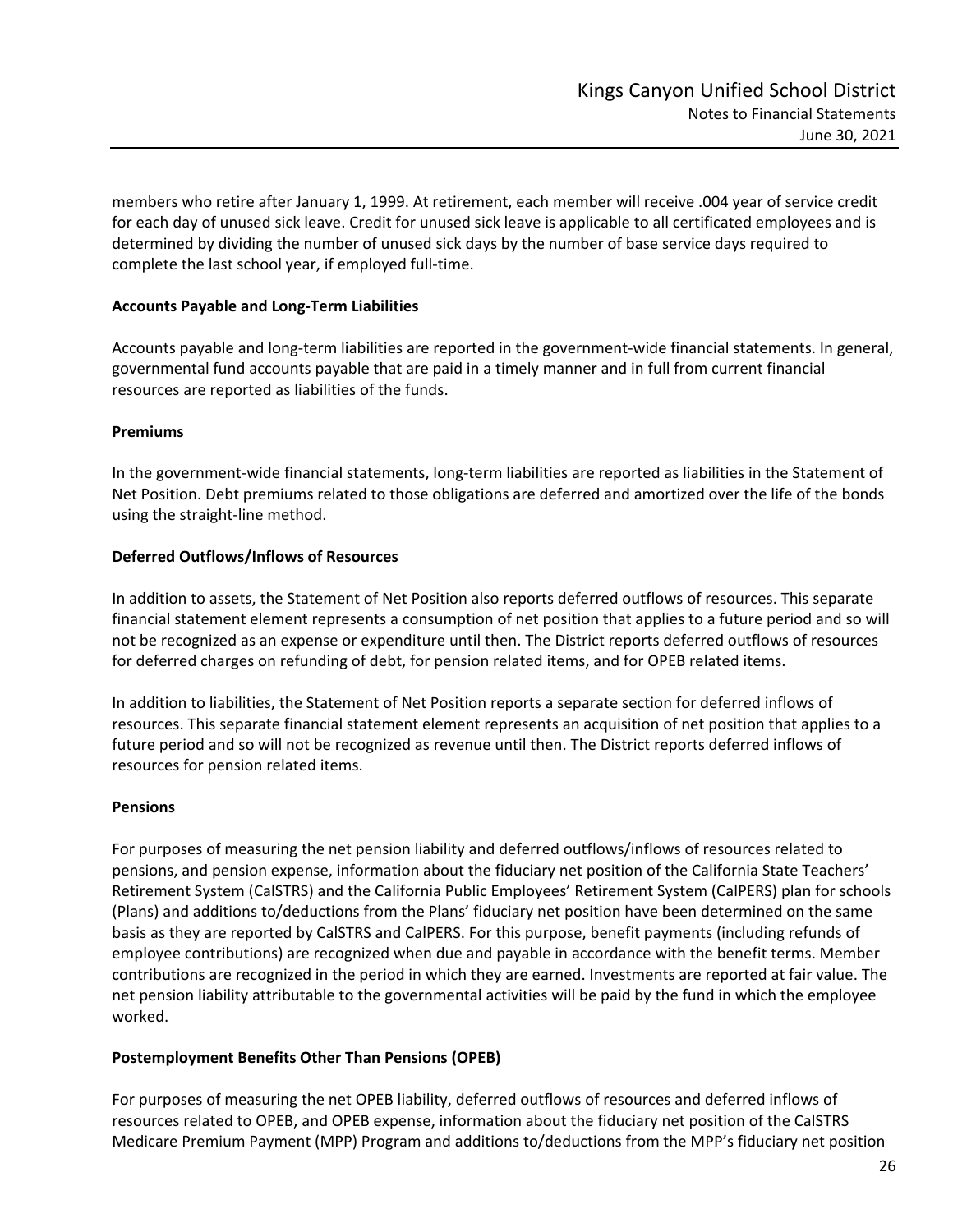have been determined on the same basis as they are reported by the MPP. For this purpose, the MPP recognizes benefit payments when due and payable in accordance with the benefit terms. Investments are reported at fair value, except for money market investments and participating interest-earning investment contracts that have a maturity at the time of purchase of one year or less, which are reported at cost. The total OPEB liability attributable to the governmental activities will be paid primarily by the General Fund.

## **Fund Balances ‐ Governmental Funds**

As of June 30, 2021, fund balances of the governmental funds are classified as follows:

**Nonspendable** ‐ amounts that cannot be spent either because they are in nonspendable form or because they are legally or contractually required to be maintained intact.

**Restricted** ‐ amounts that can be spent only for specific purposes because of constitutional provisions or enabling legislation or because of constraints that are externally imposed by creditors, grantors, contributors, or the laws or regulations of other governments.

**Committed** ‐ amounts that can be used only for specific purposes determined by a formal action of the governing board. The governing board is the highest level of decision‐making authority for the District. Commitments may be established, modified, or rescinded only through resolutions or other action as approved by the governing board.

**Assigned** ‐ amounts that do not meet the criteria to be classified as restricted or committed but that are intended to be used for specific purposes. Under the District's adopted policy, only the governing board or chief business official may assign amounts for specific purposes.

**Unassigned** ‐ all other spendable amounts.

## **Spending Order Policy**

When an expenditure is incurred for purposes for which both restricted and unrestricted fund balance is available, the District considers restricted funds to have been spent first. When an expenditure is incurred for which committed, assigned, or unassigned fund balances are available, the District considers amounts to have been spent first out of committed funds, then assigned funds, and finally unassigned funds, as needed, unless the governing board has provided otherwise in its commitment or assignment actions.

## **Minimum Fund Balance Policy**

The governing board adopted a minimum fund balance policy for the General Fund in order to protect the district against revenue shortfalls or unpredicted on‐time expenditures. The policy requires a Reserve for Economic Uncertainties consisting of unassigned amounts equal to no less than ten percent of General Fund expenditures and other financing uses.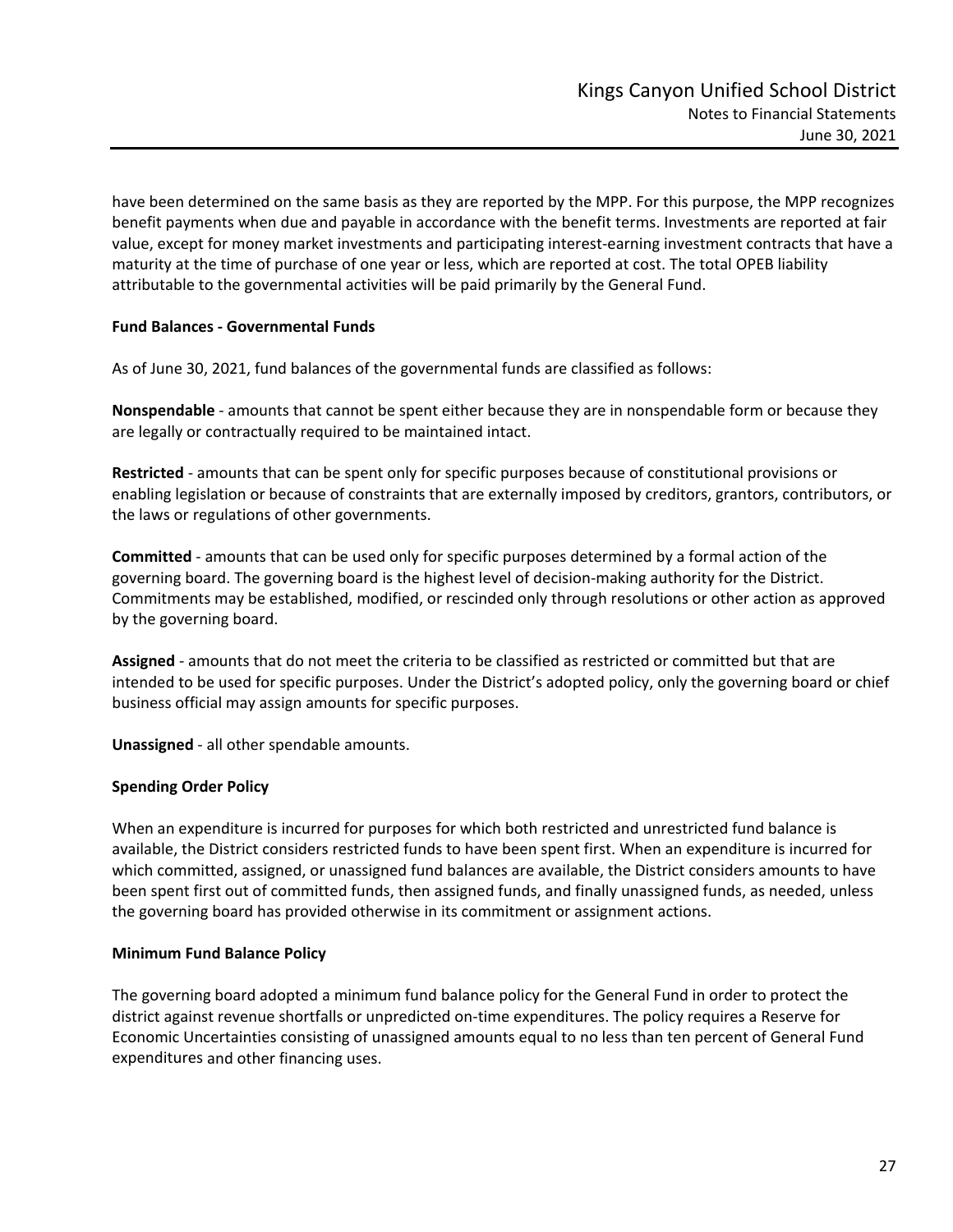#### **Net Position**

Net position represents the difference between assets and deferred outflows of resources, and liabilities and deferred inflows of resources. Net position net of investment in capital assets consists of capital assets, net of accumulated depreciation, reduced by the outstanding balances of any borrowings used for the acquisition, construction, or improvement of those assets. Net position is reported as restricted when there are limitations imposed on their use either through the enabling legislation adopted by the District or through external restrictions imposed by creditors, grantors, or laws or regulations of other governments. The District first applies restricted resources when an expense is incurred for purposes for which both restricted and unrestricted net position is available. The government‐wide financial statements report \$17,816,201 of restricted net position.

## **Interfund Activity**

Transfers between governmental activities in the government‐wide financial statements are reported in the same manner as general revenues.

Exchange transactions between funds are reported as revenues in the seller funds and as expenditures/expenses in the purchaser funds. Flows of cash or goods from one fund to another without a requirement for repayment are reported as interfund transfers. Interfund transfers are reported as other financing sources/uses in governmental funds. Repayments from funds responsible for particular expenditures/expenses to the funds that initially paid for them are not presented in the financial statements. Interfund transfers are eliminated in the governmental activities column of the Statement of Activities.

#### **Estimates**

The preparation of the financial statements in conformity with accounting principles generally accepted in the United States of America requires management to make estimates and assumptions that affect the amounts reported in the financial statements and accompanying notes. Actual results may differ from those estimates.

## **Property Tax**

Secured property taxes attach as an enforceable lien on property as of January 1. Taxes are payable in two installments on November 1 and February 1 and become delinquent on December 10 and April 10, respectively. Unsecured property taxes are payable in one installment on or before August 31. The County of Fresno bills and collects the taxes on behalf of the District. Local property tax revenues are recorded when received.

#### **Change in Accounting Principles**

#### **Implementation of GASB Statement No. 84**

As of July 1, 2020, the District adopted GASB Statement No. 84, *Fiduciary Activities*. The objective of this Statement is to improve the identification of fiduciary activities for accounting and financial reporting purposes and how those activities should be reported. The requirements of this Statement will enhance consistency and comparability by (1) establishing specific criteria for identifying activities that should be reported as fiduciary activities and (2) clarifying whether and how business-type activities should report their fiduciary activities. Greater consistency and comparability enhance the value provided by the information reported in financial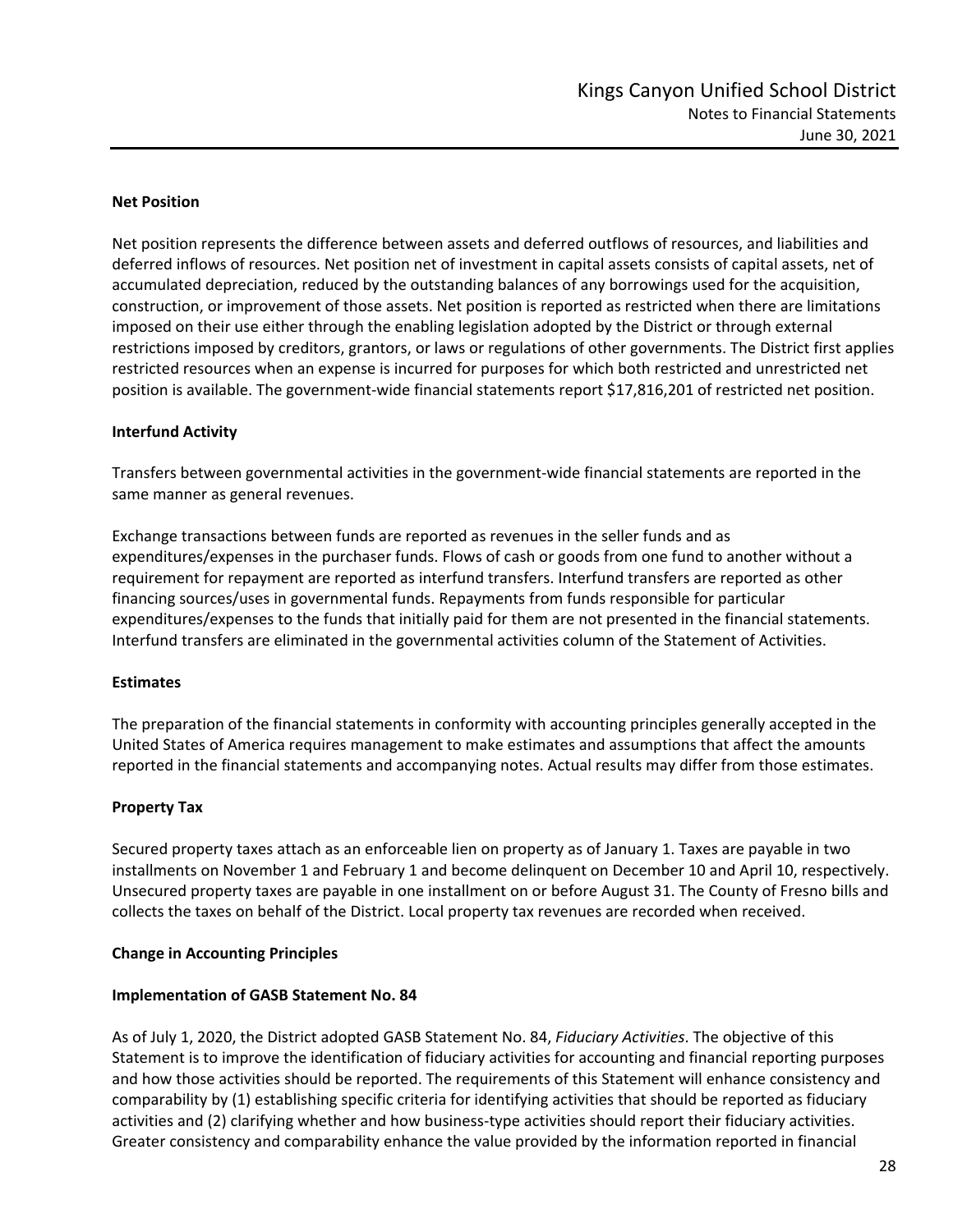statements for assessing government accountability and stewardship. The impact to the District resulted in a reclassification of the District's student body activities from fiduciary to governmental. The effect of the implementation of this standard on beginning fund balance and net position is disclosed in Note 15.

## **New Accounting Pronouncements**

In June 2017, the GASB issued Statement No. 87, *Leases*. The objective of this Statement is to better meet the information needs of financial statement users by improving accounting and financial reporting for leases by governments. This Statement increases the usefulness of governments' financial statements by requiring recognition of certain lease assets and liabilities for leases that previously were classified as operating leases and recognized as inflows of resources or outflows of resources based on the payment provisions of the contract. It establishes a single model for lease accounting based on the foundational principle that leases are financings of the right to use an underlying asset. Under this Statement, a lessee is required to recognize a lease liability and an intangible right‐to‐use lease asset, and a lessor is required to recognize a lease receivable and a deferred inflow of resources, thereby enhancing the relevance and consistency of information about governments' leasing activities.

The requirements of this Statement are effective for the reporting periods beginning after June 15, 2021. Early implementation is encouraged. The effects of this change on the District's financial statements have not yet been determined.

## **Note 2 ‐ Deposits and Investments**

## **Summary of Deposits and Investments**

Deposits and investments as of June 30, 2021, are classified in the accompanying financial statements as follows:

| Governmental funds                                                      |  | 60,411,917            |
|-------------------------------------------------------------------------|--|-----------------------|
| Deposits and investments as of June 30, 2021, consist of the following: |  |                       |
| Cash on hand and in banks<br>Investments                                |  | 682,336<br>59,729,581 |
| Total deposits and investments                                          |  | 60,411,917            |

## **Policies and Practices**

The District is authorized under California *Government Code* to make direct investments in local agency bonds, notes, or warrants within the State; U.S. Treasury instruments; registered State warrants or treasury notes; securities of the U.S. Government, or its agencies; bankers acceptances; commercial paper; certificates of deposit placed with commercial banks and/or savings and loan companies; repurchase or reverse repurchase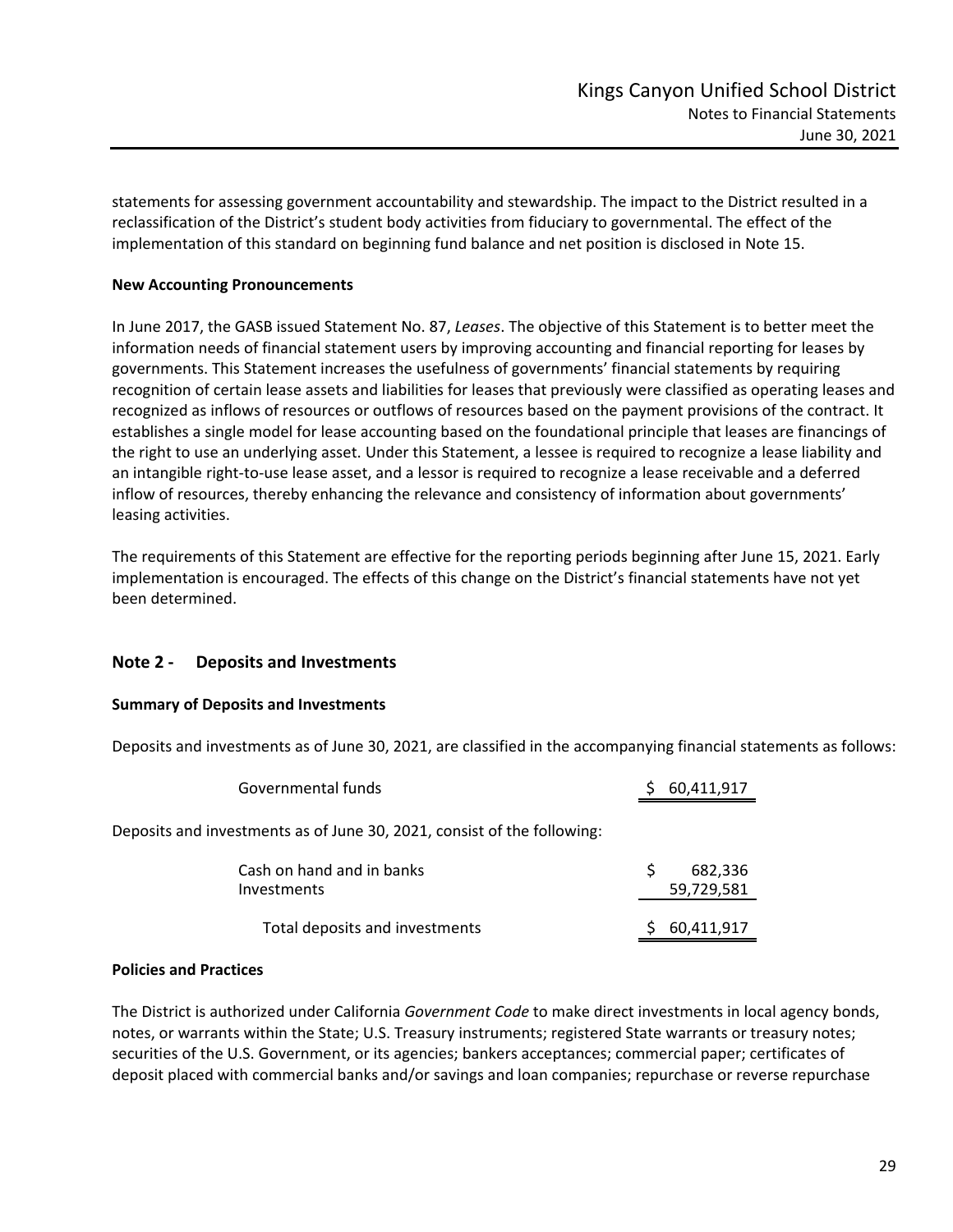agreements; medium term corporate notes; shares of beneficial interest issued by diversified management companies, certificates of participation, obligations with first priority security; and collateralized mortgage obligations.

**Investment in County Treasury ‐** The District is considered to be an involuntary participant in an external investment pool as the District is required to deposit all receipts and collections of monies with their County Treasurer (*Education Code* Section 41001). The fair value of the District's investment in the pool is reported in the accounting financial statements at amounts based upon the District's pro‐rata share of the fair value provided by the County Treasurer for the entire portfolio (in relation to the amortized cost of that portfolio). The balance available for withdrawal is based on the accounting records maintained by the County Treasurer, which is recorded on the amortized cost basis.

## **General Authorizations**

Limitations as they relate to interest rate risk, credit risk, and concentration of credit risk are indicated in the schedules below:

| Authorized<br><b>Investment Type</b>    | Maximum<br>Remaining<br>Maturity | Maximum<br>Percentage<br>of Portfolio | Maximum<br>Investment<br>in One Issuer |
|-----------------------------------------|----------------------------------|---------------------------------------|----------------------------------------|
| Local Agency Bonds, Notes, Warrants     | 5 years                          | None                                  | None                                   |
| Registered State Bonds, Notes, Warrants | 5 years                          | None                                  | None                                   |
| U.S. Treasury Obligations               | 5 years                          | None                                  | None                                   |
| U.S. Agency Securities                  | 5 years                          | None                                  | None                                   |
| <b>Banker's Acceptance</b>              | 180 days                         | 40%                                   | 30%                                    |
| <b>Commercial Paper</b>                 | 270 days                         | 25%                                   | 10%                                    |
| Negotiable Certificates of Deposit      | 5 years                          | 30%                                   | None                                   |
| Repurchase Agreements                   | 1 year                           | None                                  | None                                   |
| Reverse Repurchase Agreements           | 92 days                          | 20% of base                           | None                                   |
| <b>Medium-Term Corporate Notes</b>      | 5 years                          | 30%                                   | None                                   |
| <b>Mutual Funds</b>                     | N/A                              | 20%                                   | 10%                                    |
| Money Market Mutual Funds               | N/A                              | 20%                                   | 10%                                    |
| Mortgage Pass-Through Securities        | 5 years                          | 20%                                   | None                                   |
| <b>County Pooled Investment Funds</b>   | N/A                              | None                                  | None                                   |
| Local Agency Investment Fund (LAIF)     | N/A                              | None                                  | None                                   |
| Joint Powers Authority Pools            | N/A                              | None                                  | None                                   |

## **Interest Rate Risk**

Interest rate risk is the risk that changes in market interest rates will adversely affect the fair value of an investment. Generally, the longer the maturity of an investment, the greater the sensitivity of its fair value to changes in market interest rates. The District has a formal investment policy that limits investment maturities as a means of managing its exposure to fair value losses arising from increasing interest rates. The District manages its exposure to interest rate risk by investing in the County Pool which purchases a combination of shorter term and longer term investments and which also times cash flows from maturities so that a portion of the portfolio is maturing or coming close to maturity evenly over time as necessary to provide the cash flow and liquidity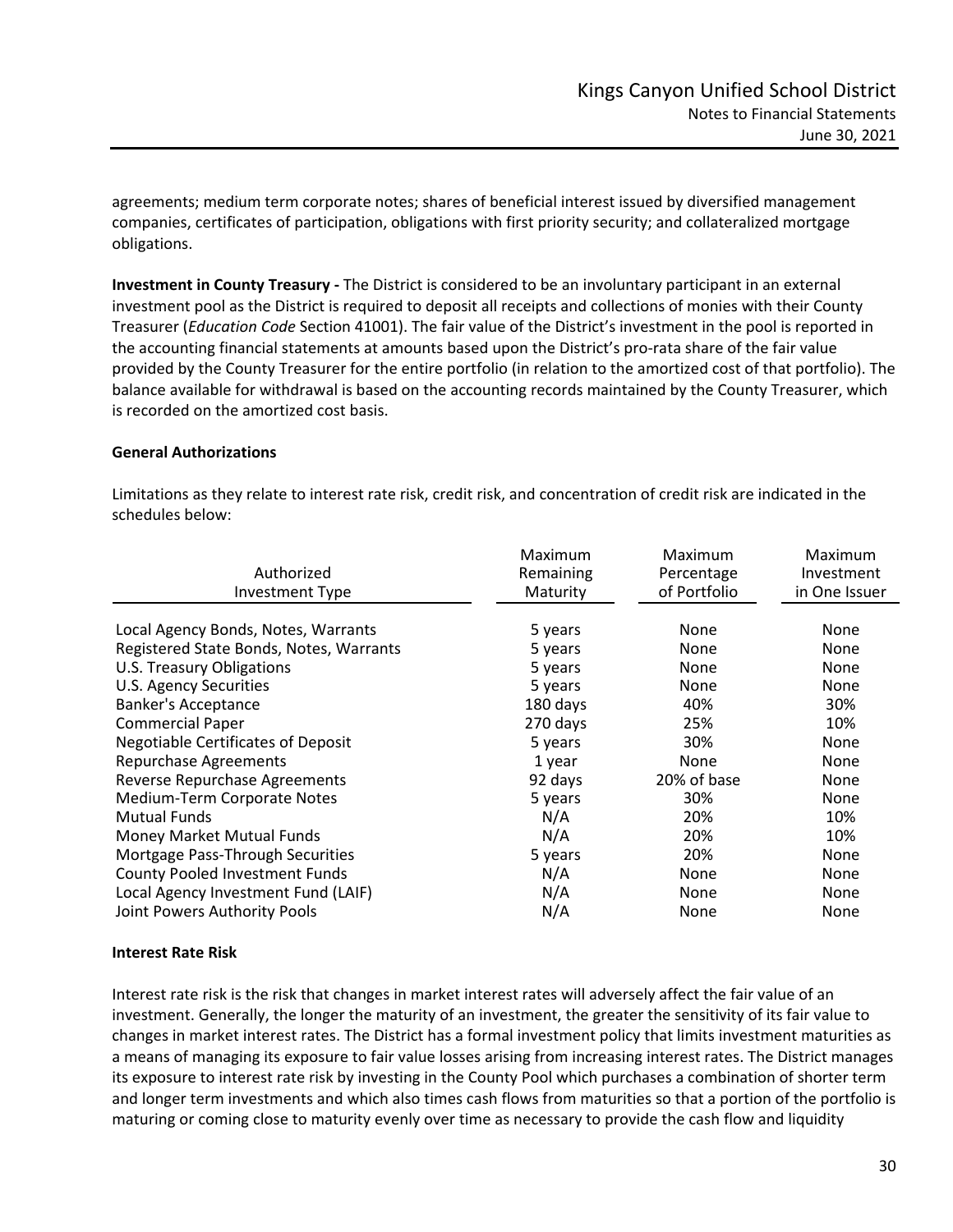needed for operations. The District maintains an investment of \$59,729,581 in the Fresno County Treasury Investment Pool that has an average weighted maturity of 791 days.

## **Credit Risk‐ Investment**

Credit risk is the risk that an issuer of an investment will not fulfill its obligations to the holder of the investment. The is measured by the assignment of a rating by a nationally recognized statistical rating organization. The District's investment with the Fresno County Treasury Investment Pool is currently not rated, nor is it required to be rated.

#### **Custodial Credit Risk ‐ Deposits**

This is the risk that in the event of a bank failure, the District's deposits may not be returned to it. The District does not have a policy for custodial credit risk for deposits. However, the California *Government Code* requires that a financial institution secure deposits made by State or local governmental units by pledging securities in an undivided collateral pool held by a depository regulated under state law (unless so waived by the governmental unit). The market value of the pledged securities in the collateral pool must equal at least 110 percent of the total amount deposited by the public agency. California law also allows financial institutions to secure public deposits by pledging first trust deed mortgage notes having a value of 150 percent of the secured public deposits and letters of credit issued by the Federal Home Loan Bank of San Francisco having a value of 105 percent of the secured deposits. As of June 30, 2021, \$108,167 of the District's bank balance was exposed to custodial credit risk because it was uninsured and collateralized with securities held by the pledging financial institution's trust department or agent, but not in the name of the District.

## **Note 3 ‐ Receivables**

Receivables at June 30, 2021, consists of intergovernmental grants, entitlements, and local sources. All receivables are considered collectible in full.

| General<br>Fund | Non-Major<br>Governmental<br><b>Funds</b> | Total           |
|-----------------|-------------------------------------------|-----------------|
|                 |                                           |                 |
| 5,008,622       | 828.105<br>S                              | 5,836,727<br>S  |
|                 |                                           |                 |
| 19,153,643      | 925,020                                   | 20,078,663      |
| 3,571,388       | 293,489                                   | 3,864,877       |
| 468,489         | 87,762                                    | 556,251         |
| 28,202,142      | 2,134,376                                 | 30,336,518<br>S |
|                 |                                           |                 |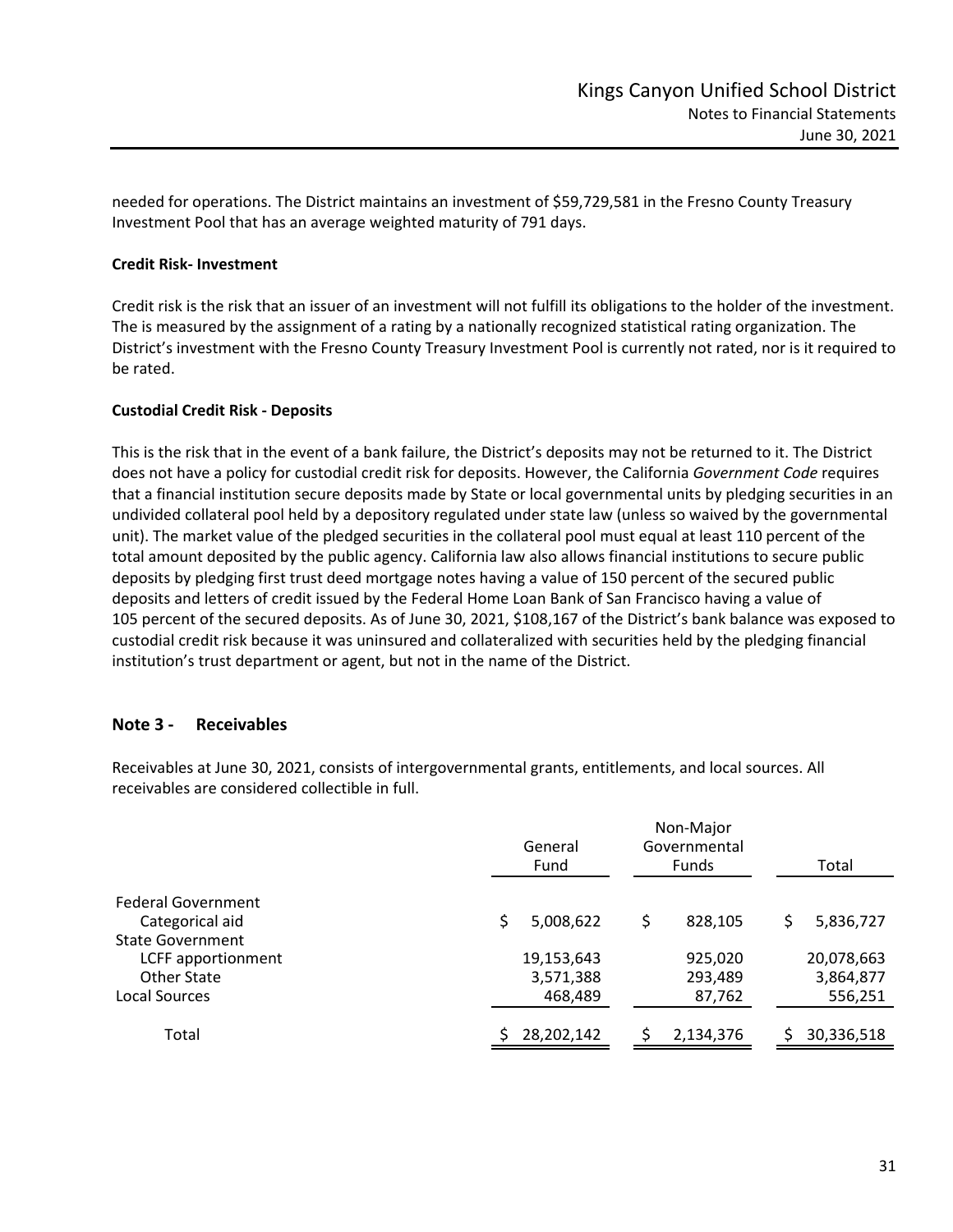## **Note 4 ‐ Capital Assets**

Capital asset activity for the fiscal year ended June 30, 2021, are as follows:

|                                      | <b>Balance</b><br>July 1, 2020 | Additions        | Deductions      | <b>Balance</b><br>June 30, 2021 |
|--------------------------------------|--------------------------------|------------------|-----------------|---------------------------------|
| <b>Governmental Activities</b>       |                                |                  |                 |                                 |
| Capital assets not being depreciated |                                |                  |                 |                                 |
| Land                                 | Ś<br>6,657,322                 | \$               | \$              | \$<br>6,657,322                 |
| Construction in progress             | 12,353,820                     | 14,882,716       | (24, 958, 641)  | 2,277,895                       |
| Total capital assets                 |                                |                  |                 |                                 |
| not being depreciated                | 19,011,142                     | 14,882,716       | (24, 958, 641)  | 8,935,217                       |
| Capital assets being depreciated     |                                |                  |                 |                                 |
| Land improvements                    | 33,210,942                     | 87,360           |                 | 33,298,302                      |
| <b>Buildings and improvements</b>    | 209,027,982                    | 24,814,406       |                 | 233,842,388                     |
| Furniture and equipment              | 21,717,278                     | 1,507,592        | 6,500           | 23,231,370                      |
| Total capital assets being           |                                |                  |                 |                                 |
| depreciated                          | 263,956,202                    | 26,409,358       | 6,500           | 290,372,060                     |
| Total capital assets                 | 282,967,344                    | 41,292,074       | (24,952,141)    | 299,307,277                     |
| Accumulated depreciation             |                                |                  |                 |                                 |
| Land improvements                    | (9,082,677)                    | (1,454,810)      |                 | (10, 537, 487)                  |
| <b>Buildings and improvements</b>    | (63, 492, 525)                 | (6,029,608)      |                 | (69, 522, 133)                  |
| Furniture and equipment              | (15, 176, 163)                 | (1,318,674)      | (6,500)         | (16,501,337)                    |
|                                      |                                |                  |                 |                                 |
| <b>Total accumulated</b>             |                                |                  |                 |                                 |
| depreciation                         | (87, 751, 365)                 | (8,803,092)      | (6,500)         | (96, 560, 957)                  |
| Governmental activities              |                                |                  |                 |                                 |
| capital assets, net                  | 195,215,979                    | 32,488,982<br>S. | \$ (24,958,641) | 202,746,320<br>Ś.               |

Depreciation expense was charged as a direct expense to governmental functions as follows:

| <b>Governmental Activities</b>                      |           |
|-----------------------------------------------------|-----------|
| <b>Instruction</b>                                  | 5,369,886 |
| School site administration                          | 88,031    |
| Home-to-school transportation                       | 1,232,433 |
| Food services                                       | 264,093   |
| Data processing                                     | 176,062   |
| All other administration                            | 88,031    |
| Plant services                                      | 1,584,556 |
|                                                     |           |
| Total depreciation expenses governmental activities | 8,803,092 |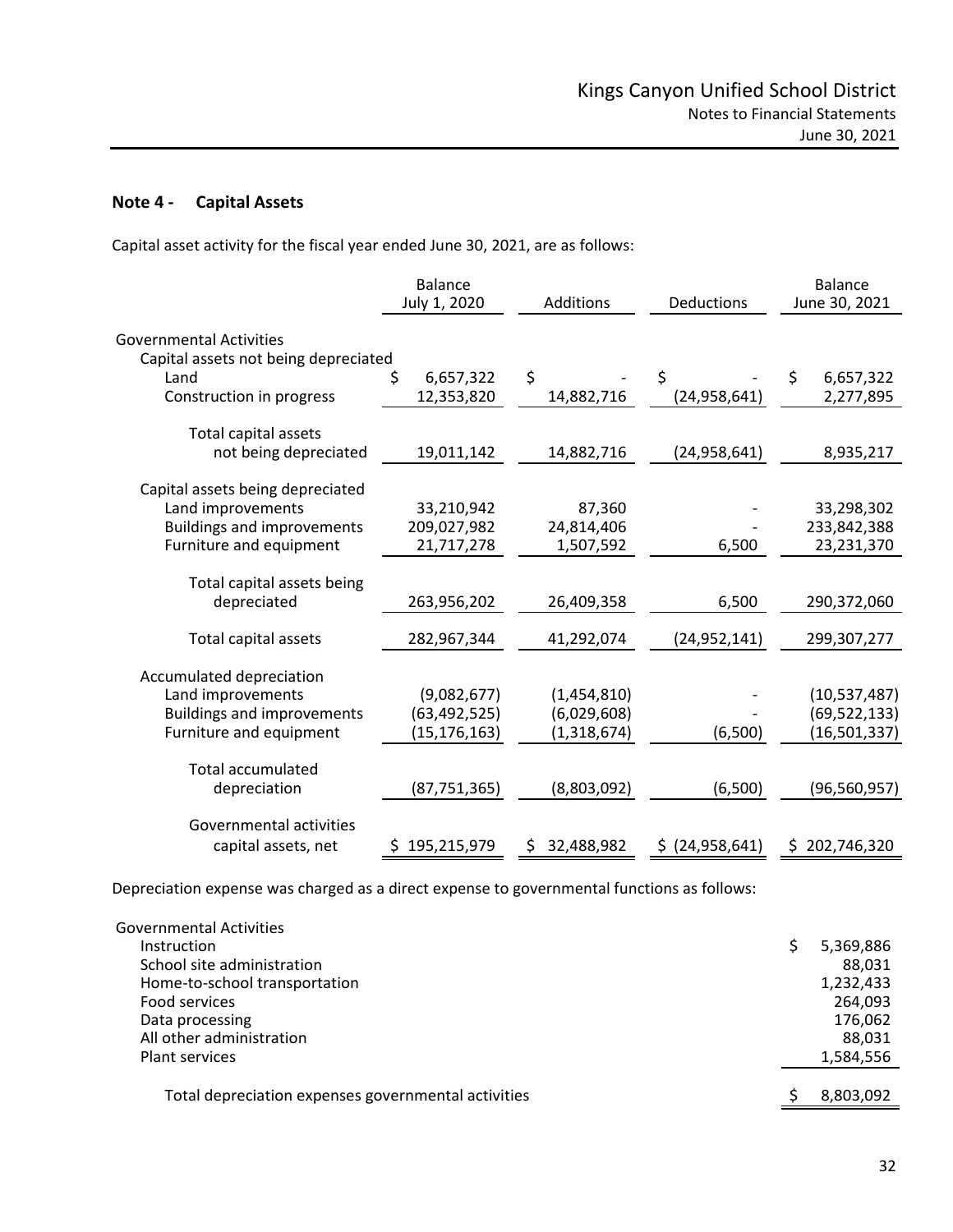## **Note 5 ‐ Interfund Transactions**

## **Interfund Receivables/Payables (Due To/Due From)**

Interfund receivable and payable balances arise from interfund transactions and are recorded by all funds affected in the period in which transactions are executed. Interfund receivable and payable balances at June 30, 2021, between major and non‐major governmental funds are as follows:

| Funds                                                                            | Due from<br><b>Other Funds</b> |    | Due to<br><b>Other Funds</b> |  |
|----------------------------------------------------------------------------------|--------------------------------|----|------------------------------|--|
| Major Governmental Fund<br>General                                               | 340,748                        | \$ | 53,393                       |  |
| Non-Major Governmental Funds<br><b>Charter Schools</b><br><b>Adult Education</b> | 2,556                          |    | 10,307<br>28,110             |  |
| Child Development<br>Cafeteria                                                   | 37,903<br>22,672               |    | 28,389<br>283,680            |  |
| Total                                                                            | 403,879                        | S  | 403,879                      |  |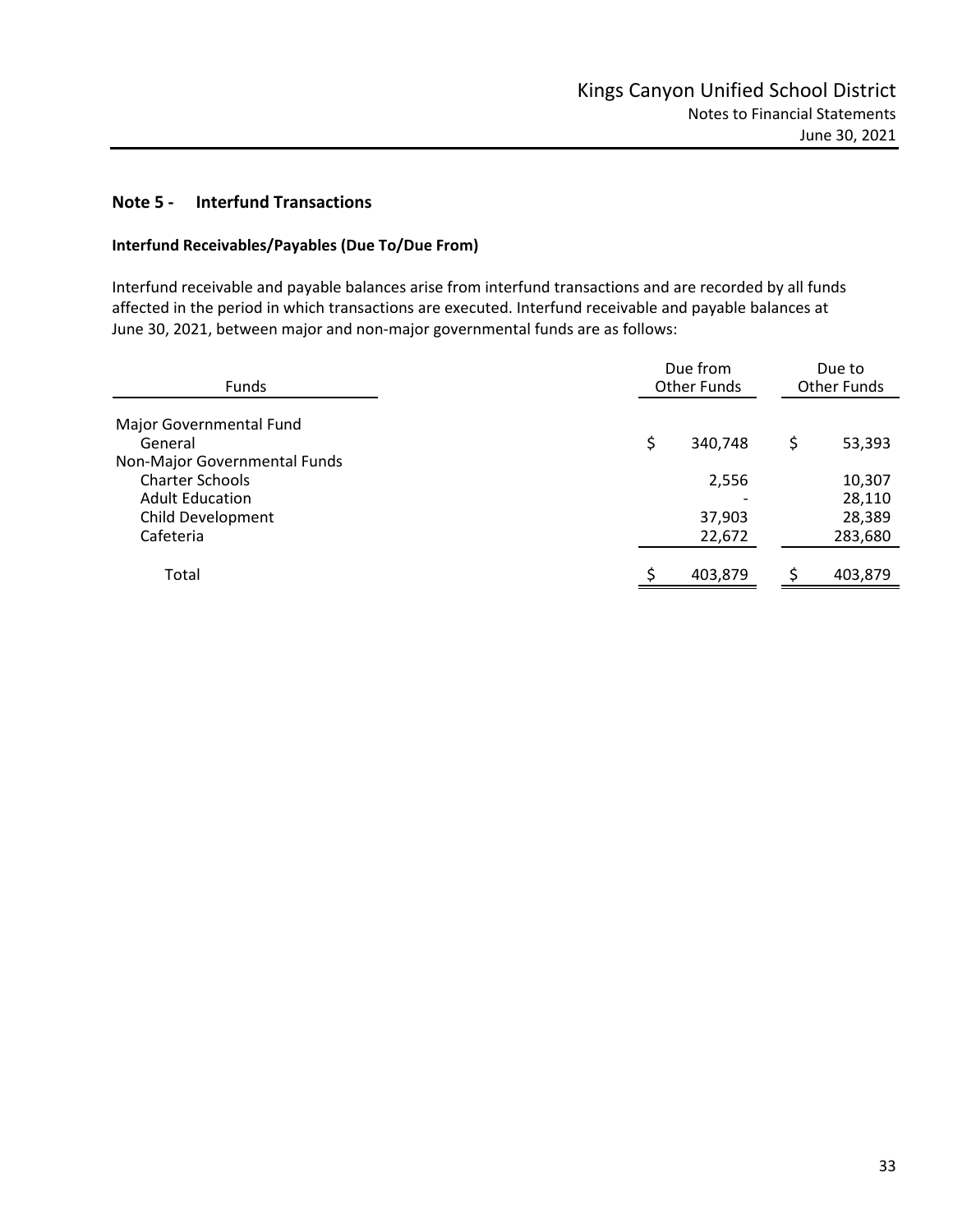| The General Fund owes the Child Development Non-Major Governmental Fund for                       |               |
|---------------------------------------------------------------------------------------------------|---------------|
| payroll costs.                                                                                    | \$<br>34,117  |
| The General Fund owes the Child Development Non-Major Governmental Fund for                       |               |
| COVID leave payroll costs.                                                                        | 3,786         |
| The General Fund owes the Cafeteria Non-Major Governmental Fund for                               |               |
| COVID leave payroll costs.<br>The General Fund owes the Cafeteria Non-Major Governmental Fund for | 12,699        |
| food service costs.                                                                               | 235           |
| The General Fund owes the Charter School Non-Major Governmental Fund for                          |               |
| COVID leave payroll costs.                                                                        | 2,556         |
| The Charter Schools Non-Major Governmental Fund owes the General Fund for                         |               |
| indirect costs.                                                                                   | 1,284         |
| The Charter Schools Non-Major Governmental Fund owes the General Fund for                         |               |
| warehouse orders.                                                                                 | 312           |
| The Charter Schools Non-Major Governmental Fund owes the General Fund for                         | 1,977         |
| payroll costs.<br>The Charter Schools Non-Major Governmental Fund owes the General Fund for       |               |
| transportation costs.                                                                             | 6,734         |
| The Adult Non-Major Governmental Fund owes the General Fund for indirect costs.                   | 27,200        |
| The Adult Non-Major Governmental Fund owes the General Fund for payroll costs.                    | 880           |
| The Adult Non-Major Governmental Fund owes the General Fund for                                   |               |
| warehouse orders.                                                                                 | 30            |
| The Child Development Non-Major Governmental Fund owes the General Fund                           |               |
| for indirect costs.                                                                               | 17,107        |
| The Child Development Non-Major Governmental Fund owes the General Fund<br>for payroll costs.     | 1,544         |
| The Child Development Non-Major Governmental Fund owes the Cafeteria                              |               |
| Non-Major Governmental Fund for preschool snacks.                                                 | 9,738         |
| The Cafeteria Non-Major Governmental Fund owes the General Fund for indirect                      |               |
| costs.                                                                                            | 279,289       |
| The Cafeteria Non-Major Governmental Fund owes the General Fund for an invoice                    |               |
| correction.                                                                                       | 4,382         |
| The Cafeteria Non-Major Governmental Fund owes the General Fund for postage.                      | 9             |
| Total                                                                                             | \$<br>403,879 |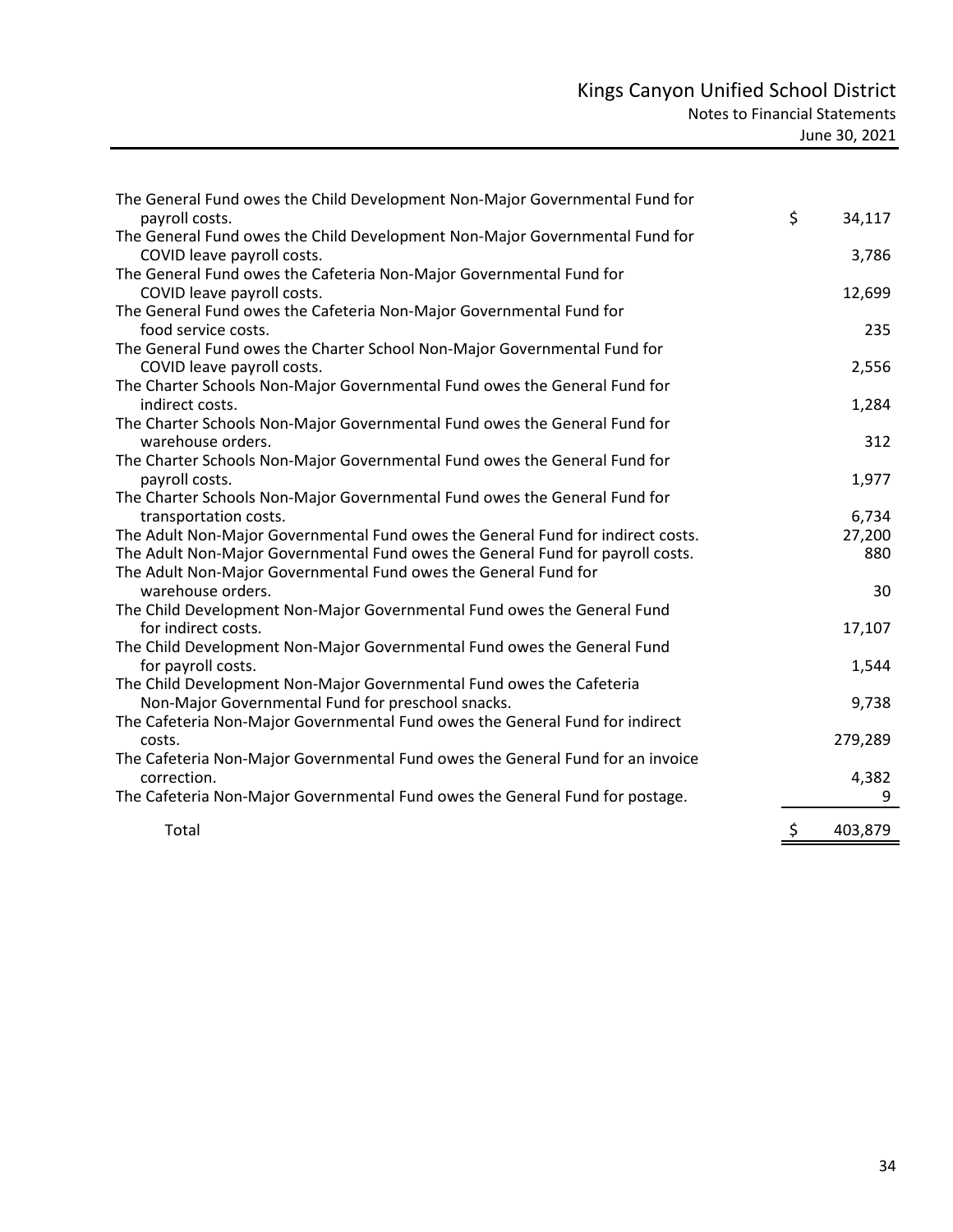# **Operating Transfers**

Interfund transfers are used to (1) move revenues from the fund that statute or budget requires to collect them to the fund that statute or budget requires to expend them, (2) move receipts restricted to debt service from the funds collecting the receipts to the debt service fund as debt service payments become due, and (3) use unrestricted revenues collected in the General Fund to finance various programs accounted for in other funds in accordance with budgetary authorizations. Interfund transfers for the year ended June 30, 2021, consists of the following:

| The General Fund transferred to the Special Reserve for Capital Outlay Projects<br>Non-Major Governmental Fund for capital projects. | 3,000,000 |
|--------------------------------------------------------------------------------------------------------------------------------------|-----------|
| The General Fund transferred to the Cafeteria Non-Major Governmental Fund<br>for operating costs.                                    | 1,000,000 |
| Total                                                                                                                                | 4,000,000 |

# **Note 6 ‐ Accounts Payable**

Accounts payable at June 30, 2021, consists of the following:

|                                                                | General<br>Fund                     | Non-Major<br>Governmental<br><b>Funds</b> | Total                               |
|----------------------------------------------------------------|-------------------------------------|-------------------------------------------|-------------------------------------|
| Vendor payables<br>LCFF apportionment<br>Salaries and benefits | 5,107,655<br>9,396,345<br>4,177,192 | 1,227,440<br>-                            | 6,335,095<br>9,396,345<br>4,177,192 |
| Total                                                          | 18,681,192                          | 1,227,440                                 | 19,908,632                          |

# **Note 7 ‐ Unearned Revenue**

Unearned revenue at June 30, 2021, consists of the following:

|                                                       | General<br>Fund     | Non-Major<br>Governmental<br><b>Funds</b> | Total               |
|-------------------------------------------------------|---------------------|-------------------------------------------|---------------------|
| Federal financial assistance<br>State categorical aid | 71,761<br>1,571,071 | 10,783                                    | 71,761<br>1,581,854 |
| Total                                                 | 1,642,832           | 10,783                                    | 1,653,615           |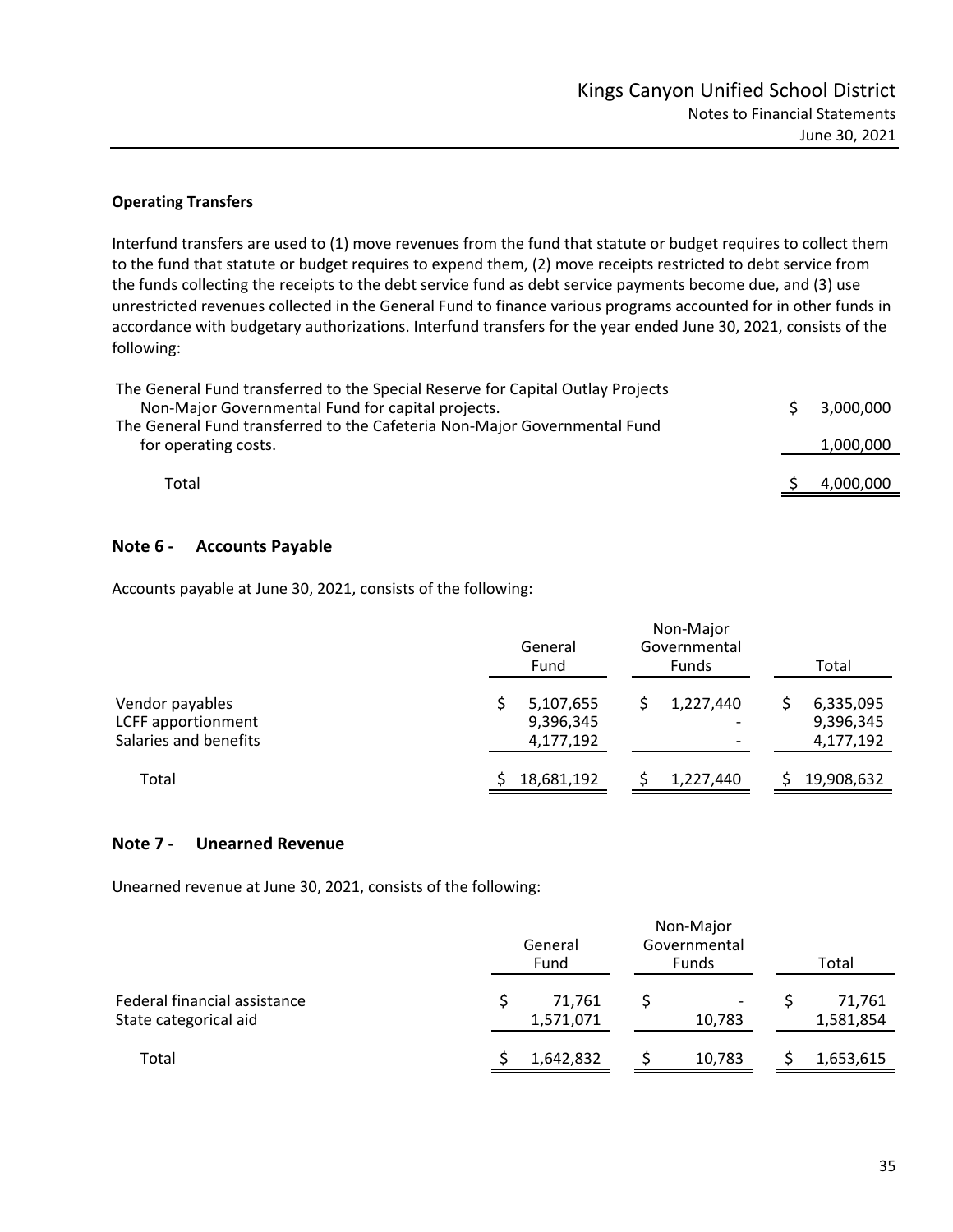# **Note 8 ‐ Long‐Term Liabilities Other than OPEB and Pensions**

#### **Summary**

The changes in the District's long‐term liabilities other than OPEB and pensions during the year consisted of the following:

|                                                                       | <b>Balance</b><br>July 1, 2020 | <b>Additions</b> | <b>Deductions</b> | <b>Balance</b><br>June 30, 2021 | Due in<br>One Year |
|-----------------------------------------------------------------------|--------------------------------|------------------|-------------------|---------------------------------|--------------------|
| Long-Term Liabilities<br>General obligation bonds<br>Unamortized debt | \$89,517,777                   | 1,446,986        | (2,885,000)       | 88,079,763<br>S.                | \$3,050,000        |
| premiums<br>Compensated absences                                      | 3,365,005<br>545,788           | 144.327          | (266, 585)        | 3,098,420<br>690,115            |                    |
| Total                                                                 | \$93,428,570                   | 1.591.313        | (3, 151, 585)     | 91,868,298<br>S.                | \$3,050,000        |

Payments on the general obligation bonds are made by the Bond Interest and Redemption Fund with local tax revenues. The compensated absences will be paid by the fund for which the employee worked. The unamortized premium will be amortized over the life of the related debt.

#### **General Obligation Bonds**

The outstanding general obligation bonded debt is as follows:

| Issuance          | Final<br>Maturity | Interest      | Original     | <b>Bonds</b><br>Outstanding | Interest    |                  | <b>Bonds</b><br>Outstanding |
|-------------------|-------------------|---------------|--------------|-----------------------------|-------------|------------------|-----------------------------|
| Date              | Date              | Rate          | Issue        | July 1, 2020                | Accreted    | Redeemed         | June 30, 2021               |
| 2020 GORB         |                   |               |              |                             |             |                  |                             |
| 5/12/20           | 8/1/47            | 1.31-1.61     | \$17,120,000 | \$17,120,000                | \$          | \$<br>(225,000)  | \$16,895,000                |
| 2019 GORB         |                   |               |              |                             |             |                  |                             |
| 8/7/19            | 8/1/32            | 4.00          | 1,840,000    | 1,840,000                   |             |                  | 1,840,000                   |
| 8/7/19            | 8/1/51            | 3.48-3.91     | 15,332,915   | 15,332,914                  |             |                  | 15,332,914                  |
| Accreted interest |                   |               |              | 575,639                     | 610,597     |                  | 1,186,236                   |
| 2016 GORB         |                   |               |              |                             |             |                  |                             |
| 1/21/16           | 8/1/31            | 2.00-5.00     | 14,740,000   | 13,825,000                  |             | (535,000)        | 13,290,000                  |
| 2012 GOB          |                   |               |              |                             |             |                  |                             |
| 6/6/13            | 8/1/32            | 3.50-4.00     | 15,000,000   | 1,440,000                   |             |                  | 1,440,000                   |
| 9/18/14           | 8/1/44            | $3.63 - 5.00$ | 8,300,000    | 5,495,000                   |             |                  | 5,495,000                   |
| 1/21/16           | 8/1/43            | 2.00-5.00     | 16,700,000   | 16,670,000                  |             | (80,000)         | 16,590,000                  |
| 2006 GOB          |                   |               |              |                             |             |                  |                             |
| 11/29/07          | 8/1/32            | 3.95-5.00     | 2,404,967    | 1,716,528                   |             | (136, 407)       | 1,580,121                   |
| Accreted interest |                   |               |              | 1,764,306                   | 155,829     | (133,593)        | 1,786,542                   |
| 2002 GOB          |                   |               |              |                             |             |                  |                             |
| 7/31/02           | 8/1/27            | 3.00-5.68     | 17,996,488   | 5,127,615                   |             | (689, 339)       | 4,438,276                   |
| Accreted interest |                   |               |              | 8,610,775                   | 680,560     | (1,085,661)      | 8,205,674                   |
|                   |                   |               |              |                             |             |                  |                             |
| Total             |                   |               |              | \$89,517,777                | \$1,446,986 | (2,885,000)<br>Ś | \$88,079,763                |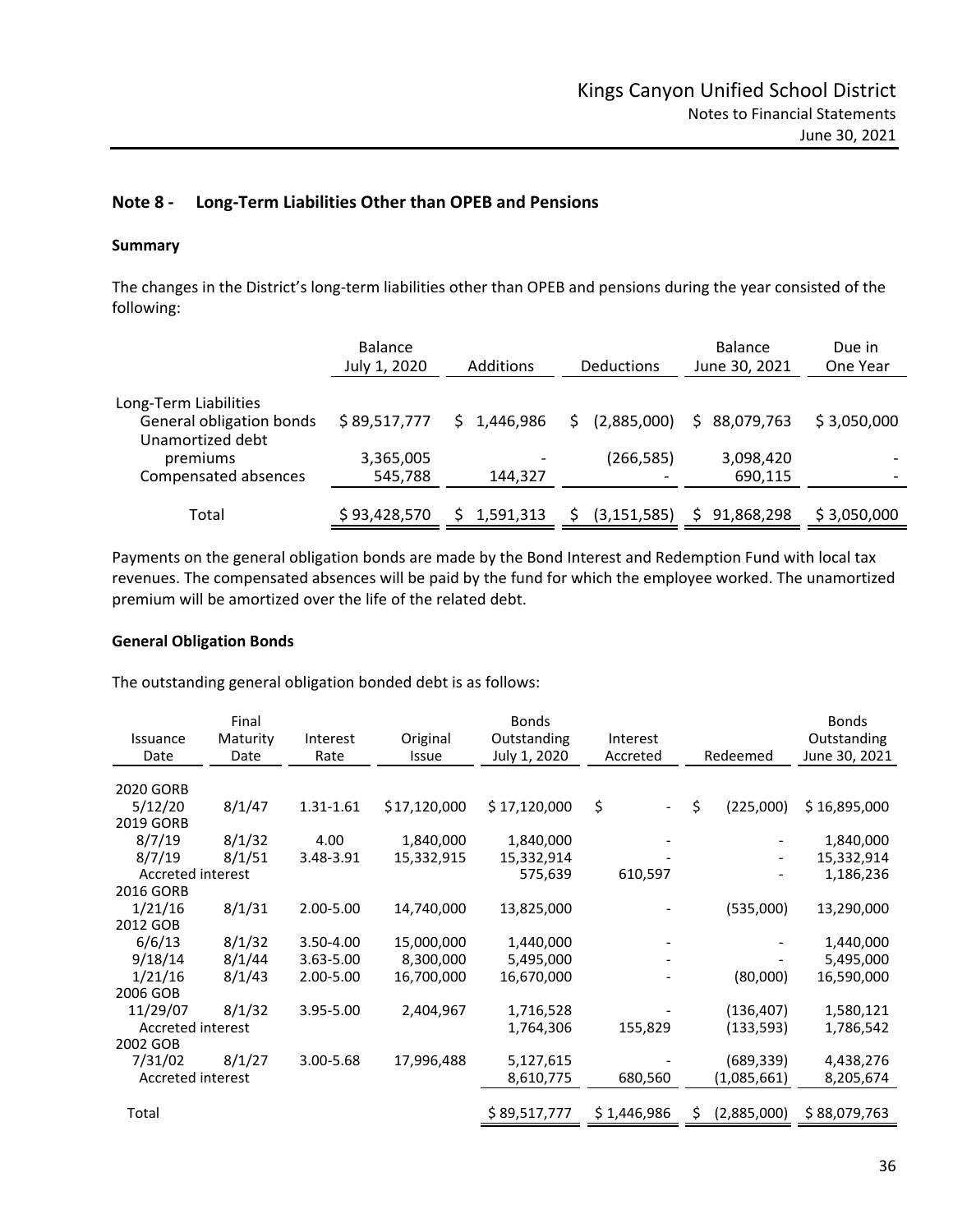#### **Debt Service Requirements to Maturity**

| <b>Bonds Maturing</b><br><b>Fiscal Year</b> | Initial<br><b>Bond Value</b> |     | Accreted<br>Interest |     | Accreted<br>Obligation | Unaccreted<br>Interest | Maturity<br>Value |
|---------------------------------------------|------------------------------|-----|----------------------|-----|------------------------|------------------------|-------------------|
| 2022                                        | \$<br>803,120                | \$. | 1,331,880            | \$. | 2,135,000              | \$                     | \$<br>2,135,000   |
| 2023                                        | 785,410                      |     | 1,333,356            |     | 2,118,766              | 116,234                | 2,235,000         |
| 2024                                        | 769,049                      |     | 1,331,059            |     | 2,100,108              | 239,892                | 2,340,000         |
| 2025                                        | 755,345                      |     | 1,274,302            |     | 2,029,647              | 360,353                | 2,390,000         |
| 2026                                        | 745,699                      |     | 1,308,284            |     | 2,053,983              | 501,017                | 2,555,000         |
| 2027-2031                                   | 1,818,254                    |     | 3,005,296            |     | 4,823,550              | 1,796,450              | 6,620,000         |
| 2032-2034                                   | 2,583,007                    |     | 570.745              |     | 3,153,752              | 2,216,248              | 5,370,000         |
| 2036-2041                                   | 4,225,239                    |     | 321,476              |     | 4,546,715              | 4,658,285              | 9,205,000         |
| 2042-2046                                   | 4,104,388                    |     | 321,110              |     | 4,425,498              | 6,814,502              | 11,240,000        |
| 2047-2051                                   | 3,973,000                    |     | 317,840              |     | 4,290,840              | 9,409,160              | 13,700,000        |
| 2052                                        | 788,800                      |     | 63,104               |     | 851,904                | 1,868,096              | 2,720,000         |
|                                             |                              |     |                      |     |                        |                        |                   |
| Total                                       | 21,351,311                   |     | 11,178,452           |     | 32,529,763             | 27,980,237             | 60,510,000        |

The capital appreciation bonds mature as follows:

The current interest bonds mature as follows:

| Principal     | Interest to<br>Maturity | Total           |
|---------------|-------------------------|-----------------|
|               |                         |                 |
| \$<br>915,000 | \$<br>2,136,956         | \$<br>3,051,956 |
| 1,085,000     | 2,097,921               | 3,182,921       |
| 1,250,000     | 2,047,344               | 3,297,344       |
| 1,445,000     | 1,988,036               | 3,433,036       |
| 1,665,000     | 1,919,353               | 3,584,353       |
| 11,905,000    | 8,207,061               | 20,112,061      |
| 11,245,000    | 5,298,132               | 16,543,132      |
| 11,210,000    | 3,650,593               | 14,860,593      |
| 12,175,000    | 1,491,947               | 13,666,947      |
| 2,655,000     | 92,036                  | 2,747,036       |
|               |                         |                 |
| 55,550,000    | 28,929,379<br>S         | 84,479,379<br>ς |
|               |                         |                 |

#### **Compensated Absences**

Compensated absences (unpaid employee vacation) for the District at June 30, 2021, amounted to \$690,115.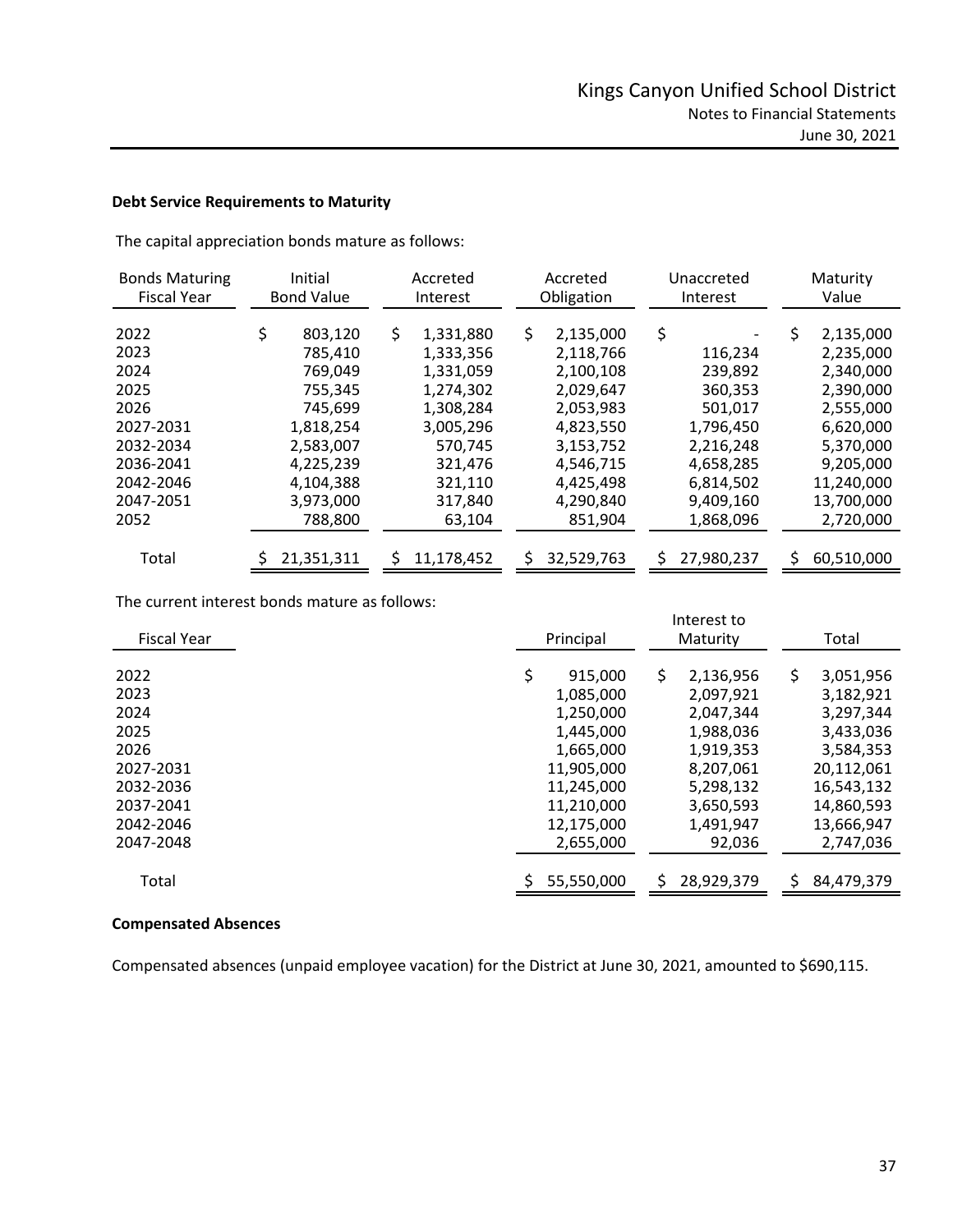# **Note 9 ‐ Other Postemployment Benefit (OPEB) Liability**

For the fiscal year ended June 30, 2021, the District reported a Net OPEB liability, deferred outflows of resources, and OPEB expense for the following plans:

| OPEB Plan                                                     | Net OPEB<br>Liability | Deferred Outflows<br>of Resources | <b>OPEB</b><br>Expense |  |
|---------------------------------------------------------------|-----------------------|-----------------------------------|------------------------|--|
| Retiree Health Plan<br>Medicare Premium Payment (MPP) Program | 29,893,752<br>662,370 | 4,823,155                         | 2,908,365<br>78,736    |  |
| Total                                                         | 30,556,122            | 4,823,155                         | 2,987,101              |  |

The details of each plan are as follows:

#### **District Plan**

#### **Plan Administration**

The District's governing board administers the Postemployment Benefits Plan (the Plan). The Plan is a single‐ employer defined benefit plan that is used to provide postemployment benefits other than pensions (OPEB) for eligible retirees and their spouses. No assets are accumulated in a trust that meets the criteria in paragraph 4 of GASB Statement No. 75.

Plan Membership

At June 30, 2020, the valuation date, the Plan membership consisted of the following:

| Inactive employees or beneficiaries currently receiving benefits payments | 199   |
|---------------------------------------------------------------------------|-------|
| Active employees                                                          | 1,155 |
| Total                                                                     | 1.354 |

#### **Benefits Provided**

The Plan provides medical and dental insurance benefits to eligible retirees and their spouses. Benefits are provided through a third‐party insurer, and the full cost of benefits is covered by the Plan. The District's governing board has the authority to establish and amend the benefit terms as contained within the negotiated labor agreements.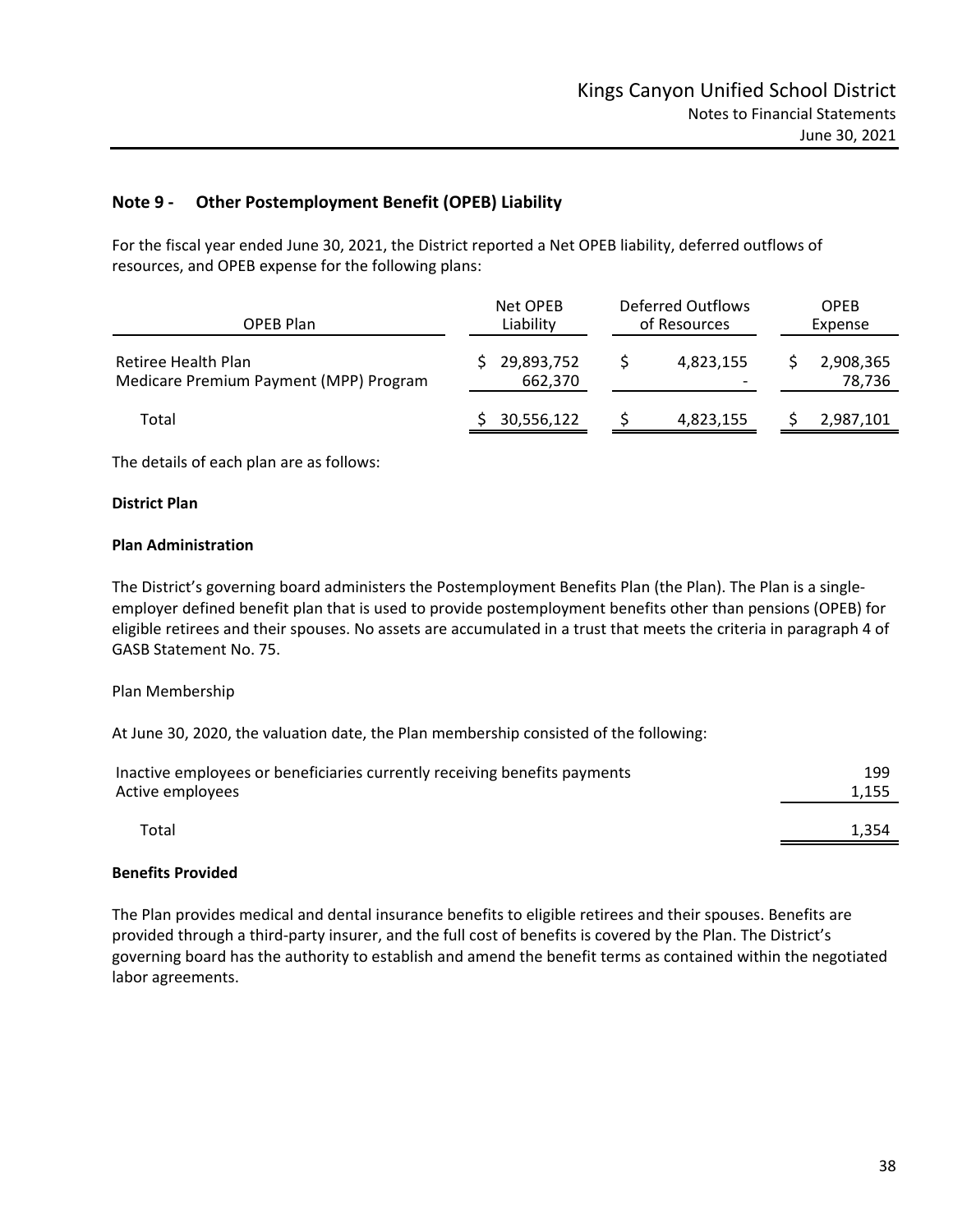#### **Contributions**

The benefit payment requirements of the Plan members and the District are established and may be amended by the District, the Kings Canyon Education Association (KCEA), the local California Service Employees Association (CSEA), and unrepresented groups. The benefit payment is based on projected pay‐as‐you‐go financing requirements as determined annually through the agreements with the District, KCEA, CSEA, and the unrepresented groups. For measurement period of June 30, 2021, the District paid \$1,298,171 in benefits, including implicit subsidy.

# **Total OPEB Liability of the District**

The total OPEB liability of \$29,893,752 as measured as of June 30, 2021 was determined by applying updated procedures to the financial reporting actuarial valuation as of June 30, 2020 and rolling forward the total OPEB liability to June 30, 2021.

#### **Actuarial Assumptions**

The following assumptions were applied to all periods included in the measurement, unless otherwise specified :

| Inflation                   | 2.75 percent |
|-----------------------------|--------------|
| Salary increases            | 2.75 percent |
| Discount rate               | 2.16 percent |
| Healthcare cost trend rates | 4.00 percent |

The discount rate was based on the Bond Buyer 20‐bond General Obligation Index.

Mortality rates were based on the 2020 CalSTRS Mortality Table and the 2017 CalPERS Mortality for Miscellaneous and School Employees Table. Mortality rates vary by age and sex (and sometimes retirement and disability). If employees die prior to retirement, past contributions are available to fund benefits for employees who live to retirement. After retirement, death results in benefit termination or reduction. Although higher mortality rates reduce service costs, the mortality assumption is not likely to vary from employer to employer.

Retirement rates for certificated employees were based on the 2020 CalSTRS retirement rates. Retirement rates for classified and management employees were based on the 2017 CalSTRS retirement rates. The rates are usually based on age and/or length of service.

The actuarial assumptions used in the June 30, 2020 valuation were based on the results of an actual experience study as of June 30, 2020.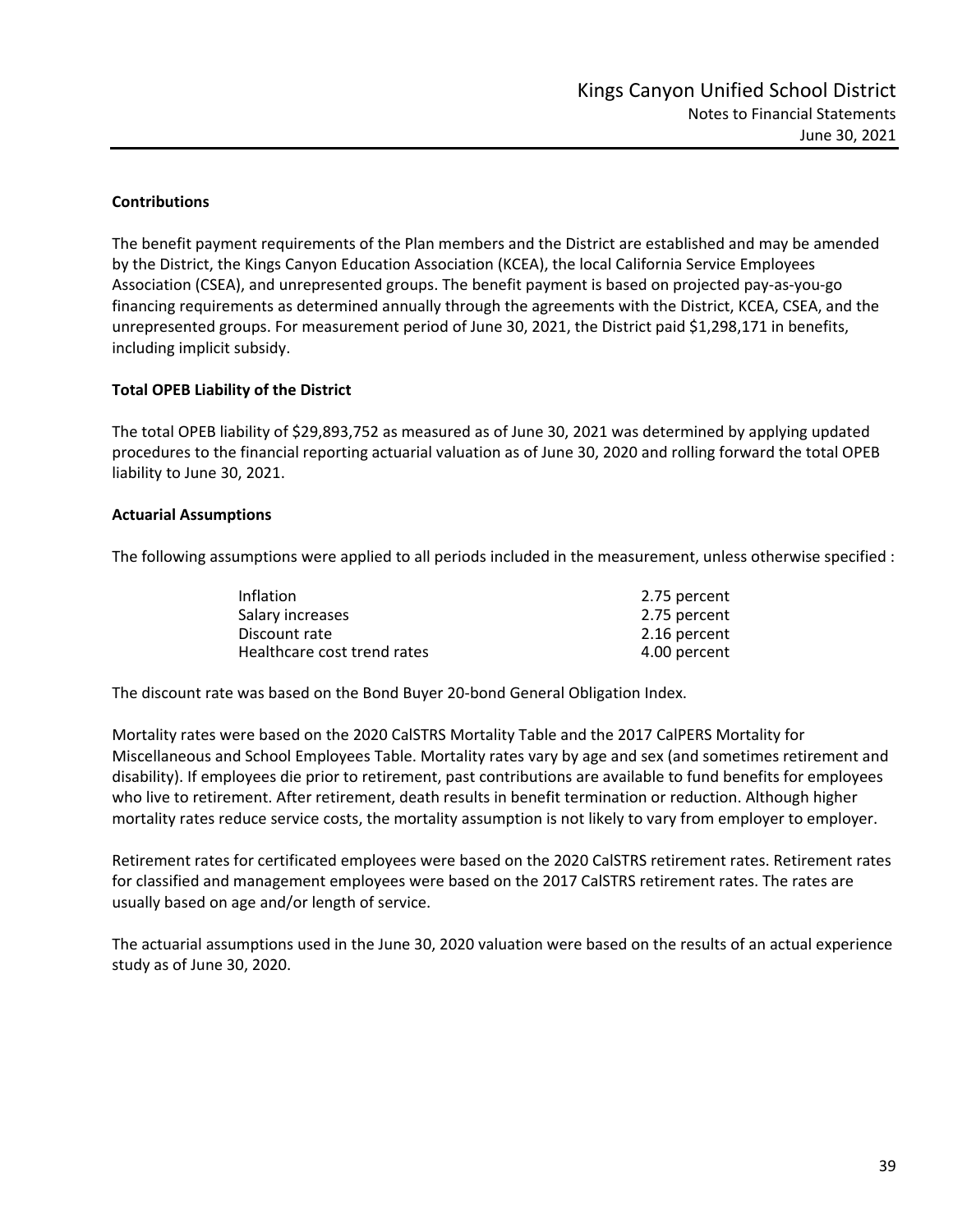#### **Changes in the Total OPEB Liability**

|                                                                                              | <b>Total OPEB</b><br>Liability                   |
|----------------------------------------------------------------------------------------------|--------------------------------------------------|
| Balance, June 30, 2020                                                                       | 28,633,167<br>S                                  |
| Service cost<br>Interest<br>Contributions-employer<br>Changes of assumptions or other inputs | 1,809,105<br>635,550<br>(1, 298, 171)<br>114,101 |
| Net change in total OPEB liability                                                           | 1,260,585                                        |
| Balance, June 30, 2021                                                                       | 29,893,752                                       |

Changes in Benefit Terms ‐ There were no changes in benefit terms since the previous valuation.

Changes in Assumptions ‐ The discount rate decreased from 2.20 percent to 2.16 percent since the previous measurement.

#### **Sensitivity of the Total OPEB Liability to Changes in the Discount Rate**

The following presents the total OPEB liability of the District, as well as what the District's total OPEB liability would be if it were calculated using a discount rate that is one percent lower or higher than the current rate:

| Discount Rate                 | <b>Total OPEB</b><br>Liability |
|-------------------------------|--------------------------------|
| 1% decrease (1.16%)           | \$32,612,021                   |
| Current discount rate (2.16%) | 29,893,752                     |
| 1% increase (3.16%)           | 27,335,166                     |

#### **Sensitivity of the Total OPEB Liability to Changes in the Healthcare Cost Trend Rate**

The following presents the total OPEB liability of the District, as well as what the District's total OPEB liability would be if it were calculated using healthcare cost trend rates that are one percent lower or higher than the current healthcare costs trend rate:

| Liability                                |
|------------------------------------------|
| \$25,993,017<br>29.893.752<br>34,678,172 |
|                                          |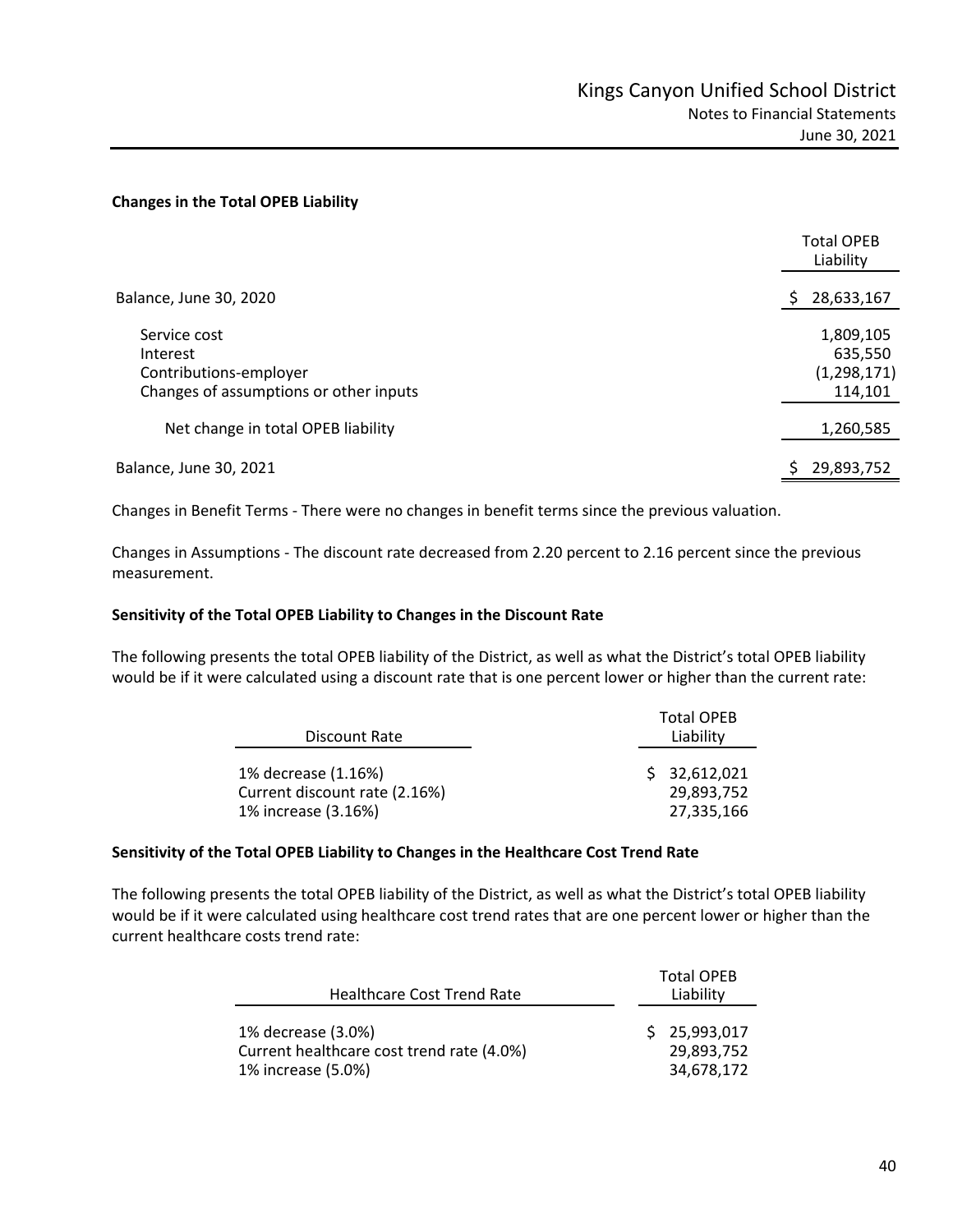#### **OPEB Expense and Deferred Outflows of Resources related to OPEB**

For the year ended June 30, 2021, the District recognized OPEB expense of \$2,908,365. The deferred outflows of resources related to differences between expected and actual experience in the measurement of the total OPEB liability and changes of assumptions will be amortized over the Expected Average Remaining Service Life (EARSL) of all members that are provided benefits (active, inactive, and retirees) as of the beginning of the measurement period.

|                                                                              | Deferred Outflows<br>of Resources |
|------------------------------------------------------------------------------|-----------------------------------|
| Differences between expected and actual experience<br>Changes of assumptions | 589,869<br>4,233,286              |
| Total                                                                        | 4,823,155                         |

Amounts reported as deferred outflows of resources related to OPEB will be recognized in OPEB expense as follow:

| \$<br>2022<br>463,710<br>2023<br>463,710<br>2024<br>463,710<br>2025<br>463,710 | Deferred Outflows |
|--------------------------------------------------------------------------------|-------------------|
|                                                                                |                   |
|                                                                                |                   |
|                                                                                |                   |
|                                                                                |                   |
|                                                                                |                   |
| 2026<br>447,254                                                                |                   |
| Thereafter<br>2,521,061                                                        |                   |
|                                                                                |                   |
| 4,823,155<br>Total                                                             |                   |

#### **Medicare Premium Payment (MPP) Program**

#### **Plan Description**

The Medicare Premium Payment (MPP) Program is administered by the California State Teachers' Retirement System (CalSTRS). The MPP Program is a cost‐sharing multiple‐employer other postemployment benefit plan (OPEB) established pursuant to Chapter 1032, Statutes 2000 (SB 1435). CalSTRS administers the MPP Program through the Teachers' Health Benefits Fund (THBF).

A full description of the MPP Program regarding benefit provisions, assumptions (for funding, but not accounting purposes), and membership information is listed in the June 30, 2019 annual actuarial valuation report, Medicare Premium Payment Program Actuarial Valuation. This report and CalSTRS audited financial information are publicly available reports that can be found on the CalSTRS website under Publications at: http://www.calstrs.com/member‐publications.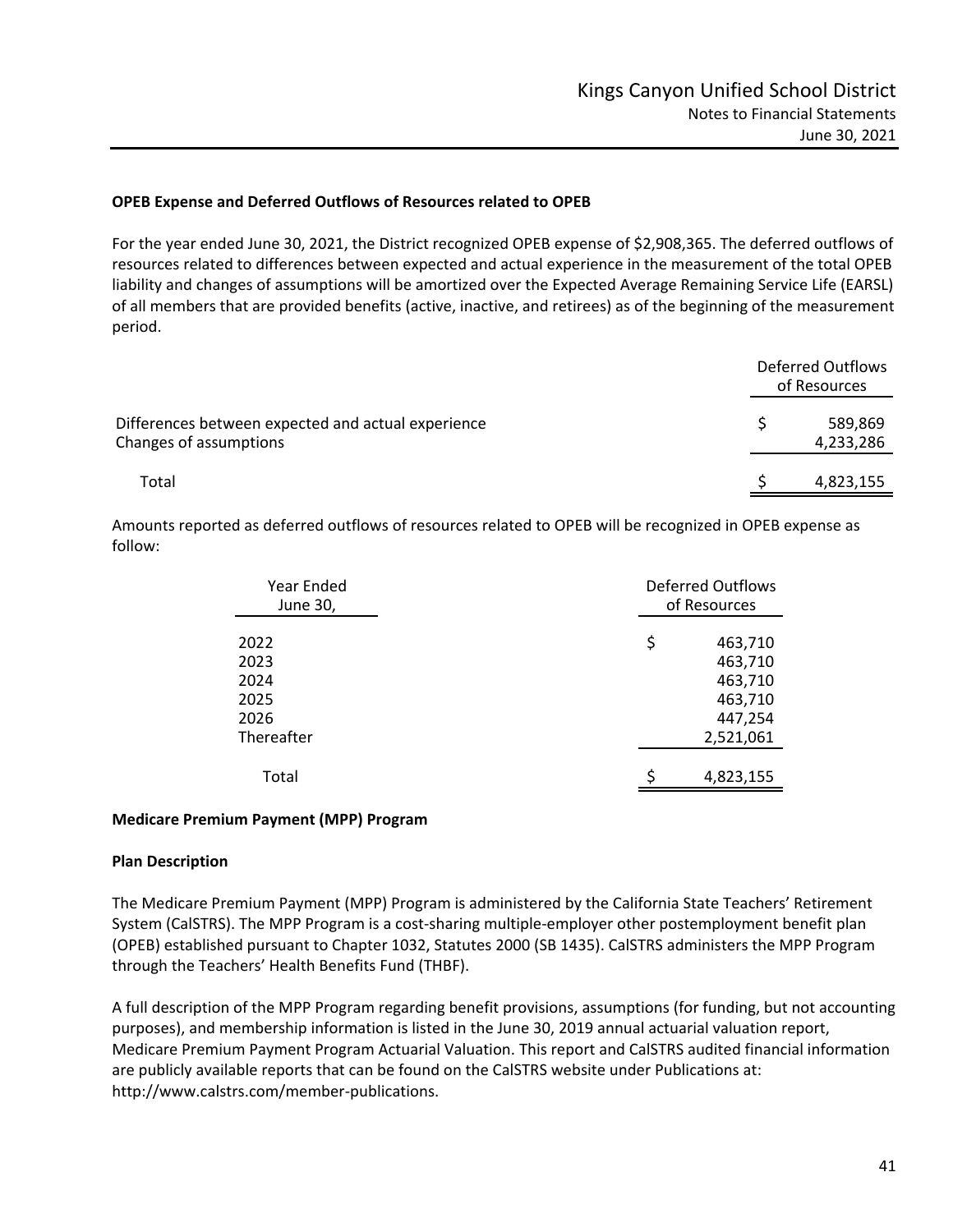#### **Benefits Provided**

The MPP Program pays Medicare Part A premiums and Medicare Parts A and B late enrollment surcharges for eligible members of the State Teachers Retirement Plan (STRP) Defined Benefit (DB)Program who were retired or began receiving a disability allowance prior to July 1, 2012 and were not eligible for premium free Medicare Part A. The payments are made directly to the Centers for Medicare and Medicaid Services (CMS) on a monthly basis.

The MPP Program is closed to new entrants as members who retire after July 1, 2012, are not eligible for coverage under the MPP Program.

The MPP Program is funded on a pay‐as‐you go basis from a portion of monthly District benefit payments. In accordance with California *Education Code* Section 25930, contributions that would otherwise be credited to the DB Program each month are instead credited to the MPP Program to fund monthly program and administrative costs. Total redirections to the MPP Program are monitored to ensure that total incurred costs do not exceed the amount initially identified as the cost of the program.

#### **Net OPEB Liability and OPEB Expense**

At June 30, 2021, the District reported a liability of \$662,370 for its proportionate share of the net OPEB liability for the MPP Program. The net OPEB liability was measured as of June 30, 2020, and the total OPEB liability used to calculate the net OPEB liability was determined by an actuarial valuation as of June 30, 2019. The District's proportion of the net OPEB liability was based on a projection of the District's long‐term share of contributions to the OPEB Plan relative to the projected contributions of all participating school districts, actuarially determined. The District's proportionate share for the measurement period June 30, 2020 and June 30, 2019, respectively, was 0.1563 percent and 0.1567 percent, resulting in a net decrease in the proportionate share of 0.0004 percent.

For the year ended June 30, 2021, the District recognized OPEB expense of \$78,736.

#### **Actuarial Methods and Assumptions**

The June 30, 2020 total OPEB liability was determined by applying update procedures to the financial reporting actuarial valuation as of June 30, 2019, and rolling forward the total OPEB liability to June 30, 2020, using the assumptions listed in the following table:

| <b>Measurement Date</b><br><b>Valuation Date</b><br><b>Experience Study</b> | June 20, 2020<br>June 30, 2019<br>June 30, 2014 through<br>June 30, 2018 | June 30, 2019<br>June 30, 2018<br>July 1, 2010 through<br>June 30, 2015 |
|-----------------------------------------------------------------------------|--------------------------------------------------------------------------|-------------------------------------------------------------------------|
| <b>Actuarial Cost Method</b>                                                | Entry age normal                                                         | Entry age normal                                                        |
| Investment Rate of Return                                                   | 2.21%                                                                    | 3.50%                                                                   |
| Medicare Part A Premium Cost Trend Rate                                     | 4.50%                                                                    | 3.70%                                                                   |
| Medicare Part B Premium Cost Trend Rate                                     | 5.40%                                                                    | 4.10%                                                                   |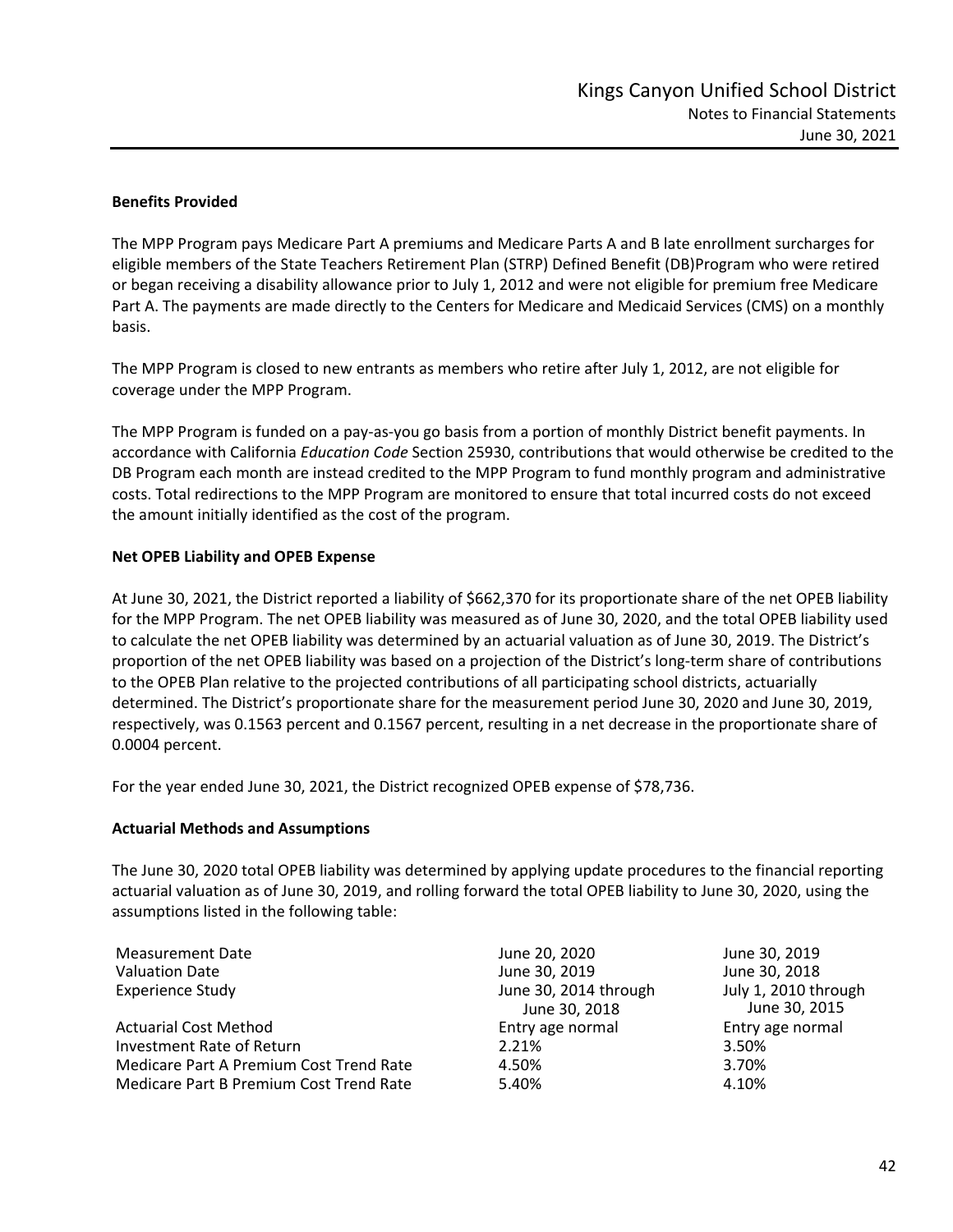For the valuation as of June 30, 2019, CalSTRS uses a generational mortality assumption, which involves the use of a base mortality table and projection scales to reflect expected annual reductions in mortality rates at each age, resulting in increases in life expectancies each year into the future. The base mortality tables are CalSTRS custom tables derived to best fit the patterns of mortality among our members. The projection scale was set equal to 110 percent of the ultimate improvement factor from the Mortality Improvement Scale (MP‐2019) table, issued by the Society of Actuaries.

Assumptions were made about future participation (enrollment) into the MPP Program because CalSTRS is unable to determine which members not currently participating meet all eligibility criteria for enrollment in the future. Assumed enrollment rates were derived based on past experience and are stratified by age with the probability of enrollment diminishing as the members' age increases. This estimated enrollment rate was then applied to the population of members who may meet criteria necessary for eligibility and are not currently enrolled in the MPP Program. Based on this, the estimated number of future enrollments used in the financial reporting valuation was 294 or an average of 0.18 percent of the potentially eligible population (159,339).

The MPP Program is funded on a pay‐as‐you‐go basis with contributions generally being made at the same time and in the same amount as benefit payments and expenses coming due. Any funds within the MPP Program as of June 30, 2020, were to manage differences between estimated and actual amounts to be paid and were invested in the Surplus Money Investment Fund, which is a pooled investment program administered by the State Treasurer.

# **Discount Rate**

The discount rate used to measure the total OPEB liability as of June 30, 2020, is 2.21 percent. As the MPP Program is funded on a pay‐as‐you‐go basis as previously noted, the OPEB Plan's fiduciary net position was not projected to be sufficient to make projected future benefit payments. Therefore, a discount rate of 2.21 percent, which is the Bond Buyer 20‐Bond GO Index from Bondbuyer.com as of June 30, 2020, was applied to all periods of projected benefit payments to measure the total OPEB liability. The discount rate decreased 1.29 percent from 3.50 percent as of June 30, 2019.

# Sensitivity of the District's Proportionate Share of the Net OPEB Liability to Changes in the Discount Rate

The following presents the District's proportionate share of the net OPEB liability calculated using the current discount rate, as well as what the net OPEB liability would be if it were calculated using a discount rate that is one percent lower or higher than the current rate:

| Discount Rate                                                               |  | Net OPEB<br>Liability         |
|-----------------------------------------------------------------------------|--|-------------------------------|
| 1% decrease (1.21%)<br>Current discount rate (2.21%)<br>1% increase (3.21%) |  | 732.434<br>662.370<br>602.750 |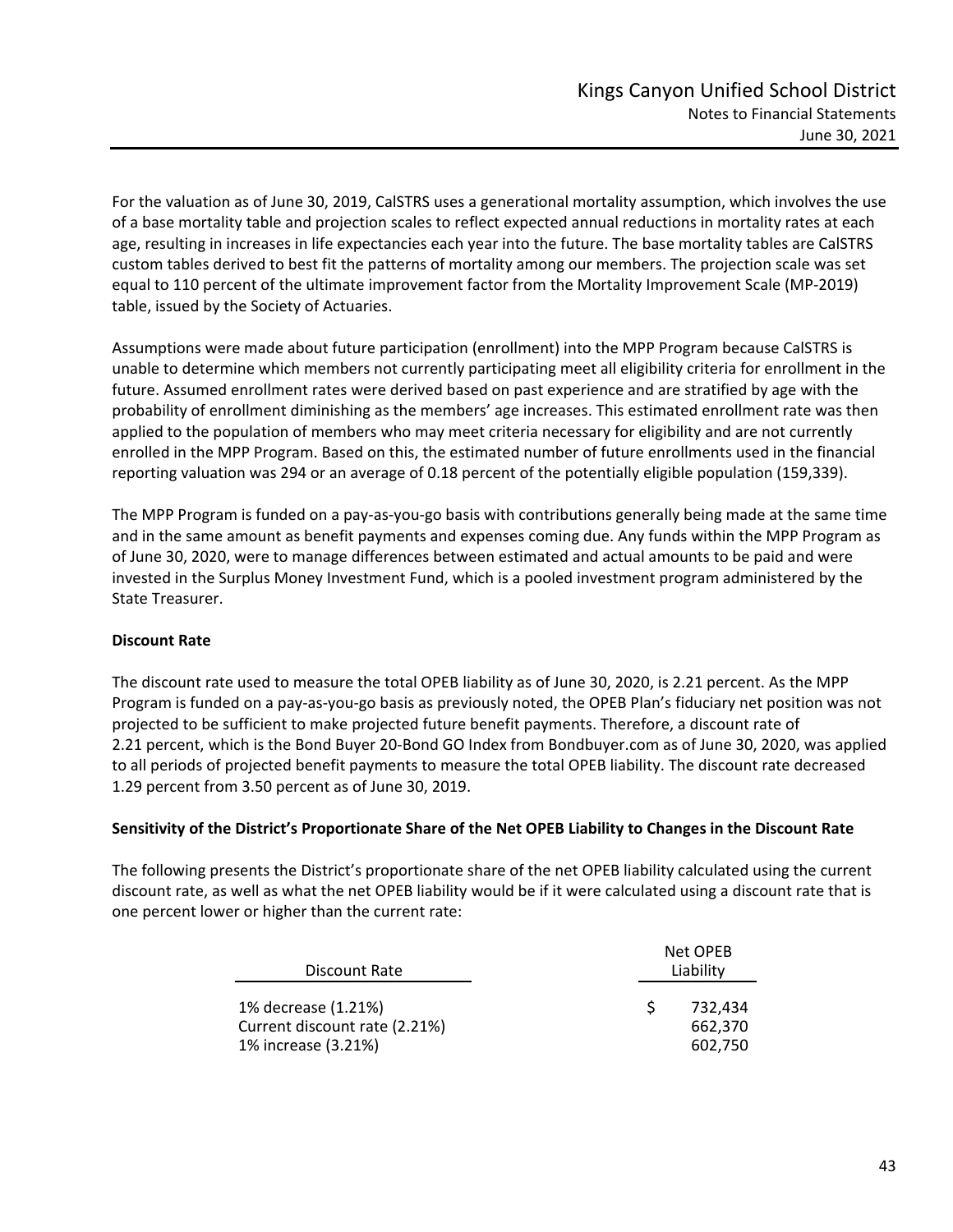# Sensitivity of the District's Proportionate Share of the Net OPEB Liability to Changes in the Medicare Costs **Trend Rates**

The following presents the District's proportionate share of the net OPEB liability calculated using the Medicare costs trend rates, as well as what the net OPEB liability would be if it were calculated using Medicare costs trend rates that are one percent lower or higher than the current rates:

| <b>Medicare Costs Trend Rates</b>                                                                                                                                |  | Net OPEB<br>Liability         |
|------------------------------------------------------------------------------------------------------------------------------------------------------------------|--|-------------------------------|
| 1% decrease (3.50% Part A and 4.40% Part B)<br>Current Medicare costs trend rates (4.50% Part A and 5.40% Part B)<br>1% increase (5.50% Part A and 6.40% Part B) |  | 600.593<br>662.370<br>733.486 |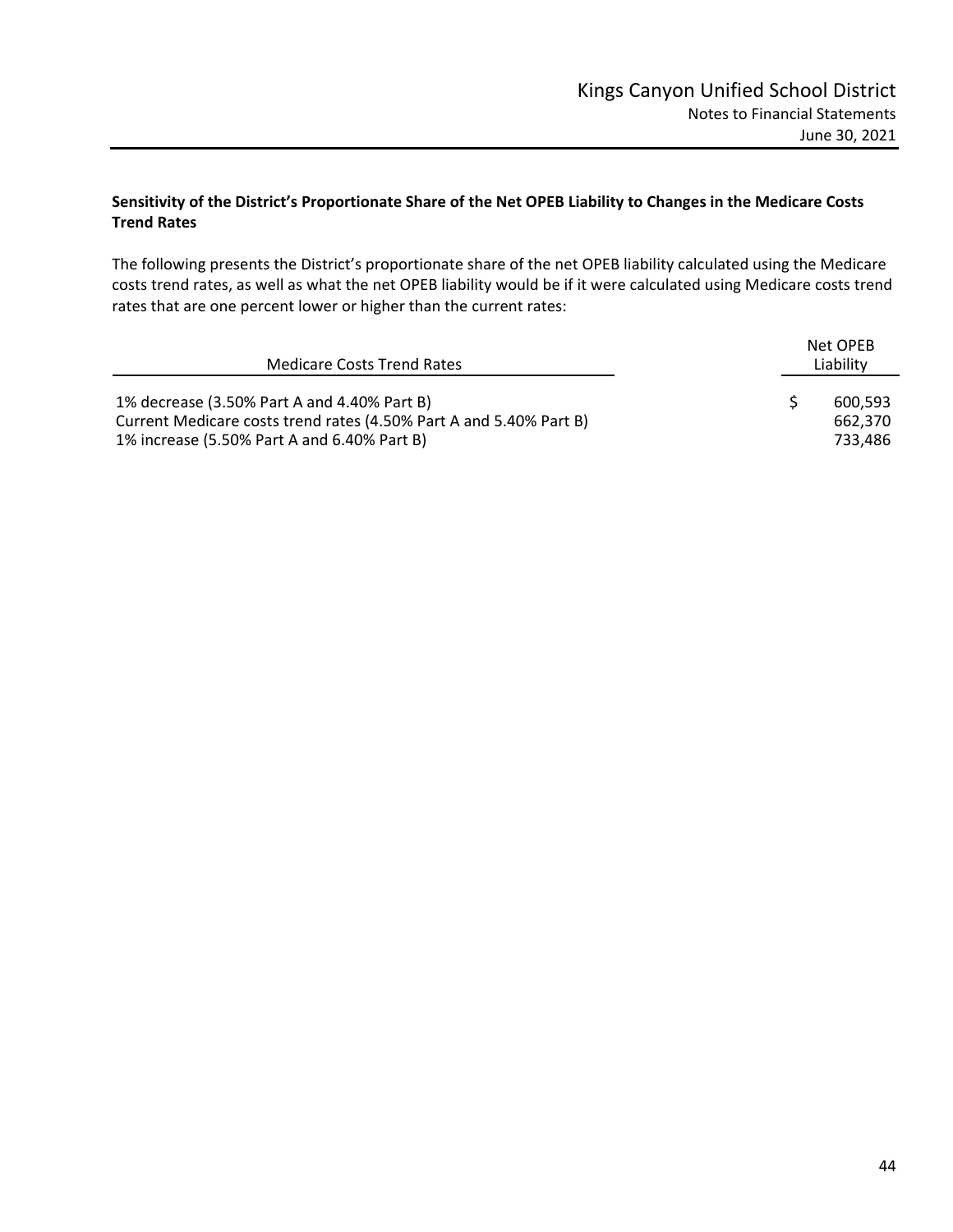# **Note 10 ‐ Fund Balances**

Fund balances are composed of the following elements:

|                                    | General<br>Fund  | Non-Major<br>Governmental<br>Funds | Total            |
|------------------------------------|------------------|------------------------------------|------------------|
| Nonspendable<br>Revolving cash     | \$<br>150,000    | \$<br>650                          | \$<br>150,650    |
| Stores inventories                 | 54,683           | 141,516                            | 196,199          |
| Total nonspendable                 | 204,683          | 142,166                            | 346,849          |
| Restricted                         |                  |                                    |                  |
| <b>Educational programs</b>        | 8,873,047        | 421,339                            | 9,294,386        |
| <b>Student activities</b>          |                  | 521,296                            | 521,296          |
| Food service                       |                  | 1,094,741                          | 1,094,741        |
| Capital projects                   |                  | 1,945,799                          | 1,945,799        |
| Debt services                      |                  | 4,959,979                          | 4,959,979        |
| <b>Total restricted</b>            | 8,873,047        | 8,943,154                          | 17,816,201       |
| Committed                          |                  |                                    |                  |
| Adult education program            |                  | 502,550                            | 502,550          |
| Assigned                           |                  |                                    |                  |
| Other postemployment benefits      | 436,311          |                                    | 436,311          |
| 10% Board Reserve                  | 14,124,096       | 211,503                            | 14,335,599       |
| Lottery                            | 593,576          | 29,811                             | 623,387          |
| Class PD                           |                  | 283                                | 283              |
| In person learning                 |                  | 42,998                             | 42,998           |
| <b>Expanded learning</b>           |                  | 146,116                            | 146,116          |
| Donation                           |                  | 11,496                             | 11,496           |
| Instructional resources            |                  | 2,764,980                          | 2,764,980        |
| Capital projects                   |                  | 5,444,142                          | 5,444,142        |
| <b>Total assigned</b>              | 15,153,983       | 8,651,329                          | 23,805,312       |
| Unassigned                         |                  |                                    |                  |
| Reserve for economic uncertainties | 1,231,067        |                                    | 1,231,067        |
| Remaining unassigned               | 25,680,408       |                                    | 25,680,408       |
| Total unassigned                   | 26,911,475       |                                    | 26,911,475       |
| Total                              | 51,143,188<br>\$ | \$<br>18,239,199                   | \$<br>69,382,387 |
|                                    |                  |                                    |                  |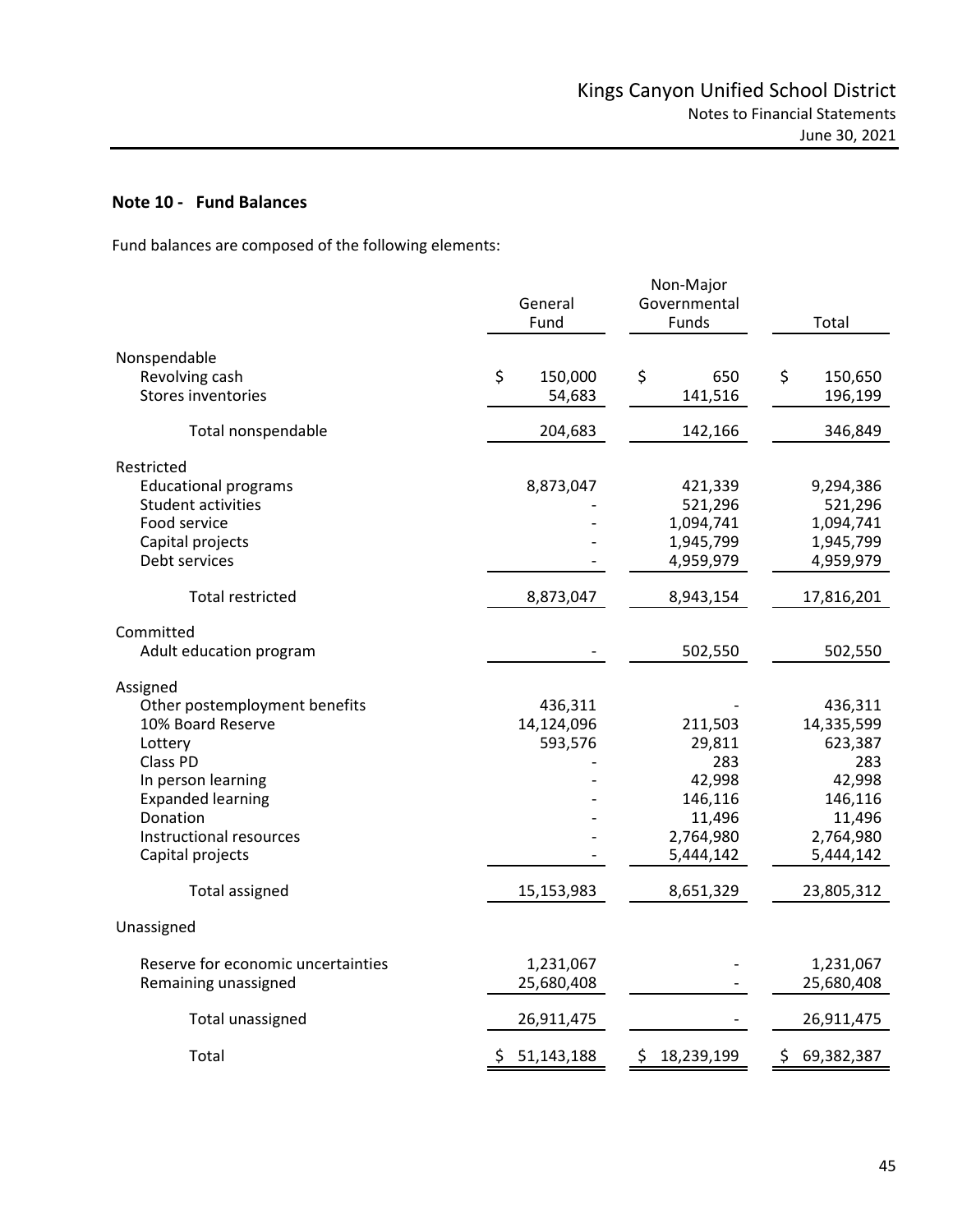# **Note 11 ‐ Risk Management**

#### **Property and Liability**

The District is exposed to various risks of loss related to torts; theft of, damage to, and destruction of assets; errors and omissions; injuries to employees and natural disasters. During fiscal year ending June 30, 2021, the District contracted with the School Insurance Authority (SIA) for property and liability insurance coverage. Settled claims have not exceeded this commercial coverage in any of the past three years. There has not been a significant reduction in coverage from the prior year.

#### **Workers' Compensation**

For fiscal year 2021, the District participated in the School Insurance Authority (SIA), an insurance purchasing pool. The intent of SIA is to achieve the benefit of a reduced premium for the District by virtue of its grouping and representation with other participants in SIA. The workers' compensation experience of the participating districts is calculated as one experience and a common premium rate is applied to all districts in SIA. Each participant pays its workers' compensation premium based on its individual rate. Total savings are then calculated and each participant's individual performance is compared to the overall savings percentage. A participant will then either receive money from or be required to contribute to the "equity-pooling fund". This "equity pooling" arrangement insures that each participant shares equally in the overall performance of SIA. Participation in the SIA is limited to districts that can meet SIA selection criteria.

#### **Employee Medical Benefits**

The District has contracted with California Valued Trust (CVT) to provide employee health benefits for management, confidential employees, and certificated and classified employees. CVT is a shared risk pool. Rates are set through an annual calculation process. The District pays a monthly contribution, which is placed in a common fund from which claim payments are made for all participating districts. Claims are paid for all participants regardless of claims flow. The Board of Directors has a right to return monies to a district subsequent to the settlement of all expenses and claims if a district withdraws from the pool.

#### **Note 12 ‐ Employee Retirement Systems**

Qualified employees are covered under multiple‐employer defined benefit pension plans maintained by agencies of the State of California. Academic employees are members of the California State Teachers' Retirement System (CalSTRS) and classified employees are members of the California Public Employees' Retirement System (CalPERS).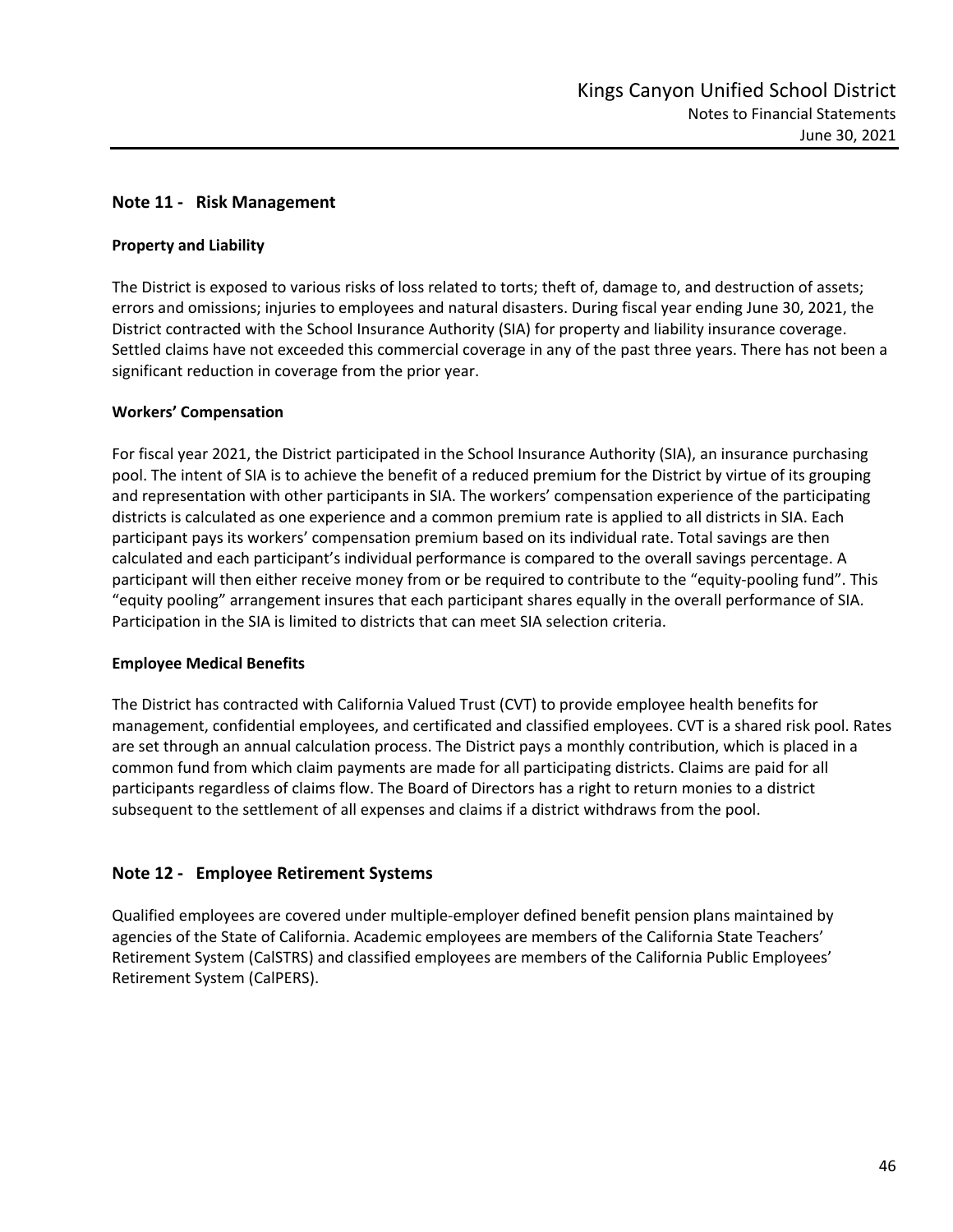For the fiscal year ended June 30, 2021, the District reported its proportionate share of net pension liabilities, deferred outflows of resources, deferred inflows of resources, and pension expense for each of the above plans as follows:

| Pension Plan                     | Net<br>Pension Liability | Deferred Outflows<br>of Resources | Deferred Inflows<br>of Resources | <b>Pension Expense</b>  |
|----------------------------------|--------------------------|-----------------------------------|----------------------------------|-------------------------|
| <b>CalSTRS</b><br><b>CalPERS</b> | 86,927,494<br>42,239,689 | 22,612,634<br>7,756,239           | 2,689,639<br>866,599             | 12,058,989<br>8,670,364 |
| Total                            | 129,167,183              | 30,368,873                        | 3,556,238                        | 20,729,353              |

The details of each plan are as follows:

#### **California State Teachers' Retirement System (CalSTRS)**

#### Plan Description

The District contributes to the State Teachers Retirement Plan (STRP) administered by the California State Teachers' Retirement System (CalSTRS). STRP is a cost-sharing multiple-employer public employee retirement system defined benefit pension plan. Benefit provisions are established by State statutes, as legislatively amended, within the State Teachers' Retirement Law.

A full description of the pension plan regarding benefit provisions, assumptions (for funding, but not accounting purposes), and membership information is listed in the June 30, 2019, annual actuarial valuation report, Defined Benefit Program Actuarial Valuation. This report and CalSTRS audited financial information are publicly available reports that can be found on the CalSTRS website under Publications at: http://www.calstrs.com/member‐ publications.

#### **Benefits Provided**

The STRP provides retirement, disability and survivor benefits to beneficiaries. Benefits are based on members' final compensation, age, and years of service credit. Members hired on or before December 31, 2012, with five years of credited service are eligible for the normal retirement benefit at age 60. Members hired on or after January 1, 2013, with five years of credited service are eligible for the normal retirement benefit at age 62. The normal retirement benefit is equal to 2.0 percent of final compensation for each year of credited service.

The STRP is comprised of four programs: Defined Benefit Program, Defined Benefit Supplement Program, Cash Balance Benefit Program, and Replacement Benefits Program. The STRP holds assets for the exclusive purpose of providing benefits to members and beneficiaries of these programs. CalSTRS also uses plan assets to defray reasonable expenses of administering the STRP. Although CalSTRS is the administrator of the STRP, the state is the sponsor of the STRP and obligor of the trust. In addition, the state is both an employer and nonemployer contributing entity to the STRP.

The District contributes exclusively to the STRP Defined Benefit Program, thus disclosures are not included for the other plans.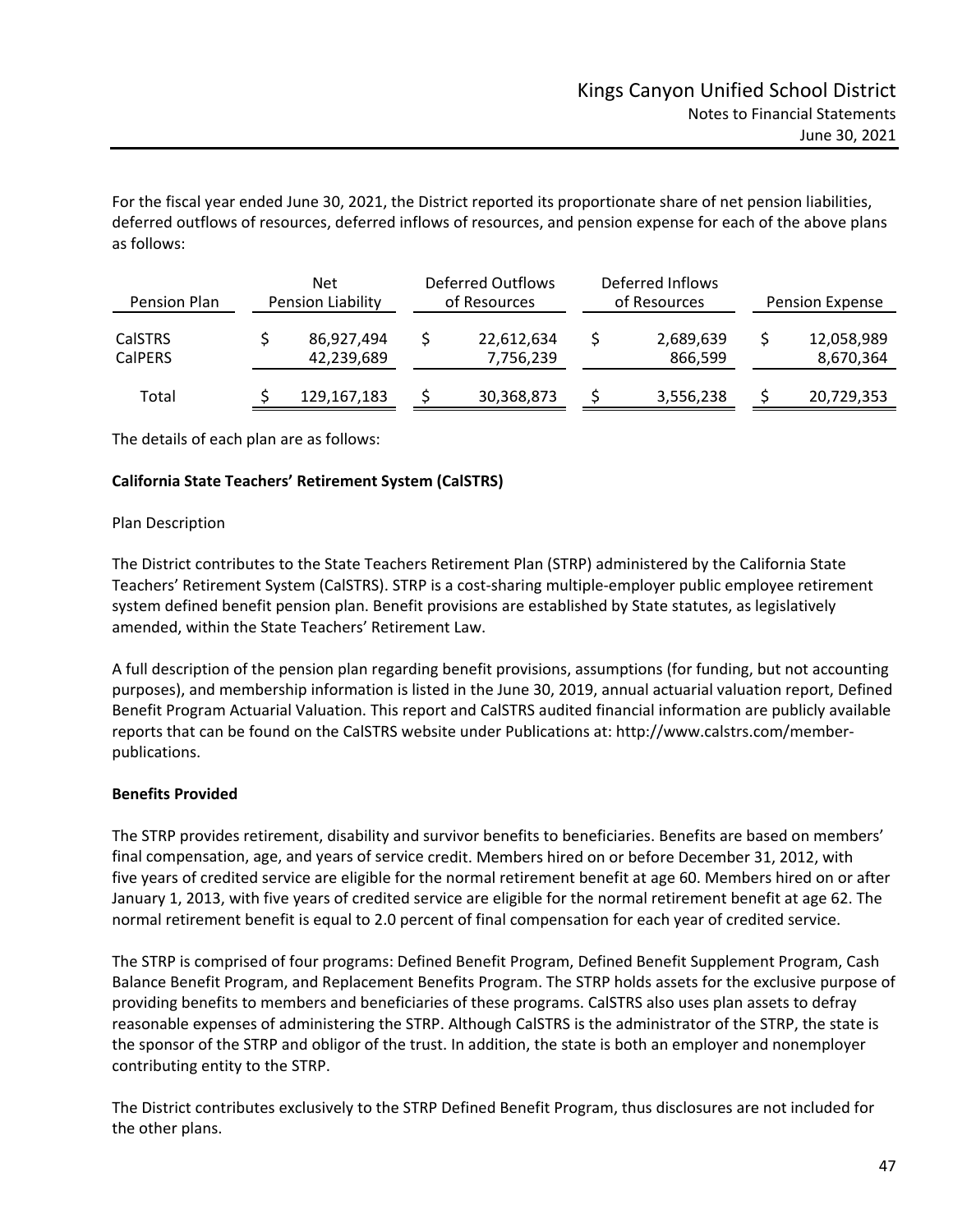STRP Defined Benefit Program

The STRP provisions and benefits in effect at June 30, 2021, are summarized as follows:

|                                                           | <b>STINE DURING DURCHER LOGIQUE</b> |                    |  |
|-----------------------------------------------------------|-------------------------------------|--------------------|--|
|                                                           | On or before                        | On or after        |  |
| Hire date                                                 | December 31, 2012                   | January 1, 2013    |  |
| Benefit formula                                           | 2% at 60                            | 2% at 62           |  |
| Benefit vesting schedule                                  | 5 years of service                  | 5 years of service |  |
| Benefit payments                                          | Monthly for life                    | Monthly for life   |  |
| Retirement age                                            | 60                                  | 62                 |  |
| Monthly benefits as a percentage of eligible compensation | $2.0\% - 2.4\%$                     | $2.0\% - 2.4\%$    |  |
| Required employee contribution rate                       | 10.25%                              | 10.205%            |  |
| Required employer contribution rate                       | 16.15%                              | 16.15%             |  |
| Required state contribution rate                          | 10.328%                             | 10.328%            |  |

#### **Contributions**

Required member, District and State of California contributions rates are set by the California Legislature and Governor and detailed in Teachers' Retirement Law. The contributions rates are expressed as a level percentage of payroll using the entry age normal actuarial method. In accordance with AB 1469, employer contributions into the CalSTRS will be increasing to a total of 19.1 percent of applicable member earnings phased over a seven-year period. The contribution rates for each plan for the year ended June 30, 2021, are presented above and the District's total contributions were \$8,467,294.

# **Pension Liabilities, Pension Expense, Deferred Outflows of Resources, and Deferred Inflows of Resources Related to Pensions**

At June 30, 2021, the District reported a liability for its proportionate share of the net pension liability that reflected a reduction for State pension support provided to the District. The amount recognized by the District as its proportionate share of the net pension liability, the related state support and the total portion of the net pension liability that was associated with the District were as follows:

Total net pension liability, including State share

| Proportionate share of net pension liability             | \$86,927,494  |
|----------------------------------------------------------|---------------|
| State's proportionate share of the net pension liability | 44.811.134    |
| Total                                                    | \$131,738,628 |

The net pension liability was measured as of June 30, 2020. The District's proportion of the net pension liability was based on a projection of the District's long-term share of contributions to the pension plan relative to the projected contributions of all participating school districts and the State, actuarially determined. The District's proportionate share for the measurement period June 30, 2020 and June 30, 2019, respectively was 0.0897 percent and 0.0886 percent, resulting in a net increase in the proportionate share of 0.0011 percent.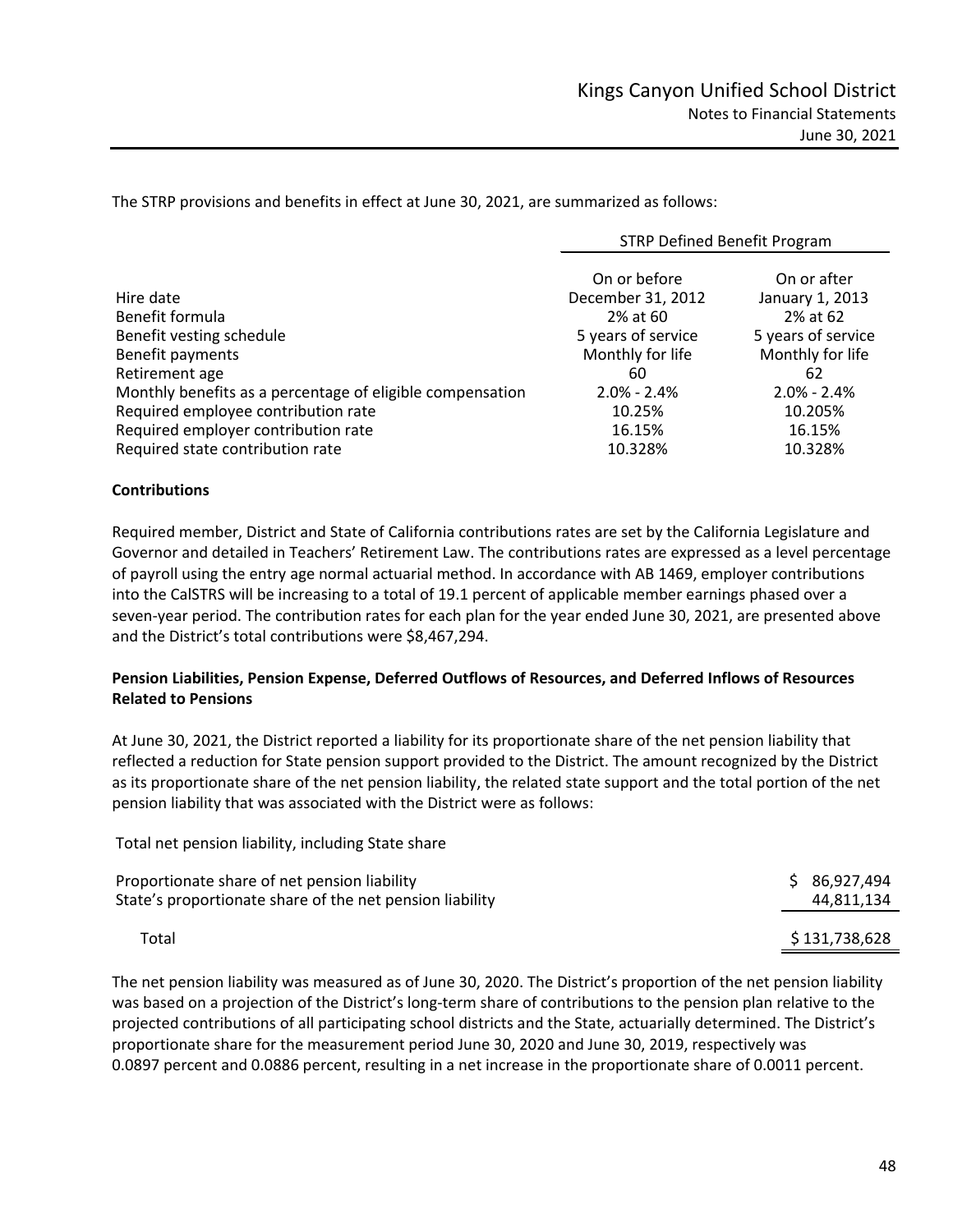For the year ended June 30, 2021, the District recognized pension expense of \$12,058,989. In addition, the District recognized pension expense and revenue of \$6,277,600 for support provided by the State. At June 30, 2021, the District reported deferred outflows of resources and deferred inflows of resources related to pensions from the following sources:

|                                                                                                                                                                             | Deferred Outflows<br>of Resources | Deferred Inflows<br>of Resources |  |
|-----------------------------------------------------------------------------------------------------------------------------------------------------------------------------|-----------------------------------|----------------------------------|--|
| Pension contributions subsequent to measurement date                                                                                                                        | \$<br>8,467,294                   |                                  |  |
| Change in proportion and differences between contributions<br>made and District's proportionate share of contributions<br>Differences between projected and actual earnings | 3,450,394                         | 238,135                          |  |
| on pension plan investments<br>Differences between expected and actual experience                                                                                           | 2,064,897                         |                                  |  |
| in the measurement of the total pension liability<br>Changes of assumptions                                                                                                 | 153,387<br>8,476,662              | 2,451,504                        |  |
| Total                                                                                                                                                                       | 22,612,634                        | 2,689,639                        |  |

The deferred outflows of resources related to pensions resulting from District contributions subsequent to the measurement date will be recognized as a reduction of the net pension liability in the subsequent fiscal year.

The deferred outflows of resources related to the difference between projected and actual earnings on pension plan investments will be amortized over a closed five‐year period and will be recognized in pension expense as follows:

| Year Ended<br>June 30,       | <b>Deferred Outflows</b><br>of Resources |                                                  |  |
|------------------------------|------------------------------------------|--------------------------------------------------|--|
| 2022<br>2023<br>2024<br>2025 | Ś                                        | (1,259,989)<br>703,548<br>1,403,658<br>1,217,680 |  |
| Total                        |                                          | 2,064,897                                        |  |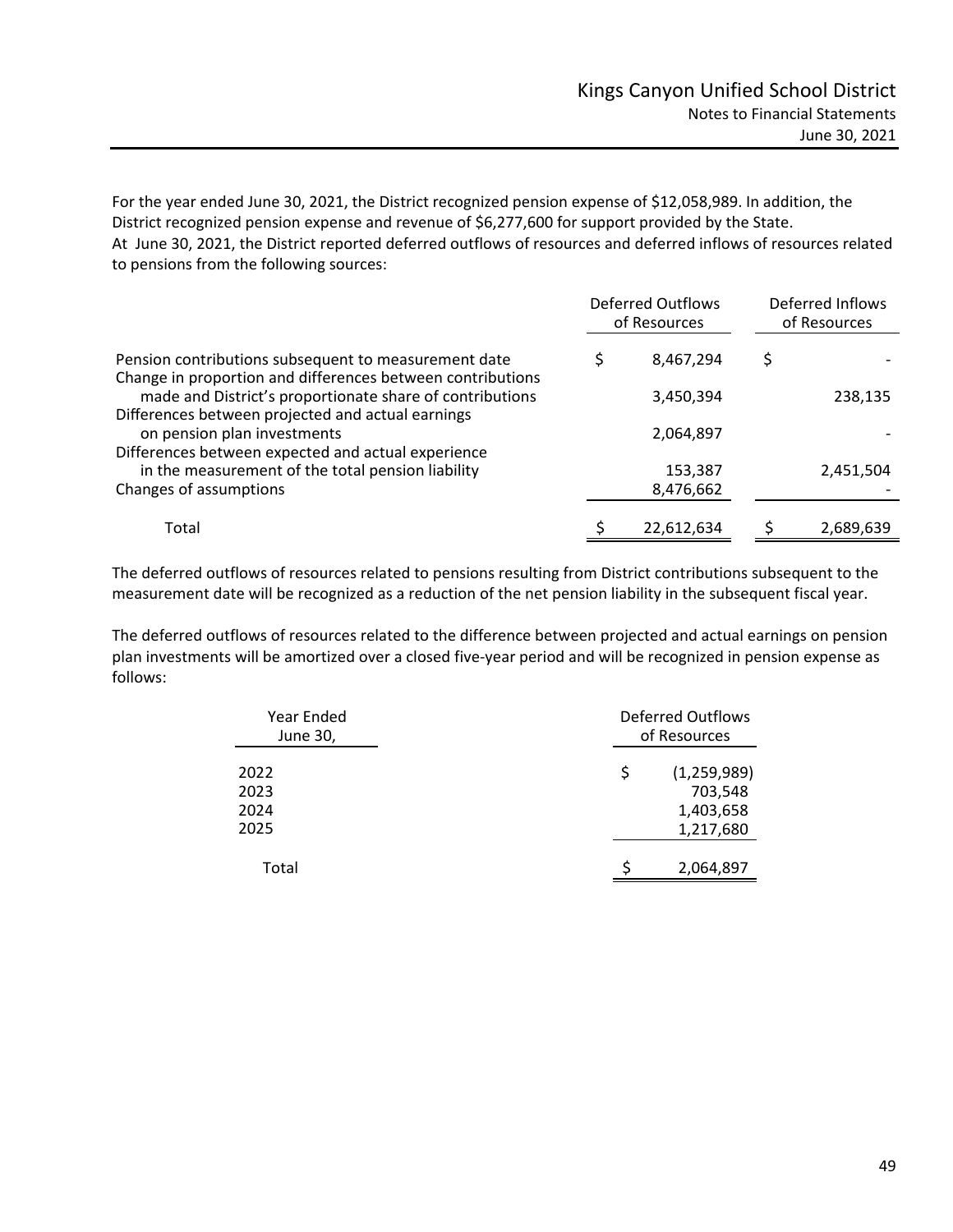The deferred outflows/(inflows) of resources related to the change in proportion and differences between contributions made and District's proportionate share of contributions, differences between expected and actual experience in the measurement of the total pension liability, and changes of assumptions will be amortized over the Expected Average Remaining Service Life (EARSL) of all members that are provided benefits (active, inactive, and retirees) as of the beginning of the measurement period. The EARSL for the measurement period is seven years and will be recognized in pension expense as follows:

| Year Ended<br>June 30,                             | Deferred<br>Outflows/(Inflows)<br>of Resources |                                                                     |  |
|----------------------------------------------------|------------------------------------------------|---------------------------------------------------------------------|--|
| 2022<br>2023<br>2024<br>2025<br>2026<br>Thereafter | \$                                             | 2,607,905<br>2,944,230<br>3,027,163<br>438,280<br>286,526<br>89,700 |  |
| Total                                              |                                                | 9,393,804                                                           |  |

#### **Actuarial Methods and Assumptions**

Total pension liability for STRP was determined by applying update procedures to the financial reporting actuarial valuation as of June 30, 2019, and rolling forward the total pension liability to June 30, 2020. The financial reporting actuarial valuation as of June 30, 2019, used the following methods and assumptions, applied to all prior periods included in the measurement:

| Valuation date            | June 30, 2019                      |
|---------------------------|------------------------------------|
| Measurement date          | June 30, 2020                      |
| Experience study          | July 1, 2015 through June 30, 2018 |
| Actuarial cost method     | Entry age normal                   |
| Discount rate             | 7.10%                              |
| Investment rate of return | 7.10%                              |
| Consumer price inflation  | 2.75%                              |
| Wage growth               | 3.50%                              |

CalSTRS uses a generational mortality assumption, which involves the use of a base mortality table and projection scales to reflect expected annual reductions in mortality rates at each age, resulting in increases in life expectancies each year into the future. The base mortality tables are CalSTRS custom tables derived to best fit the patterns of mortality among its members. The projection scale was set equal to 110 percent of the ultimate improvement factor from the Mortality Improvement Scale (MP‐2019) table, issued by the Society of Actuaries.

The long‐term expected rate of return on pension plan investments was determined using a building‐block method in which best estimate ranges of expected future real rates of return (expected returns, net of pension plan investment expense and inflation) are developed for each major asset class. The best estimate ranges were developed using capital market assumptions from CalSTRS general investment consultant (Pension Consulting Alliance‐PCA) as an input to the process. The actuarial investment rate of return assumption was adopted by the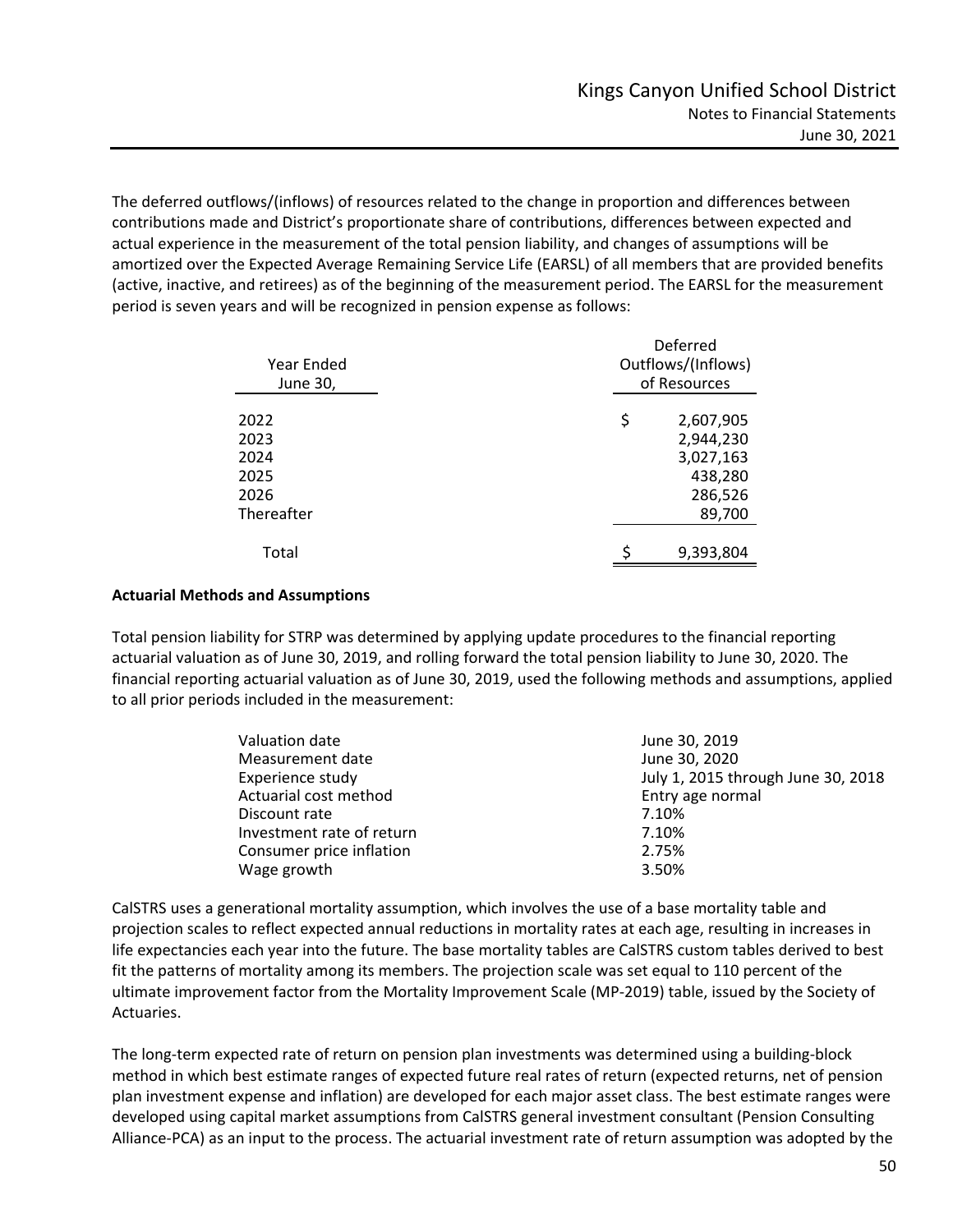board in January 2020 in conjunction with the most recent experience study. For each future valuation, CalSTRS consulting actuary (Milliman) reviews the return assumption for reasonableness based on the most current capital market assumptions. Best estimates of 20‐year geometrically‐linked real rates of return and the assumed asset allocation for each major asset class for the year ended June 30, 2020, are summarized in the following table:

| <b>Asset Class</b>         | <b>Assumed Asset</b><br>Allocation | Long-Term<br><b>Expected Real</b><br>Rate of Return |
|----------------------------|------------------------------------|-----------------------------------------------------|
| Public equity              | 42%                                | 4.8%                                                |
| Real estate                | 15%                                | 3.6%                                                |
| Private equity             | 13%                                | 6.3%                                                |
| Fixed income               | 12%                                | 1.3%                                                |
| Risk mitigating strategies | 10%                                | 1.8%                                                |
| Inflation sensitive        | 6%                                 | 3.3%                                                |
| Cash/liquidity             | 2%                                 | (0.4% )                                             |

#### **Discount Rate**

The discount rate used to measure the total pension liability was 7.10 percent. The projection of cash flows used to determine the discount rate assumed the contributions from plan members and employers will be made at statutory contribution rates. Projected inflows from investment earnings were calculated using the long‐term assumed investment rate of return (7.10 percent) and assuming that contributions, benefit payments and administrative expense occurred midyear. Based on these assumptions, the STRP's fiduciary net position was projected to be available to make all projected future benefit payments to current plan members. Therefore, the long‐term assumed investment rate of return was applied to all periods of projected benefit payments to determine total pension liability.

The following presents the District's proportionate share of the net pension liability calculated using the current discount rate as well as what the net pension liability would be if it were calculated using a discount rate that is one percent lower or higher than the current rate:

| Discount Rate                 | <b>Net Pension</b><br>Liability |
|-------------------------------|---------------------------------|
| 1% decrease (6.10%)           | \$131,335,335                   |
| Current discount rate (7.10%) | 86.927.494                      |
| 1% increase (8.10%)           | 50,262,568                      |

#### **California Public Employees Retirement System (CalPERS)**

#### **Plan Description**

Qualified employees are eligible to participate in the School Employer Pool (SEP) under the California Public Employees' Retirement System (CalPERS), a cost‐sharing multiple‐employer public employee retirement system defined benefit pension plan administered by CalPERS. Benefit provisions are established by State statutes, as legislatively amended, within the Public Employees' Retirement Law. A full description of the pension plan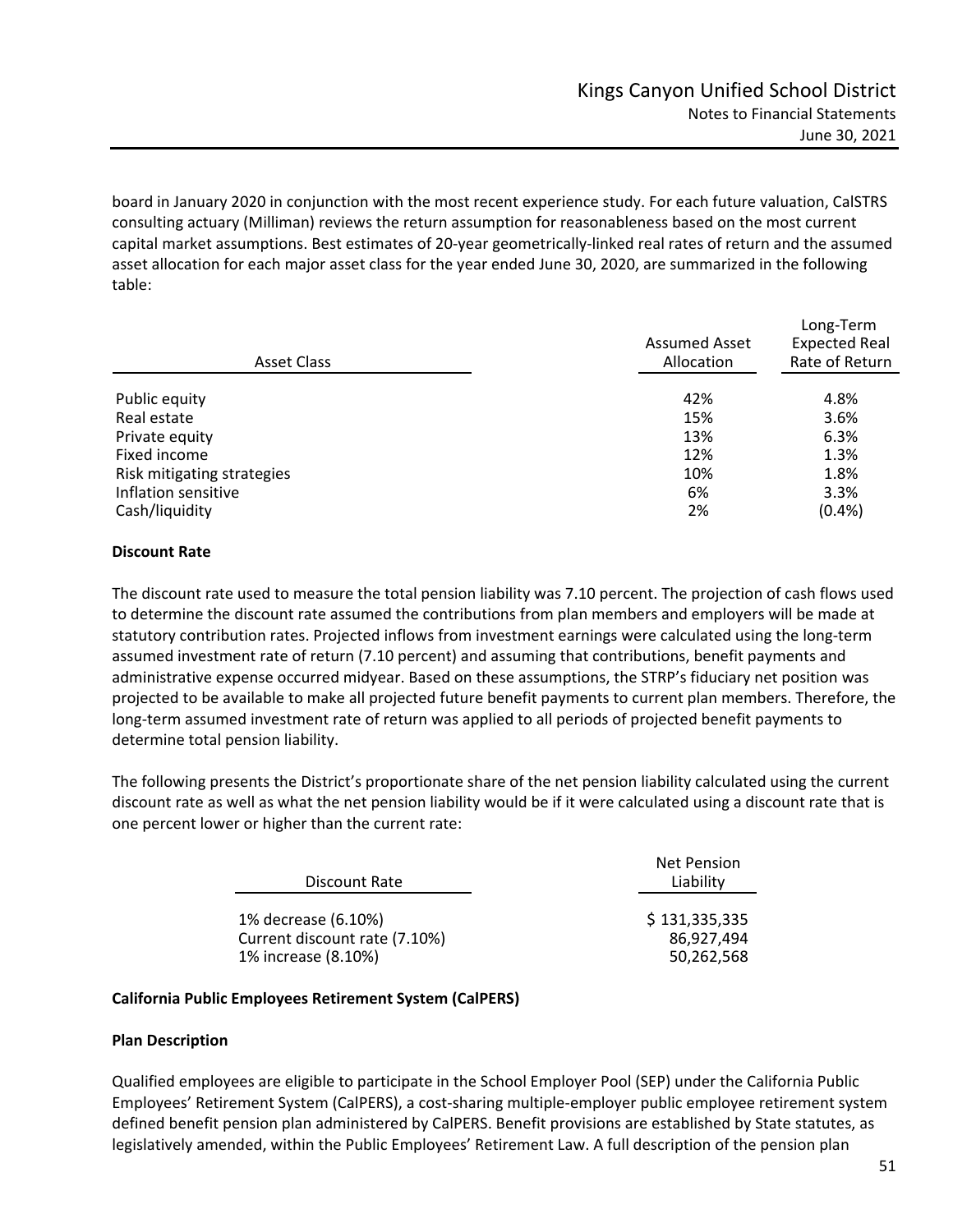regarding benefit provisions, assumptions (for funding, but not accounting purposes), and membership information is listed in the June 30, 2019 annual actuarial valuation report, Schools Pool Actuarial Valuation. This report and CalPERS audited financial information are publicly available reports that can be found on the CalPERS website under Forms and Publications at: https://www.calpers.ca.gov/page/forms‐publications.

# **Benefits Provided**

CalPERS provides service retirement and disability benefits, annual cost of living adjustments and death benefits to plan members, who must be public employees and beneficiaries. Benefits are based on years of service credit, a benefit factor and the member's final compensation. Members hired on or before December 31, 2012, with five years of total service are eligible to retire at age 50 with statutorily reduced benefits. Members hired on or after January 1, 2013, with five years of total service are eligible to retire at age 52 with statutorily reduced benefits. All members are eligible for non‐duty disability benefits after five years of service. The Basic Death Benefit is paid to any member's beneficiary if the member dies while actively employed. An employee's eligible survivor may receive the 1957 Survivor Benefit if the member dies while actively employed, is at least age 50 (or 52 for members hired on or after January 1, 2013), and has at least five years of credited service. The cost of living adjustments for each plan are applied as specified by the Public Employees' Retirement Law.

The CalPERS provisions and benefits in effect at June 30, 2021, are summarized as follows:

|                                                                            | School Employer Pool (CalPERS)                |                                            |  |
|----------------------------------------------------------------------------|-----------------------------------------------|--------------------------------------------|--|
| Hire date<br>Benefit formula                                               | On or before<br>December 31, 2012<br>2% at 55 | On or after<br>January 1, 2013<br>2% at 62 |  |
| Benefit vesting schedule                                                   | 5 years of service                            | 5 years of service                         |  |
| Benefit payments<br>Retirement age                                         | Monthly for life<br>55                        | Monthly for life<br>62                     |  |
| Monthly benefits as a percentage of eligible compensation                  | $1.1\% - 2.5\%$                               | $1.0\% - 2.5\%$                            |  |
| Required employee contribution rate<br>Required employer contribution rate | 7.00%<br>20.70%                               | 7.00%<br>20.70%                            |  |

#### **Contributions**

Section 20814(c) of the California Public Employees' Retirement Law requires that the employer contribution rates for all public employers be determined on an annual basis by the actuary and shall be effective on the July 1 following notice of a change in the rate. Total plan contributions are calculated through the CalPERS annual actuarial valuation process. The actuarially determined rate is the estimated amount necessary to finance the costs of benefits earned by employees during the year, with an additional amount to finance any unfunded accrued liability. The District is required to contribute the difference between the actuarially determined rate and the contribution rate of employees. The contributions rates are expressed as percentage of annual payroll. The contribution rates for each plan for the year ended June 30, 2021, are presented above and the total District contributions were \$4,144,273.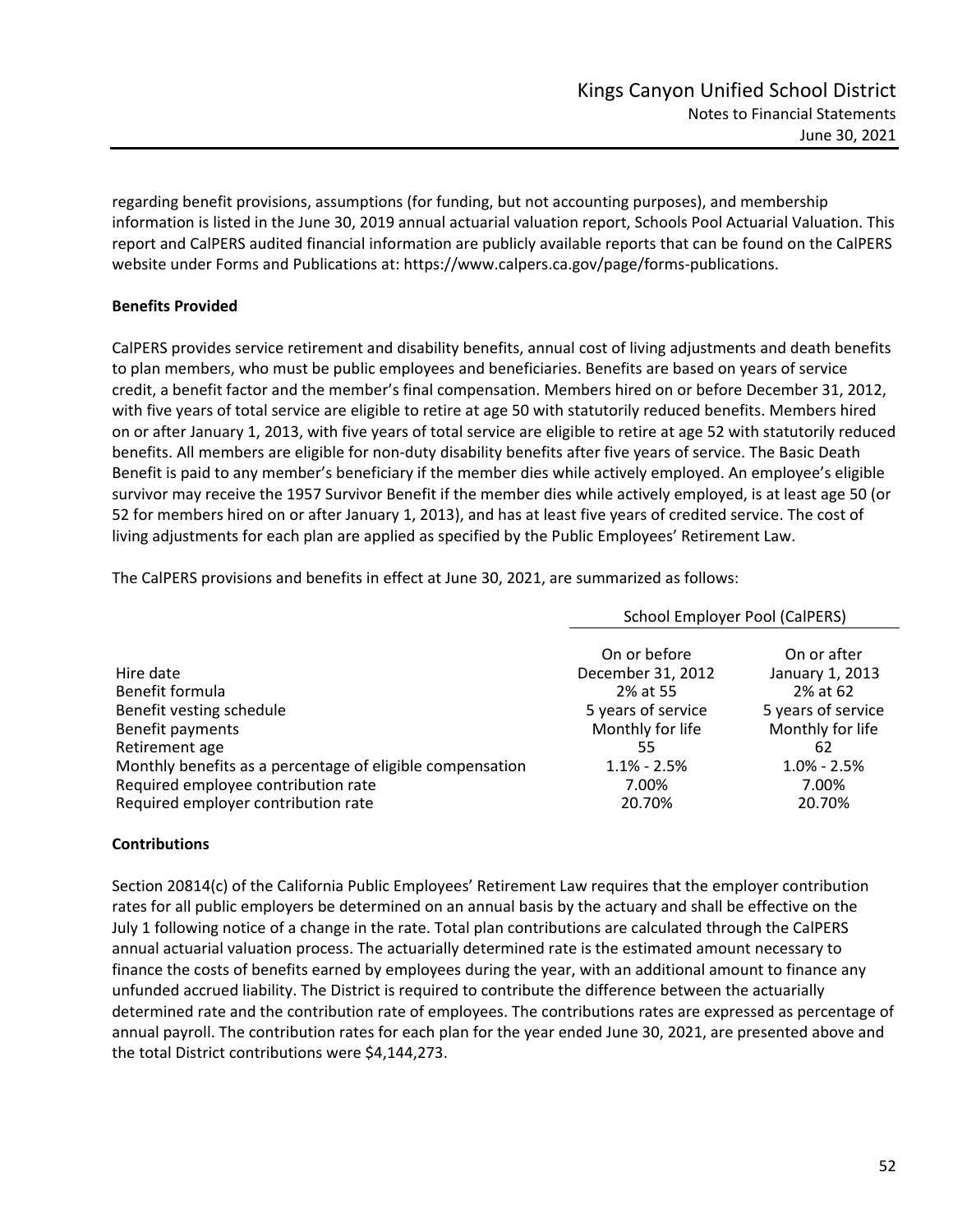# **Pension Liabilities, Pension Expense, Deferred Outflows of Resources, and Deferred Inflows of Resources Related to Pensions**

As of June 30, 2021, the District reported net pension liabilities for its proportionate share of the CalPERS net pension liability totaling \$42,239,689. The net pension liability was measured as of June 30, 2020. The District's proportion of the net pension liability was based on a projection of the District's long-term share of contributions to the pension plan relative to the projected contributions of all participating school districts, actuarially determined. The District's proportionate share for the measurement period June 30, 2020 and June 30, 2019, respectively was 0.1377 percent and 0.1373 percent, resulting in a net increase in the proportionate share of 0.0004 percent.

For the year ended June 30, 2021, the District recognized pension expense of \$8,670,364. At June 30, 2021, the District reported deferred outflows of resources and deferred inflows of resources related to pensions from the following sources:

|                                                                                                                    | Deferred Outflows<br>of Resources |           | Deferred Inflows<br>of Resources |         |
|--------------------------------------------------------------------------------------------------------------------|-----------------------------------|-----------|----------------------------------|---------|
| Pension contributions subsequent to measurement date<br>Change in proportion and differences between contributions |                                   | 4,144,273 |                                  |         |
| made and District's proportionate share of contributions                                                           |                                   | 482,816   |                                  | 866,599 |
| Differences between projected and actual earnings on<br>pension plan investments                                   |                                   | 879,296   |                                  |         |
| Differences between expected and actual experience<br>in the measurement of the total pension liability            |                                   | 2,094,959 |                                  |         |
| Changes of assumptions                                                                                             |                                   | 154,895   |                                  |         |
| Total                                                                                                              |                                   | 7,756,239 |                                  | 866,599 |

The deferred outflows of resources related to pensions resulting from District contributions subsequent to the measurement date will be recognized as a reduction of the net pension liability in the subsequent fiscal year.

The deferred outflows of resources related to the difference between projected and actual earnings on pension plan investments will be amortized over a closed five‐year period and will be recognized in pension expense as follows:

| Year Ended<br>June 30,       | Deferred Outflows<br>of Resources |                                            |  |
|------------------------------|-----------------------------------|--------------------------------------------|--|
| 2022<br>2023<br>2024<br>2025 | \$                                | (329,051)<br>293,502<br>510,154<br>404,691 |  |
| Total                        |                                   | 879,296                                    |  |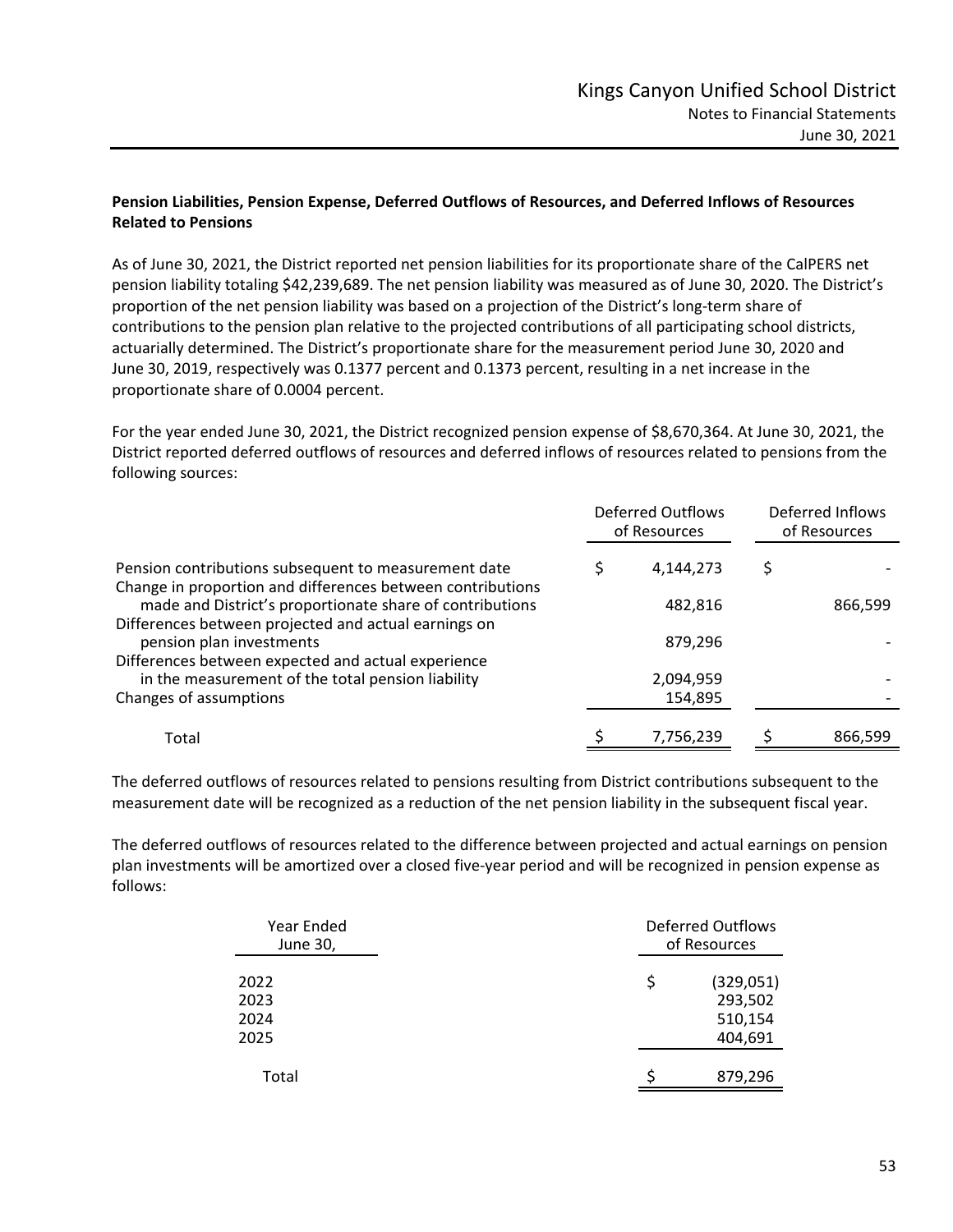The deferred outflows/(inflows) of resources related to the change in proportion and differences between contributions made and District's proportionate share of contributions, differences between expected and actual experience in the measurement of the total pension liability, and changes of assumptions will be amortized over the Expected Average Remaining Service Life (EARSL) of all members that are provided benefits (active, inactive, and retirees) as of the beginning of the measurement period. The EARSL for the measurement period is 4.1 years and will be recognized in pension expense as follows:

| Year Ended<br>June 30,       | Outflows/(Inflows)<br>of Resources |                                                |
|------------------------------|------------------------------------|------------------------------------------------|
| 2022<br>2023<br>2024<br>2025 | \$                                 | 1,471,103<br>475,087<br>(67, 357)<br>(12, 762) |
| Total                        |                                    | 1,866,071                                      |

#### **Actuarial Methods and Assumptions**

Total pension liability for the SEP was determined by applying update procedures to the financial reporting actuarial valuation as of June 30, 2019, and rolling forward the total pension liability to June 30, 2020. The financial reporting actuarial valuation as of June 30, 2019, used the following methods and assumptions, applied to all prior periods included in the measurement:

| Valuation date            | June 30, 2019                      |
|---------------------------|------------------------------------|
| Measurement date          | June 30, 2020                      |
| Experience study          | July 1, 1997 through June 30, 2015 |
| Actuarial cost method     | Entry age normal                   |
| Discount rate             | 7.15%                              |
| Investment rate of return | 7.15%                              |
| Consumer price inflation  | 2.50%                              |
| Wage growth               | Varies by entry age and service    |

The mortality table used was developed based on CalPERS‐specific data. The table includes 15 years of mortality improvements using Society of Actuaries 90 percent of scale MP‐2016.

In determining the long‐term expected rate of return, CalPERS took into account both short‐term and long‐term market return expectations as well as the expected pension fund cash flows. Using historical returns of all the funds' asset classes, expected compound returns were calculated over the short-term (first ten years) and the long-term (11+ years) using a building-block approach. Using the expected nominal returns for both short-term and long‐term, the present value of benefits was calculated for each fund. The expected rate of return was set by calculating the rounded single equivalent expected return that arrived at the same present value of benefits for cash flows as the one calculated using both short-term and long-term returns. The expected rate of return was then set equal to the single equivalent rate calculated above and adjusted to account for assumed administrative expenses. The target asset allocation and best estimates of arithmetic real rates of return for each major asset class are summarized in the following table: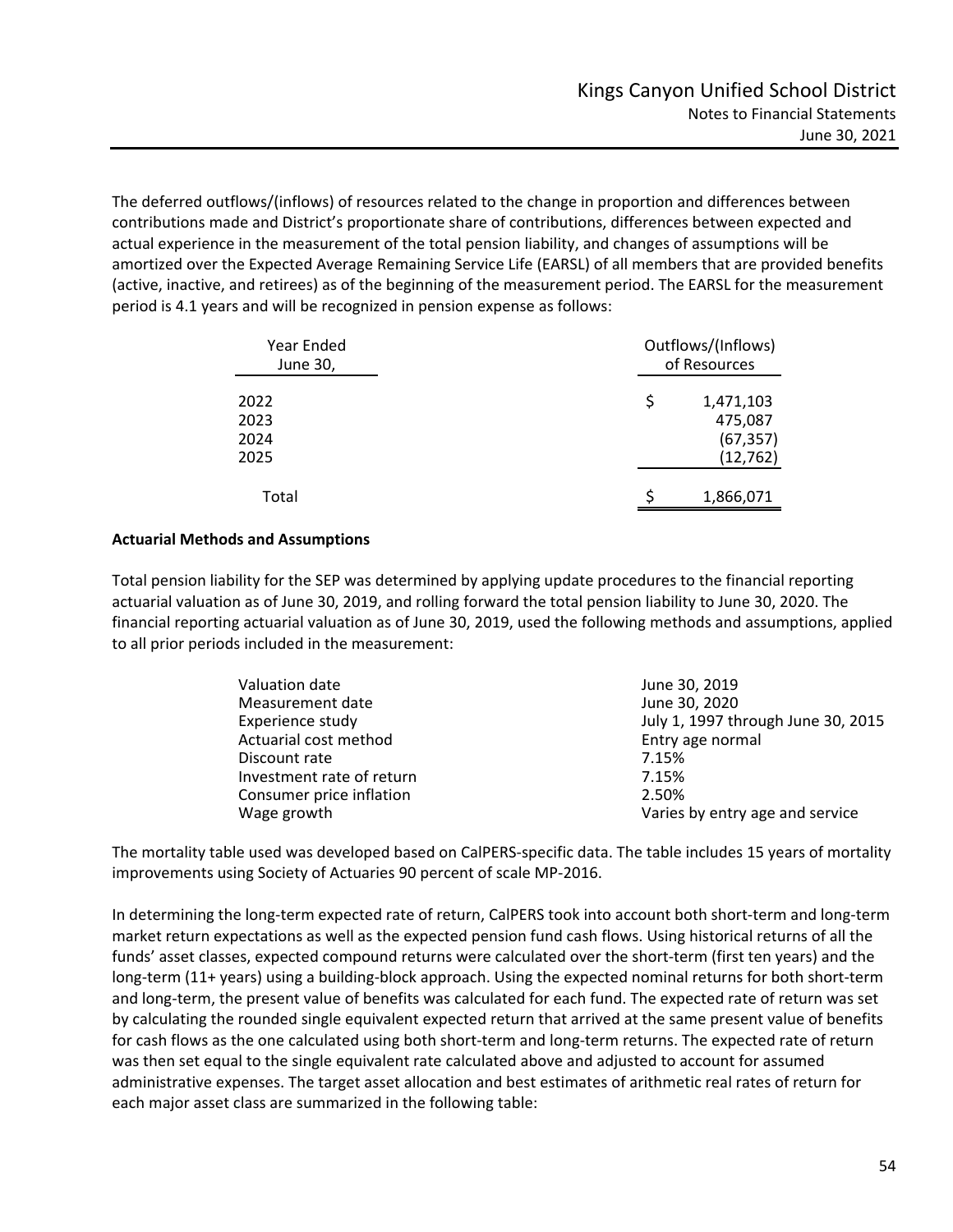| <b>Asset Class</b> | <b>Assumed Asset</b><br>Allocation | Long-Term<br><b>Expected Real</b><br>Rate of Return |
|--------------------|------------------------------------|-----------------------------------------------------|
| Global equity      | 50%                                | 5.98%                                               |
| Fixed income       | 28%                                | 2.62%                                               |
| Inflation assets   | 0%                                 | 1.81%                                               |
| Private equity     | 8%                                 | 7.23%                                               |
| Real assets        | 13%                                | 4.93%                                               |
| Liquidity          | 1%                                 | (0.92%)                                             |

#### **Discount Rate**

The discount rate used to measure the total pension liability was 7.15 percent. The projection of cash flows used to determine the discount rate assumed the contributions from plan members and employers will be made at statutory contribution rates. Based on these assumptions, the School Employer Pool fiduciary net position was projected to be available to make all projected future benefit payments to current plan members. Therefore, the long‐term assumed investment rate of return was applied to all periods of projected benefit payments to determine total pension liability.

The following presents the District's proportionate share of the net pension liability calculated using the current discount rate as well as what the net pension liability would be if it were calculated using a discount rate that is one percent lower or higher than the current rate:

| Discount Rate                                                               | <b>Net Pension</b><br>Liability |                                          |
|-----------------------------------------------------------------------------|---------------------------------|------------------------------------------|
| 1% decrease (6.15%)<br>Current discount rate (7.15%)<br>1% increase (8.15%) |                                 | \$60,727,256<br>42,239,689<br>26,895,937 |

#### **Social Security**

As established by Federal law, all public sector employees who are not members of their employer's existing retirement system (CalSTRS or CalPERS) must be covered by Social Security or an alternative plan. The District has elected to use Social Security. Contributions made by the District and an employee vest immediately.

#### **On Behalf Payments**

The State of California makes contributions to CalSTRS on behalf of the District. These payments consist of State General Fund contributions to CalSTRS in the amount of \$5,701,309 (10.328 percent of annual payroll). Contributions are no longer appropriated in the annual *Budget Act* for the legislatively mandated benefits to CalPERS. Therefore, there is no on behalf contribution rate for CalPERS. Under accounting principles generally accepted in the United States of America, these amounts are to be reported as revenues and expenditures. Accordingly, these amounts have been recorded in these financial statements. On behalf payments have been included in the calculation of available reserves, and have been included in the budgeted amounts reported in the *General Fund ‐ Budgetary Comparison Schedule*.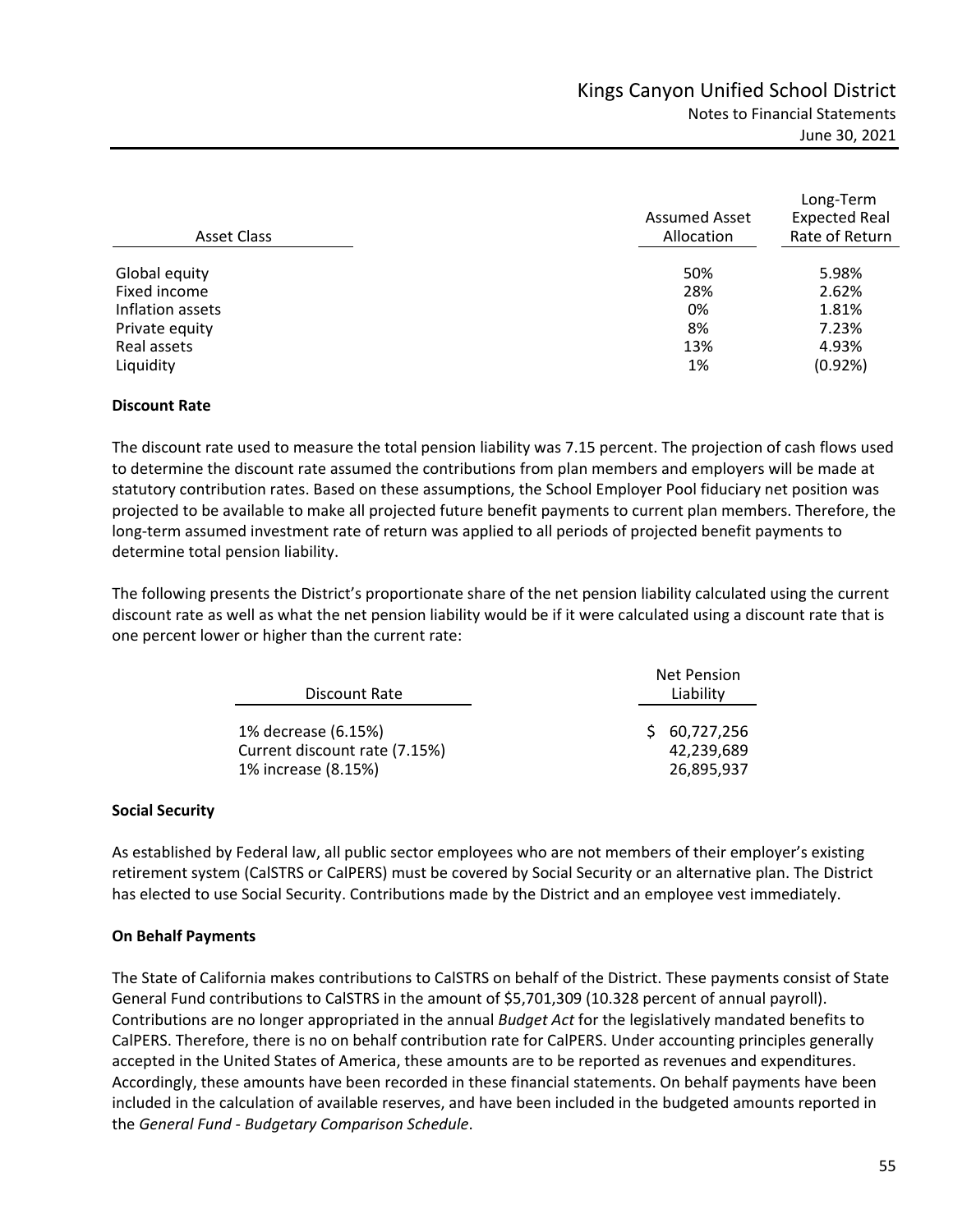# **Note 13 ‐ Commitments and Contingencies**

#### **Grants**

The District received financial assistance from Federal and State agencies in the form of grants. The disbursement of funds received under these programs generally requires compliance with terms and conditions specified in the grant agreements and are subject to audit by the grantor agencies. Any disallowed claims resulting from such audits could become a liability of the General Fund or other applicable funds. However, in the opinion of management, any such disallowed claims will not have a material adverse effect on the overall financial position of the District at June 30, 2021.

#### **Litigation**

The District is not currently a party to any legal proceedings.

#### **Construction Commitments**

As of June 30, 2021, the District had the following commitments with respect to the unfinished capital projects:

| Capital Projects                                                                                                                                                                                                                                   | Remaining<br>Construction<br>Commitment                                       | Expected<br>Date of<br>Completion                                                                                  |
|----------------------------------------------------------------------------------------------------------------------------------------------------------------------------------------------------------------------------------------------------|-------------------------------------------------------------------------------|--------------------------------------------------------------------------------------------------------------------|
| RHS Childcare, Adult School, Ceramic Building<br>RHS Field House, Weight Room<br>RHS Baseball/Soccer Fields<br><b>RHS Trash Enclosure</b><br>RHS Softball Fields<br><b>RHS Fencing Project</b><br><b>Guidance Learning Center Modular Building</b> | \$<br>70,553<br>356,061<br>351,022<br>263,445<br>765,000<br>89,915<br>107,580 | October 2021<br>October 2021<br>September 2021<br>September 2021<br>April 2022<br>September 2021<br>September 2021 |
| Total                                                                                                                                                                                                                                              | 2,003,576                                                                     |                                                                                                                    |

#### **Note 14 ‐ Participation in Public Entity Risk Pools and Joint Powers Authorities**

The District is a member of the California Valued Trust (CVT) and the School Insurance Authority (SIA) joint powers authorities (JPAs). The District pays an annual premium to the applicable entity for its health, workers' compensation, and property liability coverage. The relationships between the District, the pools, and the JPAs are such that they are not component units of the District for financial reporting purposes.

These entities have budgeting and financial reporting requirements independent of member units and their financial statements are not presented in these financial statements; however, fund transactions between the entities and the District are included in these statements. Audited financial statements are generally available from the respective entities.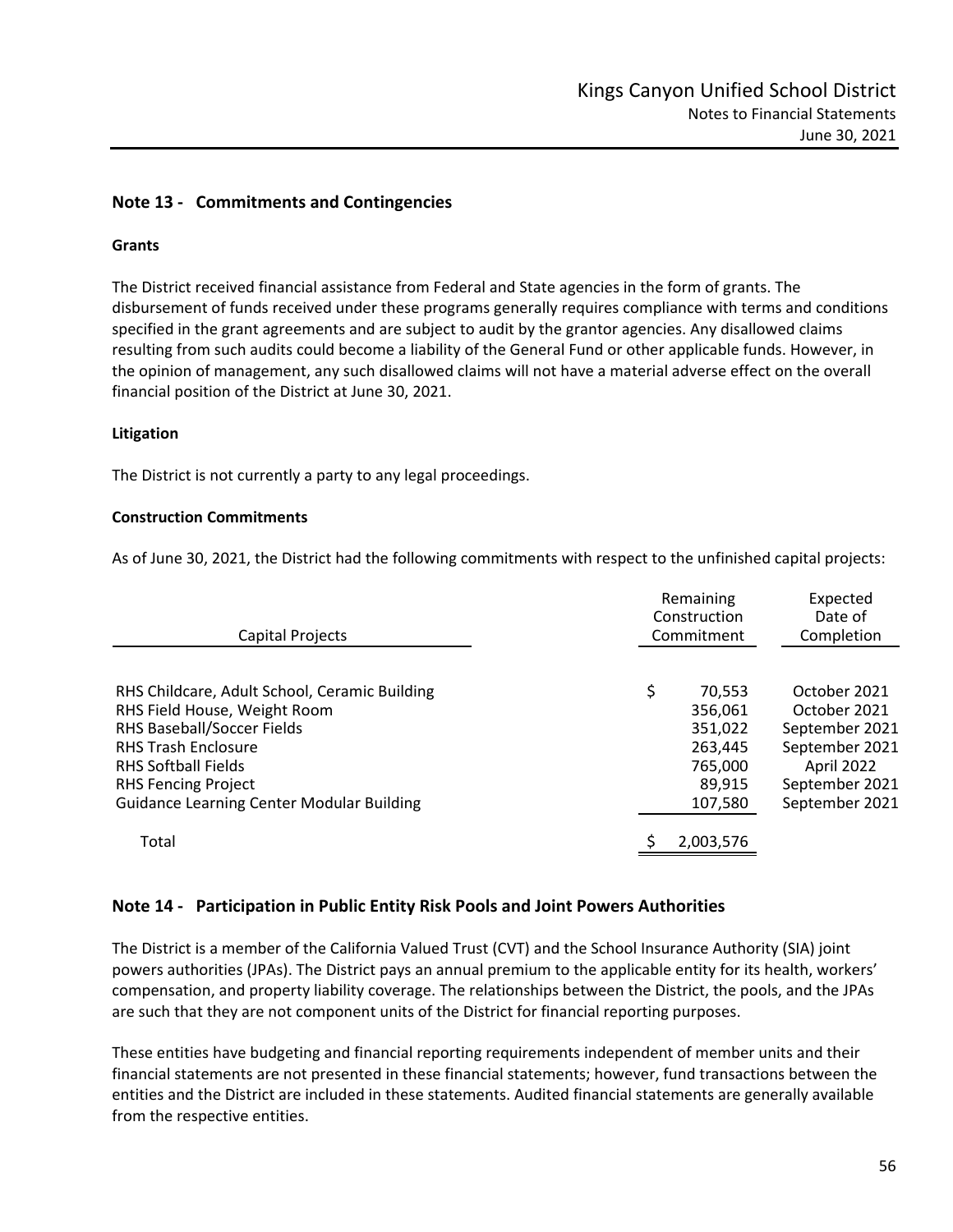The District does not have any board members appointed to the governing board of CVT.

During the year ended June 30, 2021, the District made payments of \$12,562,606 to CVT for employee medical benefits.

The District does not have any board members appointed to the governing board of SIA.

During the year ended June 30, 2021, the District made payments of \$1,215,807 to SIA for workers' compensation insurance

The District does not have any board members appointed to the governing board of SIA.

During the year ended June 30, 2021, the District made payments of \$519,764 to SIA for property and liability insurance coverage.

# **Note 15 ‐ Restatement of Prior Year Net Position and Fund Balance**

As of July 1, 2020, the Kings Canyon Unified School District adopted GASB Statement No. 84, *Fiduciary Activities* (GASB 84). As a result of the implementation of GASB 84, the District has reclassified its associated student body activity previously reported as fiduciary funds to a governmental fund – Student Activity Fund. The following table describes the effects of the implementation on beginning fund balance/net position.

|                                                                                                                             | Non-Major<br>Governmental<br><b>Funds</b> | Total<br>Governmental<br><b>Funds</b> |
|-----------------------------------------------------------------------------------------------------------------------------|-------------------------------------------|---------------------------------------|
| Beginning Fund Balance previously reported at June 30, 2020<br>Reclassification of student activity funds from agency funds | 23,021,089                                | 54,858,193                            |
| to a special revenue fund                                                                                                   | 562,318                                   | 562,318                               |
| Fund Balance - Beginning as Restated July 1, 2020                                                                           | 23,583,407                                | 55,420,511<br>S                       |
| Governmental Activities Financial Statements<br>Beginning Governmental Activities Net Position previously                   |                                           |                                       |
| reported at June 30, 2020                                                                                                   |                                           | 40,488,203                            |
| Reclassification of student activity funds from agency<br>funds to a special revenue fund                                   |                                           | 562,318                               |
| Net Position - Beginning as Restated July 1, 2020                                                                           |                                           | 41,050,521                            |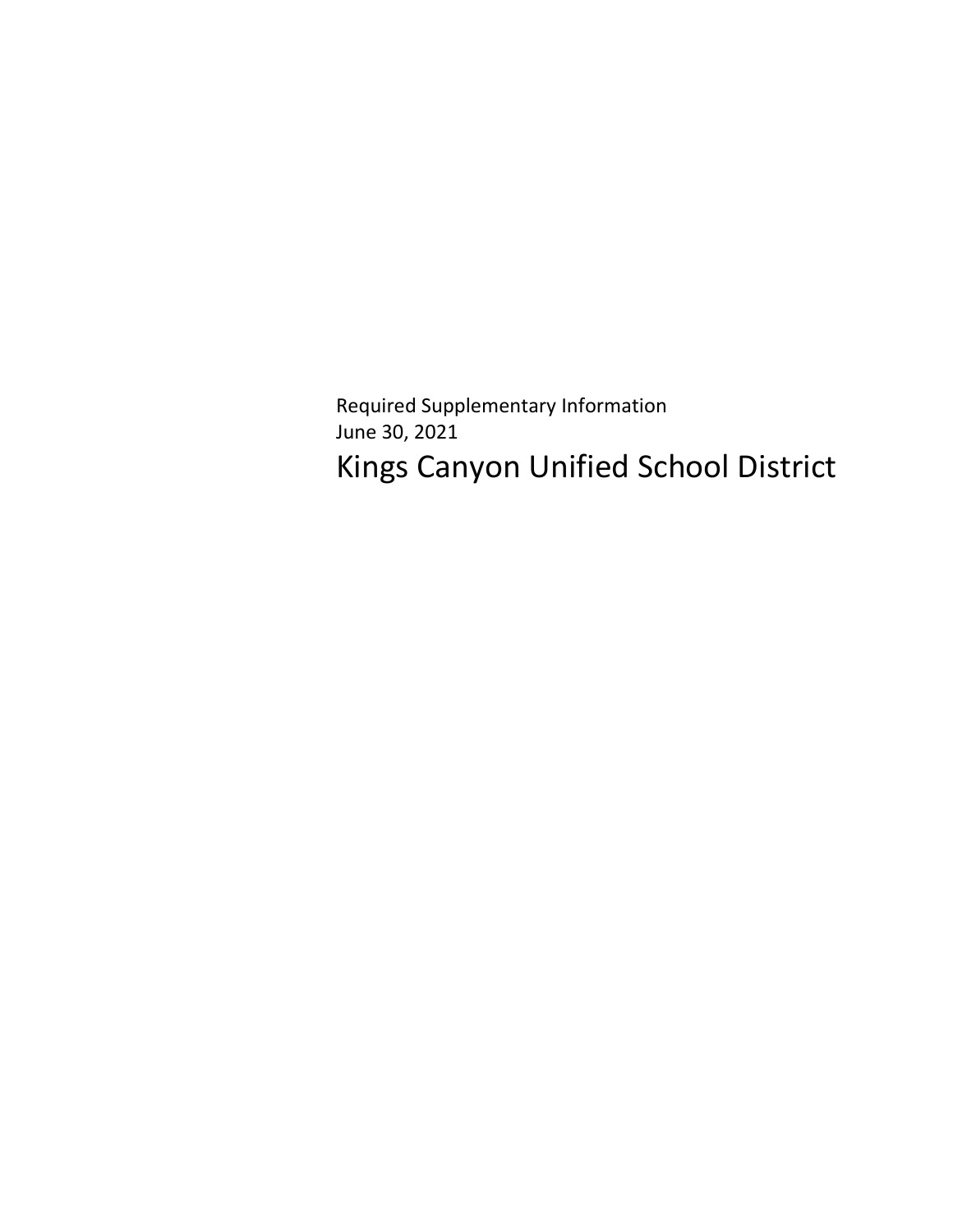|                                              |                         |               |               | Variances -<br>Positive<br>(Negative) |
|----------------------------------------------|-------------------------|---------------|---------------|---------------------------------------|
|                                              | <b>Budgeted Amounts</b> |               |               | Final                                 |
|                                              | Original                | Final         | Actual        | to Actual                             |
| Revenues                                     |                         |               |               |                                       |
| Local control funding formula                | \$99,484,206            | \$107,786,834 | \$108,707,003 | \$<br>920,169                         |
| <b>Federal sources</b>                       | 7,286,502               | 42,914,262    | 25,600,330    | (17, 313, 932)                        |
| <b>Other State sources</b>                   | 11,364,770              | 24,385,481    | 18,918,467    | (5,467,014)                           |
| Other local sources                          | 6,019,923               | 7,047,617     | 7,321,245     | 273,628                               |
|                                              |                         |               |               |                                       |
| Total revenues <sup>1</sup>                  | 124,155,401             | 182,134,194   | 160,547,045   | (21,587,149)                          |
| Expenditures                                 |                         |               |               |                                       |
| Current                                      |                         |               |               |                                       |
| <b>Certificated salaries</b>                 | 50,991,602              | 54,493,176    | 52,879,090    | 1,614,086                             |
| <b>Classified salaries</b>                   | 19,610,283              | 18,961,614    | 17,670,847    | 1,290,767                             |
| Employee benefits                            | 32,946,862              | 36,493,410    | 32,701,941    | 3,791,469                             |
| Books and supplies                           | 6,526,478               | 15,262,962    | 12,453,421    | 2,809,541                             |
| Services and operating expenditures          | 15,602,907              | 21,213,388    | 16,456,099    | 4,757,289                             |
| Other outgo                                  | 1,129,341               | 1,273,823     | 658,767       | 615,056                               |
| Capital outlay                               | 800,414                 | 5,991,852     | 4,420,796     | 1,571,056                             |
| Total expenditures <sup>1</sup>              | 127,607,887             | 153,690,225   | 137,240,961   | 16,449,264                            |
|                                              |                         |               |               |                                       |
| Excess (Deficiency) of Revenues              |                         |               |               |                                       |
| <b>Over Expenditures</b>                     | (3,452,486)             | 28,443,969    | 23,306,084    | (5, 137, 885)                         |
|                                              |                         |               |               |                                       |
| <b>Other Financing Uses</b><br>Transfers out | (1,500,000)             | (4,000,000)   | (4,000,000)   |                                       |
| Net Change in Fund Balances                  | (4,952,486)             | 24,443,969    | 19,306,084    | (5, 137, 885)                         |
|                                              |                         |               |               |                                       |
| Fund Balance - Beginning                     | 31,837,104              | 31,837,104    | 31,837,104    |                                       |
| Fund Balance - Ending                        | 26,884,618              | \$56,281,073  | \$ 51,143,188 | (5, 137, 885)<br>\$.                  |

 $1$  Due to the consolidation of Fund 20, Special Reserve Fund for Postemployment Benefits for reporting purposes into the General Fund, additional revenues and expenditures pertaining to these funds are included in the actual revenues and expenditures, however, are not included in the original and final General Fund budgets.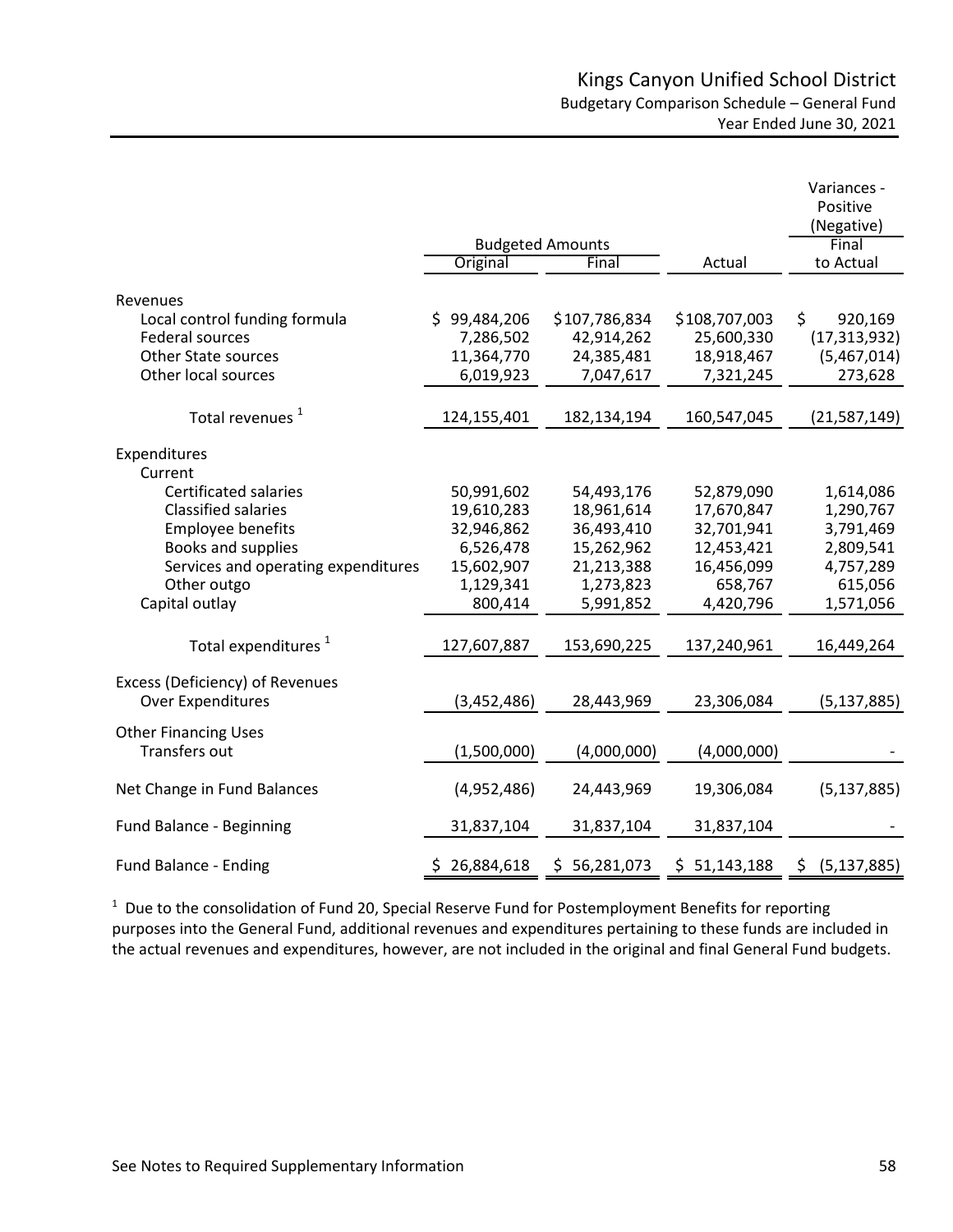# Kings Canyon Unified School District Schedule of Changes in the District's Total OPEB Liability and Related Ratios Year Ended June 30, 2021

|                                                                                                                                                            | 2021                                                   | 2020                                                             | 2019                                                            | 2018                                    |
|------------------------------------------------------------------------------------------------------------------------------------------------------------|--------------------------------------------------------|------------------------------------------------------------------|-----------------------------------------------------------------|-----------------------------------------|
| <b>Total OPEB Liability</b><br>Service cost<br>Interest<br>Difference between expected and actual experience<br>Changes of assumptions<br>Benefit payments | \$<br>1,809,105<br>635,550<br>114,101<br>(1, 298, 171) | S.<br>1,084,173<br>727,444<br>462,316<br>4,031,970<br>(743, 332) | 1,052,595<br>S.<br>761,914<br>302,452<br>996,786<br>(1,537,019) | S.<br>838,328<br>747,519<br>(1,470,303) |
| Net change in total OPEB liability                                                                                                                         | 1,260,585                                              | 5,562,571                                                        | 1,576,728                                                       | 115,544                                 |
| <b>Total OPEB Liability - Beginning</b>                                                                                                                    | 28,633,167                                             | 23,070,596                                                       | 21,493,868                                                      | 21,378,324                              |
| <b>Total OPEB Liability - Ending</b>                                                                                                                       | 29,893,752                                             | S.<br>28,633,167                                                 | 23,070,596<br>S.                                                | 21,493,868<br>S.                        |
| Covered Payroll                                                                                                                                            | N/A <sup>1</sup>                                       | N/A <sup>1</sup>                                                 | N/A <sup>1</sup>                                                | N/A <sup>1</sup>                        |
| Total OPEB Liability as a Percentage of Covered Payroll                                                                                                    | N/A <sup>1</sup>                                       | N/A <sup>1</sup>                                                 | N/A <sup>1</sup>                                                | N/A <sup>1</sup>                        |
| <b>Measurement Date</b>                                                                                                                                    | June 30, 2021                                          | June 30, 2020                                                    | June 30, 2019                                                   | June 30, 2018                           |

<sup>1</sup> The OPEB Plan is not administered through a trust and contributions are not made based on a measure of pay; therefore, no measure of payroll is presented.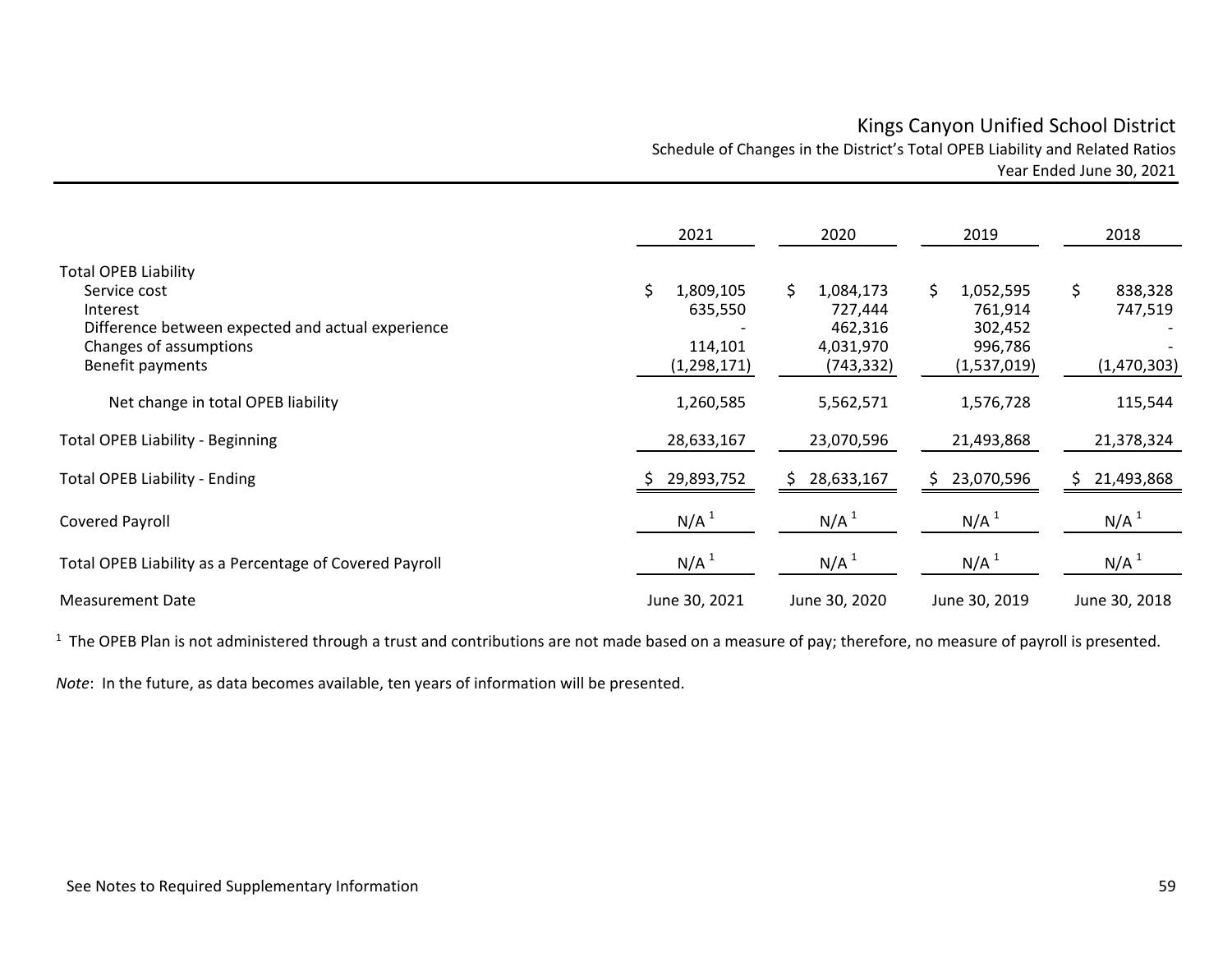# Kings Canyon Unified School District

Schedule of the District's Proportionate Share of the Net OPEB Liability – MPP Program Year Ended June 30, 2021

| Year ended June 30,                                                                      | 2021               | 2020             | 2019               | 2018             |
|------------------------------------------------------------------------------------------|--------------------|------------------|--------------------|------------------|
| Proportion of the net OPEB liability                                                     | 0.1563%            | 0.1567%          | 0.1527%            | 0.1513%          |
| Proportionate share of the net OPEB liability                                            | 662,370            | 583,634          | 584,464            | 636,688          |
| Covered payroll                                                                          | N/A <sup>1</sup>   | N/A <sup>1</sup> | N/A <sup>1</sup>   | N/A <sup>1</sup> |
| Proportionate share of the net OPEB liability as a percentage<br>of it's covered payroll | $N/A$ <sup>1</sup> | N/A <sup>1</sup> | $N/A$ <sup>1</sup> | N/A <sup>1</sup> |
| Plan fiduciary net position as a percentage of the total OPEB liability                  | (0.71%)            | (0.81%)          | $(0.40\%)$         | 0.01%            |
| <b>Measurement Date</b>                                                                  | June 30, 2020      | June 30, 2019    | June 30, 2018      | June 30, 2017    |

 $^1$  As of June 30, 2012, active members are no longer eligible for future enrollment in the MPP Program; therefore, the covered payroll disclosure is not applicable.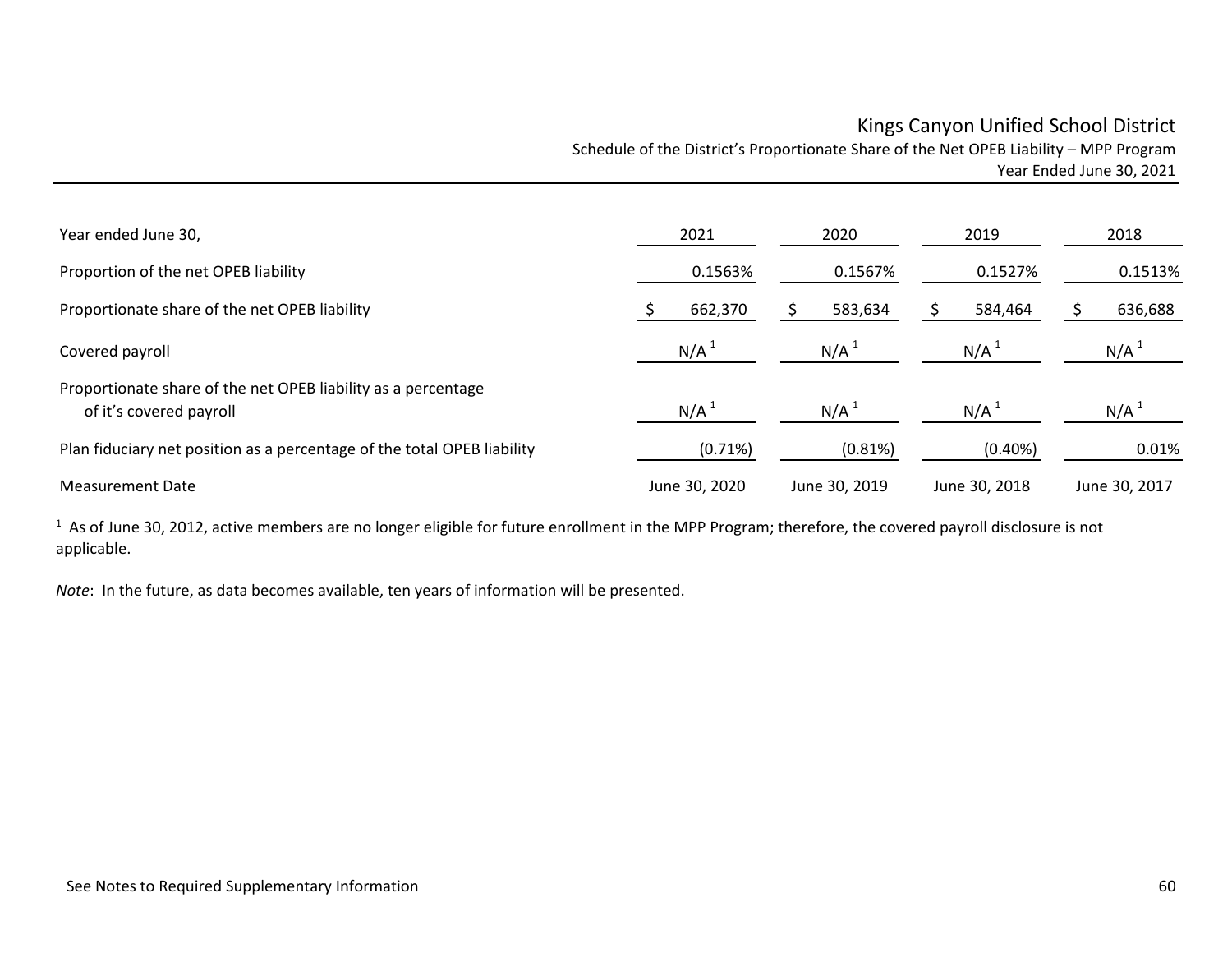# Kings Canyon Unified School District Schedule of the District's Proportionate Share of the Net Pension Liability

Year Ended June 30, 2021

|                                                                                                              | 2021                           | 2020                           | 2019                           | 2018                     |
|--------------------------------------------------------------------------------------------------------------|--------------------------------|--------------------------------|--------------------------------|--------------------------|
| <b>CalSTRS</b>                                                                                               |                                |                                |                                |                          |
| Proportion of the net pension liability                                                                      | 0.0897%                        | 0.0886%                        | 0.0851%                        | 0.0836%                  |
| Proportionate share of the net pension liability<br>State's proportionate share of the net pension liability | 86,927,494<br>S.<br>44,811,134 | 80,014,382<br>S.<br>43,653,187 | 78,186,294<br>S.<br>44,765,310 | 77,305,980<br>45,733,565 |
| Total                                                                                                        | \$131,738,628                  | \$123,667,569                  | \$122,951,604                  | \$123,039,545            |
| Covered payroll                                                                                              | 49,194,602<br>-Ş               | \$<br>48,337,967               | 46,635,218<br>\$.              | \$<br>44,519,141         |
| Proportionate share of the net pension liability<br>as a percentage of its covered payroll                   | 176.70%                        | 165.53%                        | 167.66%                        | 173.65%                  |
| Plan fiduciary net position as a percentage of the total pension liability                                   | 72%                            | 73%                            | 71%                            | 69%                      |
| <b>Measurement Date</b>                                                                                      | June 30, 2020                  | June 30, 2019                  | June 30, 2018                  | June 30, 2017            |
| <b>CalPERS</b>                                                                                               |                                |                                |                                |                          |
| Proportion of the net pension liability                                                                      | 0.1377%                        | 0.1373%                        | 0.1349%                        | 0.1306%                  |
| Proportionate share of the net pension liability                                                             | 42,239,689                     | 40,014,167<br>-\$              | 35,957,046<br>Ş.               | 31,170,711<br>\$         |
| Covered payroll                                                                                              | 19,845,799<br>S.               | 19,060,165<br>S.               | 17,785,281<br>S.               | S.<br>16,656,185         |
| Proportionate share of the net pension liability<br>as a percentage of its covered payroll                   | 212.84%                        | 209.94%                        | 202.17%                        | 187.14%                  |
| Plan fiduciary net position as a percentage of the total pension liability                                   | 70%                            | 70%                            | 71%                            | 72%                      |
| <b>Measurement Date</b>                                                                                      | June 30, 2020                  | June 30, 2019                  | June 30, 2018                  | June 30, 2017            |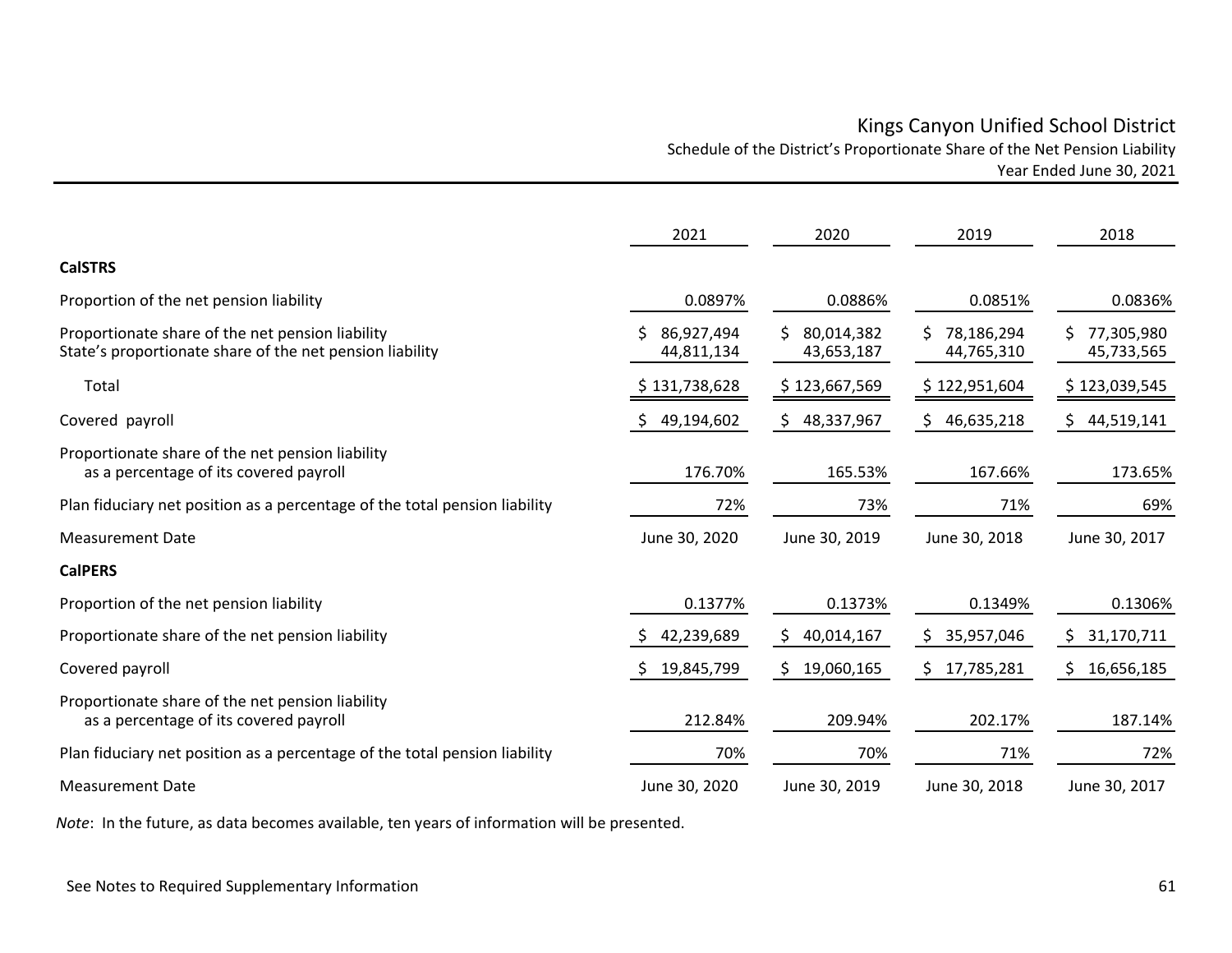# Kings Canyon Unified School District Schedule of the District's Proportionate Share of the Net Pension Liability

Year Ended June 30, 2021

|                                                                                                              | 2017                     | 2016                      | 2015                     |
|--------------------------------------------------------------------------------------------------------------|--------------------------|---------------------------|--------------------------|
| <b>CalSTRS</b>                                                                                               |                          |                           |                          |
| Proportion of the net pension liability                                                                      | 0.0838%                  | 0.0831%                   | 0.0847%                  |
| Proportionate share of the net pension liability<br>State's proportionate share of the net pension liability | 67,788,614<br>38,590,849 | \$5,971,347<br>29,602,672 | 49,514,741<br>29,899,139 |
| Total                                                                                                        | \$106,379,463            | 85,574,019<br>Ş.          | 79,413,880               |
| Covered payroll                                                                                              | 42,242,563<br>S.         | 39,923,063<br>\$          | 37,939,042<br>S.         |
| Proportionate share of the net pension liability<br>as a percentage of its covered payroll                   | 160.47%                  | 140.20%                   | 130.51%                  |
| Plan fiduciary net position as a percentage of the total pension liability                                   | 70%                      | 74%                       | 77%                      |
| <b>Measurement Date</b>                                                                                      | June 30, 2016            | June 30, 2015             | June 30, 2014            |
| <b>CalPERS</b>                                                                                               |                          |                           |                          |
| Proportion of the net pension liability                                                                      | 0.1302%                  | 0.1333%                   | 0.1277%                  |
| Proportionate share of the net pension liability                                                             | 25,706,149<br>S.         | 19,649,573<br>-S          | 14,493,258<br>S.         |
| Covered payroll                                                                                              | 15,601,249<br>S.         | \$<br>14,718,571          | S.<br>13,425,170         |
| Proportionate share of the net pension liability<br>as a percentage of its covered payroll                   | 164.77%                  | 133.50%                   | 107.96%                  |
| Plan fiduciary net position as a percentage of the total pension liability                                   | 74%                      | 79%                       | 83%                      |
| <b>Measurement Date</b>                                                                                      | June 30, 2016            | June 30, 2015             | June 30, 2014            |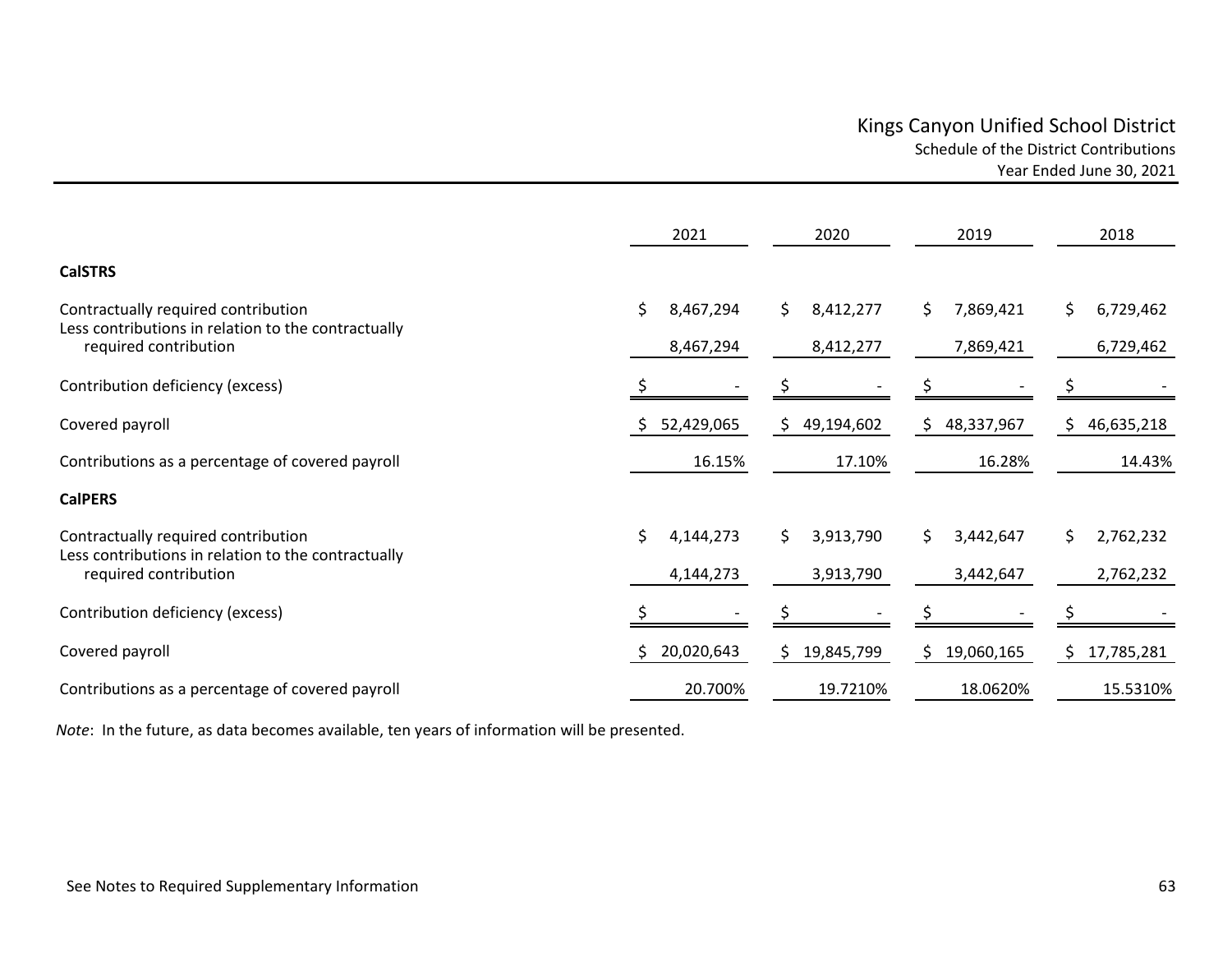# Kings Canyon Unified School District Schedule of the District Contributions Year Ended June 30, 2021

|                                                                                            | 2017             | 2016             | 2015              |
|--------------------------------------------------------------------------------------------|------------------|------------------|-------------------|
| <b>CalSTRS</b>                                                                             |                  |                  |                   |
| Contractually required contribution<br>Less contributions in relation to the contractually | \$<br>5,600,508  | \$.<br>4,532,627 | \$<br>3,545,168   |
| required contribution                                                                      | 5,600,508        | 4,532,627        | 3,545,168         |
| Contribution deficiency (excess)                                                           |                  |                  |                   |
| Covered payroll                                                                            | 44,519,141<br>S. | \$<br>42,242,563 | 39,923,063<br>\$  |
| Contributions as a percentage of covered payroll                                           | 12.58%           | 10.73%           | 8.88%             |
| <b>CalPERS</b>                                                                             |                  |                  |                   |
| Contractually required contribution                                                        | \$<br>2,313,211  | \$.<br>1,848,280 | \$<br>1,732,523   |
| Less contributions in relation to the contractually<br>required contribution               | 2,313,211        | 1,848,280        | 1,732,523         |
| Contribution deficiency (excess)                                                           |                  |                  |                   |
| Covered payroll                                                                            | 16,656,185       | \$15,601,249     | 14,718,571<br>\$. |
| Contributions as a percentage of covered payroll                                           | 13.8880%         | 11.8470%         | 11.7710%          |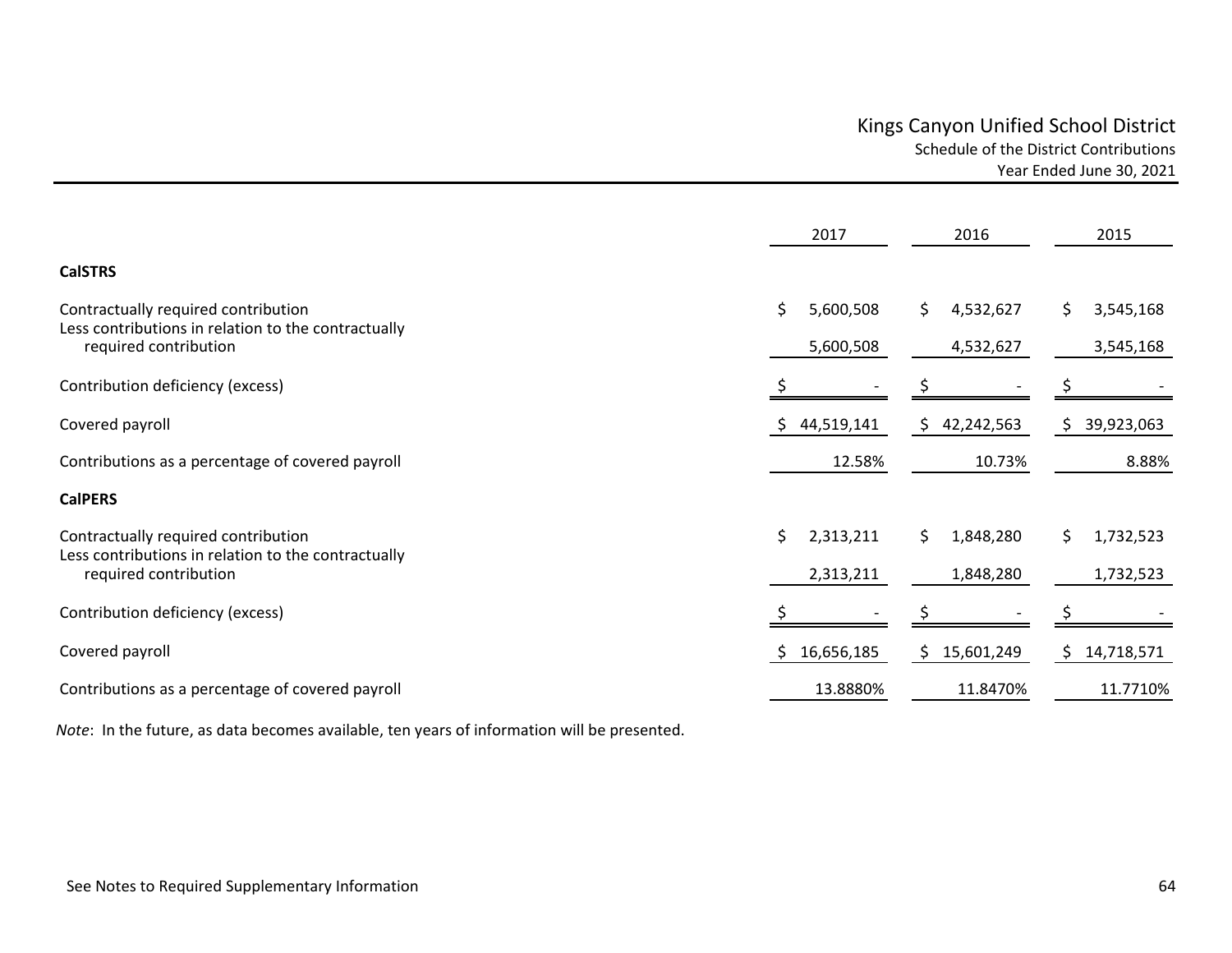# **Note 1 ‐ Purpose of Schedules**

#### **Budgetary Comparison Schedule**

The District employs budget control by object codes and by individual appropriation accounts. Budgets are prepared on the modified accrual basis of accounting in accordance with accounting principles generally accepted in the United State of America as prescribed by the Governmental Accounting Standards Board and provisions of the California *Education Code*. The governing board is required to hold a public hearing and adopt an operating budget no later than July 1 of each year. The adopted budget is subject to amendment throughout the year to give consideration to unanticipated revenue and expenditures primarily resulting from events unknown at the time of budget adoption with the legal restriction that expenditures cannot exceed appropriations by major object account.

The amounts reported as the original budgeted amounts in the budgetary statements reflect the amounts when the original appropriations were adopted. The amounts reported as the final budgeted amounts in the budgetary statements reflect the amounts after all budget amendments have been accounted for.

This schedule presents information for the original and final budgets and actual results of operations, as well as the variances from the final budget to actual results of operations.

#### **Schedule of Changes in the District's Total OPEB Liability and Related Ratios**

This schedule presents information on the District's changes in the total OPEB liability, including beginning and ending balances, the plan's fiduciary net position, and the total OPEB liability. In the future, as data becomes available, ten years of information will be presented.

- Changes in Benefit Terms ‐ There were no changes in the benefit terms since the previous valuation.
- Changes in Assumptions ‐ The discount rate decreased from 2.20 percent to 2.16 percent since the previous valuation.

#### **Schedule of the District's Proportionate Share of the Net OPEB Liability ‐ MPP Program**

This schedule presents information on the District's proportionate share of the net OPEB Liability ‐ MPP Program and the plans' fiduciary net position. In the future, as data becomes available, ten years of information will be presented.

- Changes in Benefit Terms ‐ There were no changes in the benefit terms since the previous valuation.
- *Changes of Assumptions* ‐ The plan rate of investment return assumption was changed from 3.50 percent to 2.21 percent since the previous valuation.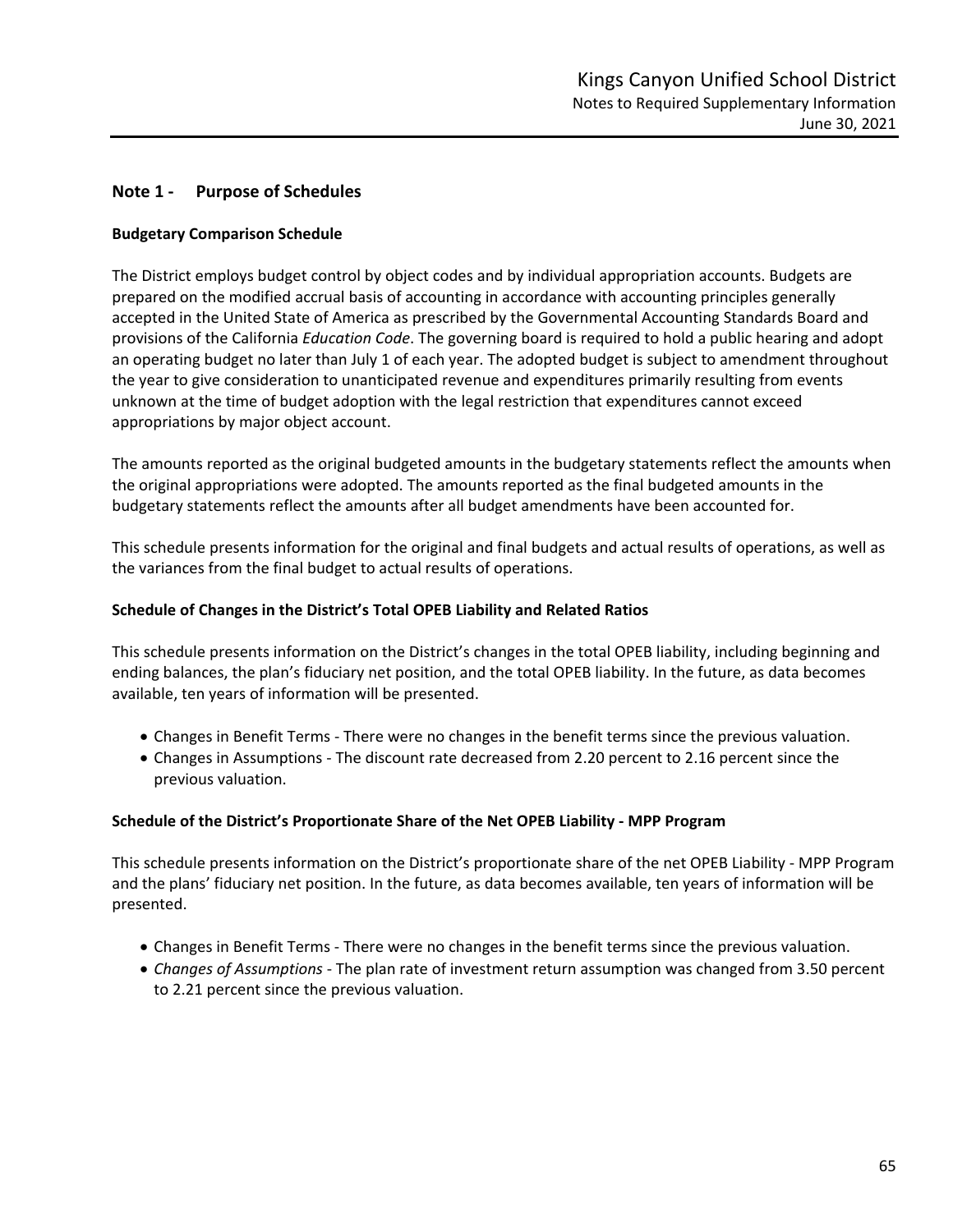#### **Schedule of the District's Proportionate Share of the Net Pension Liability**

This schedule presents information on the District's proportionate share of the net pension liability (NPL), the plans' fiduciary net position and, when applicable, the State's proportionate share of the NPL associated with the District. In the future, as data becomes available, ten years of information will be presented.

- Changes in Benefit Terms ‐ There were no changes in benefit terms since the previous valuations for both CalSTRS and CalPERS.
- Changes of Assumptions ‐ There were no changes in economic assumptions for either the CalSTRS or CalPERS plans from the previous valuations.

#### **Schedule of District Contributions**

This schedule presents information on the District's required contribution, the amounts actually contributed, and any excess or deficiency related to the required contribution. In the future, as data becomes available, ten years of information will be presented.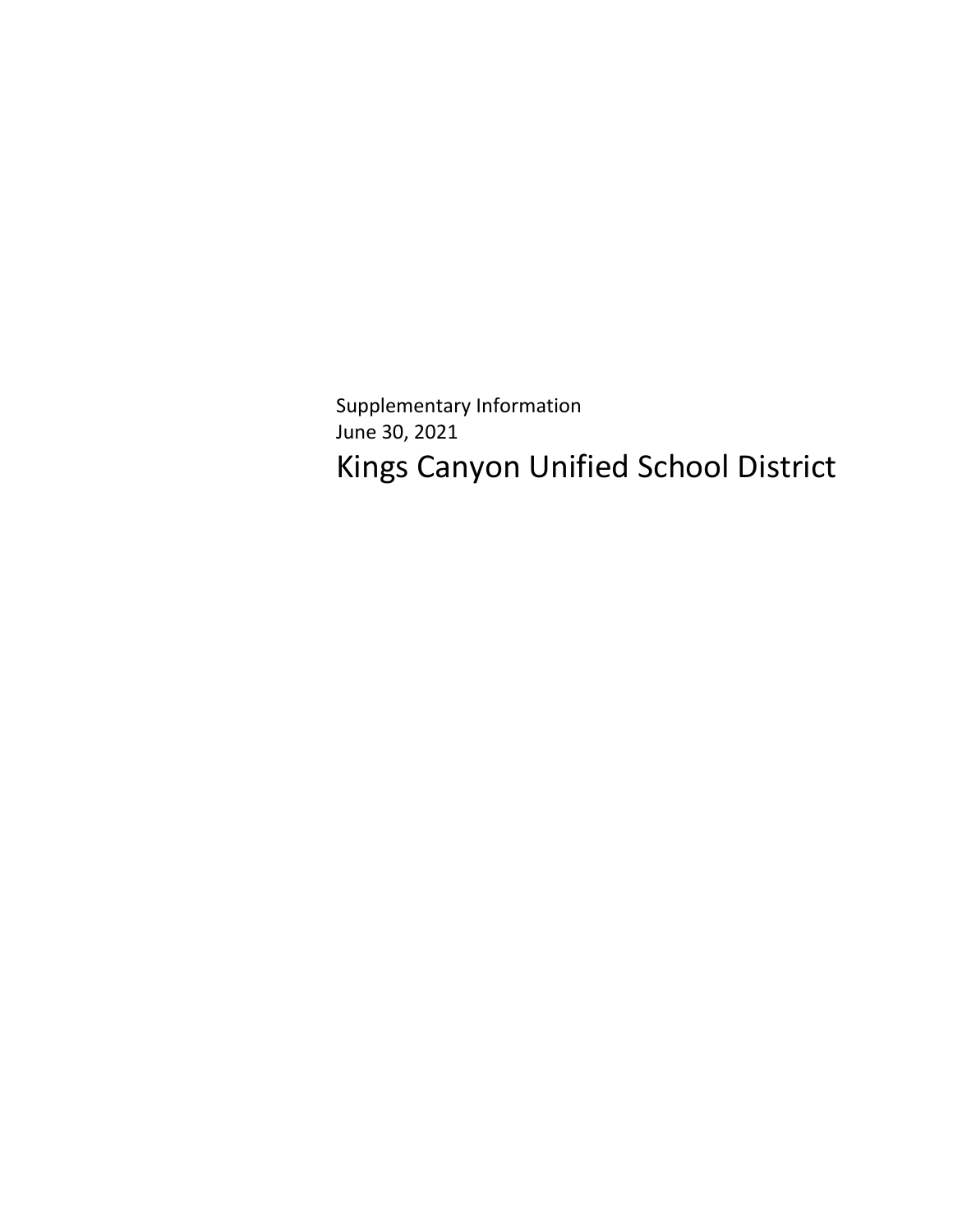|                                                                                                                                                                     | Federal Financial Pass-Through                      |                                 |                         |
|---------------------------------------------------------------------------------------------------------------------------------------------------------------------|-----------------------------------------------------|---------------------------------|-------------------------|
| Federal Grantor/Pass-Through<br>Grantor/Program or Cluster Title                                                                                                    | Assistance<br>Listing/Federal<br><b>CFDA Number</b> | Entity<br>Identifying<br>Number | Federal<br>Expenditures |
| U.S. Department of Defense<br><b>Naval Junior ROTC</b>                                                                                                              | $[1]$                                               | $[2]$                           | \$<br>74,300            |
| U.S. Department of Treasury<br>Passed Through California Department of Education<br>COVID-19, Coronavirus Relief Fund (CRF)                                         | 21.019                                              | 25516                           | 9,764,302               |
| U.S. Department of Education<br>Passed Through California Department of Education<br><b>Special Education Cluster</b><br>Special Education Grants to States - Basic |                                                     |                                 |                         |
| Local Assistance<br>Special Education Grants to States - Private                                                                                                    | 84.027                                              | 13379                           | 1,509,866               |
| School ISP                                                                                                                                                          | 84.027                                              | 10115                           | 6,942                   |
| Subtotal CFDA 84.027 programs                                                                                                                                       |                                                     |                                 | 1,516,808               |
| Special Education Preschool Grants - Part B,                                                                                                                        |                                                     |                                 |                         |
| Section 619                                                                                                                                                         | 84.173                                              | 13430                           | 44,386                  |
| <b>Total Special Education Cluster</b>                                                                                                                              |                                                     |                                 | 1,561,194               |
| <b>Adult Education - Basic Grants to States</b><br><b>Adult Education - Basic Grants to States</b>                                                                  | 84.002<br>84.002                                    | 14508<br>13978                  | 43,929<br>117,150       |
| Subtotal CFDA 84.002 programs                                                                                                                                       |                                                     |                                 | 161,079                 |
| <b>Migrant Education State Grant Program</b><br>Migrant Education State Grant Program - Summer                                                                      | 84.011<br>84.011                                    | 14326<br>10005                  | 167,894<br>81,954       |
| Subtotal CFDA 84.011 programs                                                                                                                                       |                                                     |                                 | 249,848                 |
| COVID-19, Child Nutrition CARES ACT Supplemental<br><b>Meal Reimbursement</b>                                                                                       | 84.425                                              | 15535                           | 146,333                 |
| COVID-19, Governor's Emergency Education<br>Relief Fund (GEER)                                                                                                      | 84.425C                                             | 15517                           | 350,529                 |
| COVID-19, Elementary and Secondary School Emergency<br>Relief Fund I (ESSER I)<br>COVID-19, Elementary and Secondary School Emergency                               | 84.425D                                             | 15536                           | 4,137,965               |
| Relief Fund II (ESSER II)                                                                                                                                           | 84.425D                                             | 15547                           | 2,547,646               |
| Subtotal 84.425 programs                                                                                                                                            |                                                     |                                 | 7,182,473               |
| Title I Grants to Local Educational Agencies<br>ESEA: ESSA School Improvement (CSI) Funding for LEAs                                                                | 84.010<br>84.010                                    | 14329<br>15438                  | 5,019,527<br>335,449    |
| Subtotal CFDA 84.010 programs                                                                                                                                       |                                                     |                                 | 5,354,976               |
|                                                                                                                                                                     |                                                     |                                 |                         |

[1] Federal Financial Assistance Listing/Federal CFDA Number not available

[2] Pass‐Through Entity Identifying Number not available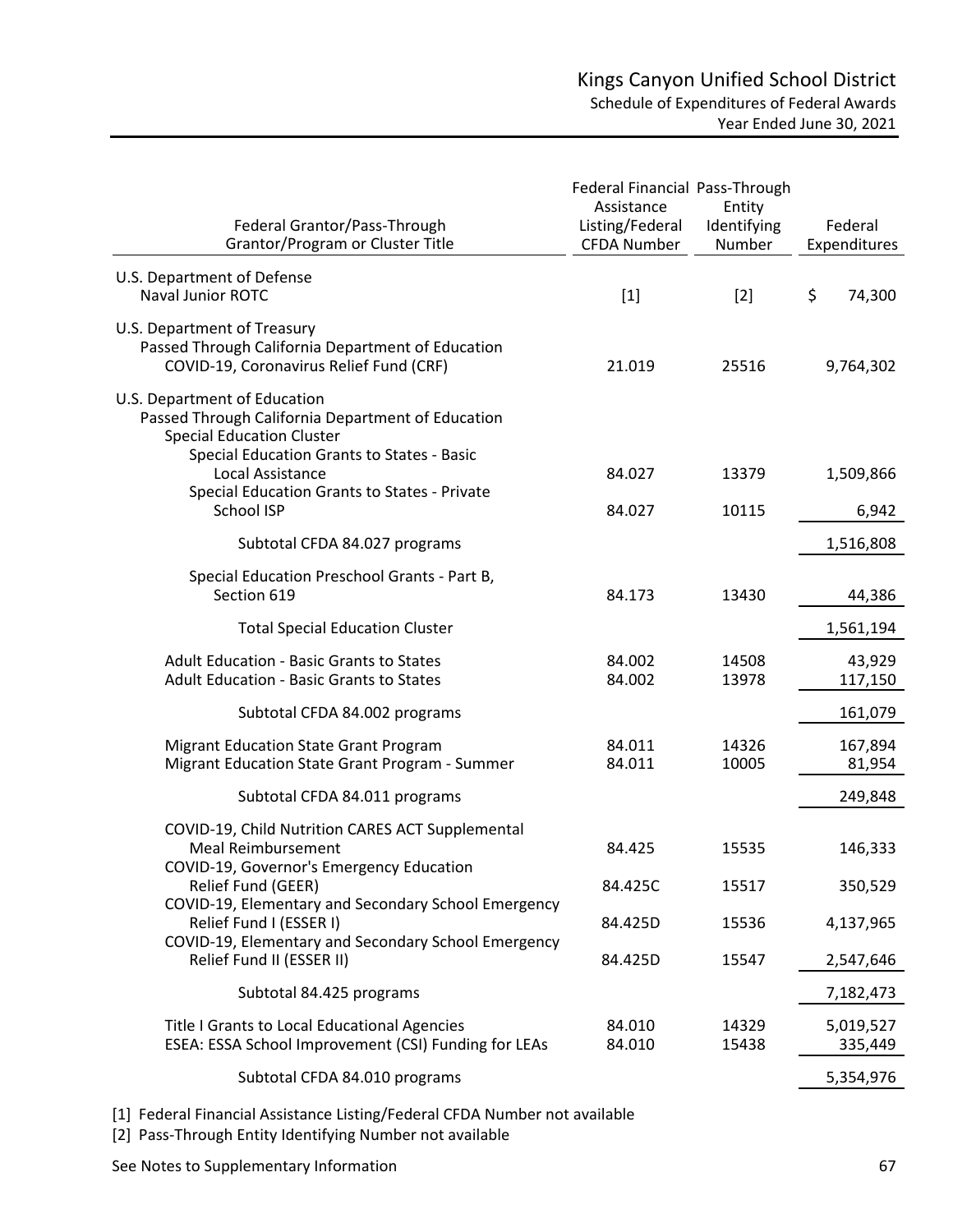| Federal Grantor/Pass-Through                                                                                                                                                                            | Federal Financial Pass-Through<br>Assistance<br>Listing/Federal | Entity<br>Identifying | Federal      |
|---------------------------------------------------------------------------------------------------------------------------------------------------------------------------------------------------------|-----------------------------------------------------------------|-----------------------|--------------|
| Grantor/Program or Cluster Title                                                                                                                                                                        | <b>CFDA Number</b>                                              | Number                | Expenditures |
| U.S. Department of Education<br>Passed Through California Department of Education                                                                                                                       |                                                                 |                       |              |
| Career and Technical Education - Basic Grants to States                                                                                                                                                 | 84.048                                                          | 14894                 | 124,659      |
| English Language Acquisition State Grants - LEP<br>Supporting Effective Instruction State Grants -                                                                                                      | 84.365                                                          | 14346                 | 345,348      |
| <b>Teacher Quality</b>                                                                                                                                                                                  | 84.367                                                          | 14341                 | 604,339      |
| Student Support and Academic Enrichment Program                                                                                                                                                         | 84.424                                                          | 15396                 | 458,300      |
| Total U.S. Department of Education                                                                                                                                                                      |                                                                 |                       | 16,042,216   |
| U.S. Department of Health and Human Services<br>Passed Through California Department of Education<br>COVID-19, Child Development Coronavirus Response<br>and Relief Supplemental Appropriations (CRRSA) | 93.575                                                          | 15555                 | 3,453        |
| U.S. Department of Agriculture<br>Passed Through California Department of Education<br>Forest Service Schools and Roads Cluster                                                                         |                                                                 |                       |              |
| <b>Forest Reserve</b>                                                                                                                                                                                   | 10.665                                                          | 10044                 | 201,926      |
| Fresh Fruit and Vegetable Program<br><b>Child Nutrition Cluster</b>                                                                                                                                     | 10.582                                                          | 14968                 | 60,211       |
| National School Lunch Program                                                                                                                                                                           | 10.555                                                          | 13391                 | 326,919      |
| National School Lunch Program - Meal Supplements<br>National School Lunch Program - Commodity                                                                                                           | 10.555                                                          | 13396                 | 161,522      |
| Supplemental Food                                                                                                                                                                                       | 10.555                                                          | 13391                 | 306,031      |
| Subtotal CFDA 10.555 programs                                                                                                                                                                           |                                                                 |                       | 794,472      |
| School Breakfast Program - Especially Needy Breakfast<br>National School Lunch Program - Summer                                                                                                         | 10.553                                                          | 13526                 | 198,671      |
| Food Program                                                                                                                                                                                            | 10.559                                                          | 13004                 | 2,885,356    |
| <b>Total Child Nutrition Cluster</b>                                                                                                                                                                    |                                                                 |                       | 3,878,499    |
| Total U.S. Department of Agriculture                                                                                                                                                                    |                                                                 |                       | 4,140,636    |
| <b>Total Federal Financial Assistance</b>                                                                                                                                                               |                                                                 |                       | \$30,024,907 |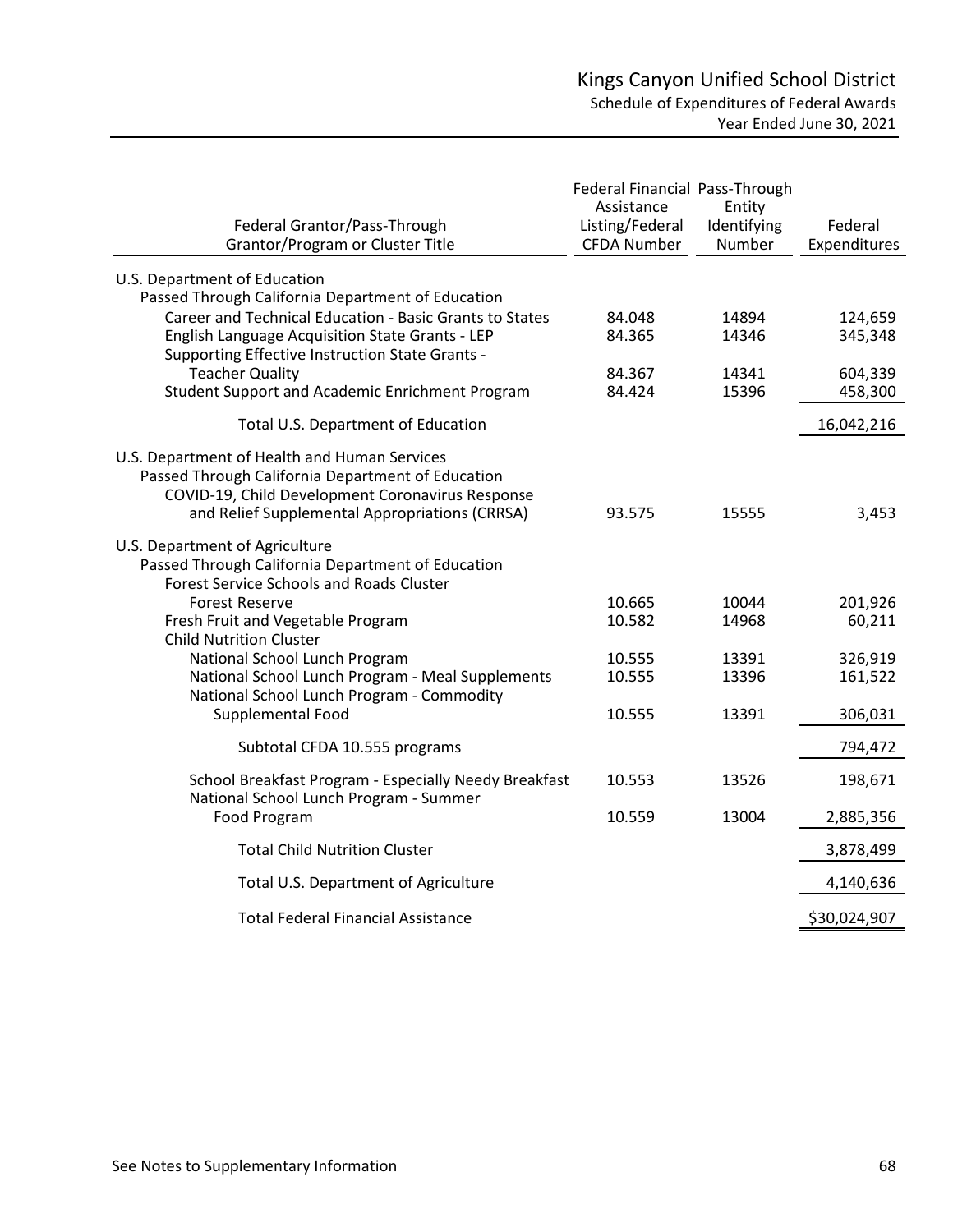## **Organization**

The Kings Canyon Unified School District was organized on July 1,1966, and consists of an area comprising approximately 600 square miles. The District operates twelve elementary schools, three middle schools, two high schools, one continuation school, two charter schools, one independent study school, and an adult education school. There were no boundary changes during the year.

## **Governing Board**

| Member              | Office    | <b>Term Expires</b> |
|---------------------|-----------|---------------------|
| Clotilda Mora       | President | 2024                |
| Robin Tyler         | Clerk     | 2022                |
| <b>Craig Cooper</b> | Member    | 2024                |
| Nancy Hernandez     | Member    | 2024                |
| Patricia Olsen      | Member    | 2022                |
| <b>Noel Remick</b>  | Member    | 2022                |
| Sarah Rola          | Member    | 2022                |

#### **Administration**

| Name              | Title                                             |
|-------------------|---------------------------------------------------|
| John Campbell     | Superintendent                                    |
| Roberto Gutierrez | Deputy Superintendent                             |
| Adele Nikkel      | <b>Chief Financial Officer</b>                    |
| Monica Benner     | Assistant Superintendent-Curriculum & Instruction |
| Sergio Rodriguez  | <b>Student Services Administrator</b>             |
| Jose Guzman       | <b>Educational Programs Administrator</b>         |
|                   |                                                   |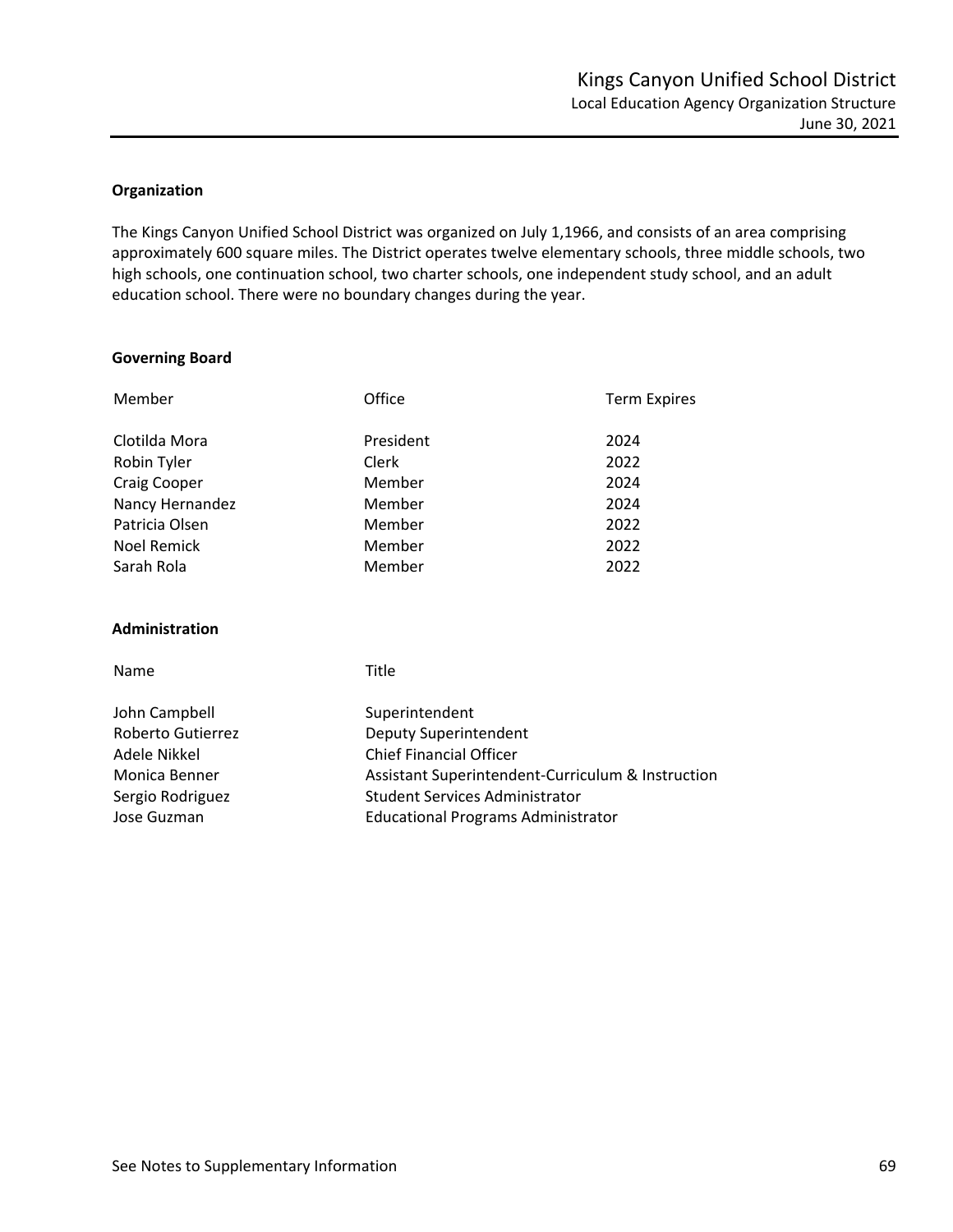|               |             | Number of Actual Days |                   |               |
|---------------|-------------|-----------------------|-------------------|---------------|
|               | Traditional | Multitrack            | <b>Total Days</b> |               |
| Grade Level   | Calendar    | Calendar              | Offered           | <b>Status</b> |
| Kindergarten  | 180         | N/A                   | 180               | Complied      |
| Grades 1 - 3  |             |                       |                   |               |
| Grade 1       | 180         | N/A                   | 180               | Complied      |
| Grade 2       | 180         | N/A                   | 180               | Complied      |
| Grade 3       | 180         | N/A                   | 180               | Complied      |
| Grades 4 - 8  |             |                       |                   |               |
| Grade 4       | 180         | N/A                   | 180               | Complied      |
| Grade 5       | 180         | N/A                   | 180               | Complied      |
| Grade 6       | 180         | N/A                   | 180               | Complied      |
| Grade 7       | 180         | N/A                   | 180               | Complied      |
| Grade 8       | 180         | N/A                   | 180               | Complied      |
| Grades 9 - 12 |             |                       |                   |               |
| Grade 9       | 180         | N/A                   | 180               | Complied      |
| Grade 10      | 180         | N/A                   | 180               | Complied      |
| Grade 11      | 180         | N/A                   | 180               | Complied      |
| Grade 12      | 180         | N/A                   | 180               | Complied      |

Reedley Middle College High School Charter School

|                          |                         | Number of Actual Days  |                              |                      |
|--------------------------|-------------------------|------------------------|------------------------------|----------------------|
| Grade Level              | Traditional<br>Calendar | Multitrack<br>Calendar | <b>Total Days</b><br>Offered | <b>Status</b>        |
| Grades 9 - 12<br>Grade 9 | 180                     | N/A                    | 180                          | Complied             |
| Grade 10                 | 180                     | N/A                    | 180                          | Complied             |
| Grade 11<br>Grade 12     | 180<br>180              | N/A<br>N/A             | 180<br>180                   | Complied<br>Complied |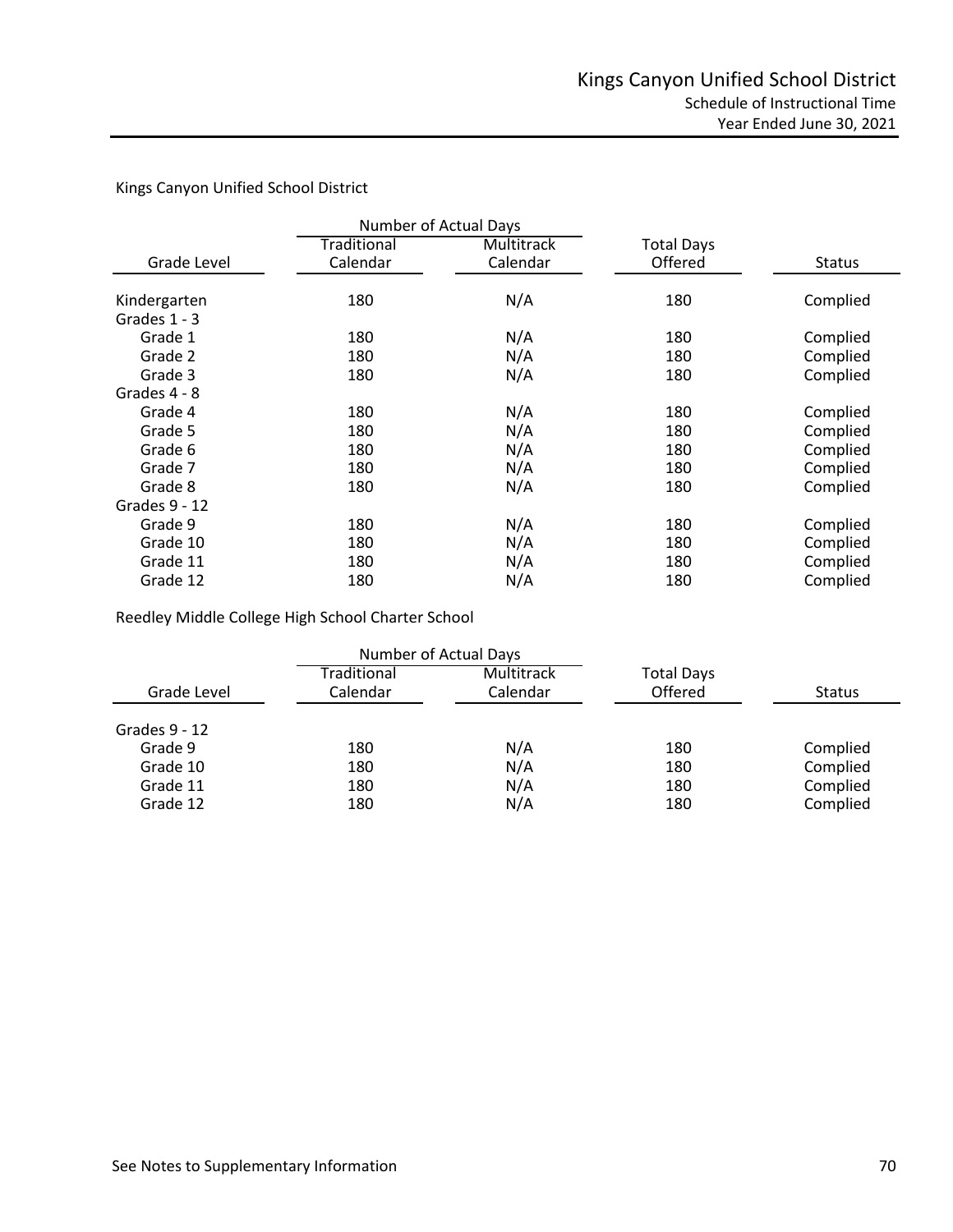Summarized below are the fund balance reconciliations between the Unaudited Actual Financial Report and the audited financial statements.

|                                                                  | <b>Charter Schools</b><br>Fund |
|------------------------------------------------------------------|--------------------------------|
| <b>Fund Balance</b><br>Balance, June 30, 2021, Unaudited Actuals | 2,493,670                      |
| Increase in<br>Accounts receivable                               | 925,020                        |
| Balance, June 30, 2021, Audited Financial Statements             | 3,418,690                      |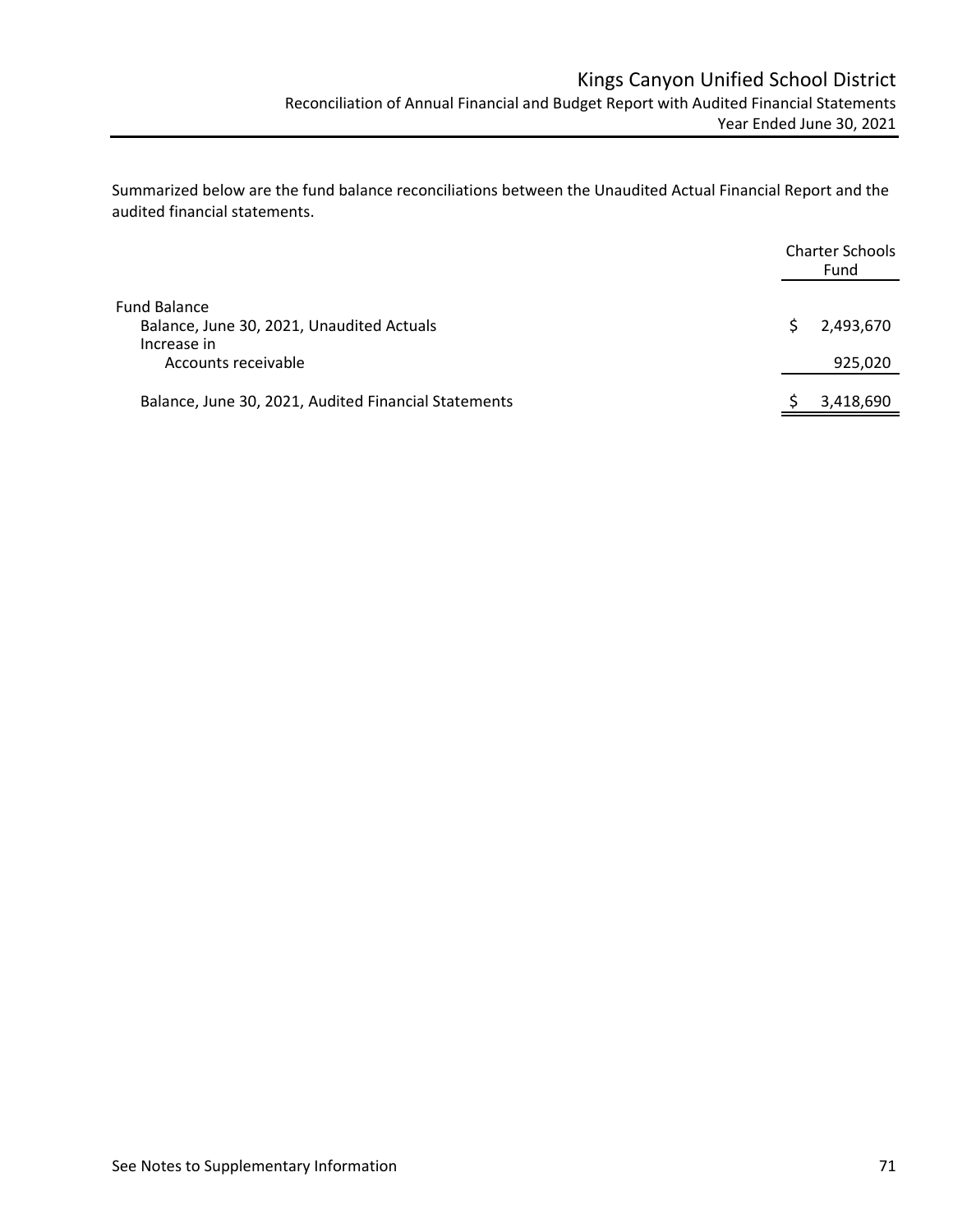|                                                                   | (Budget)<br>$2022^1$      | 2021                     | 2020                     | 2019              |
|-------------------------------------------------------------------|---------------------------|--------------------------|--------------------------|-------------------|
| General Fund <sup>3</sup><br>Revenues<br>Other sources            | \$198,151,315             | \$160,535,701            | \$134,827,560<br>1,333   | \$133,809,522     |
| <b>Total Revenues</b><br>and Other Sources                        | 198,151,315               | 160,535,701              | 134,828,893              | 133,809,522       |
| Expenditures<br>Other uses and transfers out                      | 201,225,123<br>10,000,000 | 137,240,961<br>4,000,000 | 127,351,344<br>3,500,000 | 127,660,527       |
| <b>Total Expenditures</b><br>and Other Uses                       | 211,225,123               | 141,240,961              | 130,851,344              | 127,660,527       |
| Increase/(Decrease)<br>in Fund Balance                            | (13,073,808)              | 19,294,740               | 3,977,549                | 6,148,995         |
| <b>Ending Fund Balance</b>                                        | 37,633,069                | 50,706,877<br>S.         | \$31,412,137             | \$27,434,588      |
| Available Reserves <sup>2,4</sup>                                 | 31,172,731                | \$<br>26,911,475         | 27,515,928<br>\$         | 20,674,753<br>\$. |
| Available Reserves as a<br>Percentage of Total Outgo <sup>4</sup> | 14.76%                    | 19.05%                   | 21.03%                   | 16.70%            |
| Long-Term Liabilities                                             | Not Available             | \$251,591,603            | \$242,673,920            | \$228,059,436     |
| Average Daily Attendance at P-2                                   | 9,158                     | 9,158                    | 9,158                    | 9,220             |

The General Fund balance has increased by \$23,272,289 over the past two years. The fiscal year 2021‐2022 budget projects a decrease of \$13,073,808 (25.8 percent). For a district this size, the State recommends available reserves of at least 3.0 percent of total General Fund expenditures, transfers out, and other uses (total outgo).

The District has incurred operating surpluses in each of the past two years but anticipates incurring an operating deficit during the 2021‐2022 fiscal year. Total long‐term liabilities have increased by \$23,532,167 over the past two years mostly due to the issuance of general obligation bonds and changes in the net pension obligation.

Average daily attendance has decreased by 62 over the past two years. No change in ADA is anticipated during fiscal year 2021‐2022.

 $1$  Budget 2022 is included for analytical purposes only and has not been subjected to audit.

 $2$  Available reserves consist of all undesignated fund balances and all funds designated for economic uncertainty contained within the General Fund.

<sup>3</sup> Excludes charter schools ADA.

<sup>4</sup> General Fund amounts do not include activity related to the consolidation of the Special Reserve Fund for Postemployment Benefits as required by GASB Statement No. 54.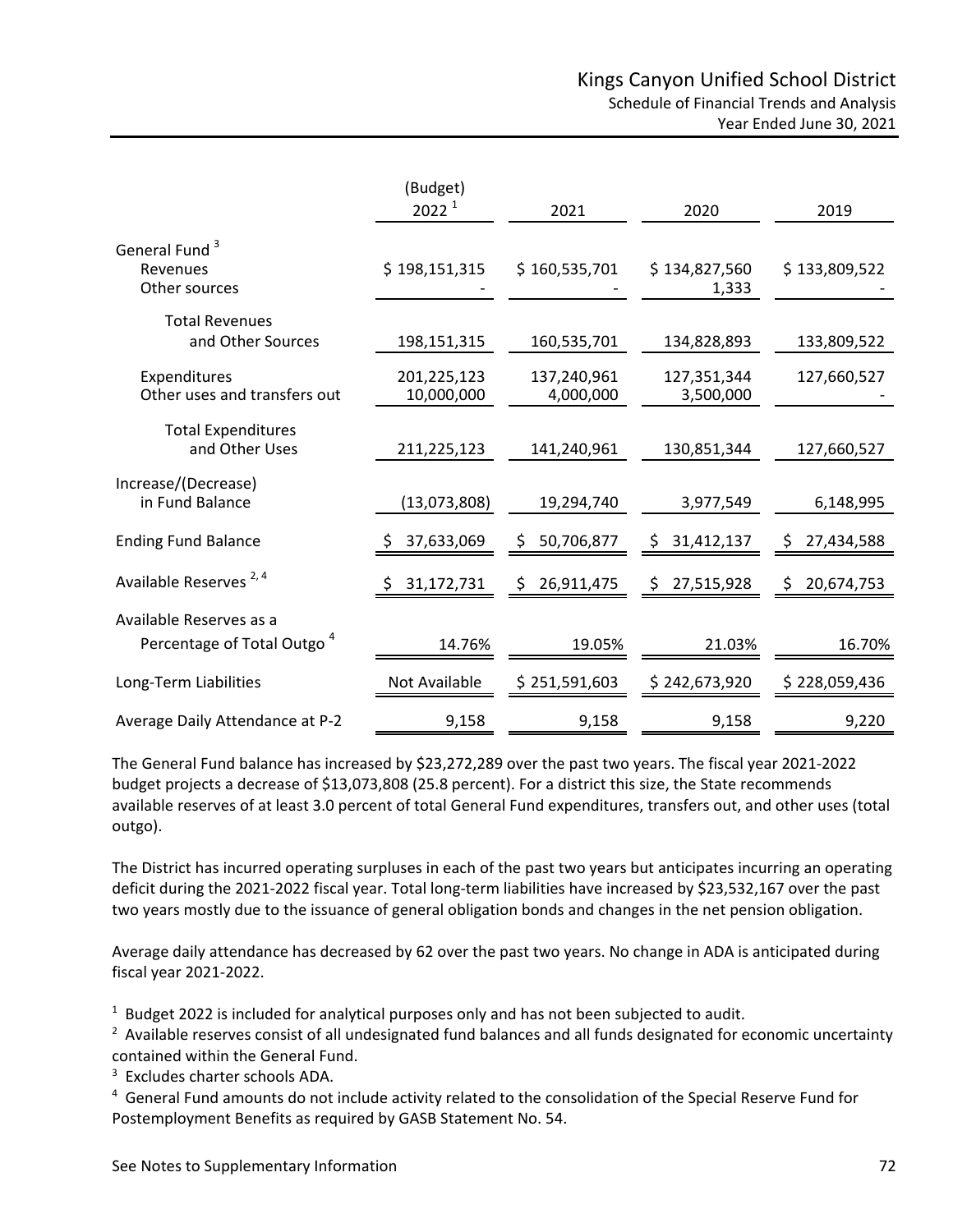| Name of Charter School      | Charter<br>Number | Included in<br><b>Audit Report</b> |
|-----------------------------|-------------------|------------------------------------|
| Dunlap Leadership Academy   | 1074              | Yes                                |
| Reedley Middle College High | 1513              | Yes                                |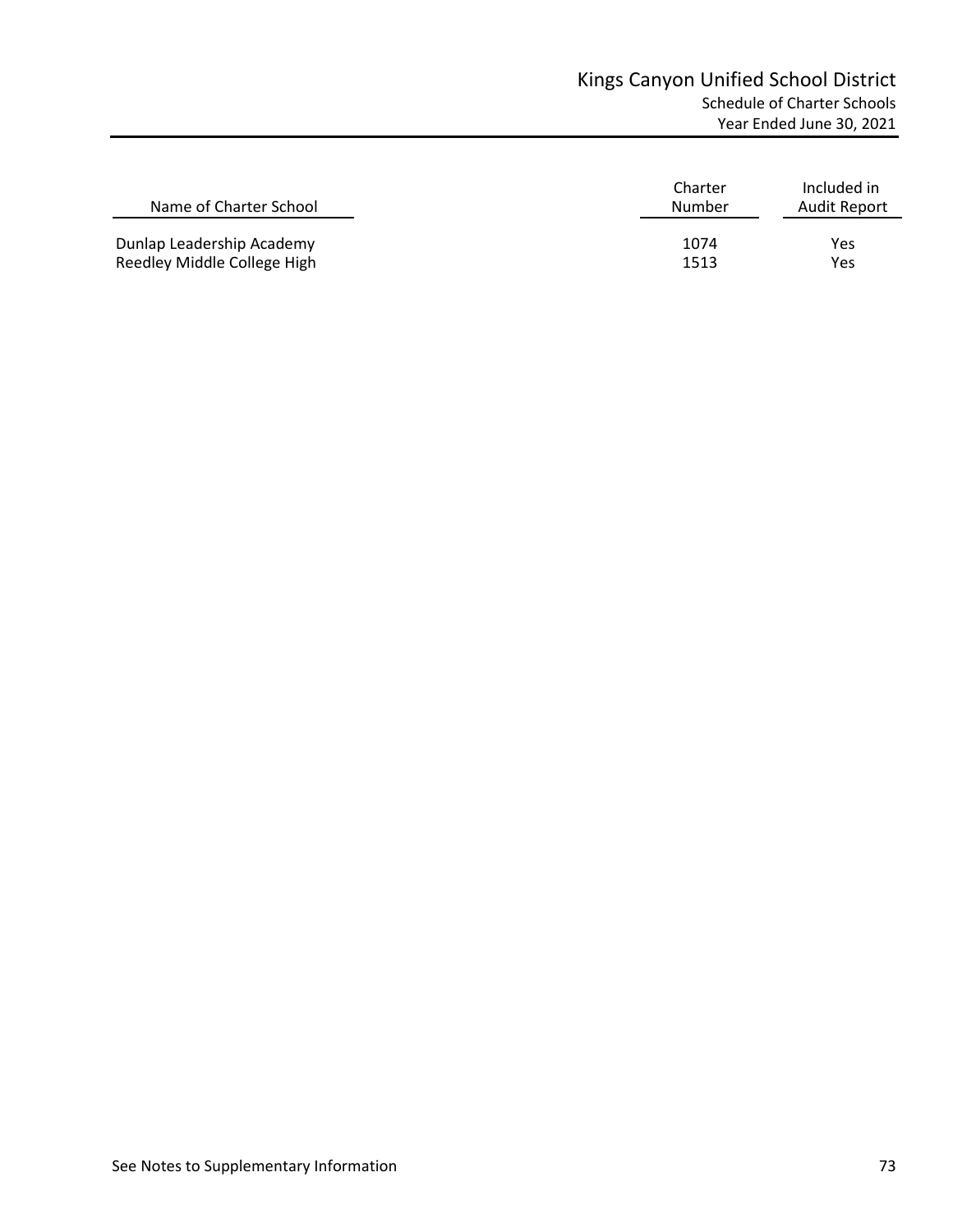Combining Balance Sheet – Non‐Major Governmental Funds June 30, 2021

|                                                                                                 |    | Student<br><b>Activities</b><br>Fund |    | <b>Charter Schools</b><br>Fund |    | Adult<br>Education<br>Fund |      | Child<br>Development<br>Fund |    | Cafeteria<br>Fund                       | Capital<br><b>Facilities</b><br>Fund |    | County School<br><b>Facilities</b><br>Fund |     | <b>Special Reserve</b><br><b>Fund for Capital</b><br><b>Outlay Projects</b> | Bond<br>Interest and<br>Redemption<br>Fund |    | Total<br>Non-Major<br>Governmental<br><b>Funds</b> |
|-------------------------------------------------------------------------------------------------|----|--------------------------------------|----|--------------------------------|----|----------------------------|------|------------------------------|----|-----------------------------------------|--------------------------------------|----|--------------------------------------------|-----|-----------------------------------------------------------------------------|--------------------------------------------|----|----------------------------------------------------|
| Assets<br>Deposits and investments<br>Receivables<br>Due from other funds<br>Stores inventories | Ś. | 521,296                              | Ś. | 2,533,498<br>983,310<br>2,556  | -Ś | 347,893<br>259,896         | Ŝ    | 209,638<br>4,578<br>37,903   | Ś. | 764,230<br>832,666<br>22,672<br>141,516 | \$1,655,165<br>9,514                 | Ś. | 277,515<br>3,563                           | Ś.  | 6,229,687<br>30,833                                                         | \$4,949,963<br>10,016                      | Ŝ. | 17,488,885<br>2,134,376<br>63,131<br>141,516       |
| Total assets                                                                                    |    | 521,296                              |    | \$3,519,364                    | -S | 607,789                    | S    | 252,119                      |    | \$1,761,084                             | \$1,664,679                          | S  | 281,078                                    | S   | 6,260,520                                                                   | \$4,959,979                                | -S | 19,827,908                                         |
| Liabilities and Fund Balances                                                                   |    |                                      |    |                                |    |                            |      |                              |    |                                         |                                      |    |                                            |     |                                                                             |                                            |    |                                                    |
| Liabilities<br>Accounts payable<br>Due to other funds<br>Unearned revenue                       | \$ | ÷.                                   | \$ | 90,367<br>10,307               | Ŝ. | 77,129<br>28,110           | - \$ | 3,111<br>28,389<br>10,783    | Ś. | 240,497<br>283,680                      | Ś<br>$\sim$                          | \$ | (42)                                       | -\$ | 816,378                                                                     | -\$<br>$\sim$                              | Ś  | 1,227,440<br>350,486<br>10,783                     |
| <b>Total liabilities</b>                                                                        |    |                                      |    | 100,674                        |    | 105,239                    |      | 42,283                       |    | 524,177                                 |                                      |    | (42)                                       |     | 816,378                                                                     |                                            |    | 1,588,709                                          |
| <b>Fund Balances</b><br>Nonspendable<br>Restricted<br>Committed<br>Assigned                     |    | 521,296                              |    | 211,503<br>3,207,187           |    | 502,550                    |      | 209,836                      |    | 142,166<br>1,094,741                    | 1,664,679                            |    | 281,120                                    |     | 5,444,142                                                                   | 4,959,979                                  |    | 142,166<br>8,943,154<br>502,550<br>8,651,329       |
| <b>Total fund balances</b>                                                                      |    | 521,296                              |    | 3,418,690                      |    | 502,550                    |      | 209,836                      |    | 1,236,907                               | 1,664,679                            |    | 281,120                                    |     | 5,444,142                                                                   | 4,959,979                                  |    | 18,239,199                                         |
| <b>Total liabilities and</b><br>fund balances                                                   | Ś. | 521,296                              |    | \$3,519,364                    | Ŝ  | 607,789                    | Ŝ.   | 252,119                      |    | \$1,761,084                             | \$1,664,679                          | Ŝ. | 281,078                                    | Ŝ.  | 6,260,520                                                                   | \$4,959,979                                |    | \$19,827,908                                       |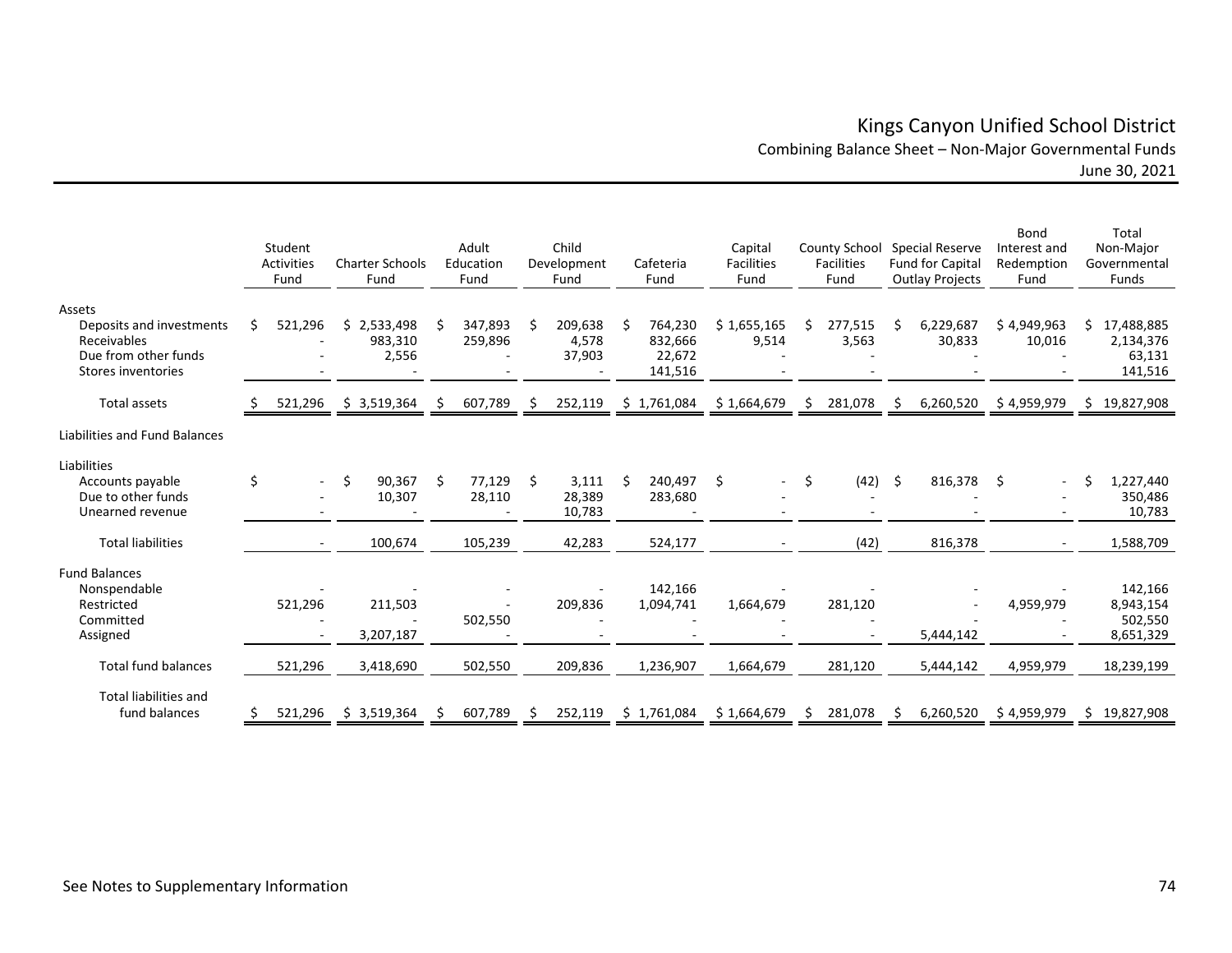Combining Statement of Revenues, Expenditures, and Changes in Fund Balances – Non‐Major Governmental Funds Year Ended June 30, 2021

|                                                                                                                   | Student<br><b>Activities</b><br>Fund | <b>Charter Schools</b><br>Fund               | Adult<br>Education<br>Fund                                      | Child<br>Development<br>Fund        | Cafeteria<br>Fund                    | Capital<br><b>Facilities</b><br>Fund | <b>Facilities</b><br>Fund | County School Special Reserve Interest and<br>Fund for Capital Redemption<br><b>Outlay Projects</b> | Bond<br>Fund               | Total<br>Non-Major<br>Governmental<br><b>Funds</b> |
|-------------------------------------------------------------------------------------------------------------------|--------------------------------------|----------------------------------------------|-----------------------------------------------------------------|-------------------------------------|--------------------------------------|--------------------------------------|---------------------------|-----------------------------------------------------------------------------------------------------|----------------------------|----------------------------------------------------|
| Revenues<br>Local control funding formula<br>Federal sources<br><b>Other State sources</b><br>Other local sources | \$<br>252,928                        | \$3,290,362<br>175,003<br>386,875<br>151,220 | \$<br>$\overline{\phantom{a}}$<br>161,079<br>1,136,291<br>9,182 | \$<br>96,469<br>1,555,862<br>17,442 | \$<br>4,085,043<br>318,379<br>88,754 | \$<br>2,027,289                      | Ś<br>23,670               | \$<br>$\overline{\phantom{a}}$<br>667,926                                                           | \$.<br>39,236<br>5,353,130 | 3,290,362<br>4,517,594<br>3,436,643<br>8,591,541   |
| Total revenues                                                                                                    | 252,928                              | 4,003,460                                    | 1,306,552                                                       | 1,669,773                           | 4,492,176                            | 2,027,289                            | 23,670                    | 667,926                                                                                             | 5,392,366                  | 19,836,140                                         |
| Expenditures<br>Current                                                                                           |                                      |                                              |                                                                 |                                     |                                      |                                      |                           |                                                                                                     |                            |                                                    |
| Instruction<br>Instruction-related activities                                                                     |                                      | 1,567,381                                    | 480,521                                                         | 1,460,963                           |                                      |                                      |                           |                                                                                                     |                            | 3,508,865                                          |
| Supervision of instruction<br>Instructional library,                                                              |                                      | 39,847                                       |                                                                 |                                     |                                      |                                      |                           |                                                                                                     |                            | 39,847                                             |
| media, and technology<br>School site administration                                                               |                                      | 230,950                                      | 12,723<br>411,147                                               | 47,583                              |                                      |                                      |                           |                                                                                                     |                            | 12,723<br>689,680                                  |
| <b>Pupil services</b><br>Food services                                                                            |                                      |                                              |                                                                 | $\overline{\phantom{a}}$            | 5,447,947                            |                                      |                           |                                                                                                     |                            | 5,447,947                                          |
| All other pupil services<br>Administration                                                                        |                                      | 154,982                                      |                                                                 |                                     |                                      |                                      |                           |                                                                                                     |                            | 154,982                                            |
| All other administration<br><b>Plant services</b>                                                                 |                                      | 1,284<br>99,821                              | 27,200<br>76,467                                                | 73,313<br>$\overline{\phantom{a}}$  | 279,289<br>494,373                   |                                      |                           | 337,478                                                                                             |                            | 381,086<br>1,008,139                               |
| Ancillary services<br>Facility acquisition and                                                                    | 293,950                              | 36,051                                       |                                                                 |                                     |                                      |                                      |                           |                                                                                                     |                            | 330,001                                            |
| construction<br>Debt service                                                                                      |                                      |                                              | 207,577                                                         |                                     | $\sim$                               | 1,655,996                            | 1,919,261                 | 8,943,808                                                                                           |                            | 12,726,642                                         |
| Principal<br>Interest and other                                                                                   |                                      |                                              |                                                                 |                                     |                                      |                                      |                           | $\overline{\phantom{a}}$                                                                            | 2,885,000<br>1,995,436     | 2,885,000<br>1,995,436                             |
| Total expenditures                                                                                                | 293,950                              | 2,130,316                                    | 1,215,635                                                       | 1,581,859                           | 6,221,609                            | 1,655,996                            | 1,919,261                 | 9,281,286                                                                                           | 4,880,436                  | 29,180,348                                         |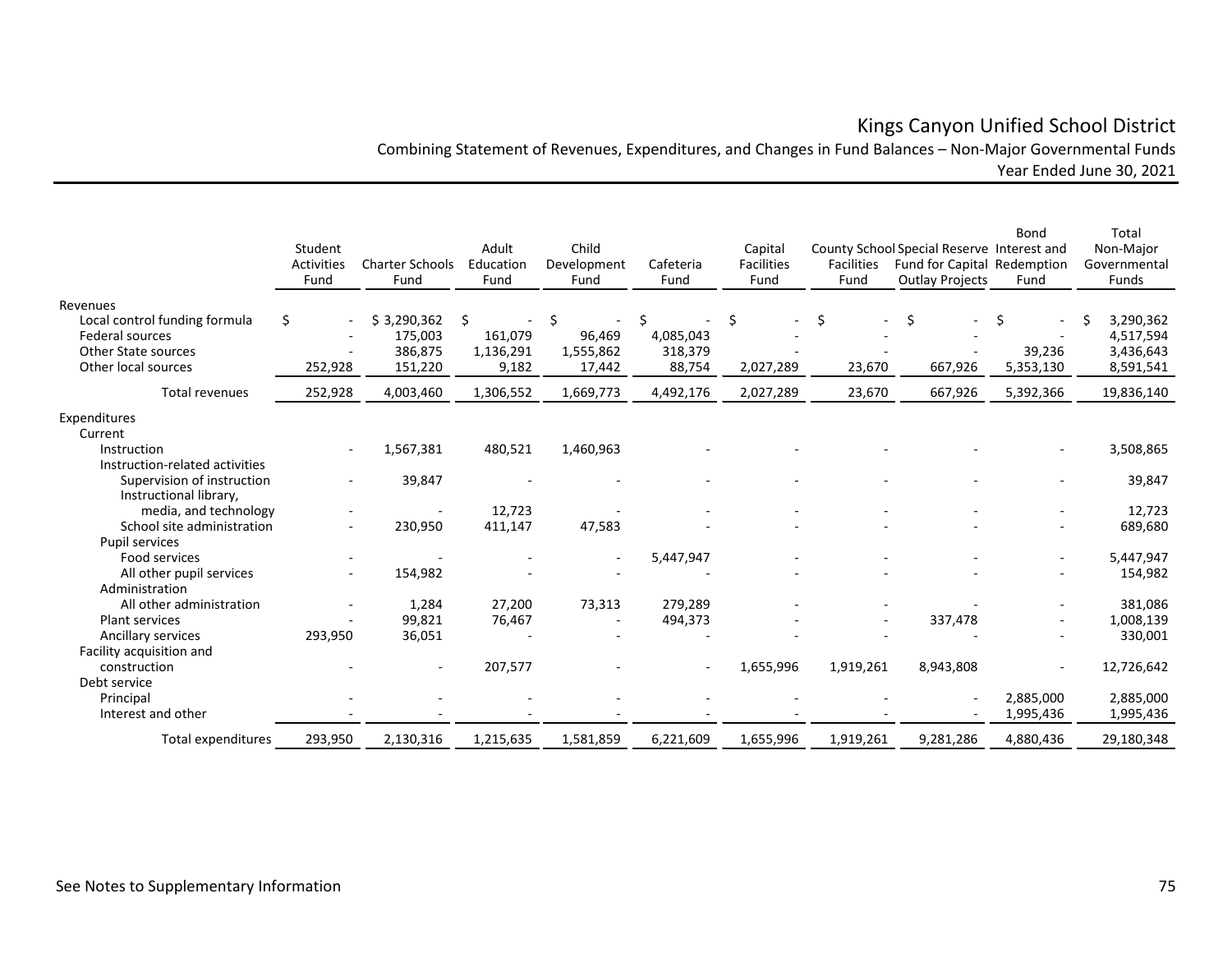Combining Statement of Revenues, Expenditures, and Changes in Fund Balances – Non‐Major Governmental Funds Year Ended June 30, 2021

|                                                      | Student<br><b>Activities</b><br>Fund |           | <b>Charter Schools</b><br>Fund | Adult<br>Education<br>Fund | Child<br>Development<br>Fund | Cafeteria<br>Fund | Capital<br><b>Facilities</b><br>Fund | <b>Facilities</b><br>Fund |                | County School Special Reserve Interest and<br>Fund for Capital Redemption<br><b>Outlay Projects</b> | Bond<br>Fund | Total<br>Non-Major<br>Governmental<br>Funds |
|------------------------------------------------------|--------------------------------------|-----------|--------------------------------|----------------------------|------------------------------|-------------------|--------------------------------------|---------------------------|----------------|-----------------------------------------------------------------------------------------------------|--------------|---------------------------------------------|
| Excess (Deficiency) of Revenues<br>Over Expenditures |                                      | (41, 022) | 1,873,144                      | 90,917                     | 87,914                       | (1,729,433)       | 371,293                              | (1,895,591)               |                | (8,613,360)                                                                                         | 511,930      | (9,344,208)                                 |
| <b>Other Financing Sources</b><br>Transfers in       |                                      |           |                                |                            |                              | 1,000,000         |                                      |                           | $\overline{a}$ | 3,000,000                                                                                           |              | 4,000,000                                   |
| Net Change in Fund Balances                          |                                      | (41, 022) | 1,873,144                      | 90,917                     | 87,914                       | (729, 433)        | 371,293                              | (1,895,591)               |                | (5,613,360)                                                                                         | 511,930      | (5,344,208)                                 |
| Fund Balance - Beginning,<br>as Restated             |                                      | 562,318   | 1,545,546                      | 411,633                    | 121,922                      | 1,966,340         | 1,293,386                            | 2,176,711                 |                | 11,057,502                                                                                          | 4,448,049    | 23,583,407                                  |
| Fund Balance - Ending                                |                                      | 521,296   | \$3,418,690                    | 502,550                    | 209,836                      | \$1,236,907       | \$1,664,679                          | 281,120                   |                | \$5,444,142                                                                                         | \$4,959,979  | 18,239,199                                  |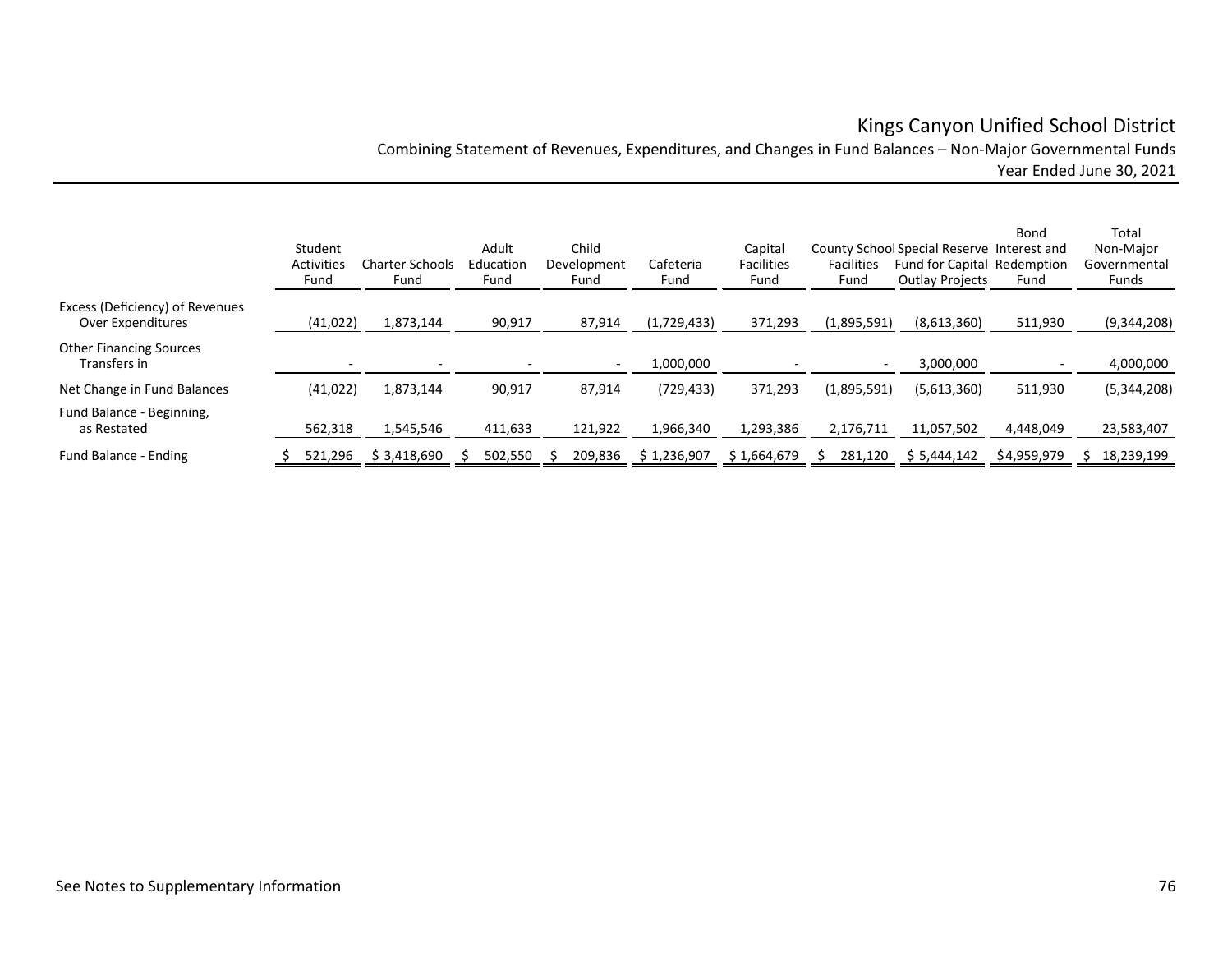## **Note 1 ‐ Purpose of Schedules**

## **Schedule of Expenditures of Federal Awards (SEFA)**

#### Basis of Presentation

The accompanying schedule of expenditures of federal awards (the schedule) includes the federal award activity of the Kings Canyon Unified School District (the District) under programs of the federal government for the year ended June 30, 2021. The information is presented in accordance with the requirements of Title 2 U.S. Code of Federal Regulations Part 200, *Uniform Administrative Requirements, Cost Principles, and Audit Requirements for Federal Awards* (Uniform Guidance). Because the schedule presents only a selected portion of the operations of the District, it is not intended to and does not present the net position or fund balance nor changes thereof for the District.

## Summary of Significant Accounting Policies

Expenditures reported in the schedule are reported on the modified accrual basis of accounting. When applicable, such expenditures are recognized following the cost principles contained in the Uniform Guidance, wherein certain types of expenditures are not allowable or are limited as to reimbursement. No federal financial assistance has been provided to a subrecipient.

## Indirect Cost Rate

The District has not elected to use the ten percent de minimis cost rate.

#### Food Donation

Nonmonetary assistance is reported in this schedule at the fair market value of the commodities received and disbursed. At June 30, 2021, the District had food commodities totaling \$306,031 in inventory.

## SEFA Reconciliation

The following schedule provides reconciliation between revenues reported on the Statement of Revenues, Expenditures, and Changes in Fund Balances, and the related expenditures reported on the Schedule of Expenditures of Federal Awards. The reconciling amounts consist primarily of funds that in the previous period were recorded as revenues but were unspent as reflected below:

|                                                             | <b>Federal Financial</b><br>Assistance<br>Listing/Federal<br><b>CFDA Number</b> | Amount     |
|-------------------------------------------------------------|---------------------------------------------------------------------------------|------------|
| Description                                                 |                                                                                 |            |
| Total Federal Revenues reported on the financial statements |                                                                                 | 30,117,924 |
| Child Development Coronavirus Response and Relief           |                                                                                 |            |
| <b>Supplemental Appropriations (CRRSA)</b>                  | 93.575                                                                          | (93, 017)  |
| Total Schedule of Expenditures of Federal Awards            |                                                                                 | 30,024,907 |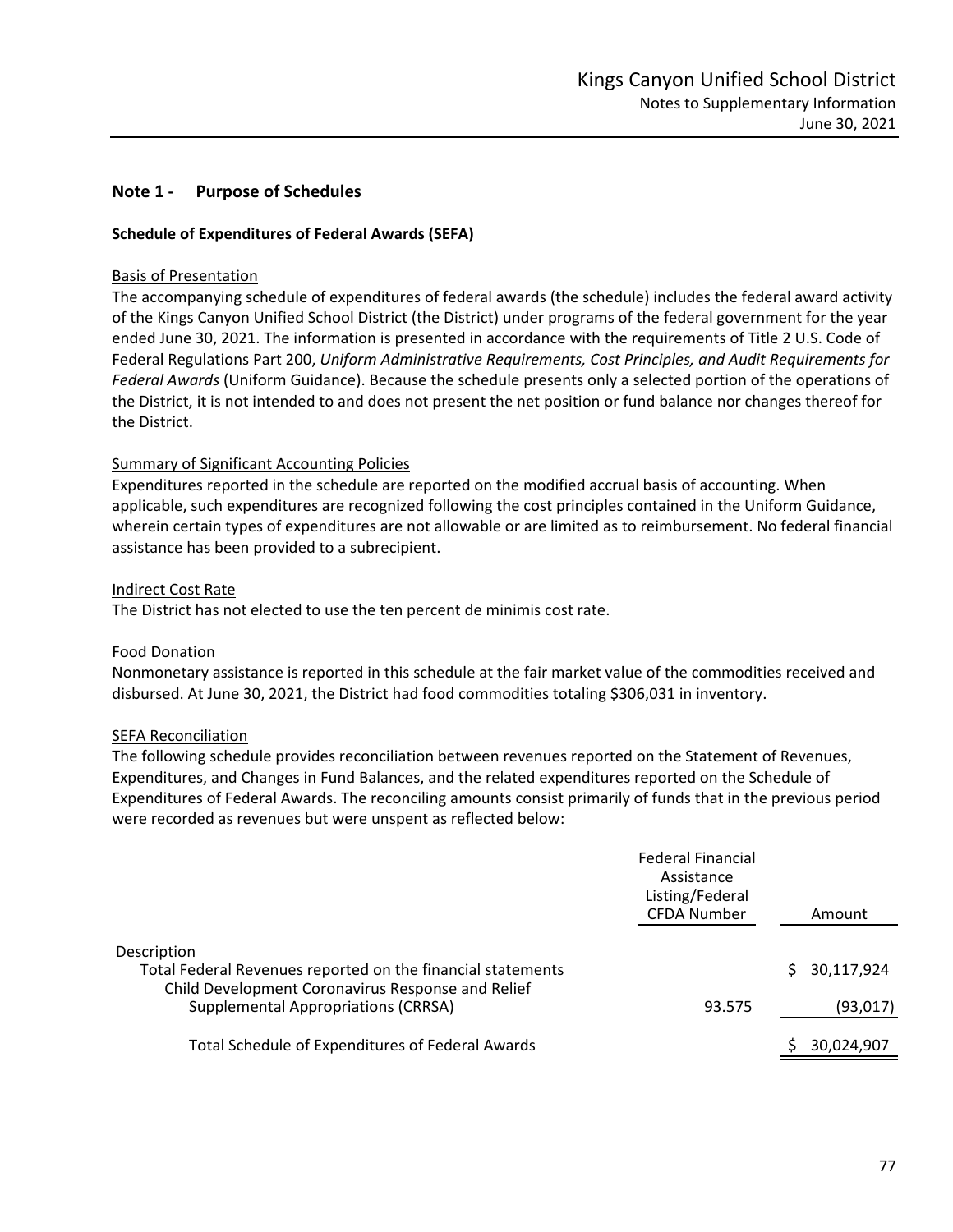## **Local Education Agency Organization Structure**

This schedule provides information about the District's boundaries and schools operated, members of the governing board, and members of the administration.

## **Schedule of Instructional Time**

This schedule presents information on the number of instructional days offered by the District and whether the District complied with the provisions of *Education Code* Section 43504.

## **Reconciliation of Annual Financial and Budget Report with Audited Financial Statements**

This schedule provides the information necessary to reconcile the fund balance of all funds reported on the Unaudited Actual Financial Report to the audited financial statements.

## **Schedule of Financial Trends and Analysis**

This schedule discloses the District's financial trends by displaying past years' data along with current year budget information. These financial trend disclosures are used to evaluate the District's ability to continue as a going concern for a reasonable period of time.

#### **Schedule of Charter Schools**

This schedule lists all charter schools chartered by the District, and displays information for each charter school on whether or not the charter school is included in the District audit.

## **Non‐Major Governmental Funds ‐ Combining Balance Sheet and Combining Statement of Revenues, Expenditures, and Changes in Fund Balances**

The Non‐Major Governmental Funds Combining Balance Sheet and Combining Statement of Revenues, Expenditures, and Changes in Fund Balances is included to provide information regarding the individual funds that have been included in the Non‐Major Governmental Funds column on the Governmental Funds Balance Sheet and Statement of Revenues, Expenditures, and Changes in Fund Balances.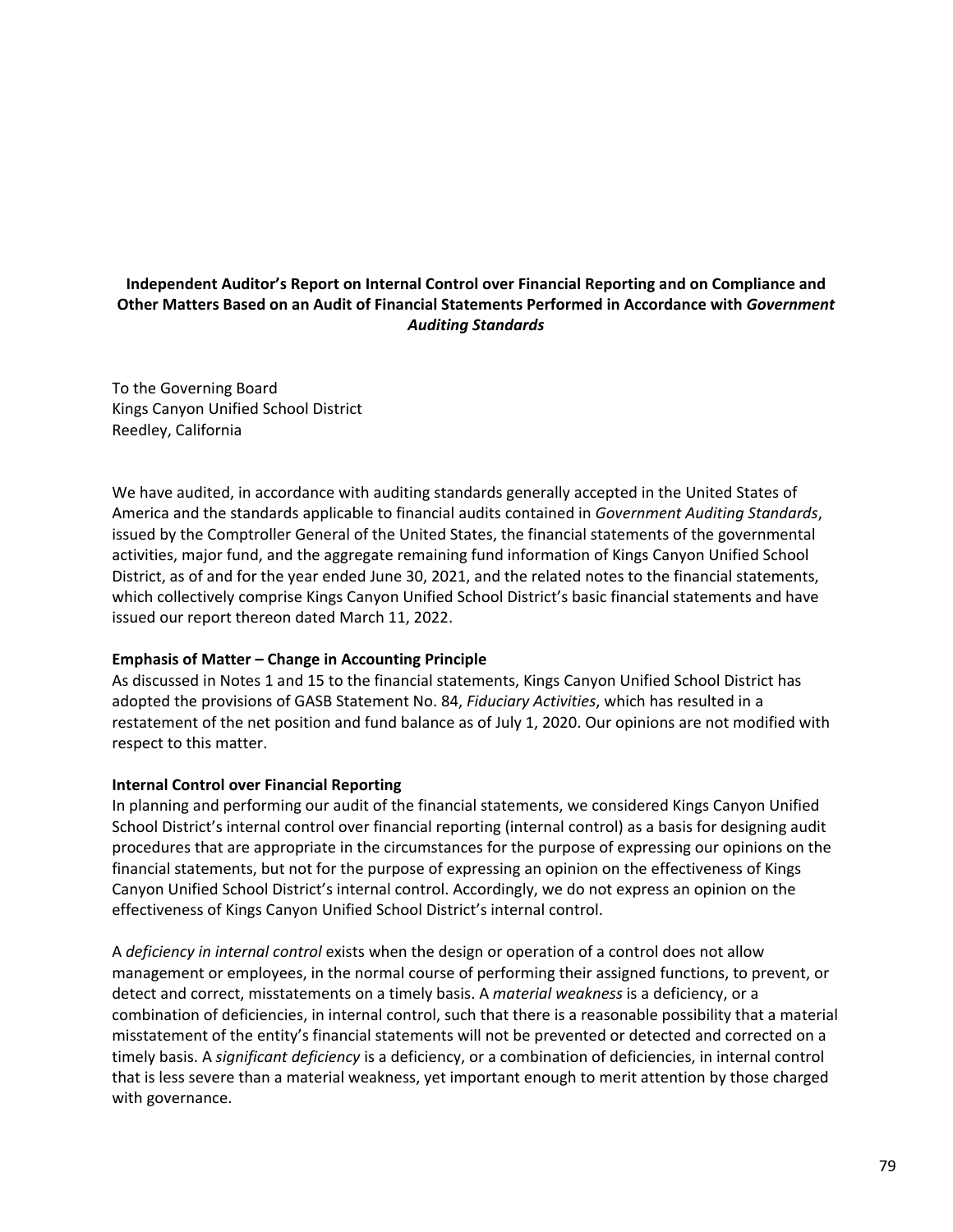Our consideration of internal control was for the limited purpose described in the first paragraph of this section and was not designed to identify all deficiencies in internal control that might be material weaknesses or significant deficiencies. Given these limitations, during our audit we did not identify any deficiencies in internal control that we consider to be material weaknesses. We did identify a certain deficiency in internal control, described in the accompanying schedule of financial statement findings as item 2021‐001 that we consider to be a material weakness.

## **Compliance and Other Matters**

As part of obtaining reasonable assurance about whether Kings Canyon Unified School District's financial statements are free from material misstatement, we performed tests of its compliance with certain provisions of laws, regulations, contracts, and grant agreements, noncompliance with which could have a direct and material effect on the financial statements. However, providing an opinion on compliance with those provisions was not an objective of our audit, and accordingly, we do not express such an opinion. The results of our tests disclosed no instances of noncompliance or other matters that are required to be reported under *Government Auditing Standards*.

#### **Response to Finding**

The Kings Canyon Unified School District's response to the finding identified in our audit is described in the accompanying schedule of financial statement findings. Kings Canyon Unified School District's response was not subjected to the auditing procedures applied in the audit of the financial statements and, accordingly, we express no opinion on it.

#### **Purpose of this Report**

The purpose of this report is solely to describe the scope of our testing of internal control and compliance and the results of that testing, and not to provide an opinion on the effectiveness of the entity's internal control or on compliance. This report is an integral part of an audit performed in accordance with *Government Auditing Standards* in considering the entity's internal control and compliance. Accordingly, this communication is not suitable for any other purpose.

Fade Sailly LLP

Fresno, California March 11, 2022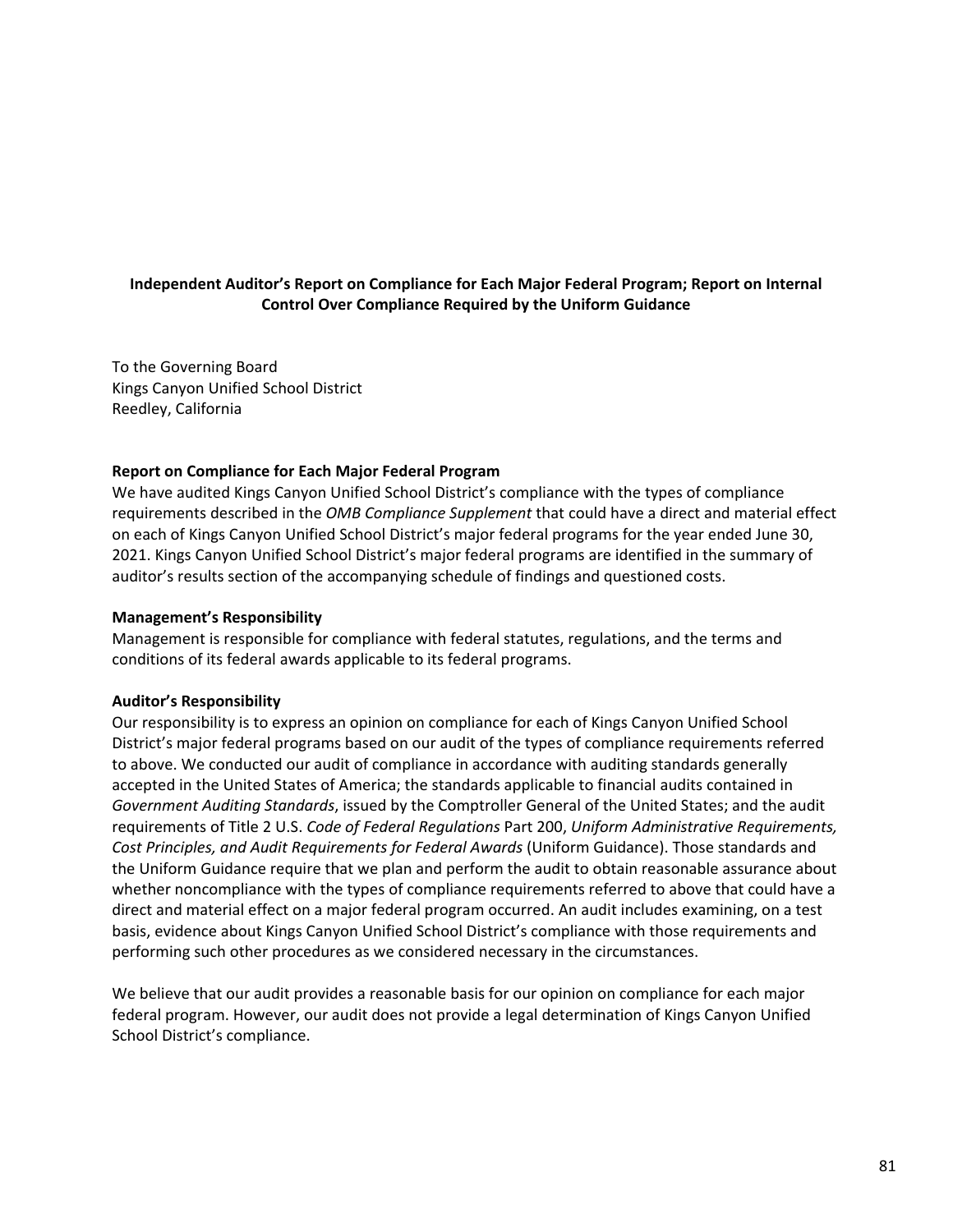## **Opinion on Each Major Federal Program**

In our opinion, Kings Canyon Unified School District's complied, in all material respects, with the types of compliance requirements referred to above that could have a direct and material effect on each of its major federal programs for the year ended June 30, 2021.

## **Report on Internal Control over Compliance**

Management of Kings Canyon Unified School District is responsible for establishing and maintaining effective internal control over compliance with the types of compliance requirements referred to above. In planning and performing our audit of compliance, we considered Kings Canyon Unified School District's internal control over compliance with the types of requirements that could have a direct and material effect on each major federal program to determine the auditing procedures that are appropriate in the circumstances for the purpose of expressing an opinion on compliance for each major federal program and to test and report on internal control over compliance in accordance with the Uniform Guidance, but not for the purpose of expressing an opinion on the effectiveness of internal control over compliance. Accordingly, we do not express an opinion on the effectiveness of the Kings Canyon Unified School District's internal control over compliance.

*A deficiency in internal control over compliance* exists when the design or operation of a control over compliance does not allow management or employees, in the normal course of performing their assigned functions, to prevent, or detect and correct, noncompliance with a type of compliance requirement of a federal program on a timely basis. *A material weakness in internal control over compliance* is a deficiency, or a combination of deficiencies, in internal control over compliance, such that there is a reasonable possibility that material noncompliance with a type of compliance requirement of a federal program will not be prevented, or detected and corrected, on a timely basis. *A significant deficiency in internal control over compliance* is a deficiency, or a combination of deficiencies, in internal control over compliance with a type of compliance requirement of a federal program that is less severe than a material weakness in internal control over compliance, yet important enough to merit attention by those charged with governance.

Our consideration of internal control over compliance was for the limited purpose described in the first paragraph of this section and was not designed to identify all deficiencies in internal control over compliance that might be material weaknesses or significant deficiencies. We did not identify any deficiencies in internal control over compliance that we consider to be material weaknesses. However, material weaknesses may exist that have not been identified.

The purpose of this report on internal control over compliance is solely to describe the scope of our testing of internal control over compliance and the results of that testing based on the requirements of the Uniform Guidance. Accordingly, this report is not suitable for any other purpose.

Gide Sailly LLP

Fresno, California March 11, 2022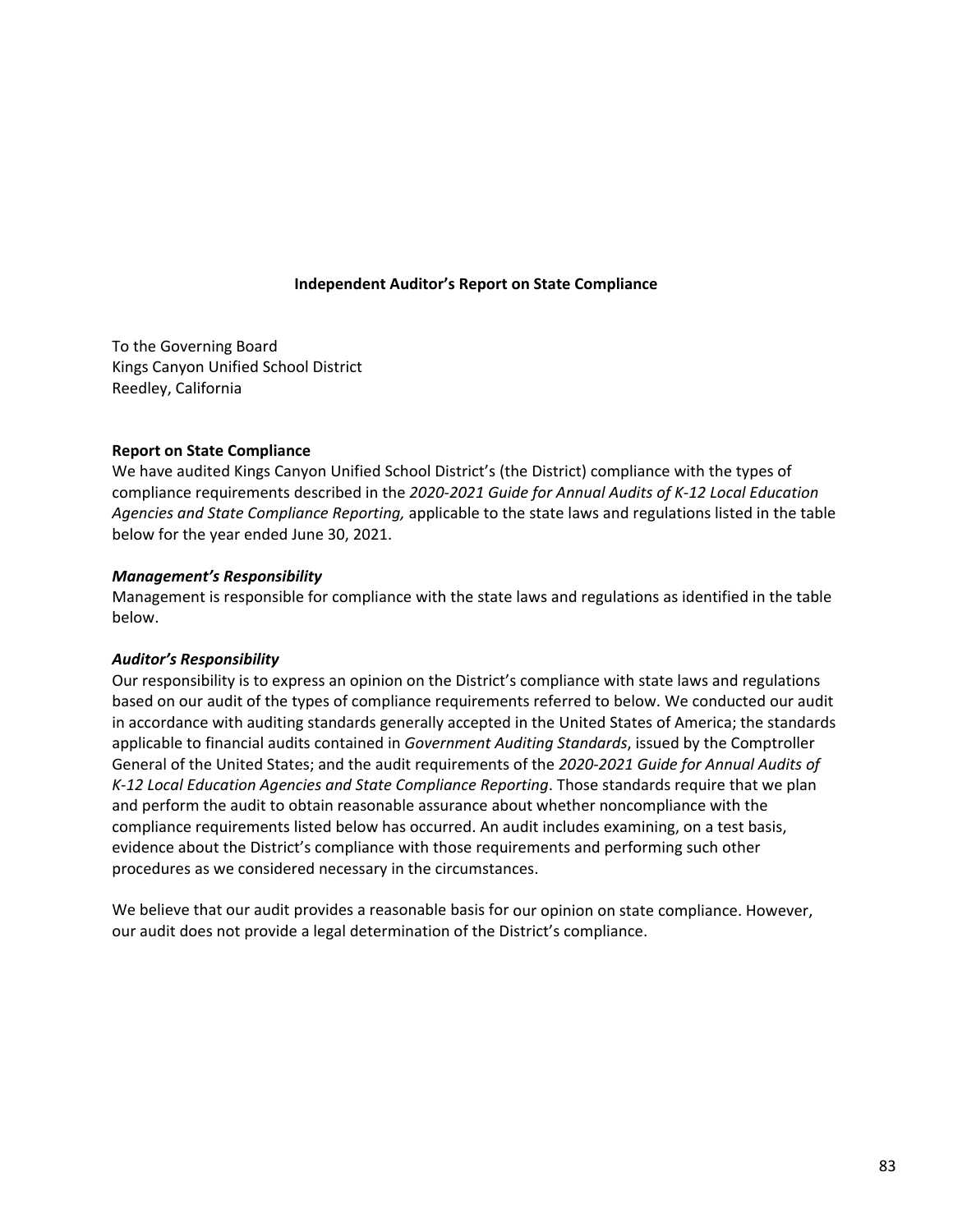#### *Compliance Requirements Tested*

In connection with the audit referred to above, we selected and tested transactions and records to determine the District's compliance with laws and regulations applicable to the following items:

|                                                                              | Procedures<br>Performed |
|------------------------------------------------------------------------------|-------------------------|
|                                                                              |                         |
| LOCAL EDUCATION AGENCIES OTHER THAN CHARTER SCHOOLS                          |                         |
| <b>Attendance and Distance Learning</b>                                      | <b>Yes</b>              |
| <b>Teacher Certification and Misassignments</b>                              | Yes                     |
| Kindergarten Continuance                                                     | Yes                     |
| <b>Instructional Time</b>                                                    | Yes                     |
| <b>Instructional Materials</b>                                               | Yes                     |
| Ratios of Administrative Employees to Teachers                               | Yes                     |
| Classroom Teacher Salaries                                                   | Yes                     |
| <b>Early Retirement Incentive</b>                                            | No (see below)          |
| <b>Gann Limit Calculation</b>                                                | Yes                     |
| <b>School Accountability Report Card</b>                                     | Yes                     |
| K-3 Grade Span Adjustment                                                    | Yes                     |
| Apprenticeship: Related and Supplemental Instruction                         | No (see below)          |
| Comprehensive School Safety Plan                                             | Yes                     |
| District of Choice                                                           | No (see below)          |
| SCHOOL DISTRICTS, COUNTY OFFICES OF EDUCATION, AND<br><b>CHARTER SCHOOLS</b> |                         |
| California Clean Energy Jobs Act                                             |                         |
| Proper Expenditure of Education Protection Account Funds                     | No (see below)<br>Yes   |
| Unduplicated Local Control Funding Formula Pupil Counts                      | Yes                     |
| Independent Study - Course Based                                             | No (see below)          |
|                                                                              |                         |
| <b>CHARTER SCHOOLS</b>                                                       |                         |
| Attendance                                                                   | Yes                     |
| Mode of Instruction                                                          | Yes                     |
| Nonclassroom-Based Instruction/Independent Study                             | Yes                     |
| Determination of Funding for Nonclassroom-Based Instruction                  | Yes                     |
| <b>Charter School Facility Grant Program</b>                                 | No (see below)          |

The District did not offer an Early Retirement Incentive Program during the current year; therefore, we did not perform procedures related to the Early Retirement Incentive Program.

We did not perform Apprenticeship: Related and Supplemental Instruction procedures because the program is not offered by the District.

We did not perform District of Choice procedures because the program is not offered by the District.

We did not perform California Clean Energy Jobs Act procedures because the related procedures were performed in a previous year.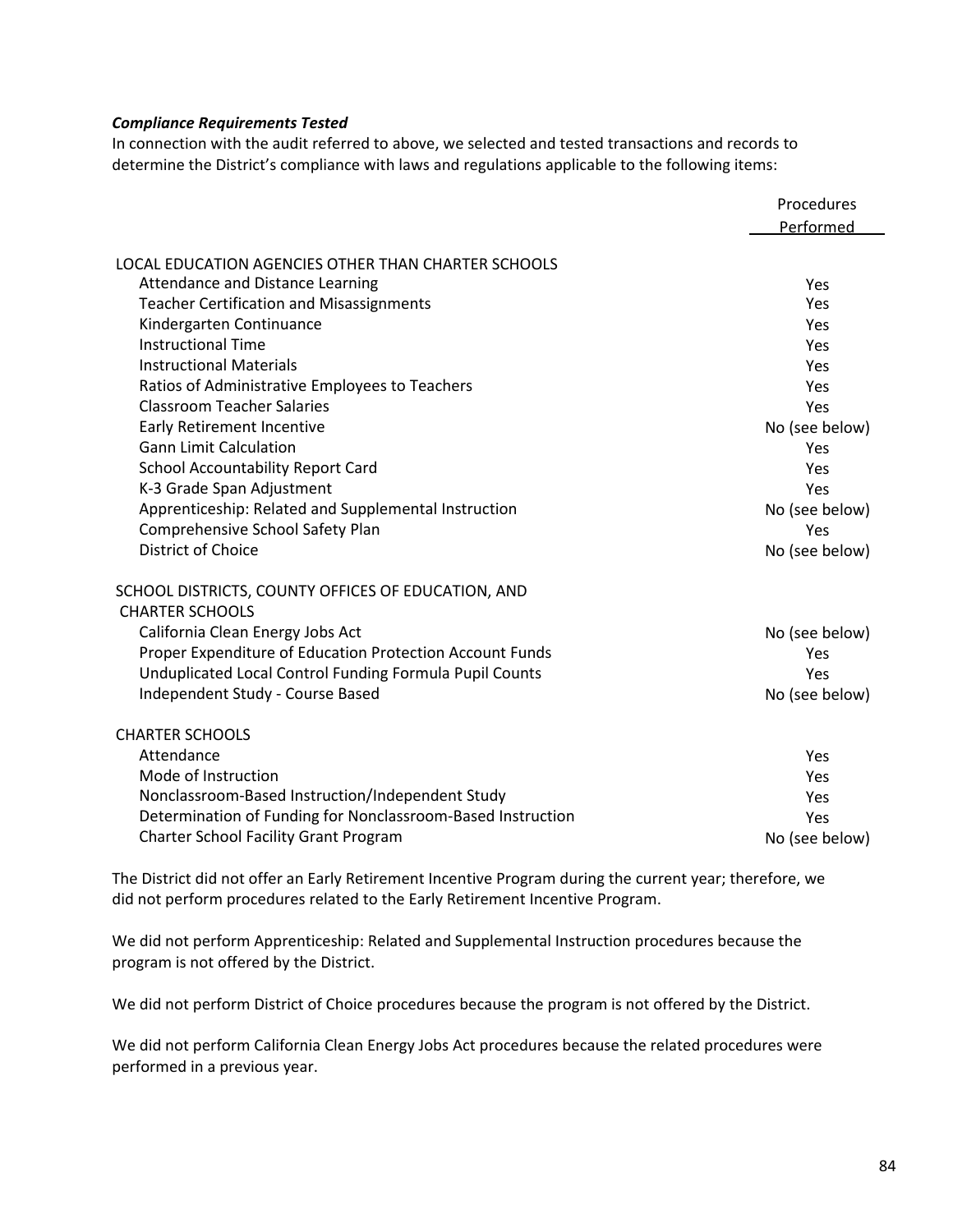The District does not offer an Independent Study ‐ Course Based Program; therefore, we did not perform any procedures related to the Independent Study ‐ Course Based Program.

Additionally, we did not perform procedures for the Charter School Facility Grant Program because the District did not receive funding for this program.

## *Unmodified Opinion*

In our opinion, Kings Canyon Unified School District complied, in all material respects, with the laws and regulations of the state programs referred to above for the year ended June 30, 2021.

The purpose of this report on state compliance is solely to describe the results of our testing based on the requirements of the *2020‐2021 Guide for Annual Audits of K‐12 Local Education Agencies and State Compliance Reporting*. Accordingly, this report is not suitable for any other purpose.

Fede Sailly LLP

Fresno, California March 11, 2022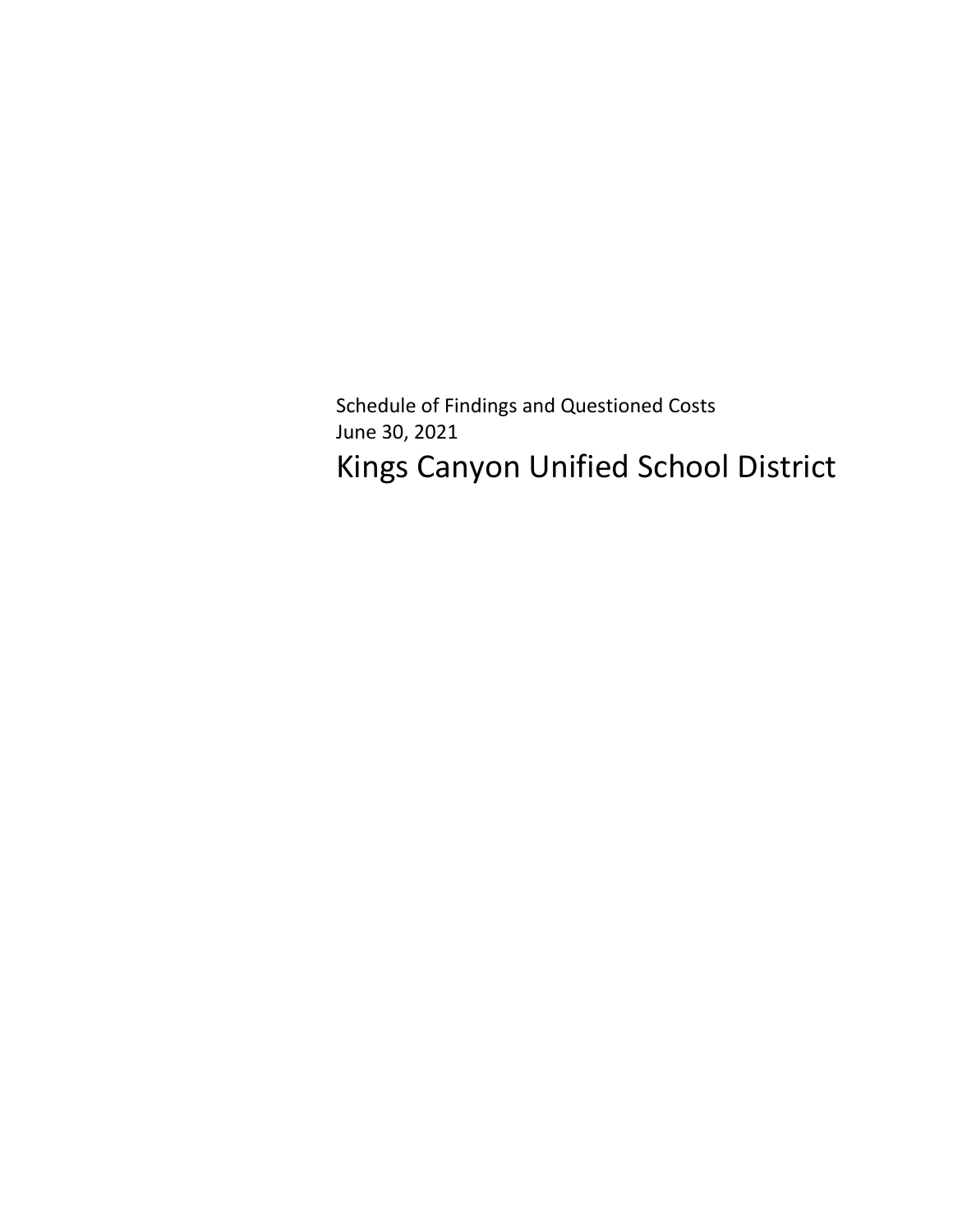## **Financial Statements**

| Type of auditor's report issued                                                                                                                                                                                                                                                                                                                 | Unmodified                                                                  |
|-------------------------------------------------------------------------------------------------------------------------------------------------------------------------------------------------------------------------------------------------------------------------------------------------------------------------------------------------|-----------------------------------------------------------------------------|
| Internal control over financial reporting:<br>Material weaknesses identified<br>Significant deficiencies identified not considered<br>to be material weaknesses                                                                                                                                                                                 | Yes<br>None Reported                                                        |
| Noncompliance material to financial statements noted?                                                                                                                                                                                                                                                                                           | No                                                                          |
| <b>Federal Awards</b>                                                                                                                                                                                                                                                                                                                           |                                                                             |
| Internal control over major program:<br>Material weaknesses identified<br>Significant deficiencies identified not considered<br>to be material weaknesses                                                                                                                                                                                       | No<br>None Reported                                                         |
| Type of auditor's report issued on compliance<br>for major programs:                                                                                                                                                                                                                                                                            | Unmodified                                                                  |
| Any audit findings disclosed that are required to be reported<br>in accordance with Uniform Guidance 2 CFR 200.516(a):                                                                                                                                                                                                                          | <b>No</b>                                                                   |
| Identification of major programs:                                                                                                                                                                                                                                                                                                               |                                                                             |
| Name of Federal Program or Cluster                                                                                                                                                                                                                                                                                                              | Federal Financial Assistance Listing/<br><b>Federal CFDA Number</b>         |
| Coronavirus Relief Fund<br>Child Nutrition COVID CARES Act Supplemental Meal<br>Reimbursement<br>COVID-19, Governor's Emergency Education Relief Fund<br>COVID-19, Elementary and Secondary Education Relief<br>Fund I (ESSER I)<br>COVID-19, Elementary and Secondary Education Relief<br>Fund II (ESSER II)<br><b>Child Nutrition Cluster</b> | 21.019<br>84.425<br>84.425C<br>84.425D<br>84.425D<br>10.553, 10.555, 10.559 |
| Dollar threshold used to distinguish between type A<br>and type B programs:                                                                                                                                                                                                                                                                     | \$900,747                                                                   |
|                                                                                                                                                                                                                                                                                                                                                 |                                                                             |
| Auditee qualified as low-risk auditee?                                                                                                                                                                                                                                                                                                          | Yes                                                                         |
| <b>State Compliance</b>                                                                                                                                                                                                                                                                                                                         |                                                                             |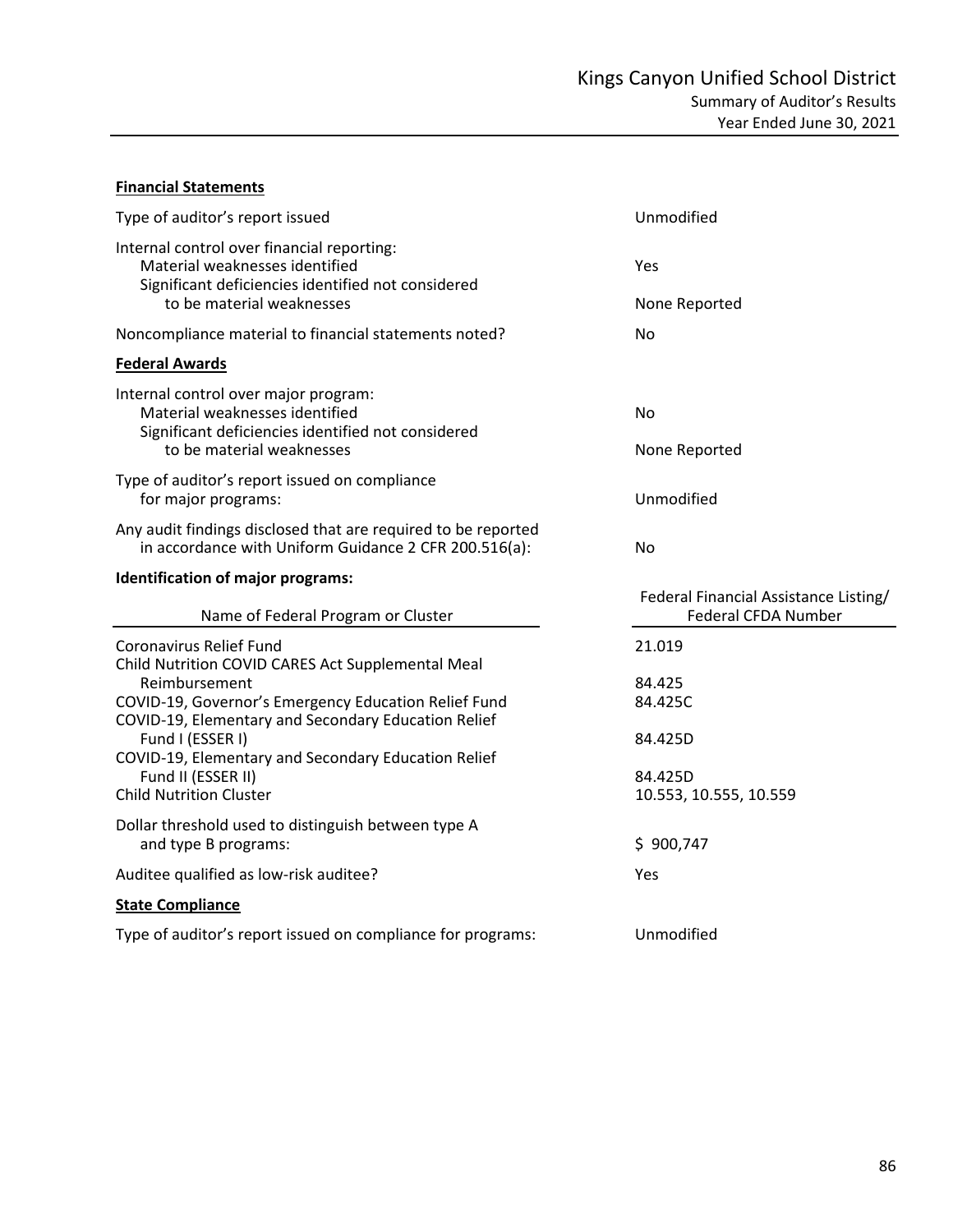The following finding represents a material weakness related to the financial statements that is required to be reported in accordance with Government Auditing Standards. The finding has been coded as follows:

Five Digit Code **8 AB 3627 Finding Type** 

30000 Internal Control

**2021‐001 30000**

## **Internal Control Over Financial Reporting**

## **Criteria or Specific Requirements**

Management is responsible for the design, implementation, and maintenance of internal controls to ensure the financial statements are free from material misstatement, whether due to error or fraud. Such internal controls should include a review of all adjusting entries, reclassifying entries, and conversion entries used in the preparation of the District's financial statements. The District should ensure that all applicable accounting principles are adhered to when preparing the financial statements.

#### **Condition**

During our testing of the District's state general apportionment and related year‐end accruals we discovered a miscalculation leading to a material audit adjustment to the unaudited financial statements. It appeared the issue was the in the Local Control Funding Formula (LCFF) apportionment calculation for the Charter Schools. During the 2020‐2021 year, the State partially deferred LCFF payments in February, March, April, May, and June. During our testing, we found that the District did not create an account receivable for this deferred revenue in the Charter School Fund.

#### **Questioned costs**

The above mention condition resulted in an increase of \$925,020 in Charter School LCFF revenue for Kings Canyon Unified School District.

## **Effect**

The LCFF receivable of \$925,020 was material, and an audit adjustment was necessary. This changed the unaudited balances in the Charter Schools Fund which also impacted the entity wide full accrual financial statements.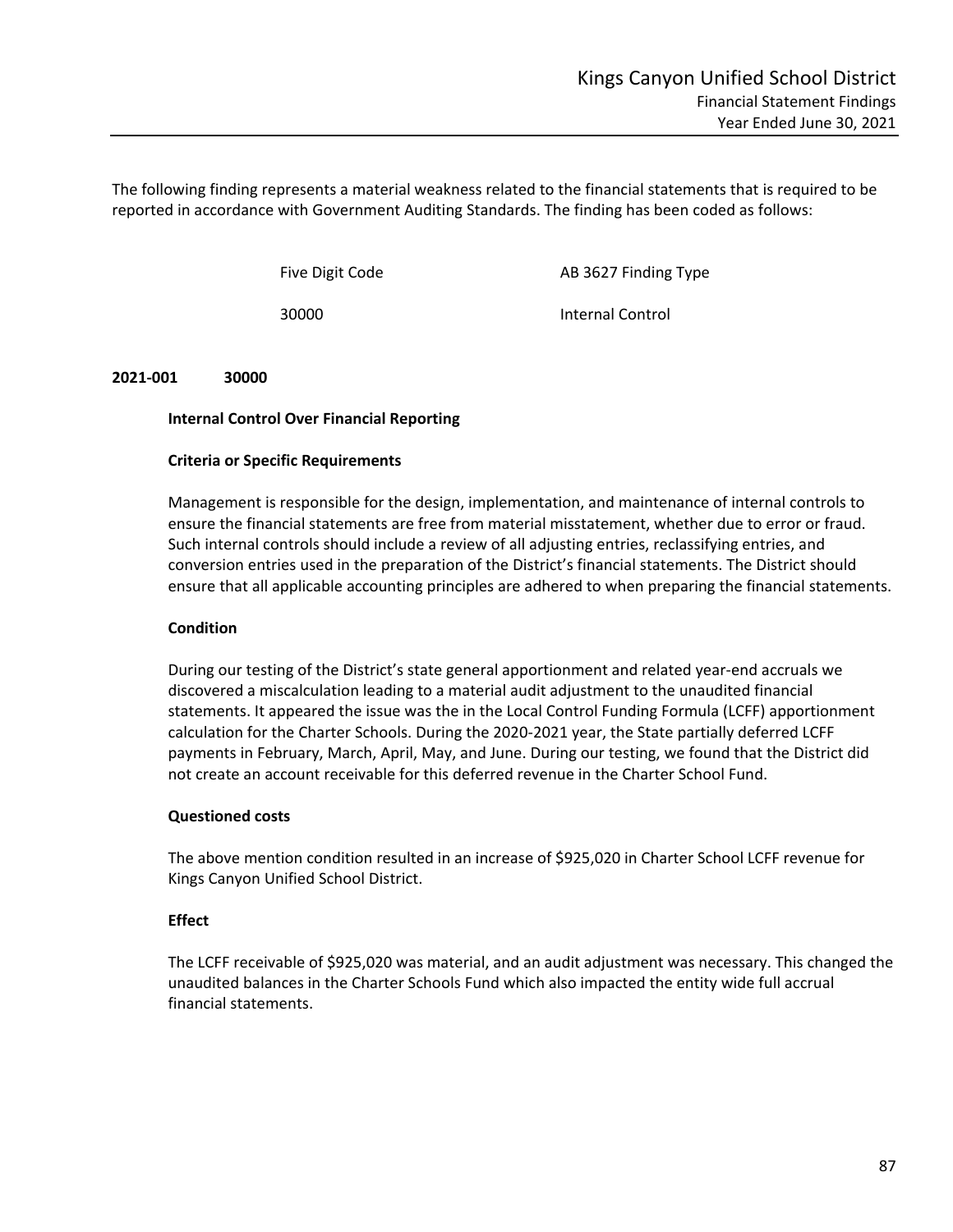## **Cause**

The types of adjustments are extremely rare for the District. A few factors contributed to the oversight. The calculation is involved, and a complicated workbook is utilized to determine the Districts ending balances. Additionally, the COVID pandemic had the business office almost entirely working in a completely or partially remote environment; that, coupled with additional responsibilities and issues requiring attention regarding COVID grants and the distance learning coordination and planning we feel led to this oversight.

## **Recommendation**

In the future, the District should ensure that someone other than the preparer, that has knowledge of the calculation, reviews the final LCFF workbook prior to the related accruals being posted to balance the ending state's share of general apportionment funding.

## **Repeat Finding (Yes or No)**

No. This finding is not a repeat of or related to a finding in the previous year.

## **Corrective Action Plan and Views of Responsible Officials**

The District will ensure someone other than the preparer reviews the closing calculations of the LCFF funding worksheets and reviews specific fiscal conditions, such as funding deferrals, to ensure those are properly accounted for.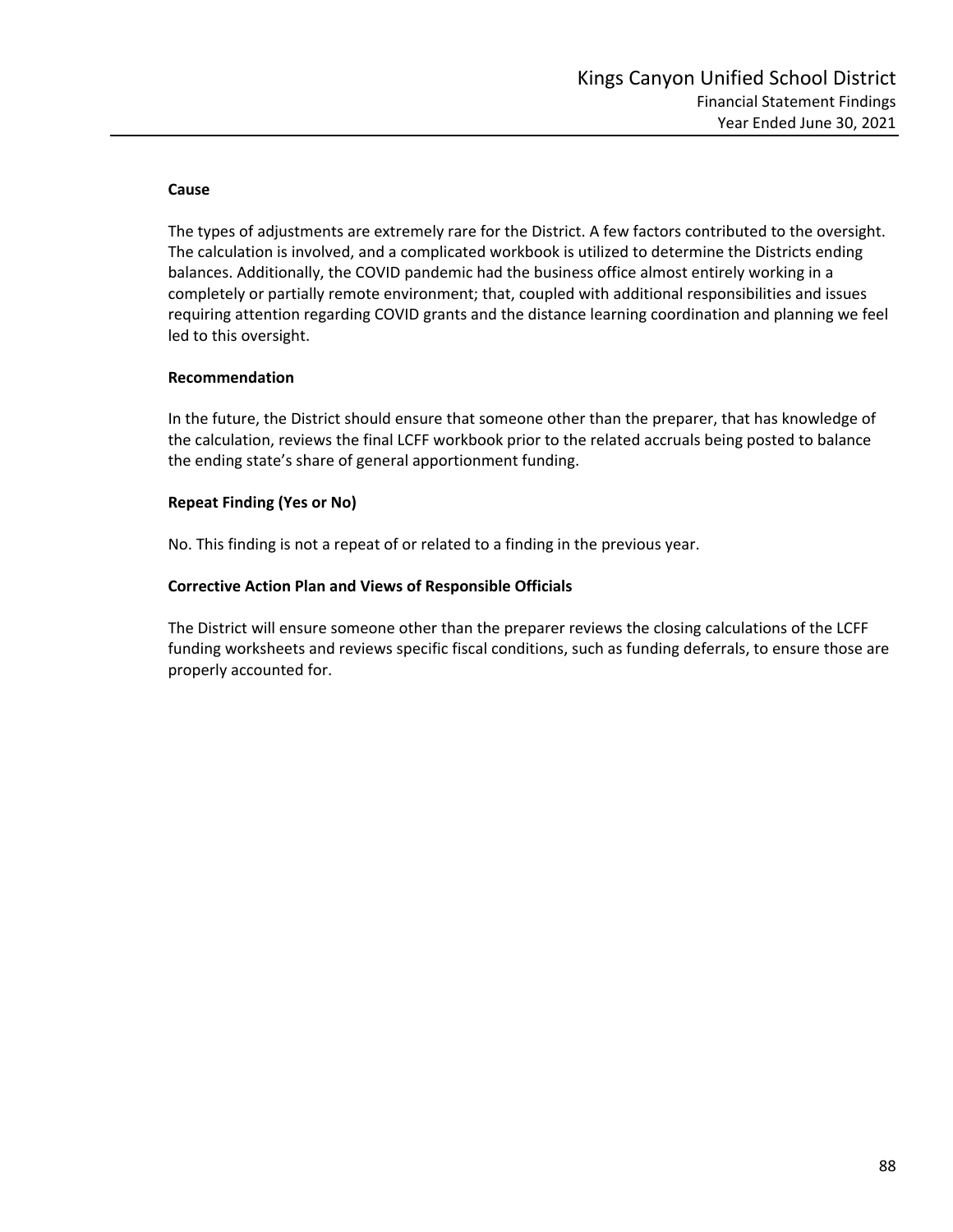None reported.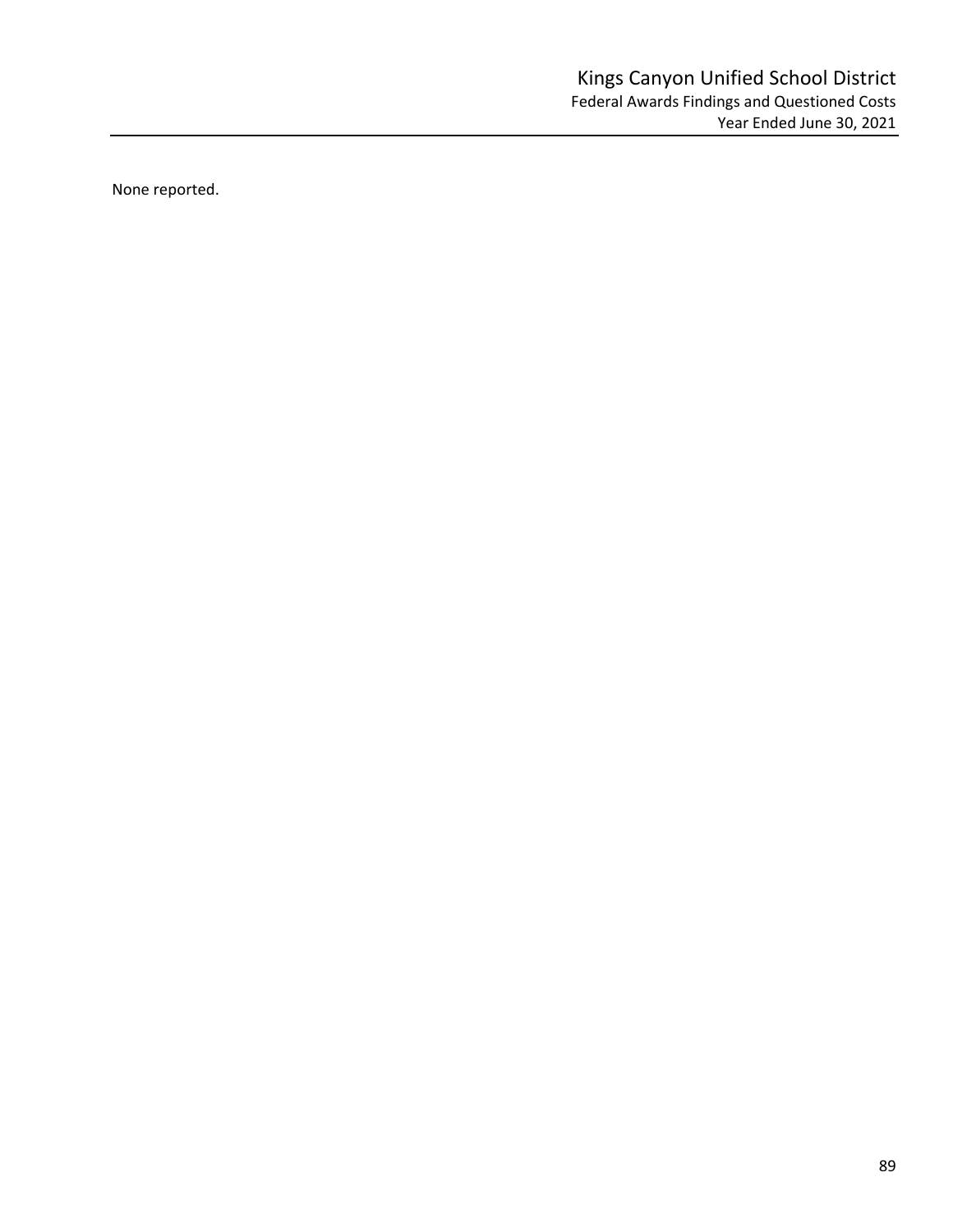None reported.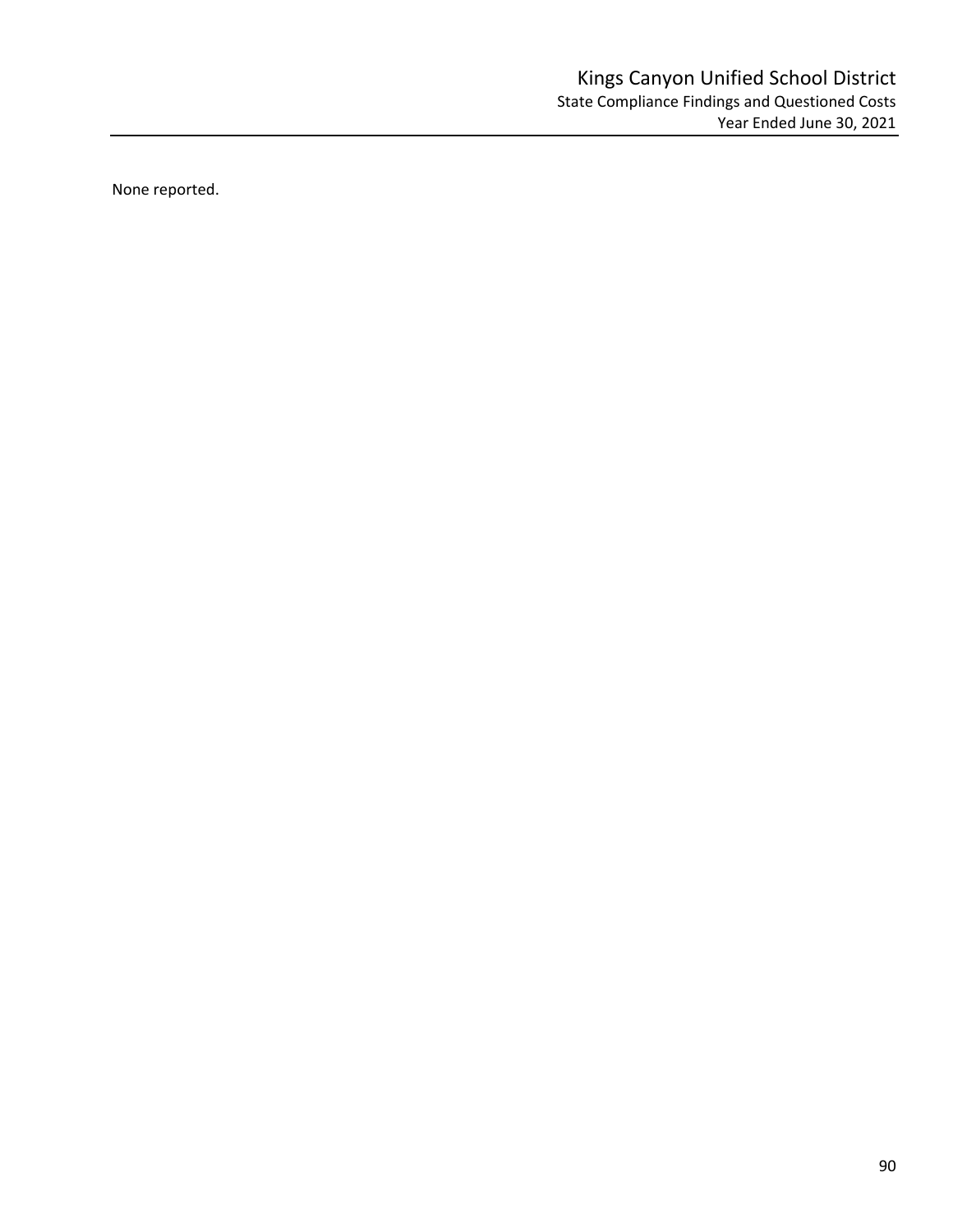Except as specified in previous sections of this report, summarized below is the current status of all audit findings reported in the prior year's Schedule of Findings and Questioned Costs.

## **State Compliance Findings**

## **2020‐001 40000**

**Kings Canyon Joint Unified School District**

**Unduplicated Local Control Funding Formula Pupil Count**

#### **Criteria**

With the Local Control Funding Formula, school districts receive supplemental funding known as the Supplement Grant and Concentration Grant. The amount of funding received is generated by the number of students who are either English Learners (EL) or participants in the Free/Reduced meal program in accordance with *Educational Code* Sections 2574(b)(3)(C), 42238.02(b)(3)(b), and 41020.

## **Condition**

During the audit of the unduplicated local control funding formula pupil count, numerous pupils were incorrectly reported as free/reduced on the CalPADS report.

## **Questioned Cost**

There is an estimated questioned cost for the District's revenue is a reduction of \$262,260. The estimated question costs for the charter schools' revenue is a reduction of \$6,359 for Dunlap Leadership Academy and a reduction of \$21,600 for Reedley Middle College High School. The estimated questioned costs were calculated using the California Department of Education provided "Audit Finding Calculator for Fiscal Year 2019‐2020 and Each Year Thereafter."

#### **Effect**

We tested 100 percent of the population of pupils that were reported as participating in the Free/Reduced meal program and were not direct certified, not foster/homeless, not migrant, and not designated as ELs. A total of 148 pupils were incorrectly classified based on not meeting income requirements for the District and its charter schools.